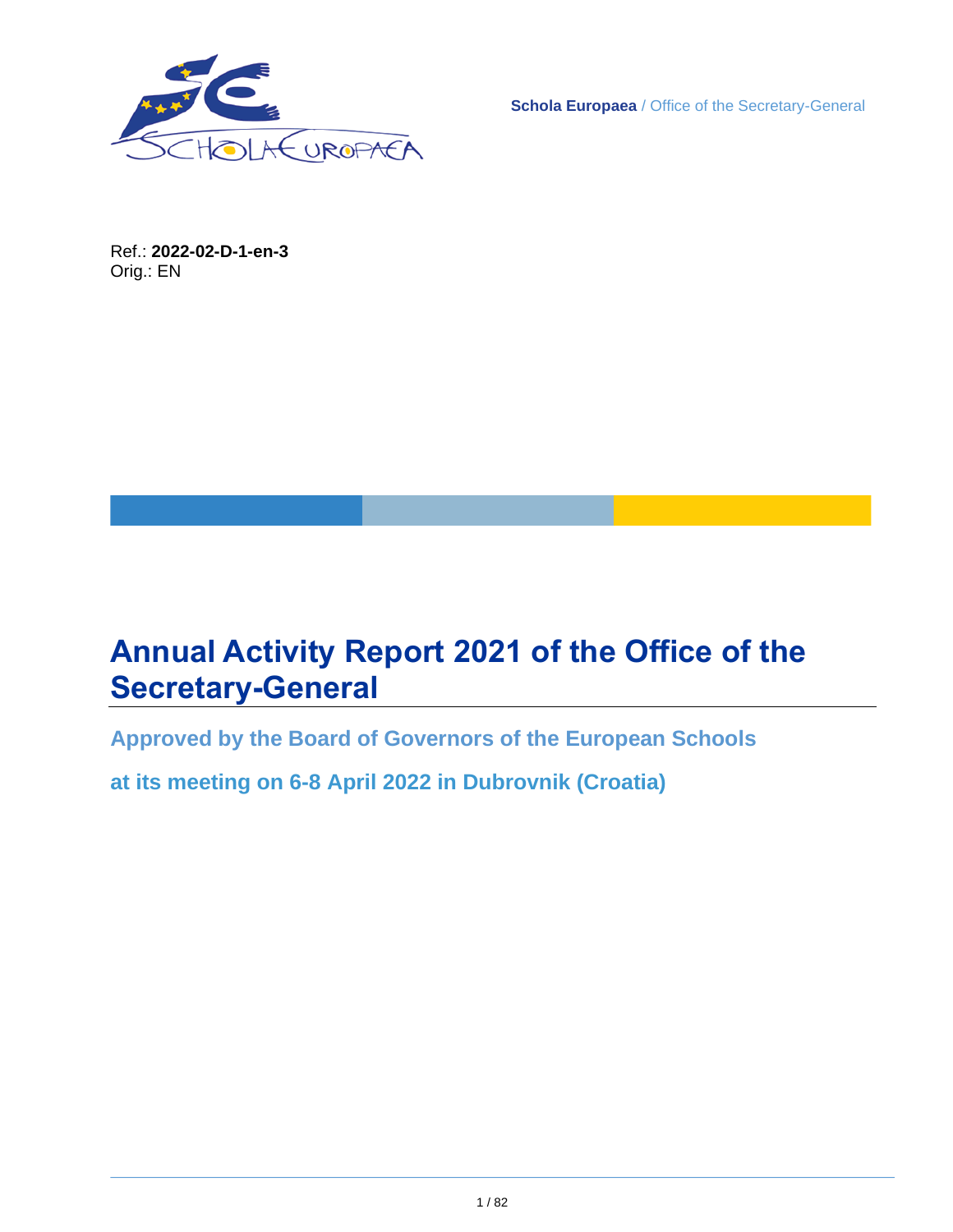### **[Annual Activity Report 2021 of the Office of the Secretary-General................................1](#page-0-0) A. Mission statement [......................................................................................................3](#page-2-0) B. [Introduction.......................................................................................................................](#page-2-1) 3 C. [Quality assurance in pedagogy.................................................................................3](#page-2-2) Achievements in the ongoing business [........................................................................................](#page-2-3) 3** 1. Pedagogical Development Unit [...........................................................................................](#page-2-4) 3 2. [European Baccalaureate Unit............................................................................................](#page-12-0) 13 **[Achievement of the pedagogical objectives \(2020/21 and 2021/22 school years\)....................](#page-15-0) 16 D. [Quality assurance in administration and finance](#page-21-0) ..................................................22 Achievement in the ongoing business [........................................................................................](#page-21-1) 22** 1. [Budget of the Office of the Secretary-General...................................................................](#page-21-2) 22 2. Human Resources [............................................................................................................](#page-23-0) 24 3. [Central Enrolment Authority for the Brussels European Schools \(CEA\)](#page-29-0) ............................ 30 4. [Legal Aspects....................................................................................................................](#page-32-0) 33 **Achievement of 2021 objectives [..................................................................................................](#page-36-0) 37** 1. Objectives common with the Schools [................................................................................](#page-36-1) 37 2. Objectives of different units [...............................................................................................](#page-40-0) 41 3. [Objectives related to the AES............................................................................................](#page-45-0) 46 **Financial Management and internal control [................................................................................](#page-47-0) 48** 1. [Set-up of the Financial Management System](#page-47-1) .................................................................... 48 2. [Summary conclusion of the assessment of the implementation of the internal control system](#page-49-0) [..........................................................................................................................................](#page-49-0) 50 3. [Register of exceptions.......................................................................................................](#page-49-1) 50 4. Risk management [.............................................................................................................](#page-50-0) 51 **[Results of external and internal audits........................................................................................](#page-51-0) 52** 1. [Audits by the Internal Audit Service \(IAS\)..........................................................................](#page-51-1) 52 2. [Audit by the Court of Auditors \(ECA\).................................................................................](#page-53-0) 54 **[Declaration of Assurance of the Authorising officer \(BY DELEGATION\) article 33 FR](#page-55-0)  2020 [....................................................................................................................................56](#page-55-0)**

**Table of Contents**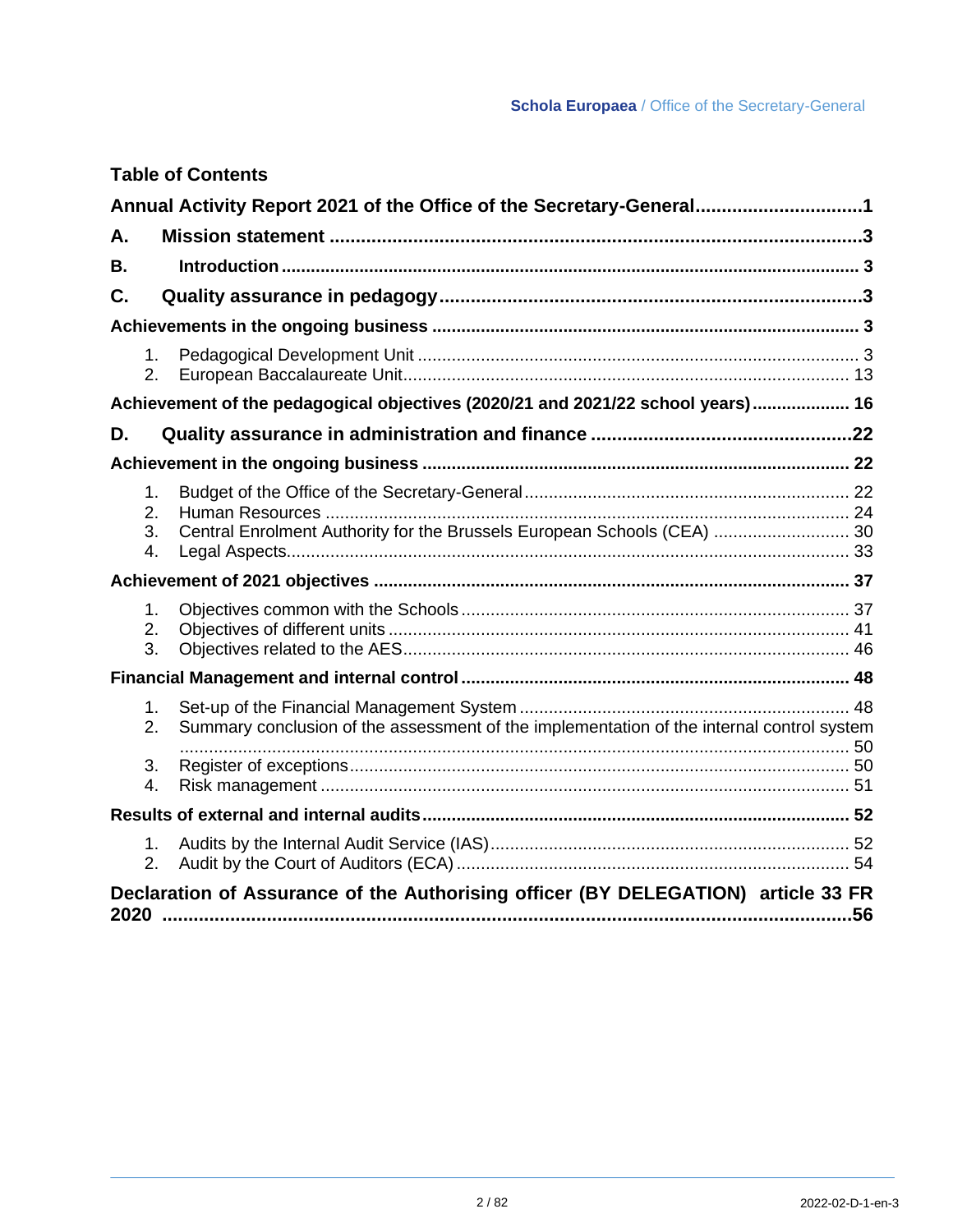# <span id="page-2-0"></span>**A. Mission statement**

The European Schools are educational institutions set up in the European Union's Member States.

The purpose of the Schools is to educate together children of the staff of the European communities.

Convention defining the statue of the European Schools

The mission of the European Schools is to provide all pupils with multilingual broad education of high quality from early education to secondary school, and to equip upper secondary students to adult life and form a basis for further learning.

Decision of the Board of Governors

# <span id="page-2-1"></span>**B. Introduction**

According to Article 33.2 of the Financial Regulation (FR) each School and the Office of the Secretary-General shall draw up an Annual Activity Report.

The objective of the Annual Activity Report of the Office of the Secretary-General (AAR OSG 2021) is to present to the stakeholders a report for the calendar year 2021 on the overall management of the Office, including pedagogical, financial and administrative aspects. It presents a summary of the ongoing activities of each unit as well as the achievements of objectives set for 2021. It also concludes on budget implementation, sound financial management and the internal control system.

# <span id="page-2-3"></span><span id="page-2-2"></span>**C.Quality assurance in pedagogy**

## **Achievements in the ongoing business**

## <span id="page-2-4"></span>**1. Pedagogical Development Unit**

The main role of the Pedagogical Development Unit (PDU) as the guarantor of the system's pedagogical coherence is to facilitate and monitor the proper operation of decision-making and followup on the decisions taken by the competent bodies in related areas, namely the Boards of Inspectors, the Joint Teaching Committee, the Budgetary Committee and the Board of Governors.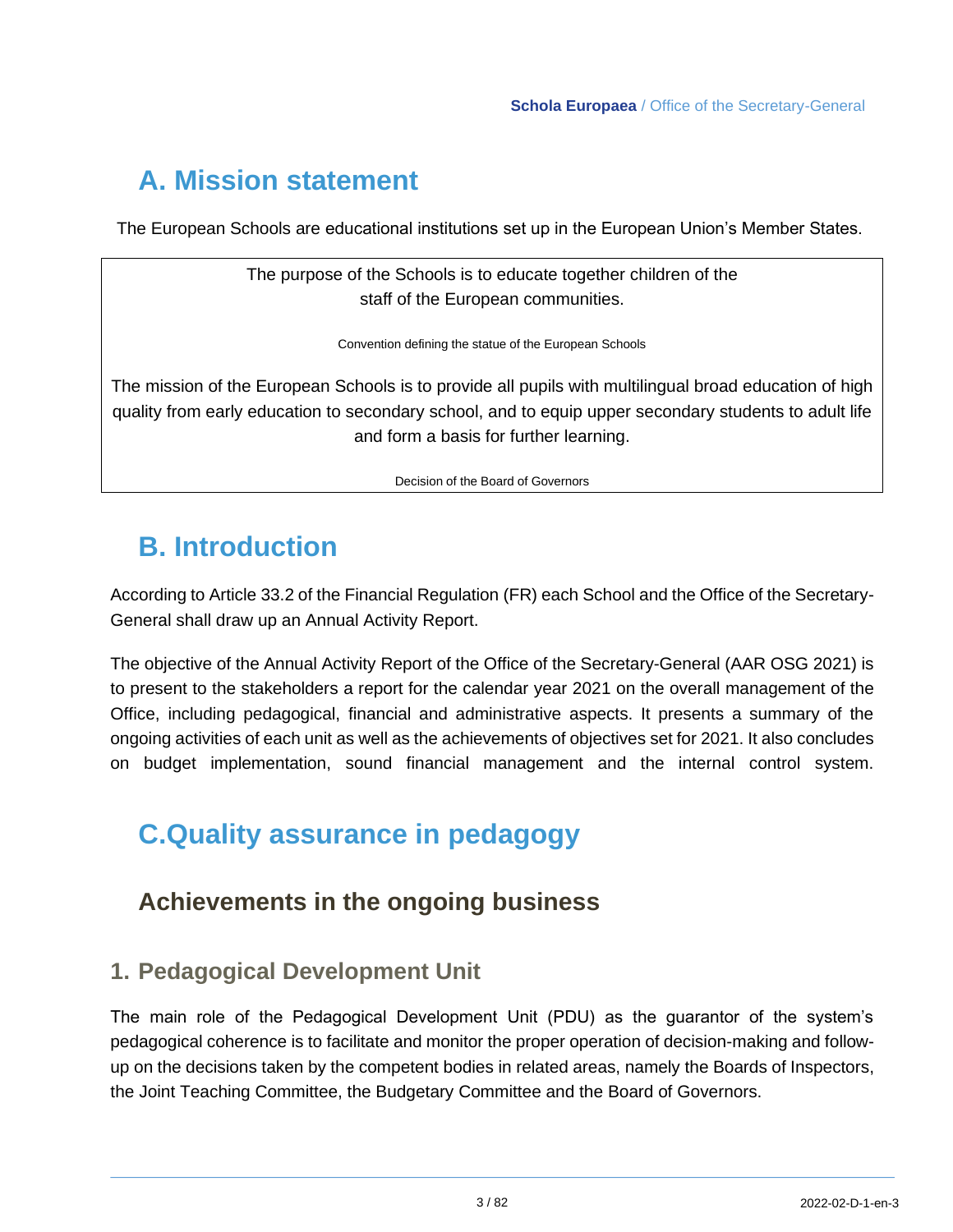The unit, under the auspices of the Presidency and in collaboration with the Boards of Inspectors, is responsible for the preparation, implementation, monitoring and evaluation of decisions and the actions taken as a result of decisions.

Another key task of the unit is to coordinate quality assurance of teaching and learning in the European School system, liaising with the Boards of Inspectors and the Quality Assurance Working Group.

As the term of office of the Presidencies of the European Schools covers two school years and as the planning of priorities and of different actions are aligned with the Presidencies' school year planning, the priorities of the 2021 calendar year reflect the objectives of both the French and Croatian Presidencies.

### **Challenges related to COVID-19**

In 2021, the pandemic persisted and the European School system were faced with the challenges of the continuing crisis, which meant that the system had to keep up with the resulting uncertainties and the potential need to switch from in-situ to online teaching. In addition, supporting sick or quarantined pupils and teachers was an ongoing task for the schools, which required the support of the PDU. In 2021, an important task constituted preparing for the 2021-2022 school year and providing the schools with guidance in this context.

The PDU's main responsibilities in this respect were the following:

- Supporting the Deputy Secretary-General with the coordination of the "Preparation for the 2021- 2022 school year" Task Force in the following areas in particular:
	- $\circ$  Editing guidelines for the beginning of the school year based on the input received from the Task Force.
	- $\circ$  Conducting a system-wide survey to understand the impact of the pandemic on pupils' academic performance and their social and psychological well-being. The survey was conducted during September and October 2021. The results were analysed and are to be shared during the meetings of the JBI and JTC in February 2022 (2022-01-D-13-en-1).
- With the support of the IT-PEDA WG, starting the revision of the "Distance Learning Policy for the European Schools" (2020-09-D-10).
- Submitting a proposal to the Board of Governors to amend the "Quality Teaching" and "Evaluation of Teachers" documents in order to consider remote learning situations (2020-09-D-62).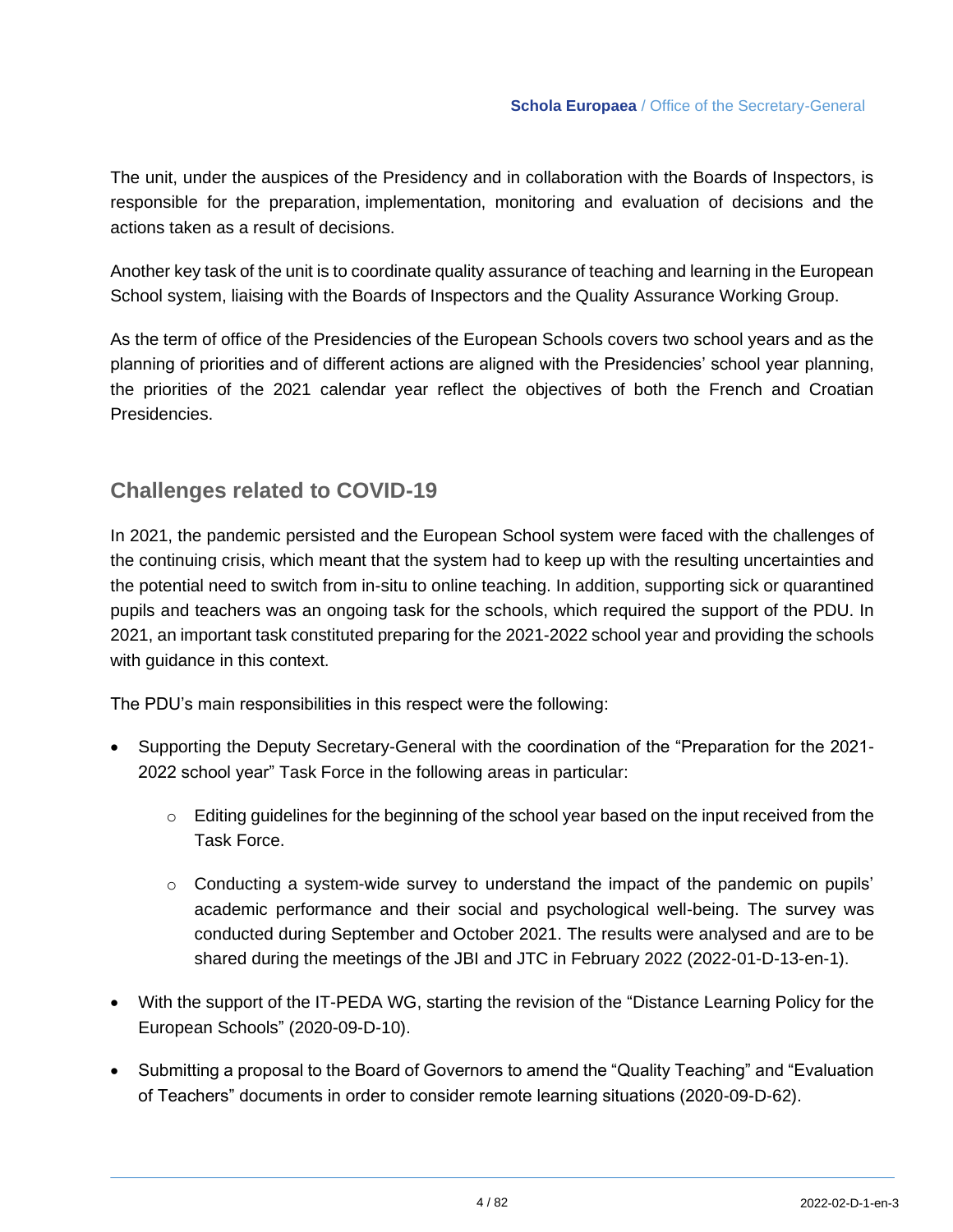### **Overview of tasks and activities related to the priorities of the French and Croatian Presidencies**

#### **January-August 2021 (Priorities of the French Presidency)**

A non-exhaustive list of the priorities of the French Presidency concerning continuous pedagogical development in the implementation of which the PDU has played an active role (2020-2021):

#### **1) Sustainable development in the ES:**

#### **Goals:**

- Make sustainable development visible in primary and secondary educational content,
- Make the initiatives taken at the local level visible in all cycles,
- Develop proposals for strengthening the European dimension of civic competence,
- Plan an event that highlights sustainable development,
- Draw up a sustainable development charter for the involvement of new AES.

#### **Results (the following actions have been initiated):**

For the more complete list of actions initiated during 2021, see the priorities of the Croatian Presidency below.

The French Presidency actively promoted the discussions and the work in the ESD WG. A proposal was made to help design a green budget for the system and suggest the ways in which "GreenComp" could be included in the syllabuses and the curriculum as a cross-curricular aspect.

#### **2) Clarify and reassert the role and duties of ES inspectors in quality assurance of the education provided in ES.**

#### **Results:**

• Establishing a Central Planning Committee to Plan Inspectors' Activities (2020-09-D-29) – document was approved by the JTC in February 2021. The CPC was created and launched a pilot plan. The conclusions were presented to the BoG in December 2021. The PDU played a key role during the pilot year of the Planning Committee. The planning schedule, negotiations with other units within the OSG, communication with inspectors and the actual planning were largely carried by the members of the PDU.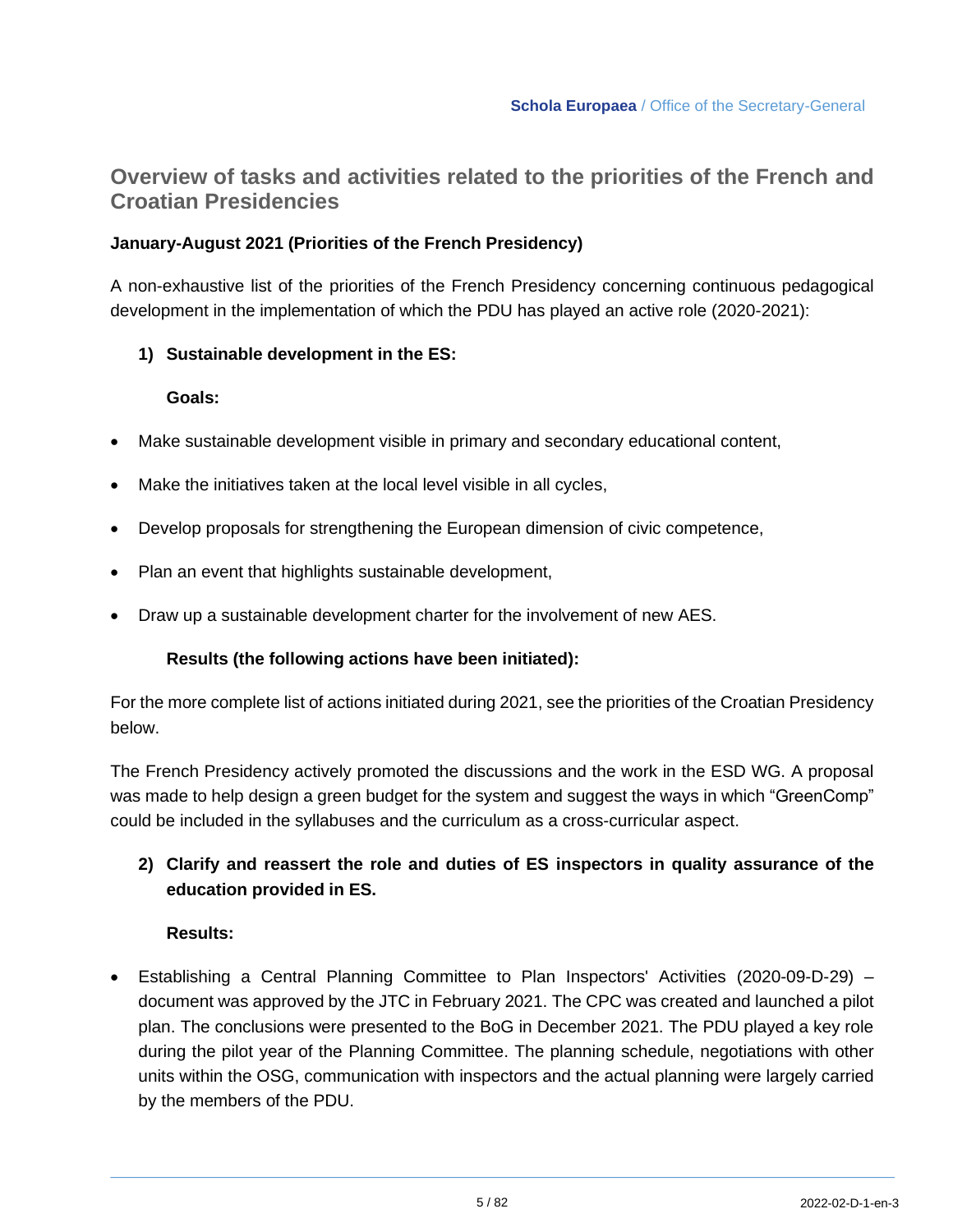- Inspectorate (2020-09-D-35) document was approved in December 2021.
- Induction of New Inspectors (2021-09-D-8) document was approved by the JBI in October 2021 and annexed to the Inspectorate document.

#### **3) Multi-Annual Plan of Pedagogical Priorities (MAP PP)**

The MAP PP was created as a joint effort by the Presidency, the Pedagogical Reform WG and the PDU in order to provide an overview of the initiatives already underway and scheduled. Following a consultation process (with stakeholders and the Quality Assurance WG), the proposal was well received by the JBI and JTC. The BoG approved the MAP PP in April 2021.

The MAP PP is to be included in the new Multi-annual Business Plan of the European Schools. The unit, in cooperation with the Presidency and the relevant Working Groups, coordinates the different areas and organised the meetings of the Pedagogical Reform Working Group (Task Force and extended formats).

#### **September to December 2021 (Croatian Presidency)**

#### **1) Implementation of the Multi-Annual Plan of Pedagogical Priorities**

The PDU organised two workshops for the Pedagogical Reform Task Force in October and November 2021. The results were shared with the extended WG in December 2021, and an interim report is being prepared for the Board meetings in February and April 2022.

#### **2) Harmonised planning (integration of the key competences in pedagogical planning)**

This area became a focus of the MAP PP, and it has a central role in the integration of the key competences into the pedagogical planning of the teachers, which is the main objective of the first (pilot) phase. The sub-group of the Pedagogical Reform Working Group has progressed with the planned activities of this pilot phase. The third interim report was presented to the JBI and JTC in October 2021. The PDU supported the chair of the WG and provided the system with the digital platform to share best practices and facilitate training. The aim of the 2021-2022 school year is to roll out the planned training measures in all ES and AES, and at the same time to prepare for the second round of the pilot to ensure planning is harmonised between the nursery/primary and secondary cycles.

Several video conferences (with the inspectors, teachers and school management) took place during the spring semester of the 2020-2021 school year to support the introduction of the eight key competences into the pedagogical plans. The PDU was responsible for the preparation (in terms of content and technical matters) and running of these conferences. The integration of the key competences into pedagogical planning shall become mandatory from September 2022.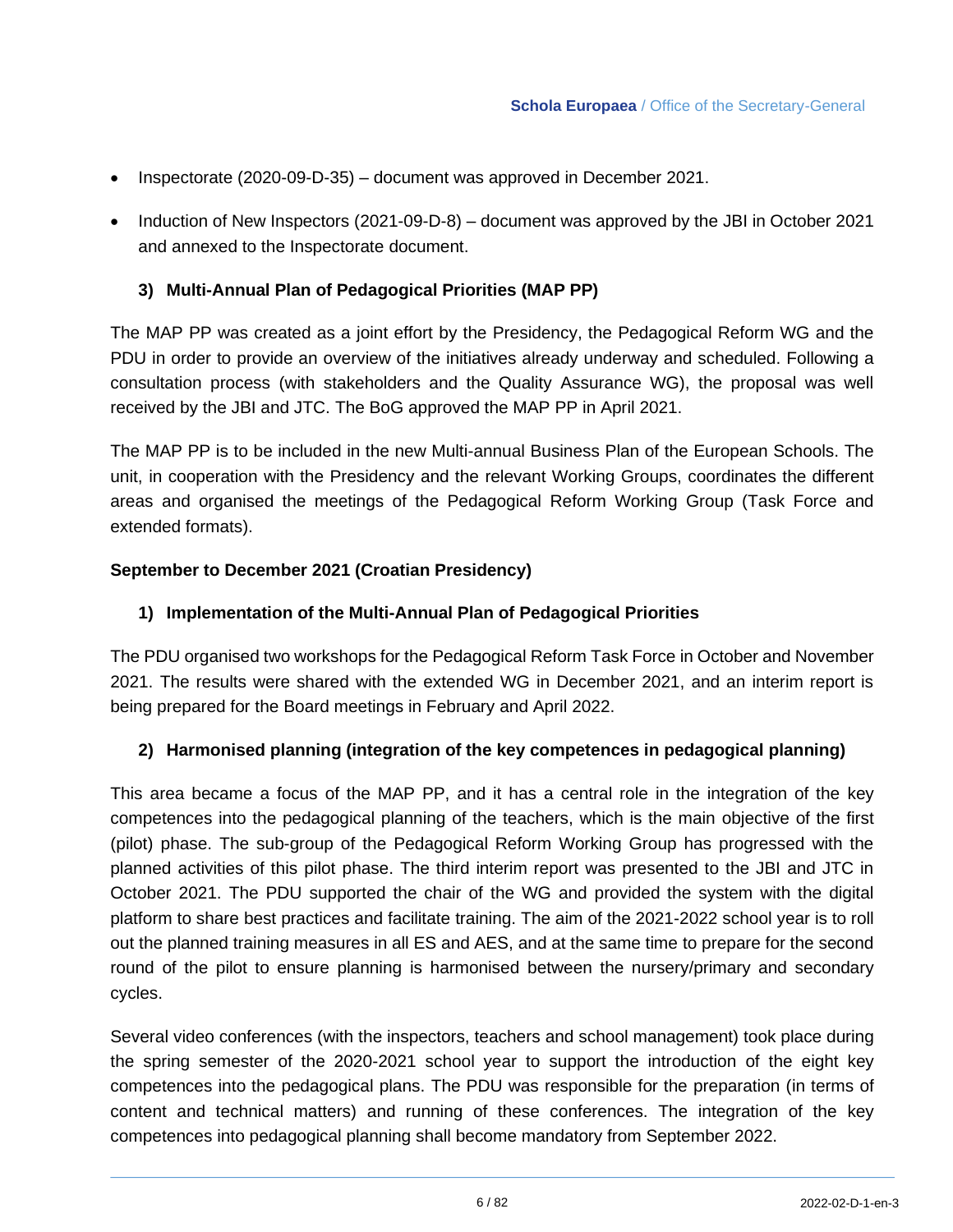#### **3) Education for sustainable development (ESD)**

Continuing the initiative of the French Presidency (see the previous reference) the proposed projects have been taking shape during the second semester under the Croatian Presidency.

- Expansion of the ESD Working Group with one representative from the European Commission, the Accredited European Schools and the Office of the Secretary-General of the European Schools.
- Strengthening links with the Joint Research Centre (European Commission) in various contexts (events and projects) with teachers and students.
- Proposal for an endorsement by the European Schools of the Climate Academy (developed at ES School Brussels II) to be presented in 2022.
- Support for various ESD projects in schools.

### **Main activities supporting the Boards of Inspectors1**

During 2021, the Pedagogical Development Unit organised and coordinated the following in particular:

- 9 regular (large) pedagogical meetings: 2 meetings of the Board of Inspectors (Nursery and Primary), 3 meetings of the Board of Inspectors (Secondary), 2 meetings of the Joint Board of Inspectors and 2 meetings of the Joint Teaching Committee.
- Pedagogical meetings, working group meetings and training courses from January 2021 were held mainly online. From November 2021, with the new rules in place with regard to the pandemic, some of the working group meetings could take place on site in the OSG and in some schools.
- 44 operational pedagogical working groups chaired mainly by the inspectors, which held 229 meetings in all, amounting to 235 meeting days in total.

 $1$  Final and definitive figures for the 2020 financial year will be available in the Report of the Secretary-General for the BoG's meeting in April 2021. In addition, a document setting out the inspectors' activities, which is regularly updated and approved by the Joint Board of Inspectors, was presented to the Teaching Committees and to the Board of Governors for their information.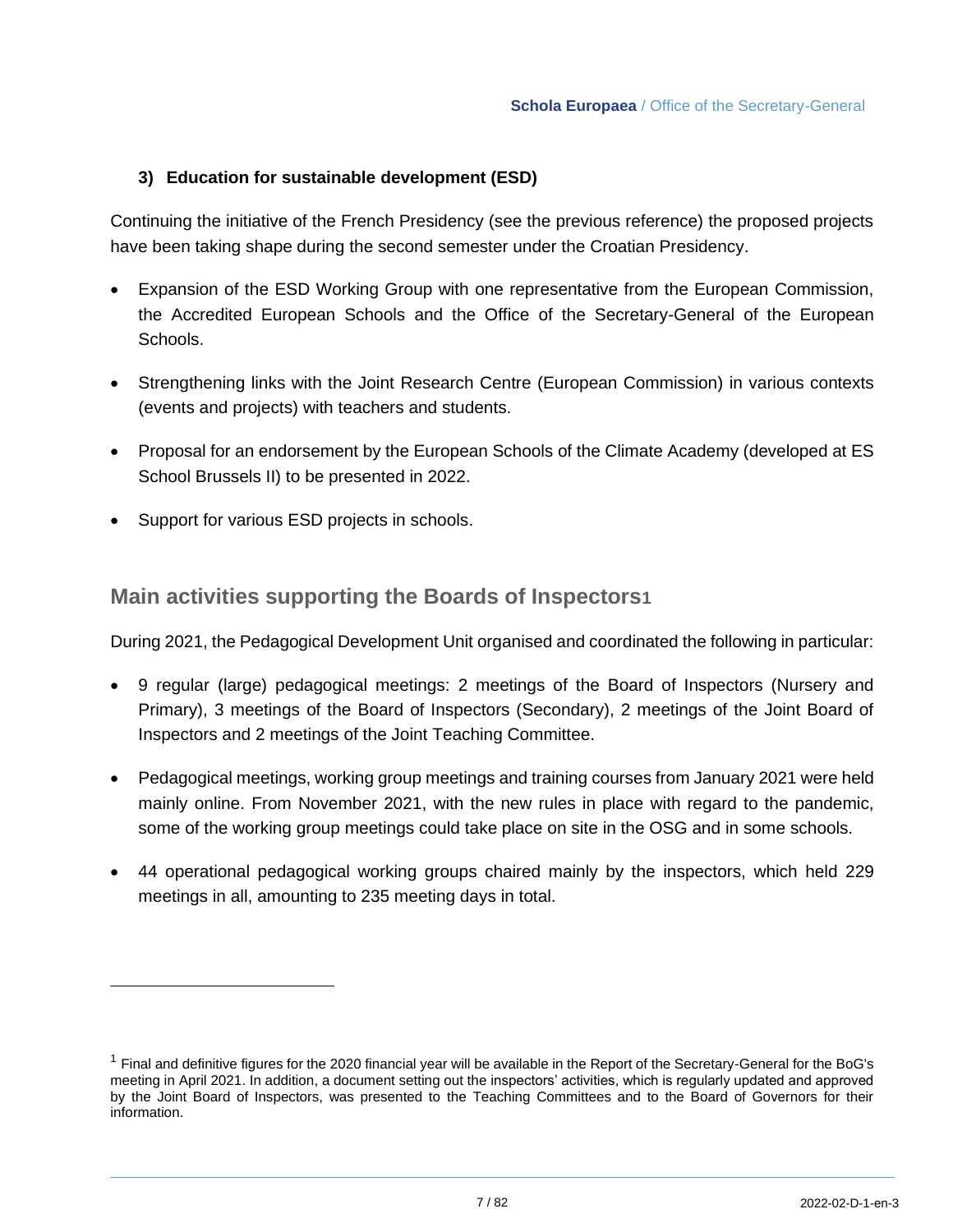- 6 online training courses for the primary cycle and 15 online training courses for the secondary cycle have been conducted. These mainly concerned the adoption of the new syllabuses, support materials for the NMS, educational support coordinators and the implementation of the eight key competences in future planning (video conferences). AES were also involved in all these training courses.
- 1 attainment descriptor for subjects, 11 new syllabuses and 2 NMS materials for subjects were approved.
- 2 Whole School Inspection visits took place in-situ during the second semester. These WSIs had been postponed due to the COVID-19 pandemic.
- 3 follow-ups on WSIs were conducted remotely.
- Personalised reception and induction of new inspectors.
- In-service training for new inspectors (O365) and regular assistance with SharePoint and MS Teams.
- Logistic support for the organisation of the *Latinum Europaeum* examination at the end of year 5 – Memo 2021-05-M-4 related to the specific situation.
- Logistic support for the Human Sciences (S3) book *"The Mediterranean World"*.
- Due to the introduction of the new marking system (NMS) in the Baccalaureate cycle and the first Baccalaureate with the NMS in 2021, as a component for 2021, the PDU supported the production and finalised the process of the NMS Baccalaureate materials (matrices, sample papers, etc. for 75 different subjects) and the update of 149 syllabuses and related documents.
- Support for the coordination of the revision of 18 syllabuses and support for the QA Working Group for the checking of these syllabuses (expected to be approved in February 2022).
- Support to the Presidency for the organisation of the pedagogical meetings (taking the pandemic into account).
- Support to the WG "Continuous Professional Development" in order to revise the CPD framework and the job description of the subject referent.
- Cooperation with the WG "Simplification" (priority of the French Presidency) in the organisation of meetings, digitalisation of procedures and document management.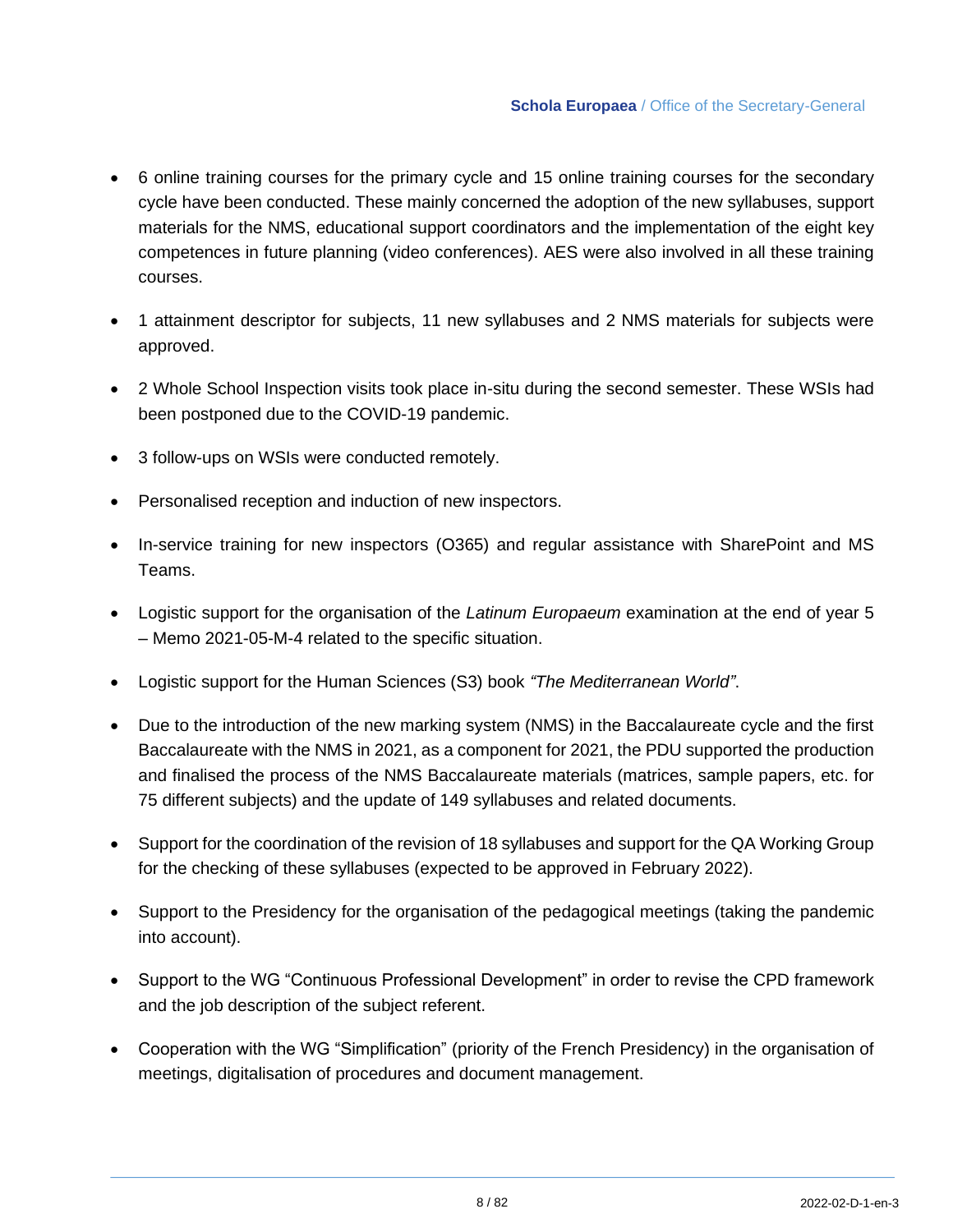- Support for the Deputy Secretary-General/Secretary-General for the Pupils' Well-being Policy Framework of the European Schools and the Child Protection Policy. The framework will be presented in the pedagogical meetings in February 2022 and to the BoG in April 2022.
- Support to the WG "Harmonised Planning" in terms of content and administrative matters.
- Support for the planning and budgeting of all the inspectors' activities is also provided by the Pedagogical Development Unit.

The Pedagogical Development Unit was also responsible for following up on the documents approved by the Joint Board of Inspectors, the Joint Teaching Committee, the Budgetary Committee and the Board of Governors from the different working groups (planning, preparation, follow-up, updating documents, drafting memos, information to the schools and general assistance).

#### **A) Legal and administrative follow-up on certain pedagogical documents approved by the different Boards/Committees and, in addition, budgetary follow-up on some of them:**

- Planning and budgetary estimate
	- o of the inspectors' activities and meetings;
	- o for the different Whole School Inspections;
	- o for the evaluation of locally recruited teachers missions;
	- $\circ$  for the different working groups coordinated by the Pedagogical Development Unit;
	- o for various centralised and decentralised in-service training courses;
	- o for the additional measures involved in the implementation of the new marking system;
	- $\circ$  for the intervention of external experts in certain working groups.
- Monitoring, control and checking of invoices sent by experts, inspectors (expert participation in WGs, INSETs, inspector visits, etc.).
- Support for the call for tenders for the new Intermath digital tool.
- Support to the WG "Experts in charge of the choice of the technological tool" with the implementation of GeoGebra – 2021-04-M-6, 2021-05-LD-33, 2021-10-LD-28, 2021-12-M-1, (legal assistance, survey conducted, administrative support, follow-up etc.).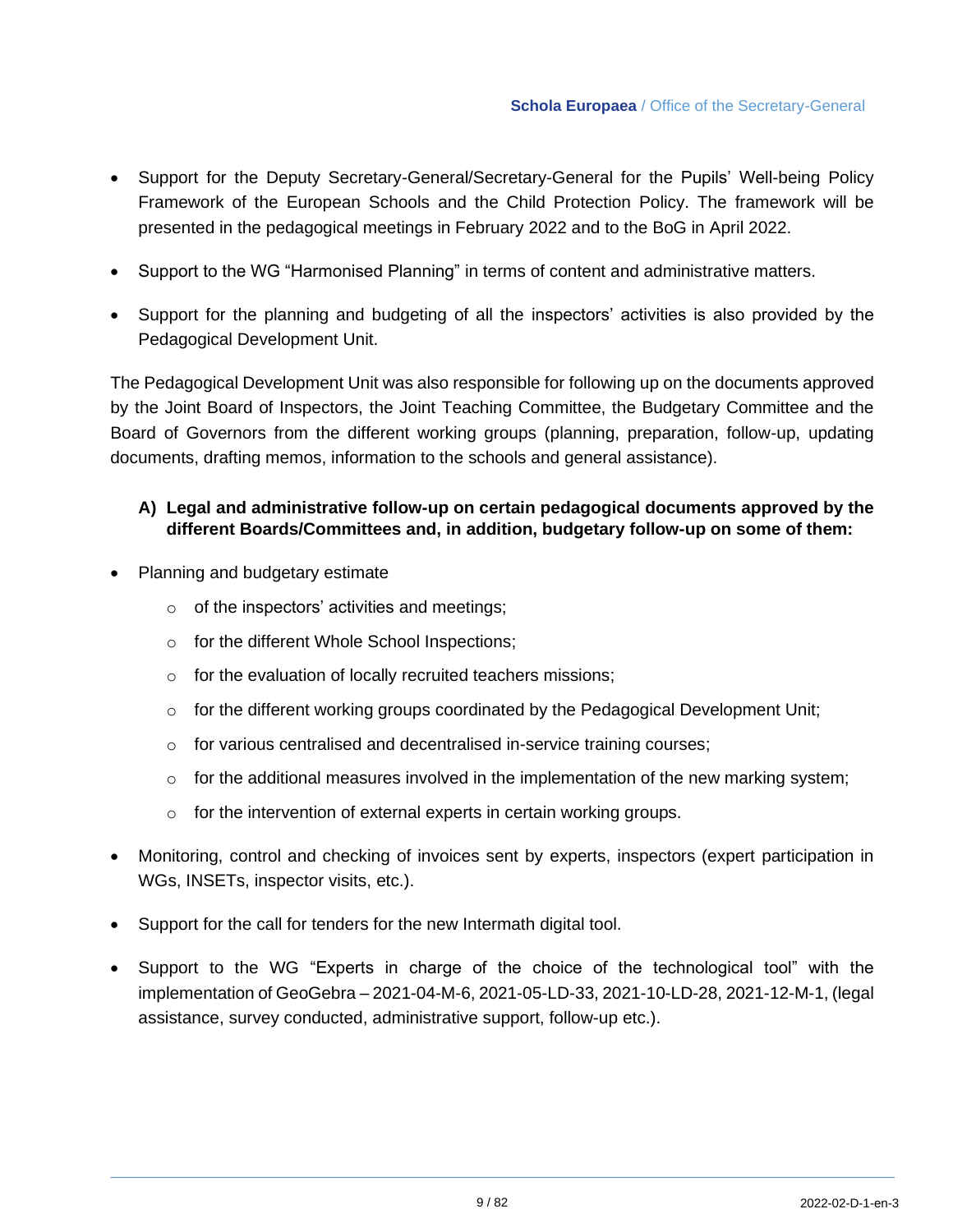#### **B) Follow-up on the Multi-Annual ICT plan and supporting inspectors and schools with remote teaching and learning.**

- Inspector website: development of the dedicated SharePoint.
- PDU SharePoint: development of the dedicated SharePoint for the Pedagogical Development Unit, serving as an intranet for all educational and management staff.
- Implementation of online, system-wide professional communities (MS Teams).
- Implementation of a shared calendar on the Pedagogical Development SharePoint, accessible to all educational staff for training and events.
- Cooperation with European SchoolNet (and Europeana).
- Digital Competence Framework. Finalisation of adaptation of DigComp to the European Schools and publication of teaching ideas on the PEDA SharePoint.
- Cooperation with the experts' working group responsible for the technological tool accompanying the mathematics and science syllabuses.

#### **C) Reports and statistical analysis**

- Report on school failures and repeat rates in the European Schools 2021 (2021-09-D-20-en-2).
- Statistical analysis of the implementation of the new marking system for Secondary 5, 6 and 7 results (presented to the BoG in April 2021 and to the JTC in October 2021).

#### **D) Advising ES and AES on regulatory and pedagogical matters**

- Frequent queries from school management, teaching staff, parents, pupils and external partners on various matters, e.g.:
	- Interpretation and application of regulations (General Rules, Organisation of Studies, Language Policy)
	- Questions regarding enrolment
	- School management's request for help in decision-making, such as changes of courses, prerequisite for enrolment from other educational systems, permitted use of educational tools in examinations
	- Curriculum-related questions.

A growing number of requests are being received from Accredited European Schools.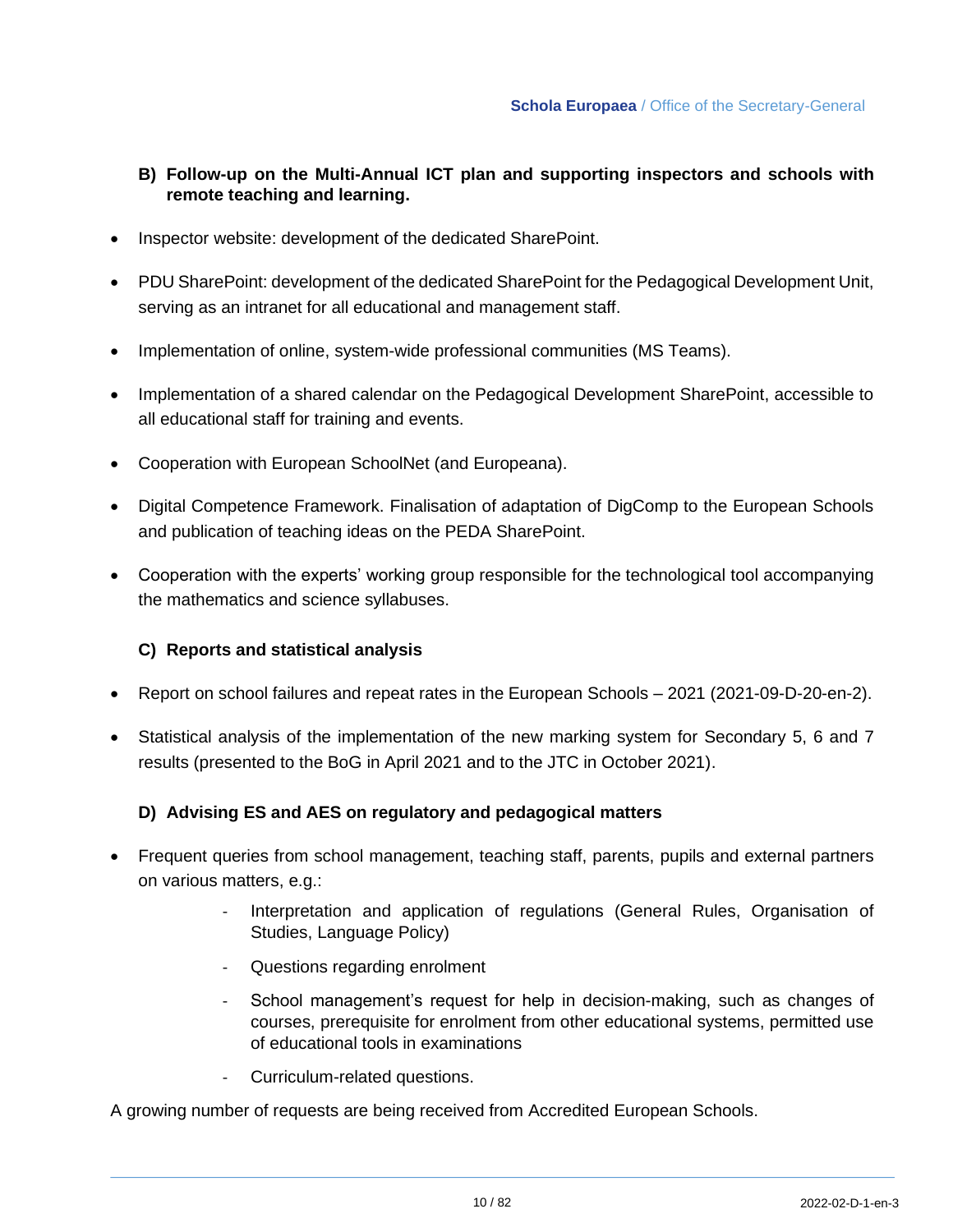#### **E) Main activities of the IT PEDA WG**

- Joint work with the IT ADMIN WG on "Distance Learning Policy for the European Schools" (2020- 09-D-10, updates), updates and drafting of a survey to revise the policy. New title and job description for the Digital Learning Coordinator (replacing the ICT Coordinator) (2020-07-D-16).
- Follow-up on the BYOD programmes in schools.
- Proposal of a template for learning scenarios to develop the key competences, using Creative Commons licences (2021-09-D-6), in line with the Multi-annual Plan of Pedagogical Priorities for the European Schools (2021-01-D-58).
- Development of the online professional communities for ES and AES. Creation of a professional community for inspectors. Release of a memorandum [2021-04-M-05](https://eursc.sharepoint.com/sites/PedagogicalDevelopment/Documents/Forms/AllItems.aspx?id=%2Fsites%2FPedagogicalDevelopment%2FDocuments%2FVARIA%2F2021%2D04%2DM%2D05%20MEMO%20Essential%20precautions%20in%20online%20PCs&p=true&originalPath=aHR0cHM6Ly9ldXJzYy5zaGFyZXBvaW50LmNvbS86Zjovcy9QZWRhZ29naWNhbERldmVsb3BtZW50L0VoemE0U2tFY081TGw5SW5Hbm51U1pBQnlFaEx6Mk9OYTlsc1V4ZW13WnBmbFE%5FcnRpbWU9X21lOTdTUVYyVWc) "Disclaimer for professional communities" (in collaboration with OSG DPO and Bac Unit).
- Development and release of a system-wide calendar for training & events for ES and AES (via an open-source platform Indico hosted on an ES Bergen server).
- Implementation of the procedure to create demo and guest accounts (2021-02-D-18 and 2021-02- D-21).
- Support with the assessment and pilot projects of accessible digital tools.
- Cooperation with the expert working group on GeoGebra.
- Cooperation with the AES unit to publish an online notebook for AES staff.
- Reflection on Digital Credentials and Open Badges.
- Support for various digital resource pilot projects, e.g. anti-plagiarism with ES School Brussels IV.
- Continuous reflection on how to support AES access to the ES online platforms.
- Support to the assessment working group related to the digital portfolio.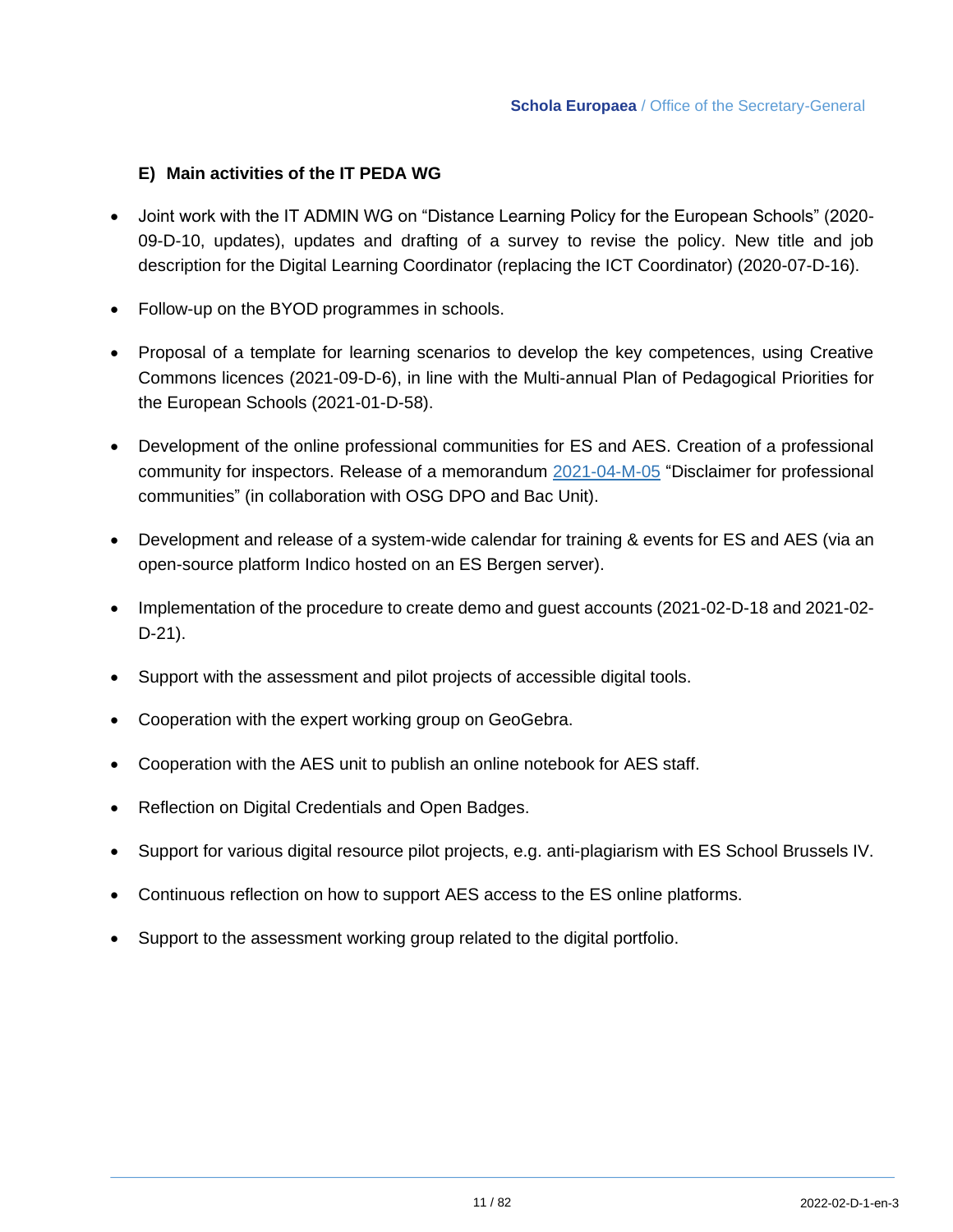#### **F) Professional networking**

The PDU supported the Inspectorate and other stakeholders by contributing to the growing network of the system, which has joined several European initiatives. The following are some examples in which teachers or other colleagues participated during 2021, and in which the PDU was involved:

- Teaching with Europeana (programme funded by the European Commission and operationalised by European Schoolnet): second participation with a group of 8 teachers who produced learning scenarios.
- DigiEduHack 2021 (European Commission): participation of a nursery teacher with a class of ES Brussels IV. Presentation of the project to the cabinet of Commissioner Mariya Gabriel (EC, DG EAC).
- Support to President von der Leyen's online contribution to the Model European Commission MEC 2021.
- Support for the participation of students and teachers from the Climate Academy (ES Brussel II) in the kick-off event of the Education for Climate Coalition (European Commission and Joint Research Centre), European Parliament and COP meetings (pre-COP26 Milan and COP26 Glasgow).
- Participation in EUIPO conference and several networking events with Mr Kari Kivinen (Education Outreach Expert of the EUIPO OBSERVATORY – European Union Intellectual Property Office).
- Regular communication with the Joint Research Centre in the context of the Education for Climate Coalition platform.
- Various communication with the European Commission's DG EAC officer.
- Various communication with European Schoolnet.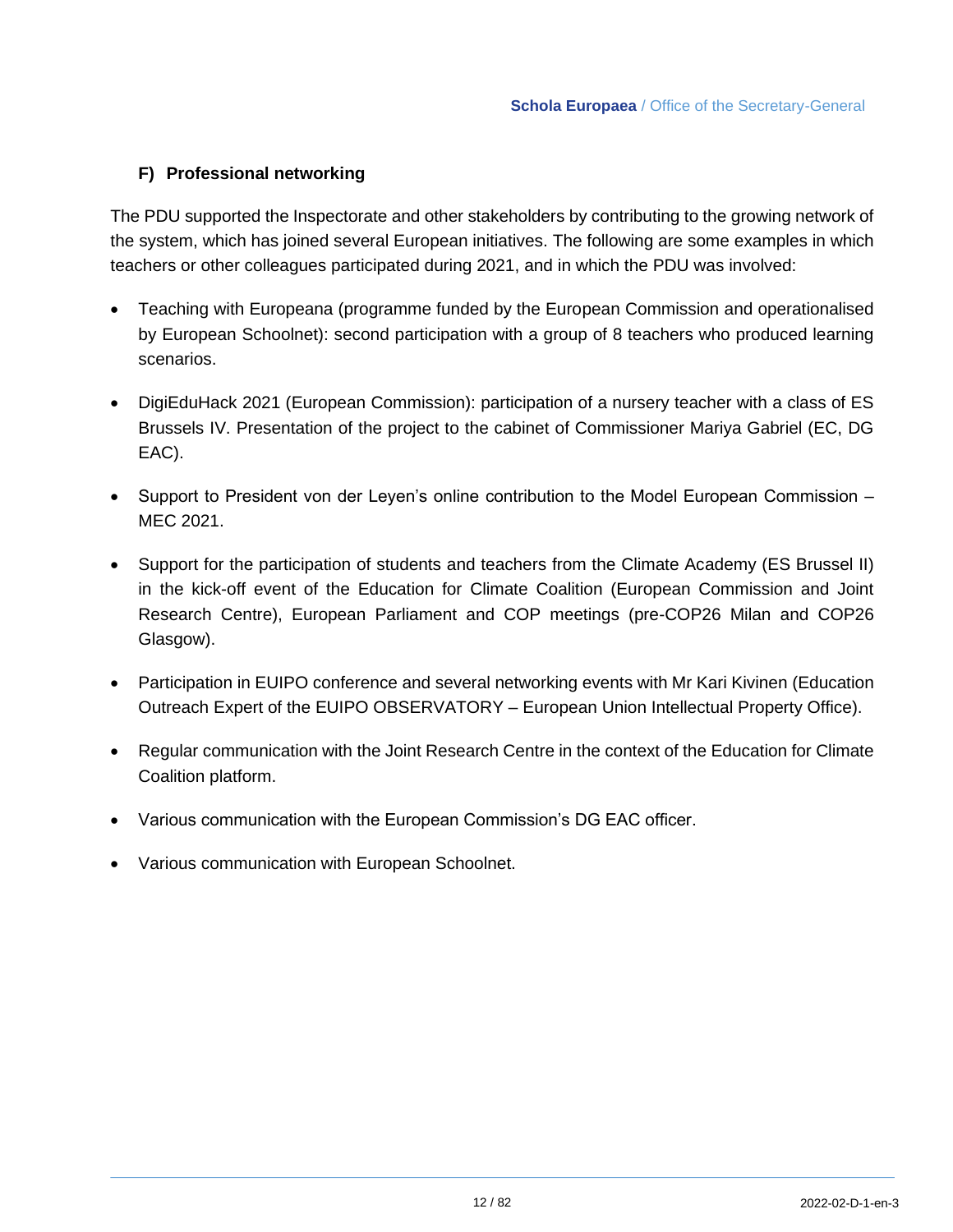### <span id="page-12-0"></span>**2. European Baccalaureate Unit**

In 2021, the European Baccalaureate Unit organised and ran the  $62<sup>nd</sup>$  session of the European Baccalaureate (EB). Preparations for the 2022 European Baccalaureate session began in the second half of the year.

The 2021 EB session was successfully organised for 2370 candidates from 13 European Schools and 10 Accredited Schools.

The EB Unit had to prepare for the implementation of the new marking system at the EB level. The 2020-2021 school year and the 2021 European Baccalaureate session have been the first times the new marking system has been used for the S7. In S7, decimal numerical marks are used. The overall average preliminary mark in S7 is expressed with whole numbers and one decimal and the overall final mark in S7 is expressed with whole numbers and two decimals. The pass mark has been changed from 6 to 5. These changes required the adaptation of the calculation of the marks in addition to preparing the examination papers in line with new methodology.

In light of the ongoing COVID-19 pandemic, in October 2020 the Joint Teaching Committee mandated that the Office of the Secretary-General set up the Task Force 'Preparation of the 2021 Baccalaureate session'. The EB Unit was responsible for organising the meetings, preparing documents (for the meeting and for further approval by the Boards) and assisting the EB Chair in her duties. The Task Force is composed of the following representatives: Presidency of the 2021 session of the EB, OSGES, BoI, TROIKA, WG Assessment Secondary Cycle, ES Directors and Deputy Directors, AES Directors, ES and AES Teachers, ES and AES Pupils and ES and AES Parents, and the European Commission. The Task Force also worked on the 'Guidelines for the Baccalaureate session 2021' (2020-10-D-74-en-1) which were approved by the Board of Governors at its meeting in December 2020.

On 15 February 2021, following the decision of the Chair of the European Baccalaureate session, all the stakeholders were informed that the 2021 session of the European Baccalaureate would consist solely of five written examinations; the three oral examinations had been cancelled. As a result of this decision, the final mark for the 2021 European Baccalaureate would be calculated as follows: marks 50%C (20%A + 30%B) + 35%W + 15%O, where O is a replication of the A mark. This decision was a result of several analyses provided by the EB Unit and its implementation (inter alia: informing the schools, adapting the SMS) was also in the hands of the EB Unit.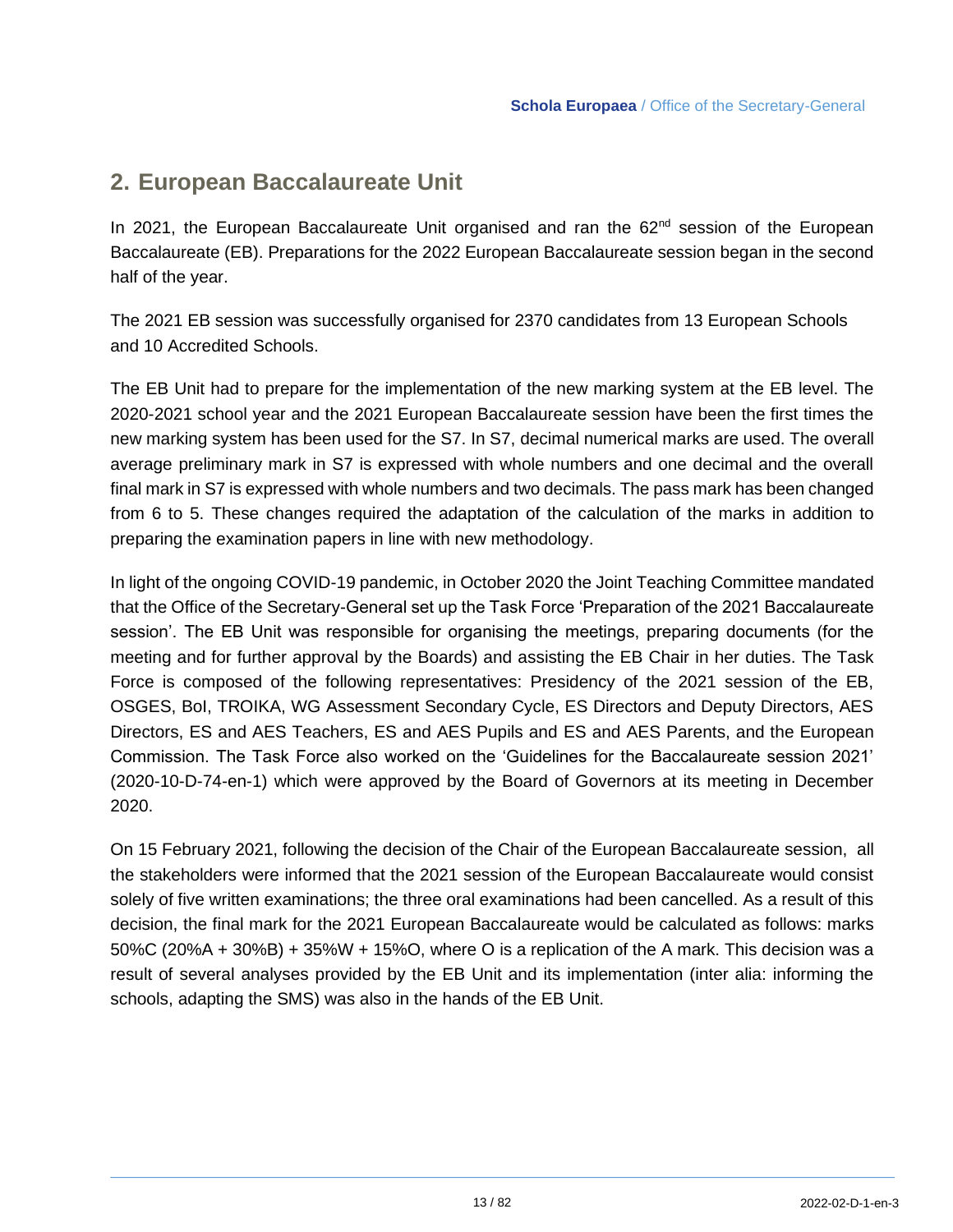Other documents prepared by the EB Unit in light of the COVID-19 pandemic:

#### • 2020-10-D-74-en-2

TASK FORCE 'Preparation of the European Baccalaureate session 2021'– 'GUIDELINES for the Baccalaureate session 2021', approved by the December 2020 Board of Governors

and

• 2021-03-D-38-en-2

REPORT of the TASK FORCE on the 'Preparation of the European Baccalaureate 2021', approved by the April 2021 Board of Governors, endorsed by the President of the European Baccalaureate 2021 session, Prof. Marie-Danièle Campion.

The EB Unit assisted also the EB Chair in preparing the decision concerning the possible moderation of the final EB mark (including monitoring of the situation in all the schools, analysis of the final marks of the EB 2021 in comparison to previous regular EB sessions (2019 and earlier).

The EB Unit analysed 30 requests based on Article 13 of the Arrangements for implementing the regulations for the European Baccalaureate, stating that candidates may be allowed to sit for an additional written examination for an optional subject and the conditions therefor. 27 requests were accepted, 6 candidates withdrew their request before the examinations. Therefore, 21 additional written examinations were taken under Article 13 at the 2021 EB session.

The EB Unit prepared the Viatique platform, which was being used for the fifth time (including its partial use for the September session of EB 2020) in order to correct the scripts of the European Baccalaureate 2021 session online. The platform (under constant supervision of the EB Unit) is used for the following elements:

- o correction of the scripts
- $\circ$  follow up of the corrections for inspectors
- o management of third corrections
- o viewing the scripts in schools
- o details of viewings of the scripts on the screen
- o administration panel

In 2021, Viatique was also used by the 13 European Schools and 1 Accredited School in order to correct the long Pre-Baccalaureate examinations of the 2020-2021 session. The schools decided to digitalise all their examinations to be corrected online (scientific and literary subjects). This additional task was also supported by the EB Unit.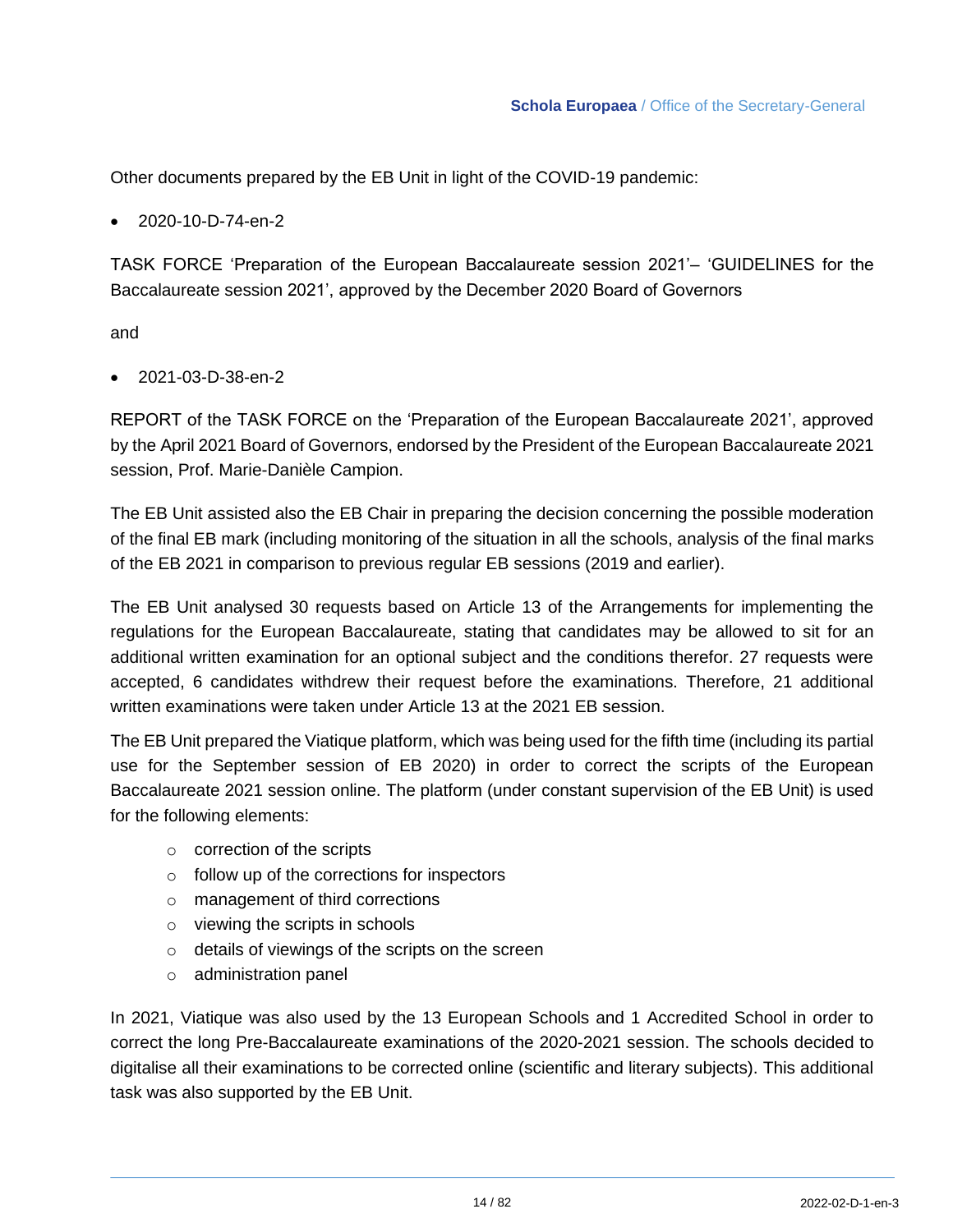Every year the EB Unit is also responsible for organising the external audit (university observation) for some of the examination papers. For the 2021 European Baccalaureate session, the following examination papers were audited externally and were found fit for purpose:

- L<sub>2</sub> French
- Biology
- Chemistry
- Philosophy
- Mathematics 3P
- Mathematics 5P
- Physics

The European Baccalaureate examinations are drawn up by the secondary cycle inspectors, assisted by teams of external experts. For the 2021 EB session, 176 experts participated in the drafting of around 300 examination papers (150 main papers and 150 reserve papers). Each examination paper was accompanied by suggested answers, assessment criteria, marking instructions and marking grid. The EB Unit provides constant support to all the secondary inspectors and experts (including issuing invitations, booking meeting rooms/organising online meetings, dealing with payments, calculating costs) and helps with the layout of the examination papers.

The EB Unit is responsible for the printing and distribution of the examination papers to the schools. Printing and shipping are done by external companies, but the examination papers are packed by the staff of the EB Unit at the OSG premises.

The EB Unit organised 11871 written examinations and 7110 oral ones in 2021 (which required the participation of 288 correctors and approximately 190 oral examiners, although the oral examinations were eventually cancelled). Out of 11871 scripts, 492 scripts were submitted for a third correction, another process coordinated by the EB Unit. The main and first reserve session took place in June, the second reserve session in September.

Article 15 and Annex IX of the Arrangements for implementing the Regulations for the European Baccalaureate permit candidates with special educational needs to apply for special arrangements for sitting their examinations. This procedure is organised by the EB Unit, who serve as a link between the schools and the inspector responsible for the special arrangements. For the 2021 EB session, appropriate arrangements were made for 177 candidates.

The EB Unit has also handled 27 administrative appeals (12 resulting from the Pre-Baccalaureate examinations and 15 from the main session of the Baccalaureate examinations), offering support and assistance to the Chair of the EB session. Two of the appeals were also placed as contentious appeals, which required the additional support of the EB Unit for the legal services in preparing the file.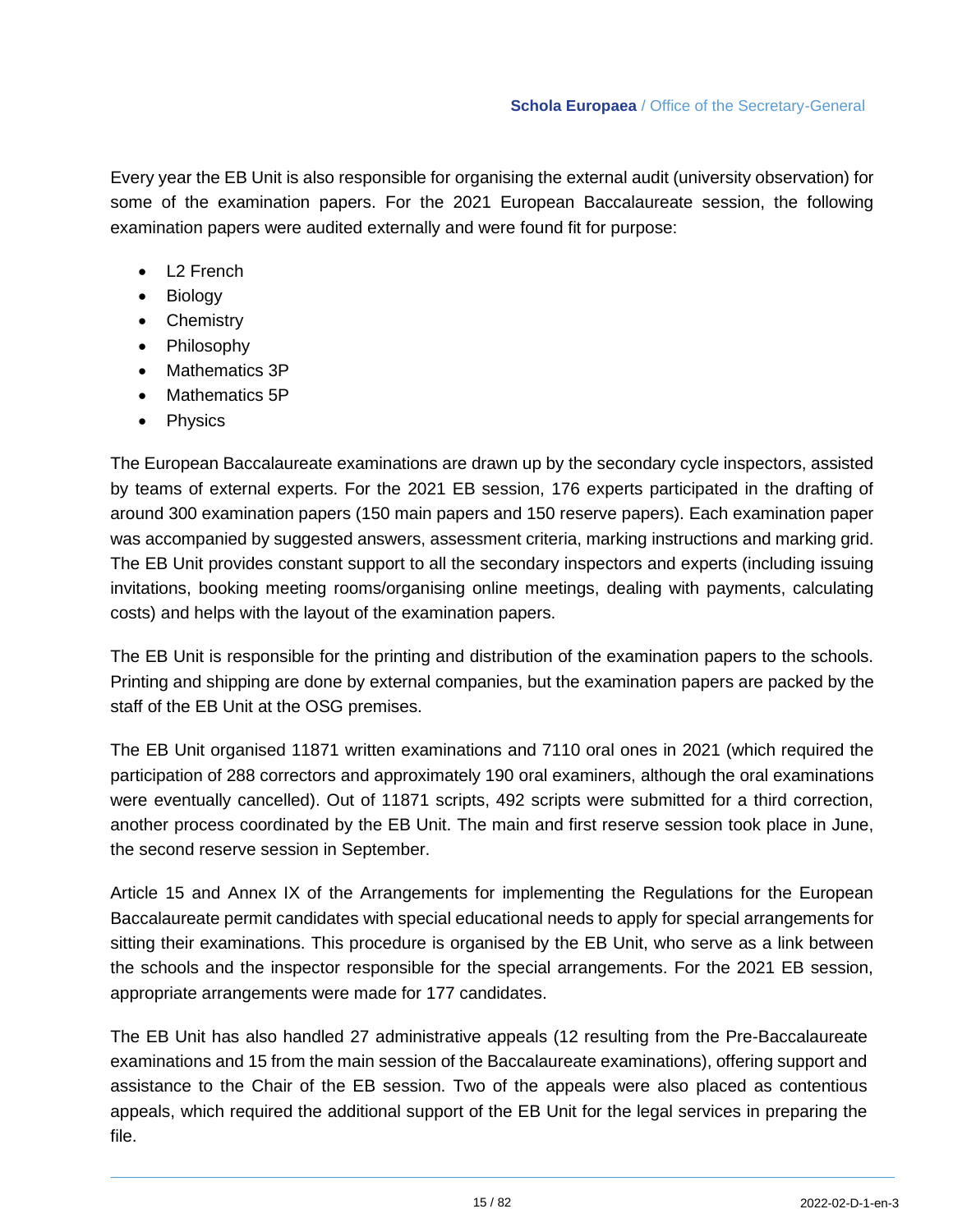More can be found in the document 2021-07-D-1-en-5 Report on European Baccalaureate 2021 approved by the Board of Governors in December 2021 (available here: 2021-07-D-1-en-5.pdf [\(eursc.eu\)](https://www.eursc.eu/Documents/2021-07-D-1-en-5.pdf) ).

In 2021 the EB Unit underwent an audit by the Internal Audit Service from the European Commission which led to 5 recommendations and an action plan on which the EB Unit together with other colleagues work in the next few years. For further information please see chapter *Results of internal and external audits*.

The second half of the year was dedicated to the preparation of the 2022 European Baccalaureate session. 2420 candidates are currently registered for a total of 12156 written examinations and 7260 oral examinations. More detailed information will be provided next year after the session is over.

## <span id="page-15-0"></span>**Achievement of the pedagogical objectives (2020/21 and 2021/22 school years)**

| <b>Priority 1</b> | Implementation of the new marking scheme                                                                                                                                                                                                                                                                                                                                                                                                                                                                                                                                                                                                                                                                                                                                 |
|-------------------|--------------------------------------------------------------------------------------------------------------------------------------------------------------------------------------------------------------------------------------------------------------------------------------------------------------------------------------------------------------------------------------------------------------------------------------------------------------------------------------------------------------------------------------------------------------------------------------------------------------------------------------------------------------------------------------------------------------------------------------------------------------------------|
| Main steps        | 2020/21 school year:<br>Analyse S5, S6 and S7 results on system level (first/second semester) in<br>$\bullet$<br>comparison with the results of the same cohort in previous years.<br>Share these findings with stakeholders in the Boards of Inspectors, the Joint<br>$\bullet$<br>Teaching Committee and the Board of Governors.                                                                                                                                                                                                                                                                                                                                                                                                                                       |
|                   | 2021/22 school year:<br>Analyse results of the marking system on system level in comparison with the<br>results in previous years, paying special attention to years S5-S7.<br>Share these findings with stakeholders in the Boards of Inspectors, the Joint<br>$\bullet$<br>Teaching Committee and the Board of Governors.<br>Provide guidance to school for the school level analysis: define minimum<br>$\bullet$<br>criteria for analysis (distribution, fail rates, comparison between subjects and<br>sections considering the statistical considerations, such as the size of cohort).<br>Ensure sharing of best assessment practices that ensure competence-based<br>٠<br>assessment. Collect and share examples for different forms of formative<br>assessment. |
| Achievements      | The results of the EB examinations in 2021 were influenced not only by the<br>introduction of the new marking system, but unfortunately also by the ongoing<br>COVID-19 pandemic (resulting in online classes – to a variable extent, depending<br>on the location, a prolonged period of enormous stress, cancellation of the oral<br>examination etc.), which makes it difficult to draw conclusions.                                                                                                                                                                                                                                                                                                                                                                  |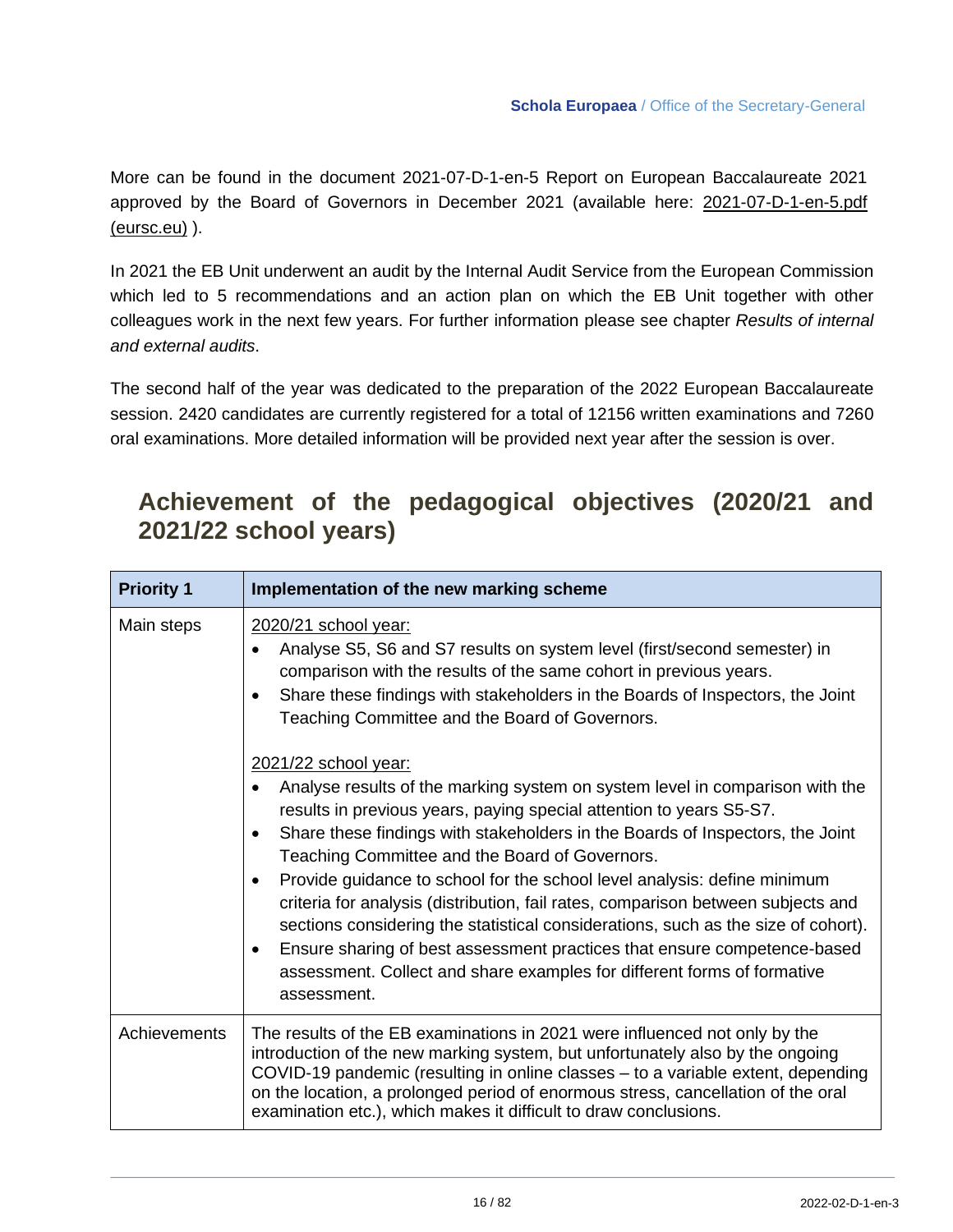|                                               | The general conclusion is that the NMS did not negatively influence the marks of<br>the pupils as the EB results were very much comparable to previous years, but<br>analysis must also be continued in the years to come. The same is true for the<br>lower cohorts (S5 and S6). |
|-----------------------------------------------|-----------------------------------------------------------------------------------------------------------------------------------------------------------------------------------------------------------------------------------------------------------------------------------|
|                                               | The inspectors have prepared the NMS annexes to the subject syllabuses, which<br>ensures that the assessment is driven by common and harmonised criteria<br>(matrices, sample papers and marking schemes).                                                                        |
| Result of<br>performance<br><i>indicators</i> | 2020/21 school year:<br>Comparison of S7 Bac exam results: Due to Covid19 and the different<br>$\bullet$<br>conditions under which teaching and exams took place in school year 2020/21<br>statistical data are not comparable and therefore not displayed here.                  |
| <b>Further</b><br>necessary<br>steps          | Continue observation and analysis of the situation with regard to the results.                                                                                                                                                                                                    |

| <b>Priority 2</b> | Implementation of the recommendations of the educational support<br>evaluation report and implementation of the action plan educational support<br>and inclusive education                                                                                                                                                                                                                                                                                                                                                                                                                                                                                                                                                                                                                                                                                                                                                                                                                                                                                                                                                                                                     |
|-------------------|--------------------------------------------------------------------------------------------------------------------------------------------------------------------------------------------------------------------------------------------------------------------------------------------------------------------------------------------------------------------------------------------------------------------------------------------------------------------------------------------------------------------------------------------------------------------------------------------------------------------------------------------------------------------------------------------------------------------------------------------------------------------------------------------------------------------------------------------------------------------------------------------------------------------------------------------------------------------------------------------------------------------------------------------------------------------------------------------------------------------------------------------------------------------------------|
| Main steps        | School year 2020/21:<br>Revision of the Educational Support Policy.<br>$\bullet$<br>Initiate the revision of Procedural document - Educational Support Policy<br>$\bullet$<br>Procedural Document.<br>Initiate the revision of the Role and Duties of Psychologists in the European<br>٠<br>Schools.<br>Initiate the analysis of budget allocation reported in the statistical report.<br>$\bullet$<br>From the Action Plan Educational Support and Inclusive Education:<br>Concrete needs for training in inclusive education are mapped, a training policy<br>is developed and a dedicated budget is set up.<br>Support schools by providing material on raising awareness on inclusive<br>$\bullet$<br>education.<br>Ensure competences to provide reasonable accommodation for individual<br>$\bullet$<br>needs.<br>Personalised support: Ensure that the schools adapt their policy in accordance<br>٠<br>with the needs of the children within their given autonomy.<br>Create a harmonised chapter dealing with Educational Support needs in all<br>٠<br>enrolment forms of the different schools.<br>Collect/Develop/Make available comprehensive tools for early<br>٠ |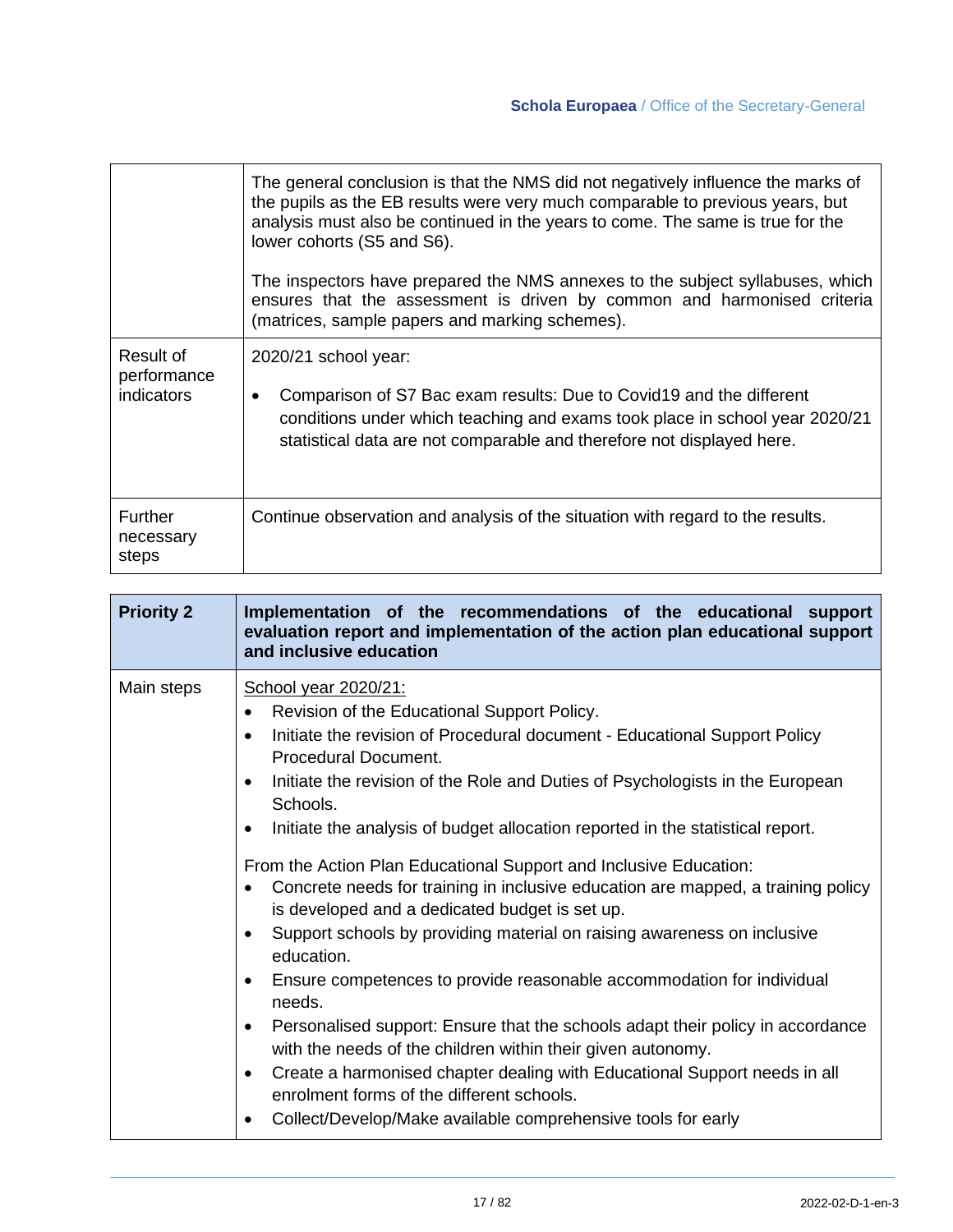|              | identification/pedagogical diagnostics harmonised across the system.<br>National Inspectors agree to act as first point of contact with respect to<br>$\bullet$<br>transfers.<br>Schools share best practices with respect to transfers.<br>٠<br>Develop a comprehensive Accessibility Policy with clear standards, recognising<br>$\bullet$<br>the differences between existing national standards.<br>Provide guidance to the schools on how to prevent barriers by adopting<br>$\bullet$<br>measures that ensure the right to accessible education and full and equal<br>participation of all pupils.<br>Identify areas for common market in order to establish a procurement policy to<br>٠<br>purchase accessible teaching and assistive material.<br>Identify existing difficulties in transition from Primary to Secondary Cycle and<br>$\bullet$<br>make concrete proposals on how to ensure a successful transition.<br>Contract an external evaluation in 2021 with the purpose of assessing the<br>$\bullet$<br>implementation of the European Schools' Action Plan adopted by the BoG in<br>April 2019, including any outstanding issues, and issuing recommendations to<br>the BoG. |
|--------------|--------------------------------------------------------------------------------------------------------------------------------------------------------------------------------------------------------------------------------------------------------------------------------------------------------------------------------------------------------------------------------------------------------------------------------------------------------------------------------------------------------------------------------------------------------------------------------------------------------------------------------------------------------------------------------------------------------------------------------------------------------------------------------------------------------------------------------------------------------------------------------------------------------------------------------------------------------------------------------------------------------------------------------------------------------------------------------------------------------------------------------------------------------------------------------------------------|
|              | <b>School year 2021/22:</b><br>Finalise the revision of the Educational Support Policy Procedural Document<br>The roles and duties of Psychologists are clearly defined and a minimum ratio<br>$\bullet$<br>of psychologists/pupils is established.                                                                                                                                                                                                                                                                                                                                                                                                                                                                                                                                                                                                                                                                                                                                                                                                                                                                                                                                              |
|              | Finalise the analysis of budget allocation to Educational Support.<br>٠                                                                                                                                                                                                                                                                                                                                                                                                                                                                                                                                                                                                                                                                                                                                                                                                                                                                                                                                                                                                                                                                                                                          |
|              | From Action Plan Educational Support and Inclusive Education:                                                                                                                                                                                                                                                                                                                                                                                                                                                                                                                                                                                                                                                                                                                                                                                                                                                                                                                                                                                                                                                                                                                                    |
|              | Establish a procurement policy to purchase accessible teaching material and<br>assistive material.                                                                                                                                                                                                                                                                                                                                                                                                                                                                                                                                                                                                                                                                                                                                                                                                                                                                                                                                                                                                                                                                                               |
|              | Follow up the report of the External Evaluation of the Action Plan.<br>٠<br>Start the analysis of concrete barriers to the curriculum for pupils with special<br>$\bullet$<br>educational needs.                                                                                                                                                                                                                                                                                                                                                                                                                                                                                                                                                                                                                                                                                                                                                                                                                                                                                                                                                                                                 |
|              | Discuss possibilities to the flexibility of the curriculum in the context of the<br>$\bullet$<br>Educational Support Policy WG and the Pedagogical Reform WG.<br>Map the situation in Member States related to leaving certificates in S5.<br>٠                                                                                                                                                                                                                                                                                                                                                                                                                                                                                                                                                                                                                                                                                                                                                                                                                                                                                                                                                  |
| Achievements | In the School year 2020/21 and 2021/22:<br>The Educational Support Policy was revised.<br>$\bullet$<br>The revision of Procedural document was finalised in February 2022.<br>٠<br>The revision of the Role and Duties of Psychologists in the European Schools<br>٠<br>was initiated and the final document, including a minimum ratio of school<br>psychologists/pupil, will be submitted to the Board of Governors in April 2022.<br>The analysis of budget allocation reported in the statistical report was initiated<br>٠                                                                                                                                                                                                                                                                                                                                                                                                                                                                                                                                                                                                                                                                  |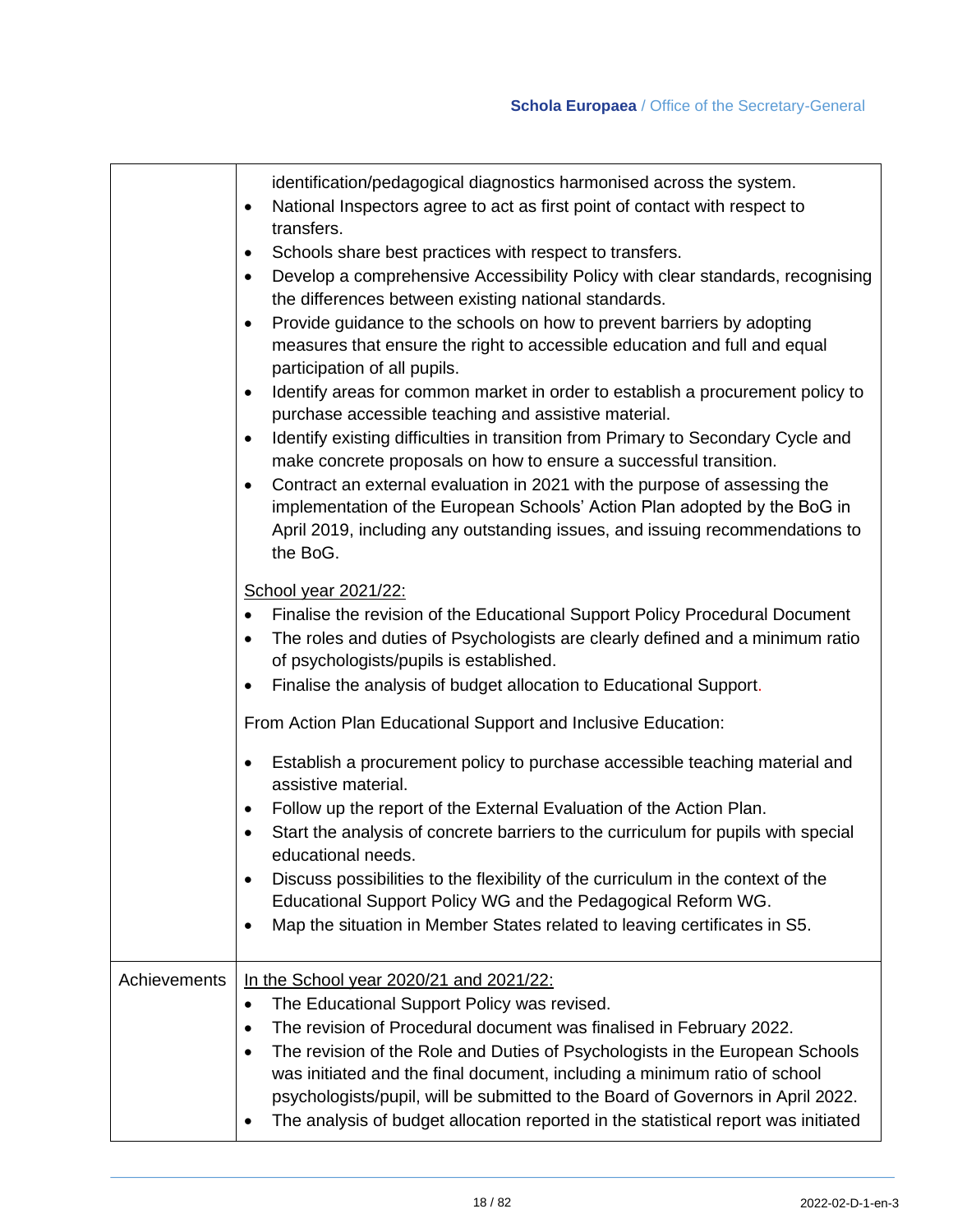|                                        | in the school year 2020/21 and will be presented to the BoG in April 2022.                                                                                                                                                                                                                                                                                                                                                                                                            |  |  |  |
|----------------------------------------|---------------------------------------------------------------------------------------------------------------------------------------------------------------------------------------------------------------------------------------------------------------------------------------------------------------------------------------------------------------------------------------------------------------------------------------------------------------------------------------|--|--|--|
|                                        | From the Action Plan Educational Support and Inclusive Education 2020/21:<br>Completed actions:<br>A training policy was approved in November 2021, including a dedicated                                                                                                                                                                                                                                                                                                             |  |  |  |
|                                        | budget.<br>The training Policy includes specific measures regarding raising awareness on<br>٠<br>inclusive education and ensuring competences to provide reasonable<br>accommodation for individual needs.                                                                                                                                                                                                                                                                            |  |  |  |
|                                        | An External evaluation was commissioned to the European Agency for Special<br>$\bullet$<br>Needs and Inclusive Education in February 2021 with the purpose of assessing<br>the implementation of the European Schools' Action Plan adopted by the BoG<br>in April 2019, including any outstanding issues, and issuing recommendations<br>to the BoG.                                                                                                                                  |  |  |  |
|                                        | A comprehensive Accessibility Policy with clear standards, recognising the<br>$\bullet$<br>differences between existing national standards was developed and approved<br>by the BoG in December 2021.                                                                                                                                                                                                                                                                                 |  |  |  |
|                                        | The Accessibility Policy provides guidance to the schools on how to prevent<br>$\bullet$<br>barriers by adopting measures that ensure the right to accessible education<br>and full and equal participation of all pupils.                                                                                                                                                                                                                                                            |  |  |  |
|                                        | Partially achieved:                                                                                                                                                                                                                                                                                                                                                                                                                                                                   |  |  |  |
|                                        | Comprehensive tools for early identification/pedagogical diagnostics harmonised<br>across the system are being collected/developed and will be made available as<br>from October 2022.                                                                                                                                                                                                                                                                                                |  |  |  |
| Result of<br>performance<br>indicators | School year 2020/21 and 2021/22:<br>- All actions planned for the school year 2020/21 were finalised.<br>- All actions planned for the School year 2021/22 have already been finalised (1) or<br>are expected to be finalised in April 2022 (2).                                                                                                                                                                                                                                      |  |  |  |
|                                        | From the Action Plan on Educational Support and Inclusive Education<br>Number of implemented recommendations in comparison to number of<br>recommendations:<br>Of the 13 actions planned for 2020/21: 10 were achieved, 1 was partially achieved<br>and 2 were not achieved. These three actions are planned to be developed in the<br>school year 2021/22.<br>Of the 5 actions planned for 2021/22:<br>1 has already been started<br>4 are planned to be started as from April 2022. |  |  |  |
| Further<br>necessary<br>steps          | Personalised support. Ensure that the schools adapt their policy in accordance<br>$\bullet$<br>with the needs of the children within their given autonomy. This action has<br>already been started but not completed.                                                                                                                                                                                                                                                                 |  |  |  |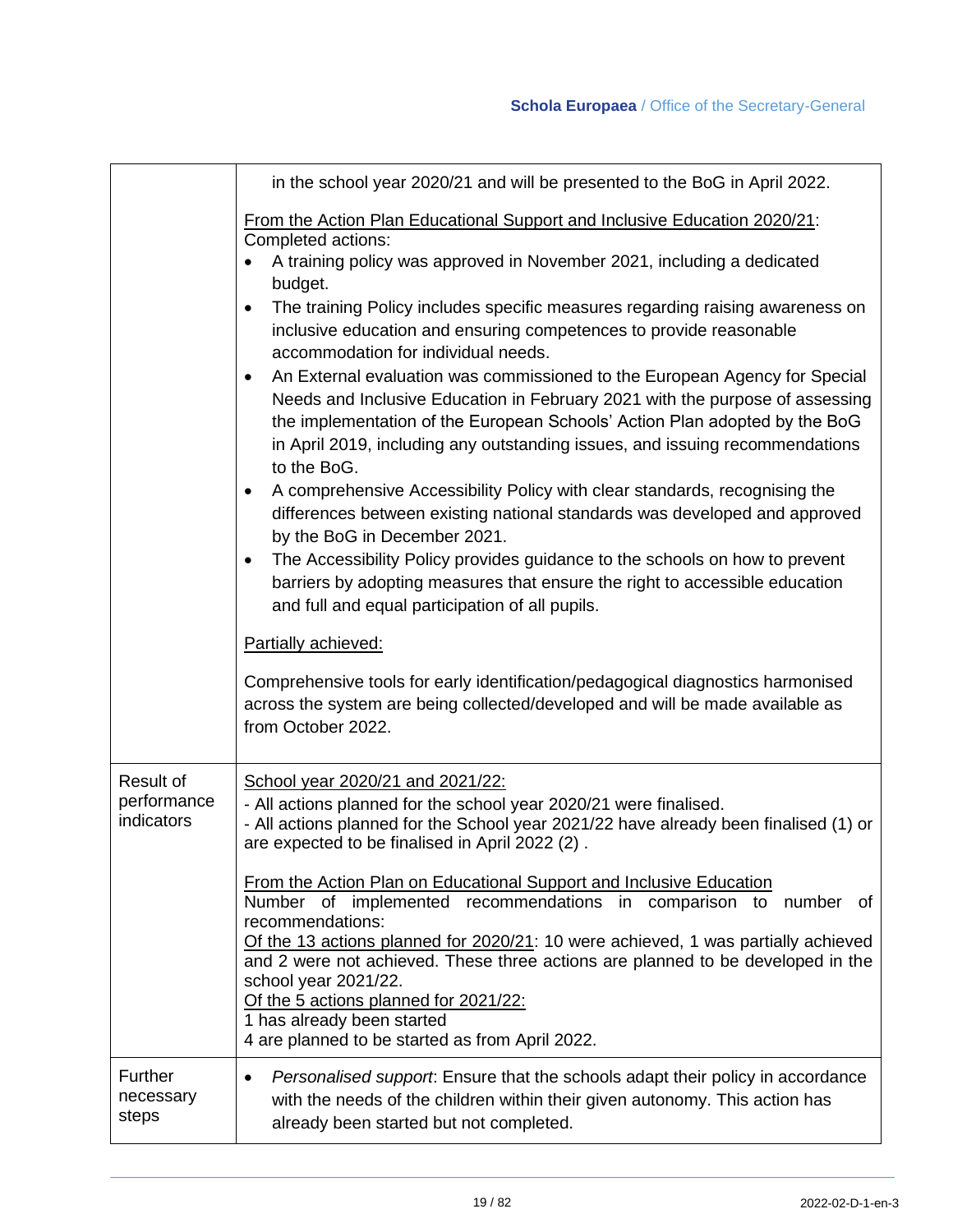#### **Schola Europaea** / Office of the Secretary-General

| Create a harmonised chapter dealing with Educational Support needs in all<br>$\bullet$<br>enrolment forms of the different schools, following the adoption of the                            |
|----------------------------------------------------------------------------------------------------------------------------------------------------------------------------------------------|
| Procedural Document.                                                                                                                                                                         |
| Identify areas for common market in order to establish a procurement policy to<br>purchase accessible teaching and assistive material, following the revision of<br>the Procedural Document. |

| <b>Priority 3</b> | Strengthening the digital competence of pupils, teachers and administrative<br>staff (2021-2022 school year)                                                                                                                                                                                                                                                                                                                                                                                                                                                                                                                                                                                                                                                                                                                                                                                                                                 |
|-------------------|----------------------------------------------------------------------------------------------------------------------------------------------------------------------------------------------------------------------------------------------------------------------------------------------------------------------------------------------------------------------------------------------------------------------------------------------------------------------------------------------------------------------------------------------------------------------------------------------------------------------------------------------------------------------------------------------------------------------------------------------------------------------------------------------------------------------------------------------------------------------------------------------------------------------------------------------|
| Main steps        | 1. Setting up online communities in schools and across schools (system-wide) to<br>support key actors and facilitate communication between them (inspectors,<br>teaching staff).<br>2. Studying the possible implementation of digital certificates for participants and<br>internal trainers (open badges).<br>3. Organising training (one or more workshops) for inspectors to get acquainted<br>with online professional communities.<br>4. Operating and disseminating (i.e. making visible and known) an online<br>calendar for sharing training courses (both internal and external).<br>5. Sharing teaching ideas (Task Ideas) proposed by ES teachers, under the<br>supervision of the IT PEDA WG and the PDU, and developing them into fully<br>fledged Teaching Scenarios. Remark: these target the key competences, but<br>most of them also develop digital competence.                                                          |
| Achievements      | 1. Circa 40 online professional communities created as of January 2021; most of<br>the communities are also open to AES staff, in collaboration with the OSG AES<br>cell; the list is kept up to date on the Pedagogical Development Intranet <sup>2</sup> .<br>2. An internal discussion was held; external contacts were made; the idea was<br>spread and areas for implementation were identified.<br>3. No centralised training session was organised, but individual support was<br>provided on a regular basis. The PDU also liaises with teachers who want to<br>help build online professional communities.<br>4. In collaboration with the IT Unit, a pilot online calendar <sup>3</sup> with event registration<br>features was set up, based on an open-source solution (provided by CERN);<br>internal and external events are regularly publicised; the platform is accessible<br>to ES and AES, and to all interested persons. |

 $\mathsf{r}$ 

<sup>2</sup> <https://eursc.sharepoint.com/sites/PedagogicalDevelopment/SitePages/professional-communities.aspx>

<sup>3</sup> <https://indico.esbergen.eu/>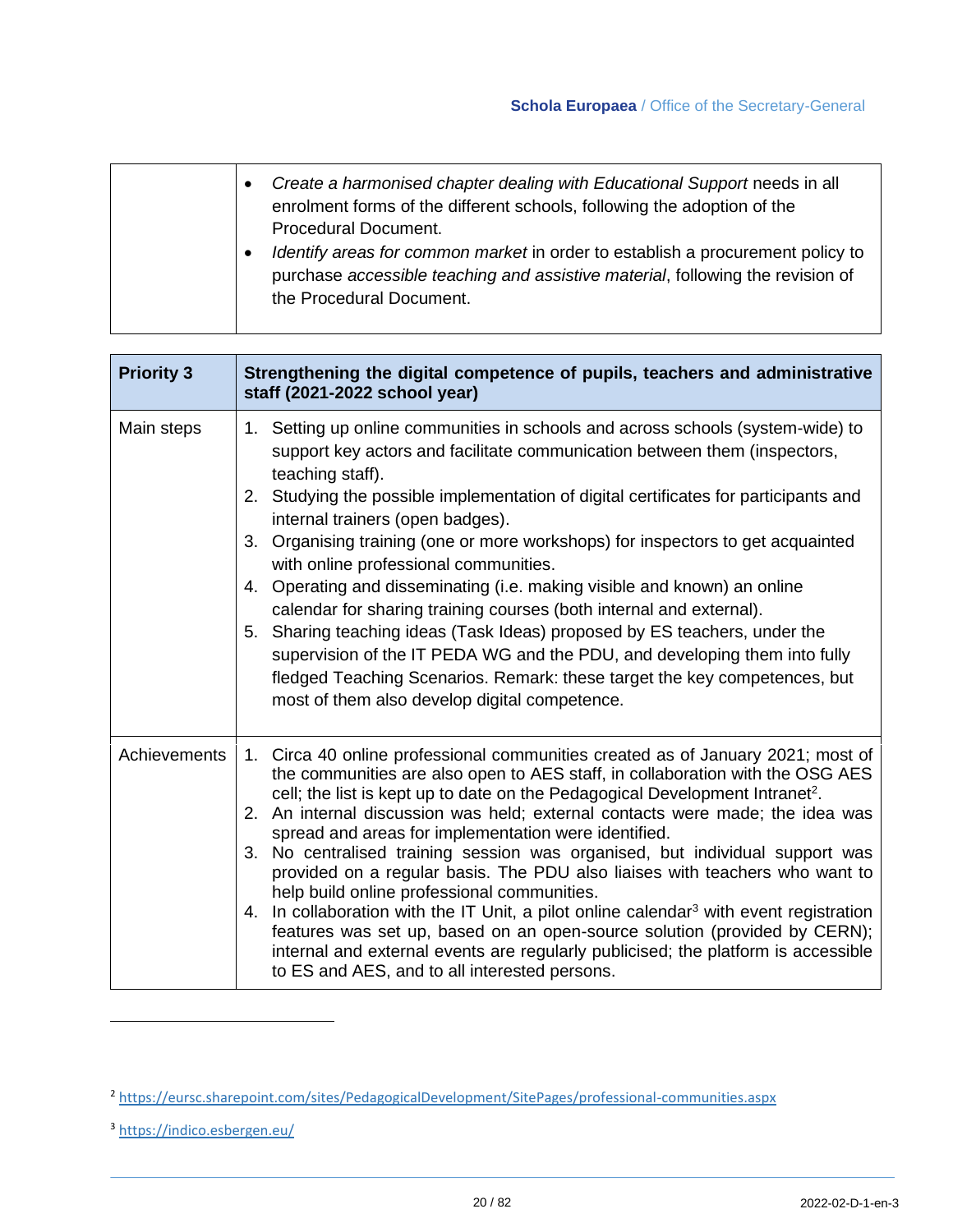|                               | 5. The learning scenario template was approved in October 2022 (2021-09-D-6);<br>this is the first time that the ES have a common template to share learning<br>approaches.                                                                                                                                                                                                                                                                                                                                                                                                                                                                                                                                                                                                                                                                                                                                                                                                                                                                     |
|-------------------------------|-------------------------------------------------------------------------------------------------------------------------------------------------------------------------------------------------------------------------------------------------------------------------------------------------------------------------------------------------------------------------------------------------------------------------------------------------------------------------------------------------------------------------------------------------------------------------------------------------------------------------------------------------------------------------------------------------------------------------------------------------------------------------------------------------------------------------------------------------------------------------------------------------------------------------------------------------------------------------------------------------------------------------------------------------|
| Further<br>necessary<br>steps | 1. Cover all subjects and cycles (with the active support of inspectors); increase<br>staff participation; recognise the work of staff managing the online communities;<br>have an active online professional community for inspectors.<br>2. Develop an action plan in 2022, and create synergies with the European<br>Commission's 'digital credentials' strategy <sup>4</sup> .<br>3. Upskill inspectors in using MS Teams and in facilitating professional<br>communities related to their responsabilities.<br>4. Transfer the online calendar and event platform to a server attached to the<br>eursc.eu domain; publish the calendar platform via a link on the eursc.eu website<br>and on the intranets of the schools (potentially their websites as well); extend<br>publication rights to several OSGES staff.<br>5. Crowdsource examples of learning scenarios via the online professional<br>communities and other internal sources, and assist the inspectors in selecting<br>the best examples; disseminate the chosen examples. |

<sup>4</sup> https://europa.eu/europass/en/what-are-digital-credentials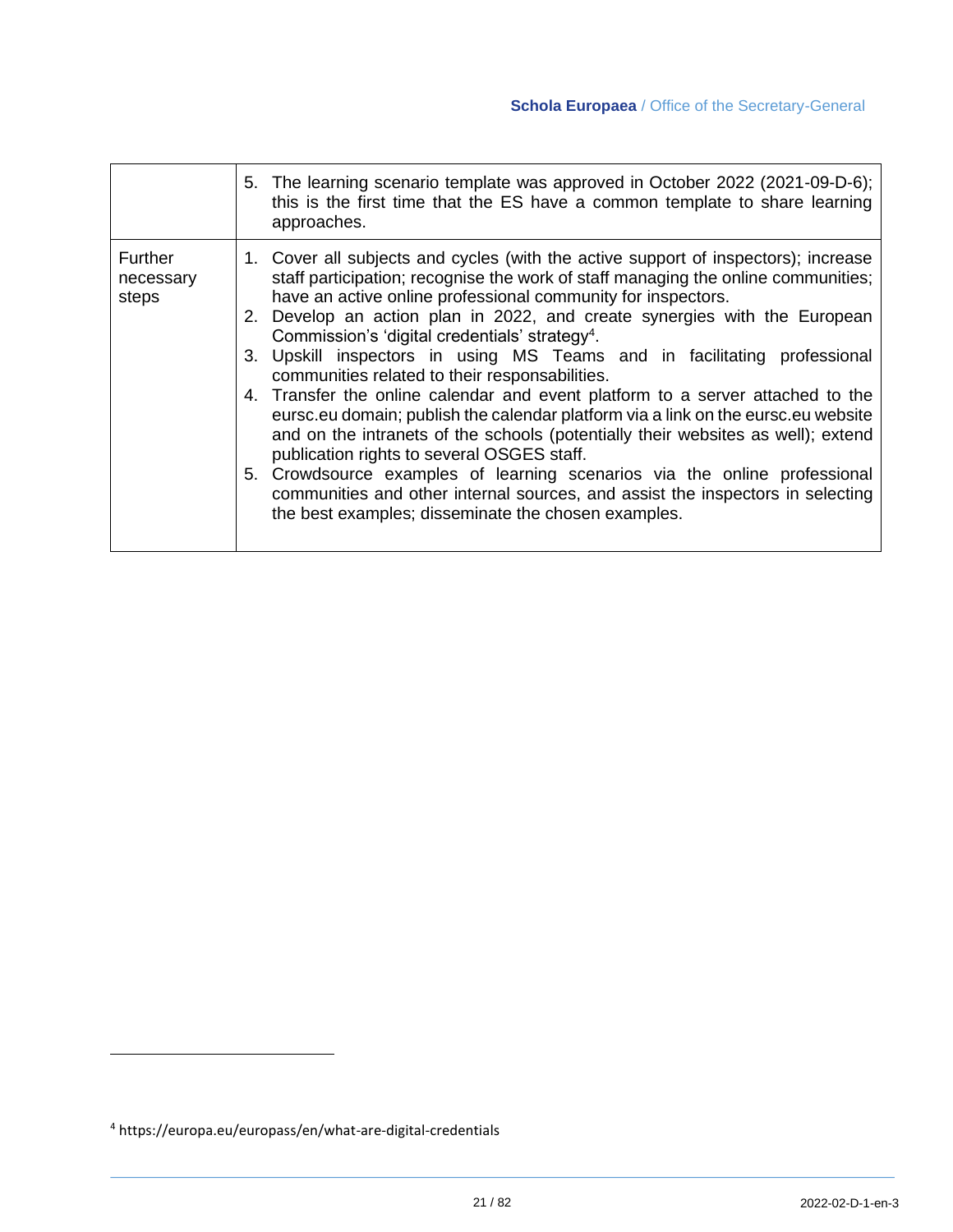# <span id="page-21-0"></span>**D. Quality assurance in administration and finance**

## <span id="page-21-2"></span><span id="page-21-1"></span>**Achievement in the ongoing business**

## **1. Budget of the Office of the Secretary-General**

The final budget for the Office of the Secretary-General for 2021 was EUR 15,165,429, of which EUR 13,792,154 were paid in 2021.

Expenditure relating to seconded staff in 2021 was slightly lower than in 2020, mainly due to the period when the post of Deputy Secretary-General was vacant. Expenditure relating to administrative and ancillary staff rose substantially in relation to 2020 levels. The corresponding 15.4% increase can be explained by the filling of a number of new posts in 2021 at the Office of the Secretary-General, mainly in the newly formed Internal Control Unit.

Overall, expenditure relating to staff in 2021 was EUR 8.8 million, which is 12.9% higher than in the previous year. A salary increase of 0.7%, effective from 1 July 2020, was paid to seconded staff, and an increase of 2.0% was paid to administrative staff in accordance with Belgian labour legislation in 2021.

As regards other administrative expenditure, attention should be paid to the significant increases in building-related expenditure (13.8%) and ICT expenditure (14.6%). As regards the former, the increases can be accounted for by the work that was undertaken to bring the server room into compliance with the necessary safety standards. The increase in ICT expenditure corresponds to the investment in the development of the Human Capital Management solution used for the calculation of the salaries of all seconded staff.

The budget item 'OSG' includes a number of components relating to activities which are carried out for the benefit of the European School system as a whole. The main components are translation of documents for the different committees and interpretation services; reimbursement of costs relating to meetings of the Board of Governors, Budgetary Committee and Boards of Inspectors; expenditure relating to the conduct of European Baccalaureate examinations and litigation costs, as well as costs relating to payment of experts. Budget implementation in 2020 and 2021 was significantly lower than usual due mainly to the circumstances of the COVID-19 pandemic in which the European Schools operated. Indeed, many meetings took place remotely and therefore generated significant savings in travel costs. The cost of the Baccalaureate is worth underlining, as most of the work relating to preparations and corrections was done by video conference.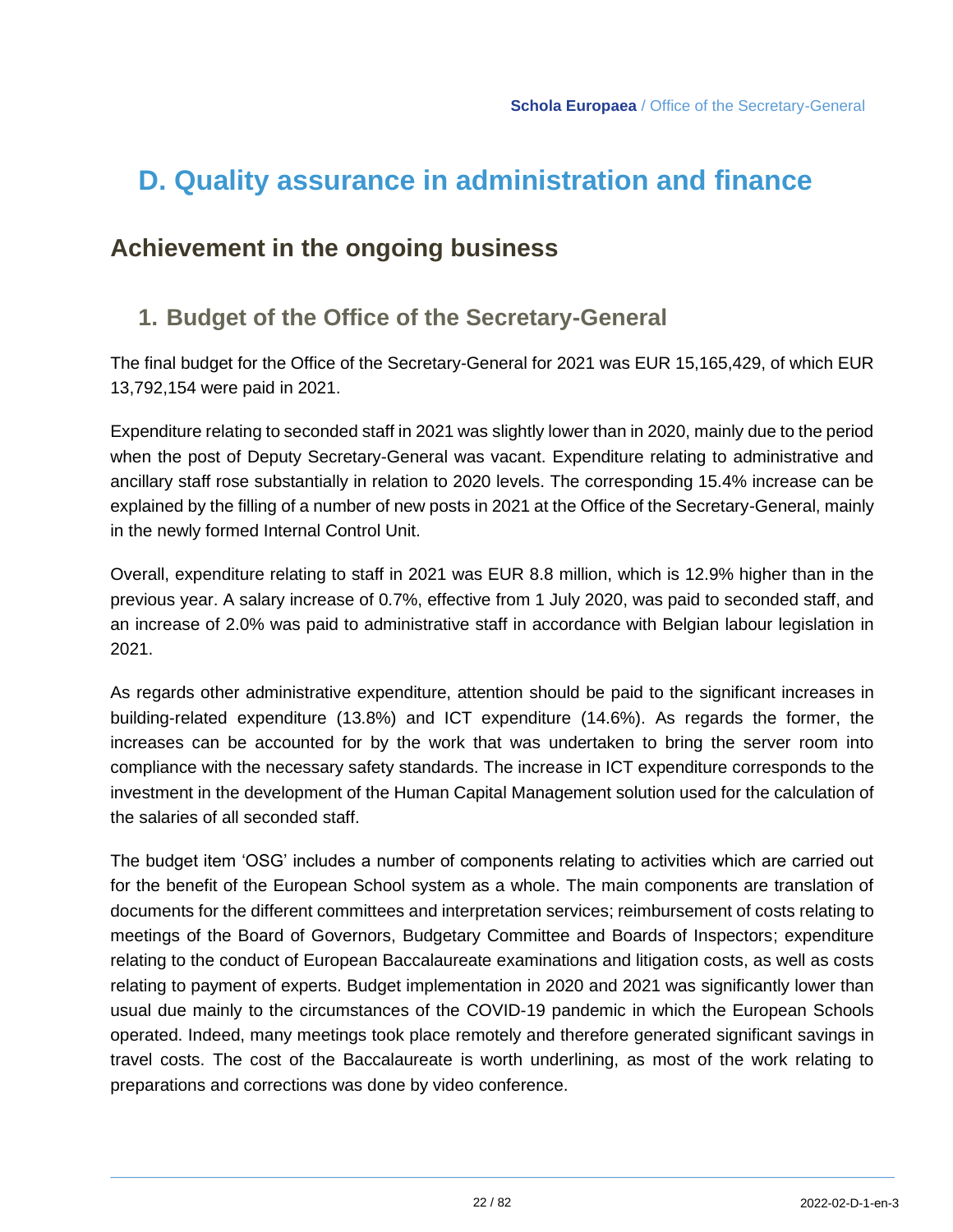Miscellaneous administrative expenditure includes staff mission expenditure, office equipment and supplies, training of administrative and ancillary staff, telephone costs and expenses relating to internal meetings. Those costs were also lower than usual in both 2020 and 2021 due to the pandemic, with most missions and training courses having been cancelled.

Finally, pedagogical expenses include reimbursements relating to the pedagogical training courses which are organised by the inspectors. These expenses also declined considerably – by no less than 80% – as a result of the pandemic.

|                                                              | 2020       | 2021       | % var.    |
|--------------------------------------------------------------|------------|------------|-----------|
| Expenditure related to seconded staff                        | 1,147,677  | 1,126,308  | $-1.86%$  |
| Expenditure related to administrative and ancillary<br>staff | 6,671,943  | 7,700,148  | 15.41%    |
| <b>Subtotal, Staff-related expenditure</b>                   | 7,819,620  | 8,826,456  | 12.88%    |
| <b>Buildings</b>                                             | 1,108,819  | 1,261,294  | 13.75%    |
| <b>ICT</b>                                                   | 1,519,609  | 1,741,079  | 14.57%    |
| <b>OSGES</b>                                                 | 1,581,522  | 1,684,181  | 6.49%     |
| Miscellaneous administrative expenditure                     | 266,986    | 272,774    | 2.18%     |
| <b>Subtotal, Other administrative expenditure</b>            | 4,476,936  | 4,959,328  | 10.77%    |
| Pedagogical expenditure                                      | 32,791     | 6,370      | $-80.87%$ |
| <b>Total</b>                                                 | 12,329,347 | 13,792,154 | 11.86%    |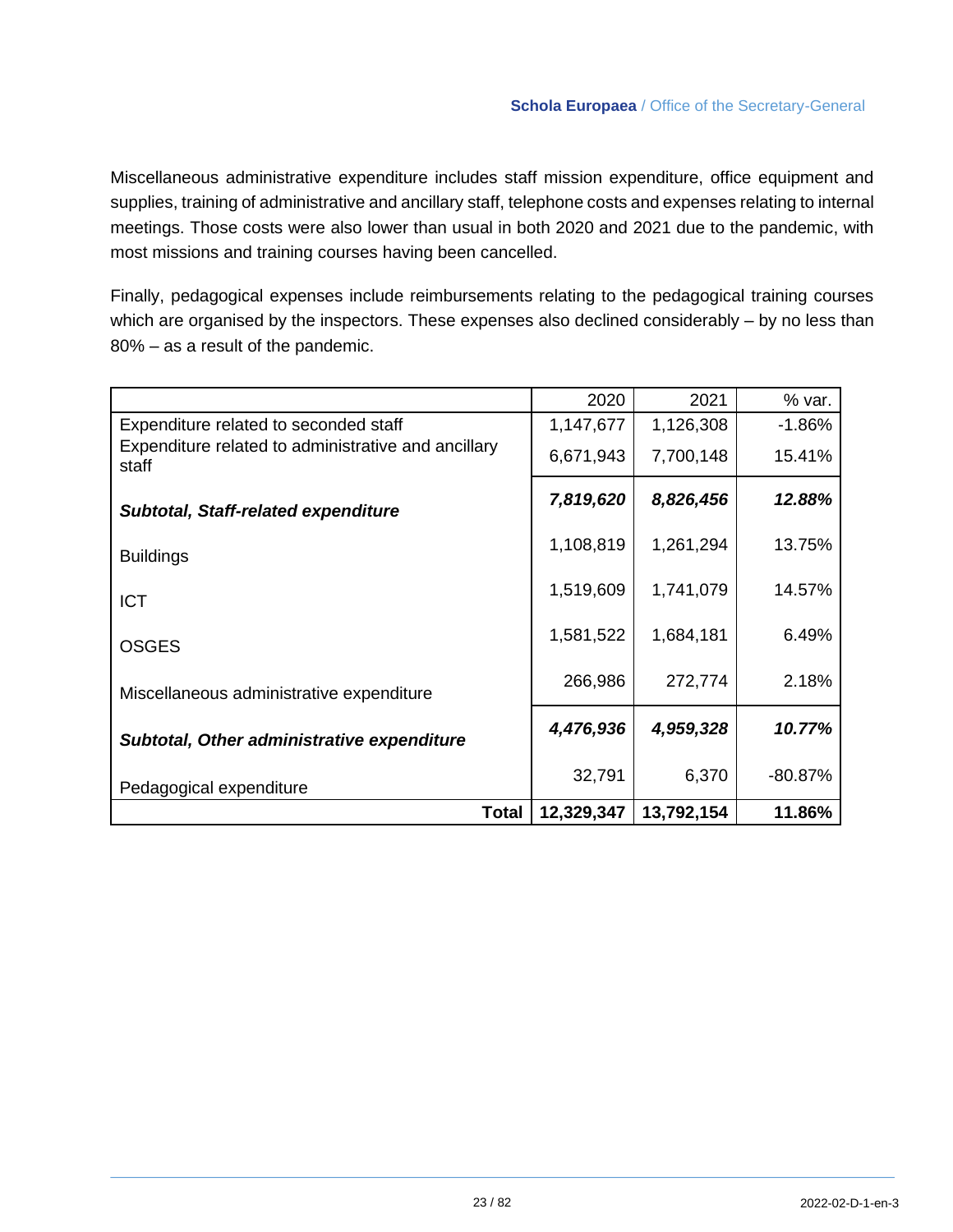### <span id="page-23-0"></span>**2. Human Resources**

It is useful to recall that since 2013, the Human Resources Unit (HR Unit) is not only in charge of the management of human resources within he OSG, but also of a certain number of questions relating to human resources of the 13 European Schools (ES).

Following the departure of a staff member in the unit in 2021 and in view of the retirement of another colleague in 2022, the duties of the HR department were reorganised and redistributed among the unit members. In-house training sessions were organised to ensure continuity of service in all circumstances and to bring in more multi-skilling throughout the unit. Unit members were also given particular responsibility in a specific HR domain, including financial and budgetary management in this area (involvement in the management of budget lines relating to the department.

#### **a) Impact of the COVID-19 pandemic**

There were several twists and turns due to the health situation in 2021. A number of colleagues tested positive had to self-isolate. Others were unable to work, which had an impact on workload.

In addition, the HR Unit took over the management of vaccination campaign and worked closely with the European Commission to enable staff members of the OSG and the five schools in Belgium to participate in the vaccination campaigns of the European Commission..

Remote working was mandatory up to May 2021. Only staff members whose presence was absolutely necessary were authorised to be present in situ. The HR Unit issued memos to staff members informing them of the adapted remote working rules and guidelines on staying well during the pandemic while working from home. Some flexibility returned in June 2021, when 20% of the workforce were allowed to work in situ. This percentage rose to 30% in July and to 50% in October. In line with the arrangements for staff of the European Commission, remote working from abroad was allowed for a maximum of ten days in connection with annual leave during the summer and Christmas holidays to enable staff members concerned to spend more time with their family.

Although the alternation between work in situ and remote working was successful, it did have consequences.

Due to the health situation, some periodic statutory evaluations of administrative staff at the OSG were conducted remotely in 2021.

As regards the evaluation procedures for seconded teachers, by means of a Memorandum issued to inspectors on 1 November 2021 (doc. 2021-11-M-1-en-1/AB) the Board of Governors decision of October 2020 was extended for the school year 2021-2022, which meant that statutory evaluations of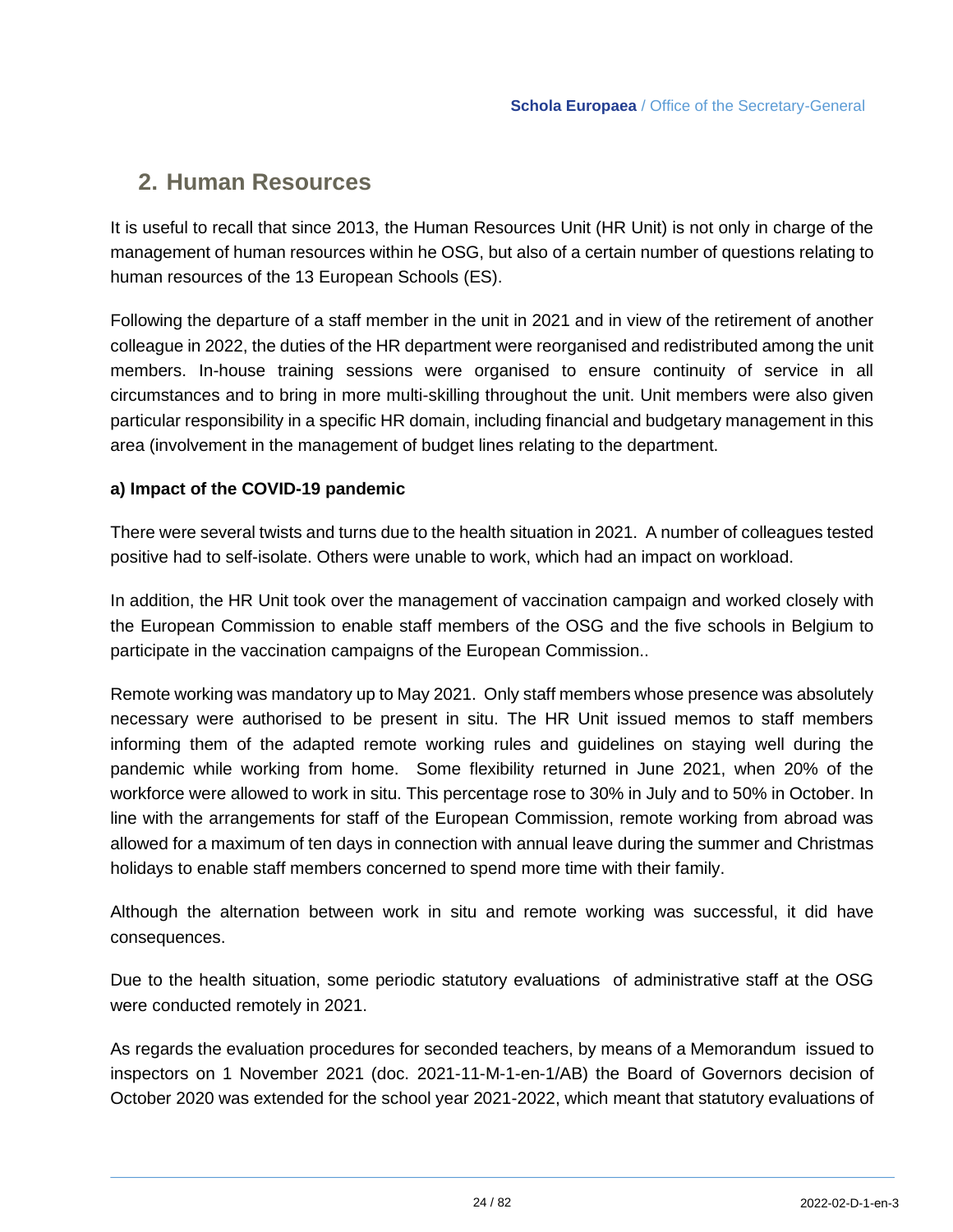seconded teaching staff could continue to take place remotely where required by the COVID19 pandemic.

However, with regard to evaluation procedures for locally recruited teachers, which were suspended or cancelled in the second semester of the 2019-2020 and the first semester of the 2020-2021 school year, and in which the HR Unit is involved at the level of central coordination, it was decided to organise them - where possible - *in situ.*

Since 2021, the Central Planning Committee (CPC), a new working group set up by the Joint Teaching Committee at its February 2021 meeting, is in charge of scheduling the various activities of inspectors, including evaluation missions of locally recruited teaching staff. The HR Unit is involved in disseminating to the schools the decisions taken by the CPC presented in the form of a calendar containing the dates of evaluation missions and the names of the inspectors appointed for each mission. Under normal conditions, i.e. if there were no COVID-19 pandemic, HR Unit involvement in this process would be quick and easy, but the pandemic hit the procedure hard and hugely increased the workload for HR Unit (numerous withdrawals of inspectors from participation in missions, searching for replacement inspectors).

Finally, also the organisation of selection procedures for executive functions in the schools was affected by the sanitary crisis, particularly during the first half of 2021, when interviews with applicants had to be organised remotely via MS Teams. However, the second half of 2021 brought some changes and interviews *in situ* could be resumed for seconded executive functions in compliance with the health measures put in place by local authorities.

#### **b) Recruitment procedures**

Like in previous years, recruitment of new OSG staff members and school management staff constituted a significant proportion of the Unit's work in 2021.

The number of seconded staff positions has not changed in the OSG in 2021, compared to 2020. Nevertheless, there were changes in the positions of Secretary-General and Deputy Secretary-General. Following the departure of the Secretary-General appointed in 2016, the serving Deputy Secretary-General was appointed Secretary-General at an extraordinary meeting of the Board of Governors in August 2021. The newly appointed Secretary-General acted as Deputy-Secretary-General ad interim until the end of 2021. At the meeting of the Board of Governors in December 2021, the position of Deputy Secretary-General was assigned to the Director of the European School Brussels IV with effect from 1 January 2022.

Administrative and ancillary staff (AAS) rose, from eighty-two members at end-2020 to eighty-five members at end-2021 (including temporary staff).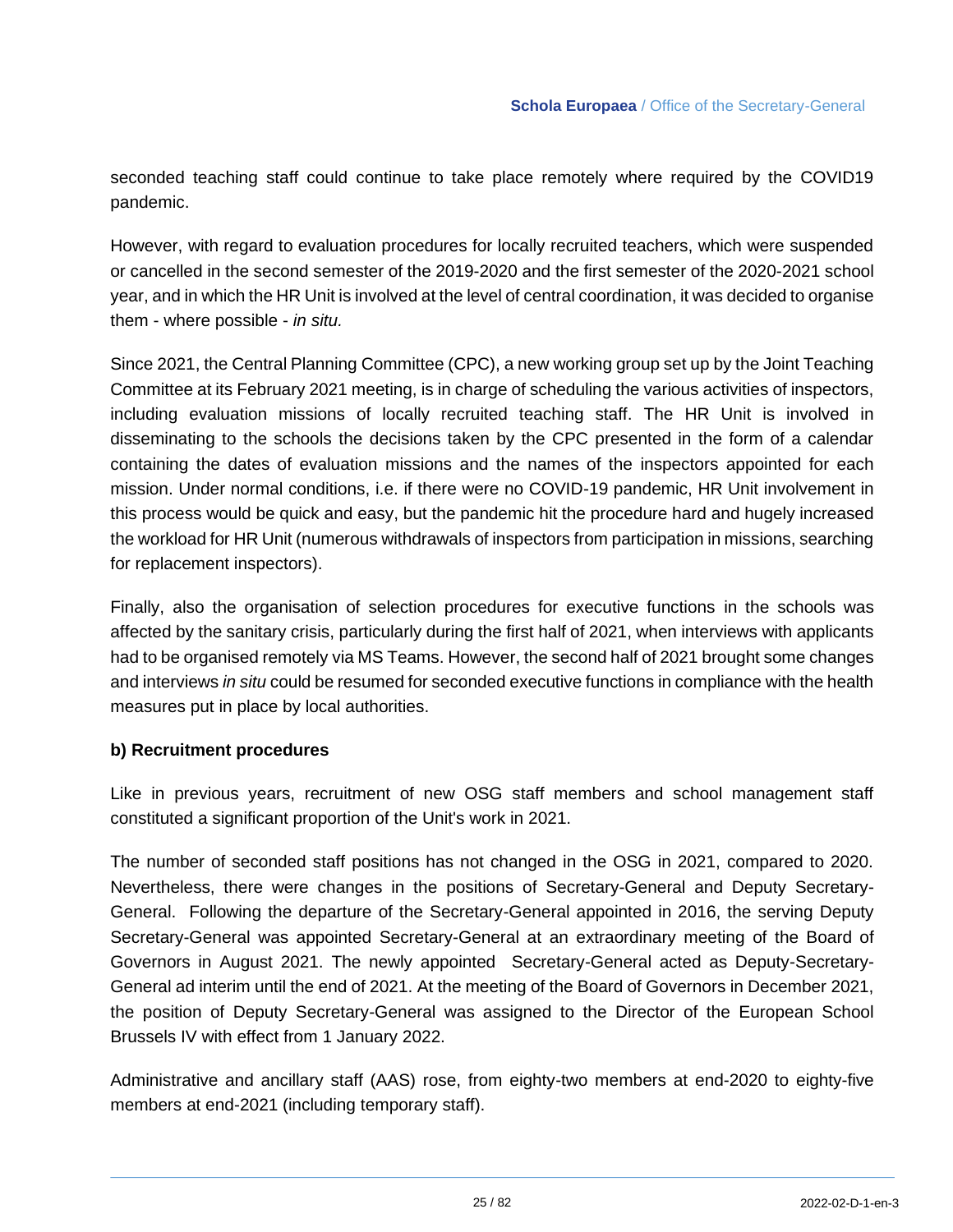In total, fourteen AAS members were recruited in 2021.

Five of these recruitments were for temporary positions, including one position (native English speaker expert and coordinator) approved by the Board of Governors in December 2020. The other temporary positions aimed to strengthen certain services such as the Central Enrolment Authority (CEA) for the development of an online enrolment form or the SAP cellule for a project linked to the replacement of the currently used salary calculation tool for seconded staff members. Staff were also recruited to support temporarily the Data Protection Officer of the OSG and the ICT system sub-unit to handle the increased workload.

The HR Unit also conducted thirteen procedures to recruit executive staff for the thirteen schools. Specifically, these included two Directors, six Deputy Directors for the Nursery/Primary and Secondary Cycles and three Deputy Directors for Finance and Administration. Apart from the above, the HR Unit launched and took part in a recruitment procedure for the position of Assistant Deputy Director for the Primary cycle.

The HR Unit also drew up new guidelines for the selection procedure for locally recruited Deputy Directors for Finance and Administration, applicable from September 2021 (doc. 2021-06-D-29-en-1). The new guidelines were already used in two recruitment procedures in 2021. In addition, the HR Unit coordinated the process for creating seconded teaching posts in the thirteen schools for the 2021- 2022 school year as well as preparations for the 2022-2023 school year.

Finally, the unit examined and determined the relevant professional experience for eighty-six newly seconded teachers and five newly recruited members of the managerial staff.

#### **c) Training**

In 2021, the Office offered various training courses to its staff members, including via the EU Learn platform based on a service level agreement with the European Commission. The HR Unit not only collected the needs and accompanied its employees in their choices of training courses, but also ensured close administrative follow-up while managing its budget in accordance with the internal financial procedure. Within the OSG, the trainings chosen in 2021 concerned: public procurement management, Excel, project management, data protection and internal audit. One member of the HR Unit has been trained as an in-house Prevention Adviser.

The ICT and Statistics Unit organised its own technical training for its employees. However, the HR Unit contributed to organise trainings on the SAP software, efficient document management in Microsoft Teams, communication and project management for the ICT team.

Some OSG staff members acquired linguistic skills through language courses. These were in particular English, French and Dutch classes.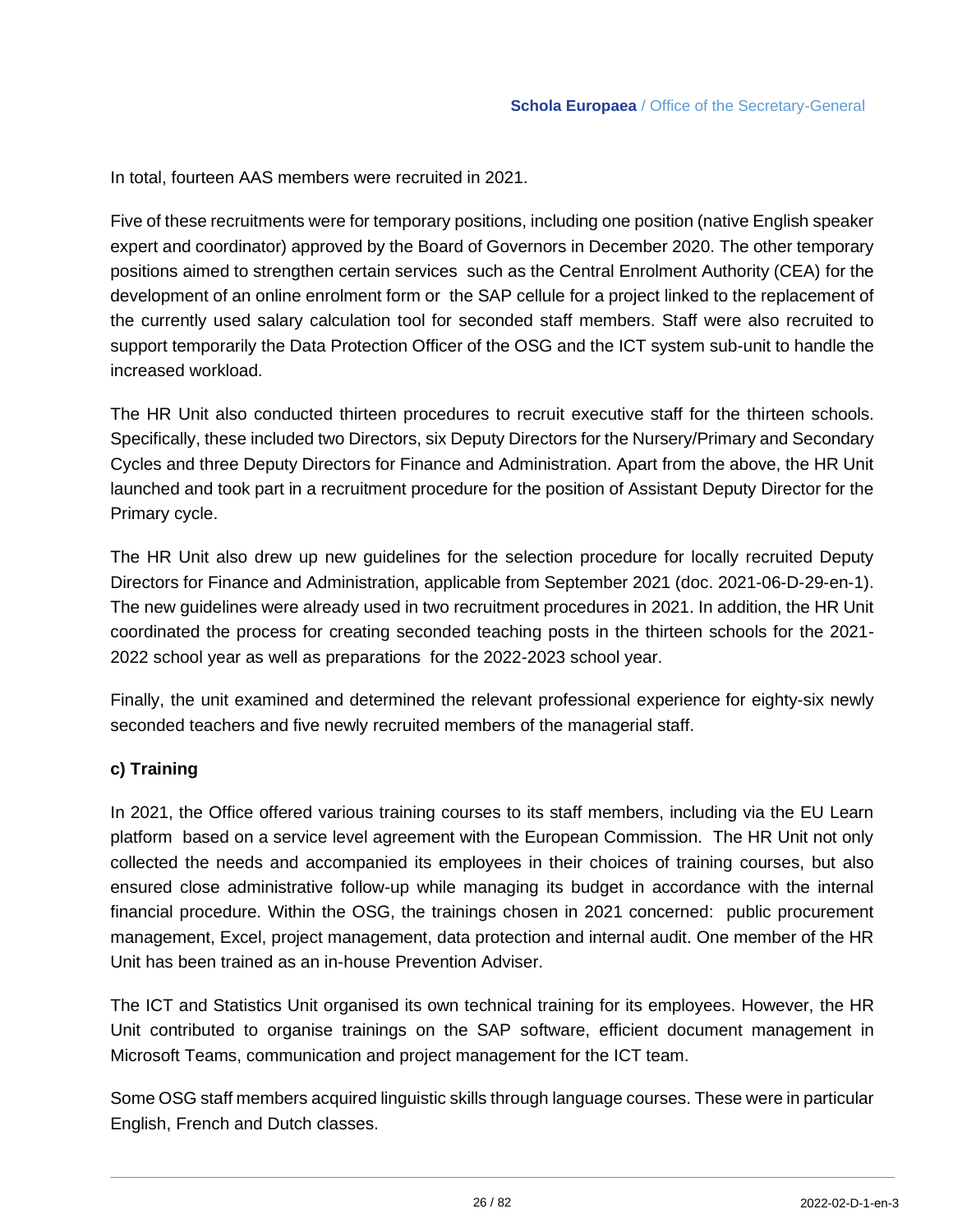The EU Learn platform also offers free online courses which are popular with the employees.

The HR Unit is particularly involved in projects to improve the training management process for the Office and for the Schools. In collaboration with the Internal Control Capability Unit and the Deputy Directors for Finance and Administration, the HR Unit was involved in drafting a coherent training policy applicable at the OSG and the Schools from 1 January 2022. To effectively meet its employees' requirements, a member of the HR Unit also undertook training in managing the EU Learn platform and a new training project on the LinkedIn platform, accessible via EU Learn. The Accounting Unit provided from his side a training on budgetary management.

Over the year, the HR Unit created over seven hundred and seven accounts enabling all OSG and ES staff members to access the EU Learn platform. The HR Unit also registered teachers from both Luxembourg Schools on the platform and helped them with language courses. The Unit was also responsible for handling technical problems of users.

In total, Human Resources approved over seven hundred and thirty-nine hours (thirty-one days) of training for OSG staff members in 2021.

#### **d) Participation in working groups**

The HR Unit also took part in a number of working groups.

In 2021, the AAS WG met seven times and focused on preparing a proposal document for the Board of Governors on how to address identified issues related to the AAS Service Regulations. The introduction of the "Single Spine" salary scale in 2020 had some consequences, which required a review of the new system. This included the unequal treatment of employees already in the system before 2020 compared to new employees, whose professional experience is recognised whereas that of employees already in the system is only partly recognised. The AAS WG also had to review the integration of some categories of administrative staff in the Single Spine. Moreover, the salary scale for the European School Varese was reviewed and also the rules on extra hours established in Article 17 of the Regulations were reviewed. Finally a proposal to modify the rules governing internal recruitment procedures within the European School System was discussed. The latter proposal was approved by the Board of Governors at the meeting in December 2021. All other proposals will be further discussed and presented to the Board of Governors in April 2022 for final approval.

The Joint WG comprising representatives of seconded staff and teachers met once in 2021 to finalise the recommended *Bullying Policy for European School staff*. This working group will continue in 2022 to finalise the section on delicate and stressful situations such as serious accidents or the death of a member of the school community.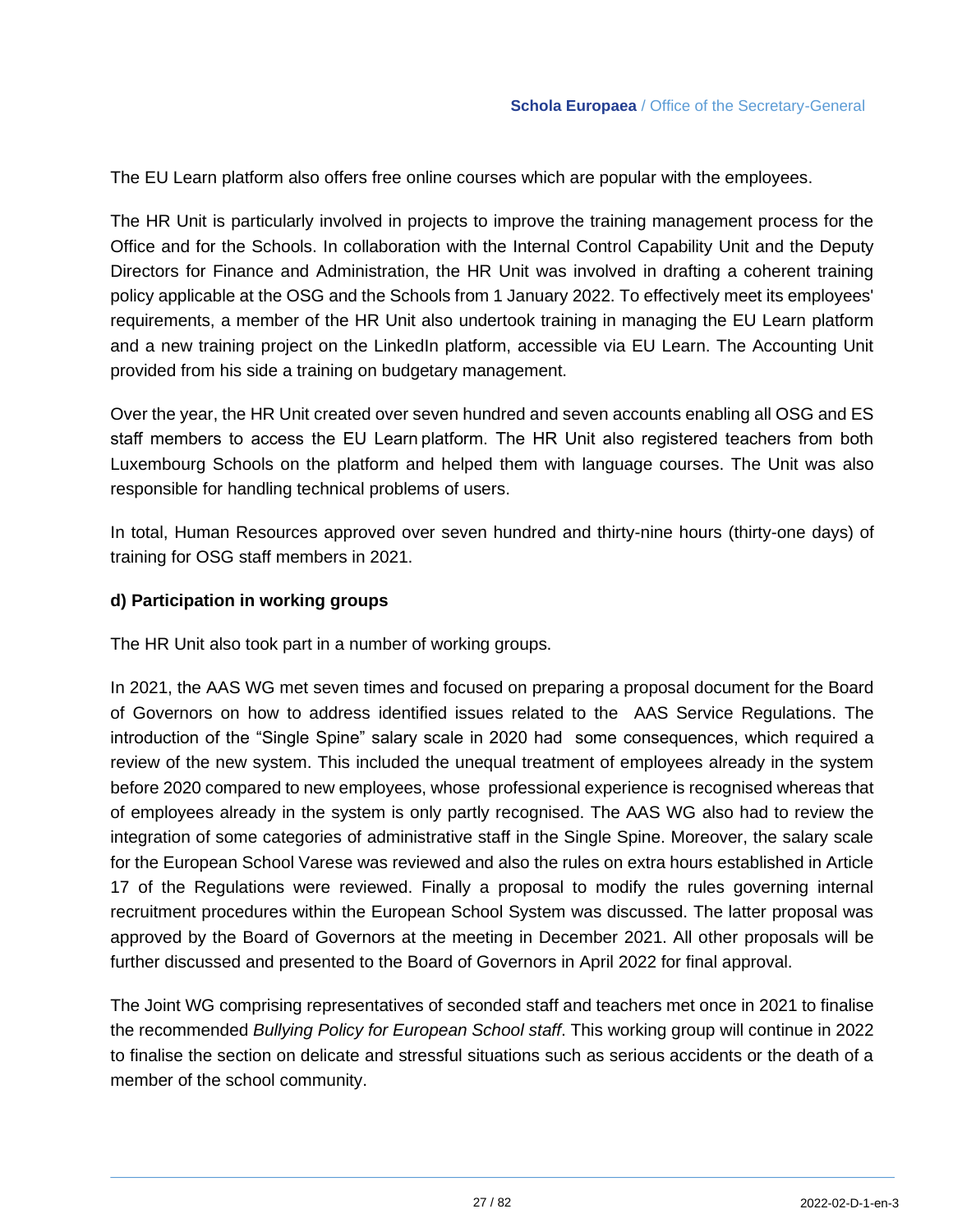Following a mandate given by the Board of Governors in 2019, the Joint WG also met several times to evaluate the 'Attractiveness package' for members of the teaching staff and provided the Board of Governors in April 2021 with a detailed evaluation report.

This report was the basis for a new mandate of the Board of Governors, to provide the Board with concrete proposals for a further improvements of the Attractiveness Package by December 2021 or April 2022 at the latest.

Following this mandate, the Joint Working group met several times during 2021 to provide the Board in December 2021 with initial draft proposals. These proposals will be further developed and - when finalised –submitted to the Board of Governors in April 2022 for approval.

#### **e) Health insurance**

The Sickness Insurance Fund management committee met just once in 2021 to examine specific questions relating to the Sickness Fund regime. The financial statements of the Joint Sickness Insurance Scheme for the European School System for the year 2020 were presented by representatives of the Office for the administration and payment of individual entitlements (PMO) and the impact of the COVID-19 pandemic on the current state of the accounts was raised.

The proposed Service Level Agreement (SLA) between the Office and the European Commission has not made significant progress since 2020. It is still in preparation and should be finalised in the first half of 2022.

As a reminder, this SLA will include the legal basis for the cooperation and services provided by the EC within the framework of the Joint Sickness Insurance Scheme for seconded staff in the European School system.

As in the previous year, in October, the HR Unit, in collaboration with the PMO, organised training session on health insurance and membership to the Sickness Insurance Scheme for new seconded staff who started working from September 2021. The contact persons appointed by each school to handle sickness insurance issues took part, as did some directors. In total almost 140 people took part in the training session, which is 30% more than in 2020. The session was highly praised by all attendees.

#### **f) Other HR activities**

In 2021, well-being at work was a priority for the OSG. An Internal Prevention Adviser was appointed and trained during the year. The HR Unit intervened several times in issues relating to conflict resolution, workload and the reintegration of colleagues after a long-term illness. The Internal Prevention Adviser was involved in Covid communications at the OSG and in the coordination of the booster vaccination for staff at the five European schools in Belgium and at the OSG by the Medical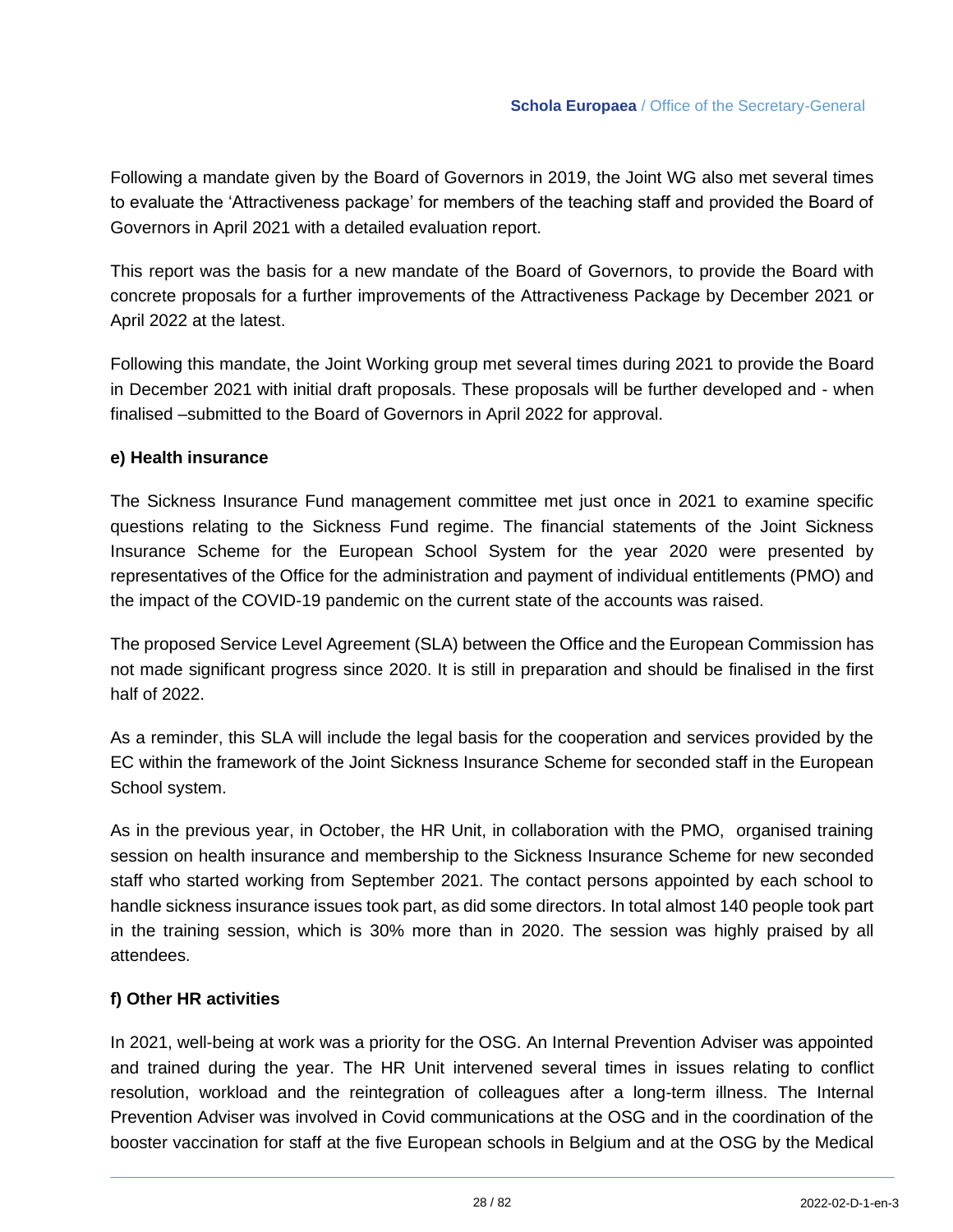Service of the European Commission. She worked with the External Prevention Adviser to prepare an awareness-raising session among management on psychosocial risks in the workplace. She drafted the Annual Report of the Internal Department for Prevention and Protection at Work (SIPPT) for 2020, drew up draft evacuation procedures (to be finalised in 2022) and, in collaboration with the Assistant HR Building Manager, helped prepare fire safety procedures for the IT server room.

#### **g) Building management**

The assistant in charge completed the daily tasks necessary to ensure OSG facilities work properly (3,760 m²). In addition to his daily tasks, he focused on the following objectives in particular:

- Coordination of the relocation of various units following the redevelopment of OSG offices on the second floor.
- Coordination of the fitting-out of additional offices leased on the third floor of the building;
- Organisation of mandatory five-year fixed wire testing for low-voltage electrical facilities by an approved organisation and subsequent upgrading of OSG electrical facilities on foot of the organisation's remarks.
- Installation of 3 water fountains connected to the urban water network to replace the old fountains and achieving an OSG target related to the reduction of plastic and the transportation of water containers and lower costs (-48%).
- Upgrading OSG premises in line with health guidelines issued by the Belgian government in response to the COVID-19 pandemic.
- Documentation on all current contracts and suppliers. This document contains:
	- o Details of supplier activities.
	- o Contact persons.
	- o Reference and duration of current contract.
	- o Budgetary details of the contract.

Provided in response to the request to draw up guidelines to facilitate back-up or handover of building manager.

In collaboration with the Internal Prevention Adviser, drafting fire safety procedures for the server room.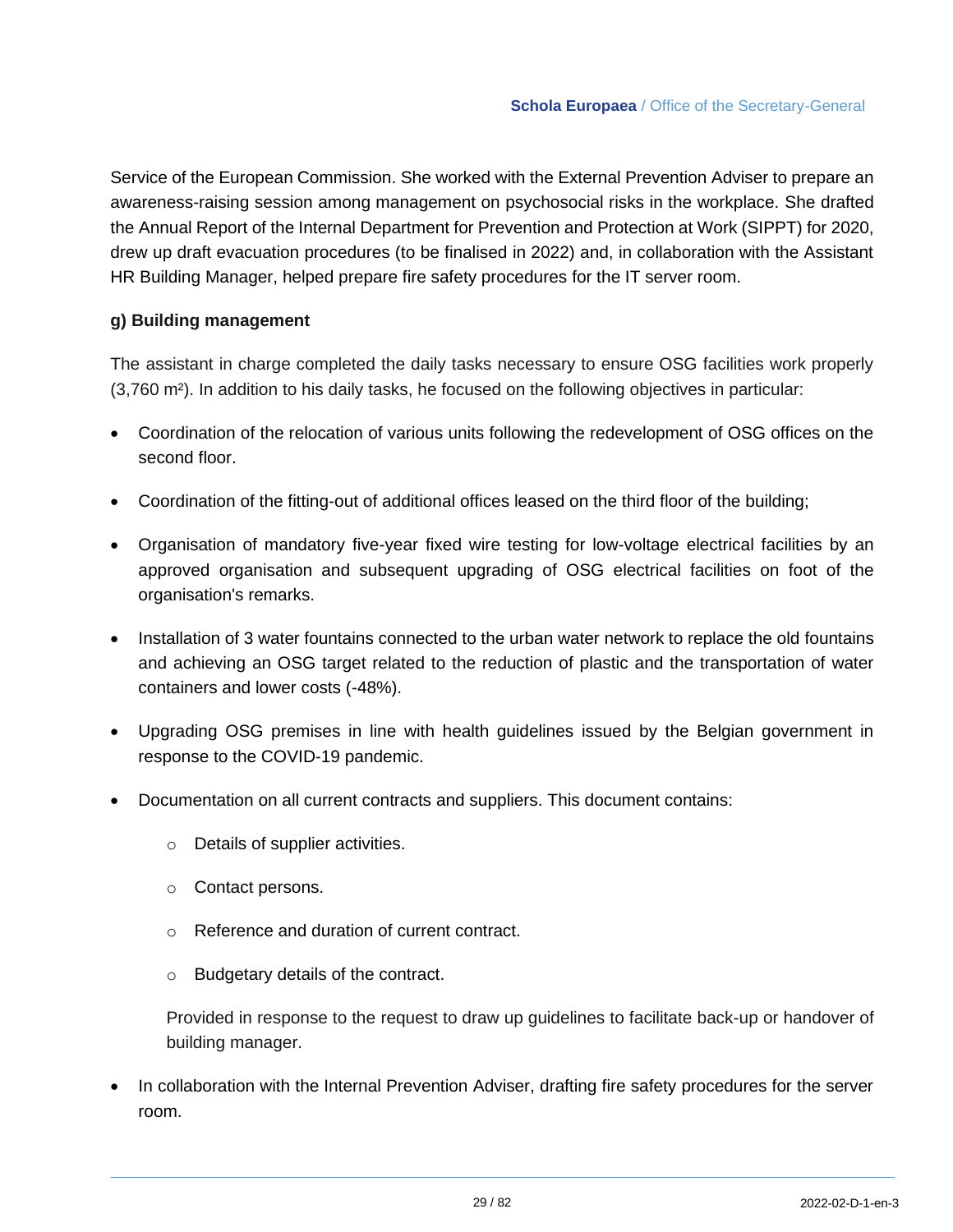- In collaboration with the ICT system sub-unit, monitoring of work to raise the false floor of the server room to ensure server cooling.
- <span id="page-29-0"></span>• After raising the floor, upgrading the fire detection and extinguishing system in the server room.

## **3. Central Enrolment Authority for the Brussels European Schools (CEA)**

The CEA's task is to deal with enrolment and transfer applications in accordance with the provisions of the Policy on Enrolment in the Brussels European Schools, devised on the basis of guidelines adopted each year by the Board of Governors.

#### **1. Objectives and priorities for enrolments for the year 2021-2022**

As the Belgian authorities have provided the Schools with a new temporary site in Evere for the start of the school year in September 2021, the Board of Governors decided at its extraordinary meeting on 20 October 2020 that this new site would be attached to the European School Brussels II. The objective of the 2021-2022 enrolment session was to constitute the initial enrolment of the Evere site, which accommodates the nursery and primary cycles.

With this in mind, following the decision of the Board of Governors of 1 to 3 December 2020, all the language sections open at the European School Brussels II - Woluwe site, could also be opened at the Evere site, provided that there would be enough pupils per class. On the one hand, enrolment applications expressing their first preference for the Evere site were accepted, as long as the sections and year groups requested were open there.

On the other hand, all new enrolments, whether joint or for only one pupil, in the sections and year groups opened on the site were automatically directed to Evere, unless a priority criterion was met (grouping of siblings, return from a mission or study trip and special circumstances). For this purpose, new pupils were enrolled up to the limit of 30 places/class available on the Evere site.

For the sections and year groups that could not be opened at the Evere site, pupils were enrolled for 20 available places per class in the nursery and primary cycles and 26 in the secondary cycle, and were distributed among the Schools/sites according to a class structure defined per School.

As regards the temporary site of Berkendael, which is attached to the School of Brussels I and offers facilities for the nursery and primary cycles, the Board of Governors also decided at its meeting of 20 October 2020 to strengthen its integration into the Uccle site. Thus, pupils enrolled in P5 at the Berkendael site, who need to continue their secondary education at another site, could either benefit from their automatic integration into the S1 shift of the DE and FR language sections at the Uccle site, or request a required transfer to the other Brussels School sites. These requests for a required transfer were given priority over new enrolment requests. For P5 pupils enrolled at the Berkendael site in the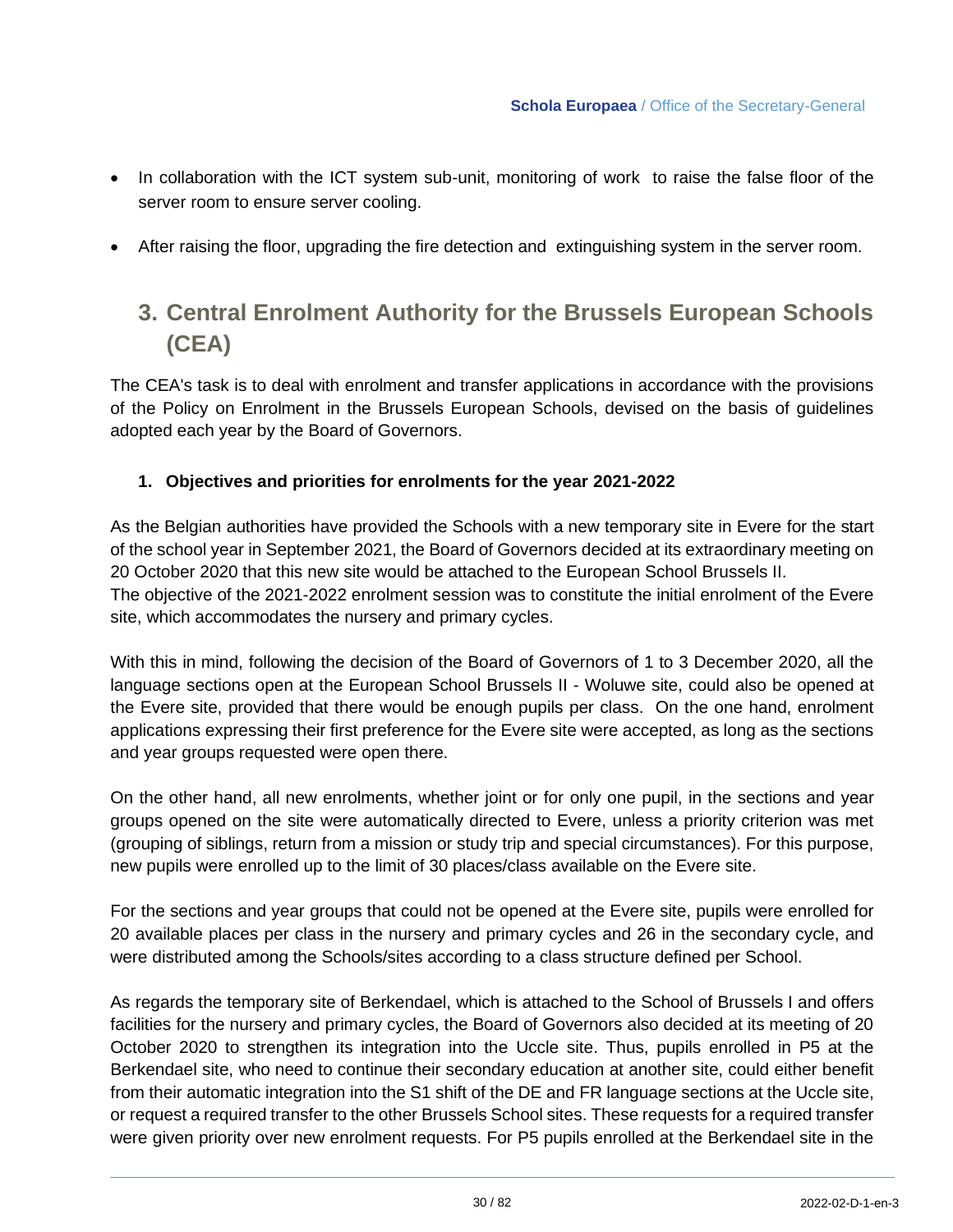LV and SK sections, they were automatically included in the S1 class of the Brussels II - Woluwe site and the Brussels III School respectively, as SWALS pupils.

The enrolment session was organised in two phases, with applicants for enrolment who are working in the European Institutions (or who have a professional activity entitling them to be considered as category I and Eurocontrol pupils - from primary 1 onwards) on 31 December 2020 having to submit their application during the first phase. Due to the health situation, this year applications could also be submitted by e-mail.

Following the examination of the applications submitted in the first phase, the class structure of the Evere site was decided for the 2021-2022 school year and published in a press release on the European Schools website [www.eursc.eu.](http://www.eursc.eu/)

As for the requests for voluntary transfers authorised without justification of particular circumstances, as long as these do not lead to a duplication of classes, they were accommodated at the Brussels II School - Evere site in the opened classes, language sections and year groups, at the Brussels IV School for the Estonian SWALS pupils attending the Brussels II School and in the framework of the reunion of siblings as defined by the Enrolment Policy.

#### **2. Results of the 2021-2022 Enrolment Policy**

The main data on the 2021-2022 enrolment session are as follows:

- 2 779 enrolment and transfer applications were received and dealt with, 2 724 of them being for categories I or II.
- Of the 17 applications received for enrolment of category III children, 3 of these children fulfilled the condition of having a brother or sister already enrolled in a school: one of the applications was cancelled, the other two pupils could be admitted;
- Of the 31 applications for the enrolment of children of NATO civilian staff, 24 pupils were admitted to the schools.
- Of the 7 applications for the enrolment of children of UN international civil servants, 2 pupils were admitted to the schools.
- **In total, 1 841 new pupils were accepted in the Brussels Schools at the beginning of the 2021-2022 school year in September 2021, breaking down as follows:**

| <b>Brussels I</b><br>– Uccle<br><b>Site</b> | Brussels I-<br><b>Berkendael</b><br><b>Site</b> | <b>Brussels II</b><br><b>Woluwe</b><br>site | <b>Brussels II</b><br>Evere site | <b>Brussels III</b> | <b>Brussels IV</b> | <b>TOTAL</b> |
|---------------------------------------------|-------------------------------------------------|---------------------------------------------|----------------------------------|---------------------|--------------------|--------------|
| 331                                         | 120                                             | 426                                         | 282                              | 332                 | 350                | 1841         |

Of the 2 664 places offered, 1 039 involved pupils applying for enrolment in a single language section or with a special priority criterion.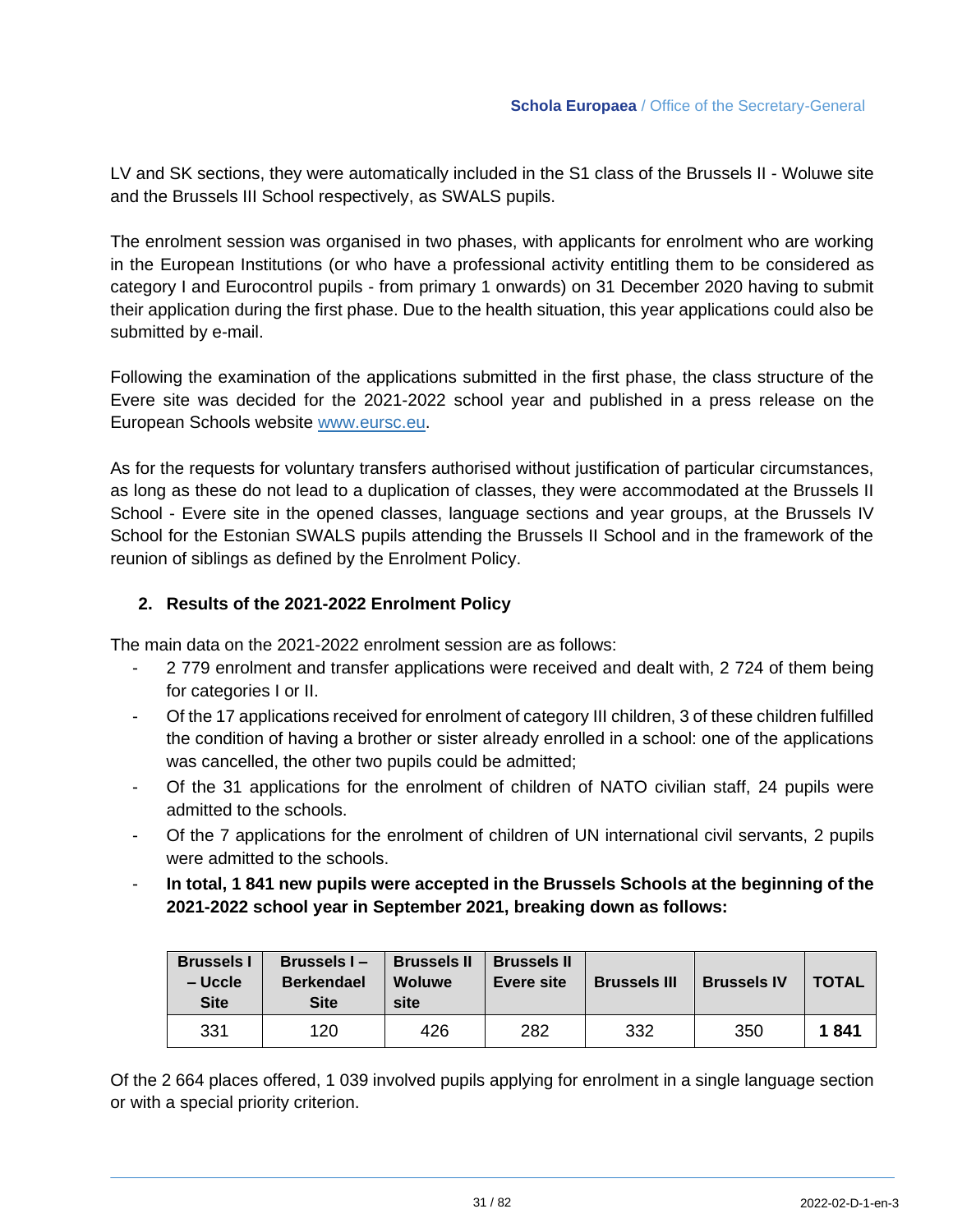Furthermore, of those 2 664 places offered, only 2 093 were initially accepted, meaning that 21% of enrolment applications (i.e. 571) were refused on receipt of the CEA's decision. The majority of the 571 rejected places were allocated to the new site in Evere.

Of the 2 093 places initially accepted, 252 were subsequently cancelled by parents, 125 of which were in the first preference school.

In total, 823 applications were processed without new enrolments, which represents one third of the total number of places offered (31%), as was already the case in 2020-2021.

Of the 110 P5 pupils enrolled at the Berkendael site (Languages 1 DE, FR, LV and SK), a request for a required transfer was made for 41 of them. These requests were all accepted in the school of first preference.

Of the 2 779 applications received for 2021-2022, 75% (2 092) were submitted in the 1st phase. For information, of the 687 applications received in the 2nd phase, 57 were submitted on the basis of force majeure; 31 of these applications were deemed inadmissible.

While enrolments are stabilising in the nursery and primary cycles, overcrowding in the secondary cycle is increasing year after year.

At the start of the school year in September 2021, the situation of each school/site is as follows:

- At the **Brussels I** School **- Uccle site,** overall enrolment has stabilised, although the secondary cycle continues to increase;

- the **Brussels I** School **- Berkendael site,** with 840 pupils, has seen a slight decrease in numbers. In addition to the French, Latvian and Slovak language sections in the nursery and primary cycles, satellite classes were opened for the following languages 1s: up to P5 for German, up to P3 for Greek, English and Italian and up to P2 for Spanish;

- At the **Brussels II** School **- Woluwe site**, enrolment increased slightly, mainly in the secondary cycle; - the **Brussels II** School **- Evere site** built up its initial enrolment by welcoming pupils in the Englishspeaking (up to P1), German-speaking (up to P1), French-speaking (up to P5) and Italian (in the nursery cycle) sections;

- at the **Brussels III** School, which has the highest overcrowding of all the schools, enrolment has been stabilised. However, this stabilisation does not concern the secondary cycle;

- **Brussels IV School** is also overcrowded, mainly in the secondary cycle, although overall numbers have also stabilised.

#### **3. Enrolment Policy for 2022-2023**

The growth in the population of the Brussels European Schools at the start of the school year in September 2021 (240 additional pupils compared to an average of 400) was less significant than in previous years.

Even if the number of pupils in the European Schools of Brussels I - Uccle site, Brussels II - Woluwe site, Brussels III and Brussels IV are similar to those of previous years, overpopulation remains a reality for these schools/sites, which are now mainly in the secondary cycle.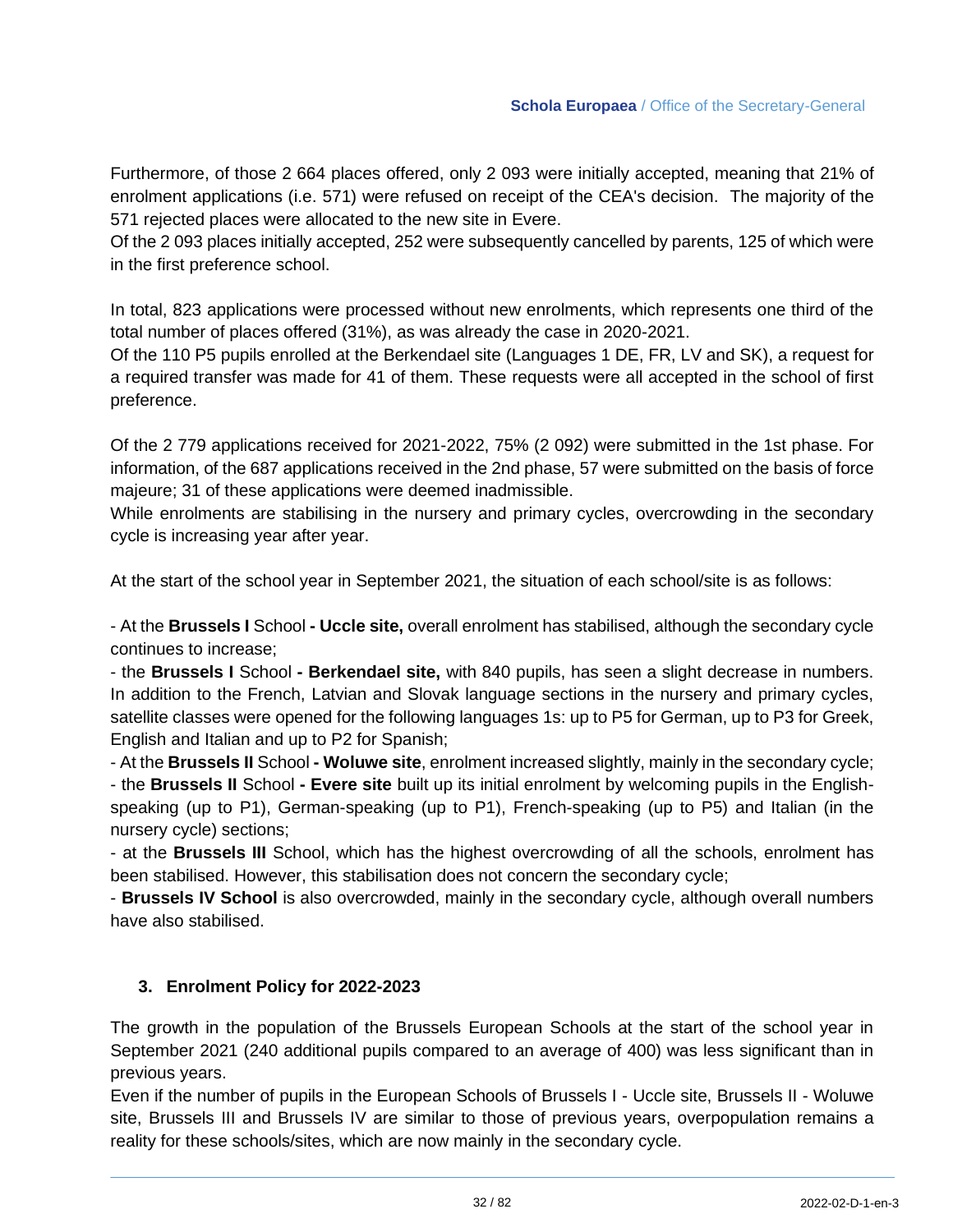Strengthening the population of the new site of Evere is the main objective of the Policy 2022-2023 with a view to limiting as much as possible the overpopulation of the other sites. At the same time, the viability of the nursery and primary cycle classes open at the other sites in the same language sections as those present at the Evere site must be maintained. Thus, non-priority requests in the nursery and primary cycles will be accommodated up to a maximum of 12 pupils in the Schools of Brussels I - Uccle and Berkendael sites, Brussels II - Woluwe site, Brussels III and Brussels IV and up to a maximum of 30 pupils on the Evere site in the language sections and year groups which are open there. These different thresholds at nursery and primary cycles should make it possible in the long term to distribute the number of pupils at secondary cycle in a harmonious way.

In order to encourage the settlement of the Evere site, applications expressing their first preference for the Evere site will be accommodated there. In addition, transfers from other schools/sites to the Evere site will be allowed as well as to the Berkendael site, which still has places available.

For this new enrolment session, applications for enrolment and transfers will be submitted online through the implementation of an enrolment portal. The organisation of the timetable for the submission of enrolment and transfer applications remains the same as in the previous year. Applications from category I and Eurocontrol pupils (from primary 1 onwards), one of whose parents was in post on 31 December 2021, must be submitted in the first phase. The second enrolment phase is reserved for applicants taking up their posts in Brussels as from 1 January 2022, except where they can establish *a case of force majeure* on the basis of documentary evidence or where the pupils concerned are enrolled outside Belgium during the 2021-2022 school year.

The 2022-2023 Enrolment Policy can be consulted on the website of the Office of the Secretary-General of the European Schools [www.eursc.eu](http://www.eursc.eu/) under *Enrolments/Policy on Enrolment in the Brussels European Schools.*

### <span id="page-32-0"></span>**4. Legal Aspects**

#### **Appeals**

In 2021, the Office of the Secretary-General handled **95 administrative appeals** and monitored and followed up on 49 contentious appeals. These figures are down compared to 2020 (214 + 99), an exceptional year in many regards, but are similar to previous years, such as 2019, which saw 67 administrative appeals, compared to 107 in 2018. As usual, the most common appeals were against Class Council decisions and Baccalaureate results. These were however far fewer than in 2020, with its record of 136 administrative appeals. This uptick is explained by the special Baccalaureate exam measures required by the COVID-19 pandemic. Thus, with 27 appeals in this area of administrative appeals, we see a normalization of the situation. Another common type of appeal, though stable from one year to another (around 20), comes from teaching staff, involving disputes between Schools and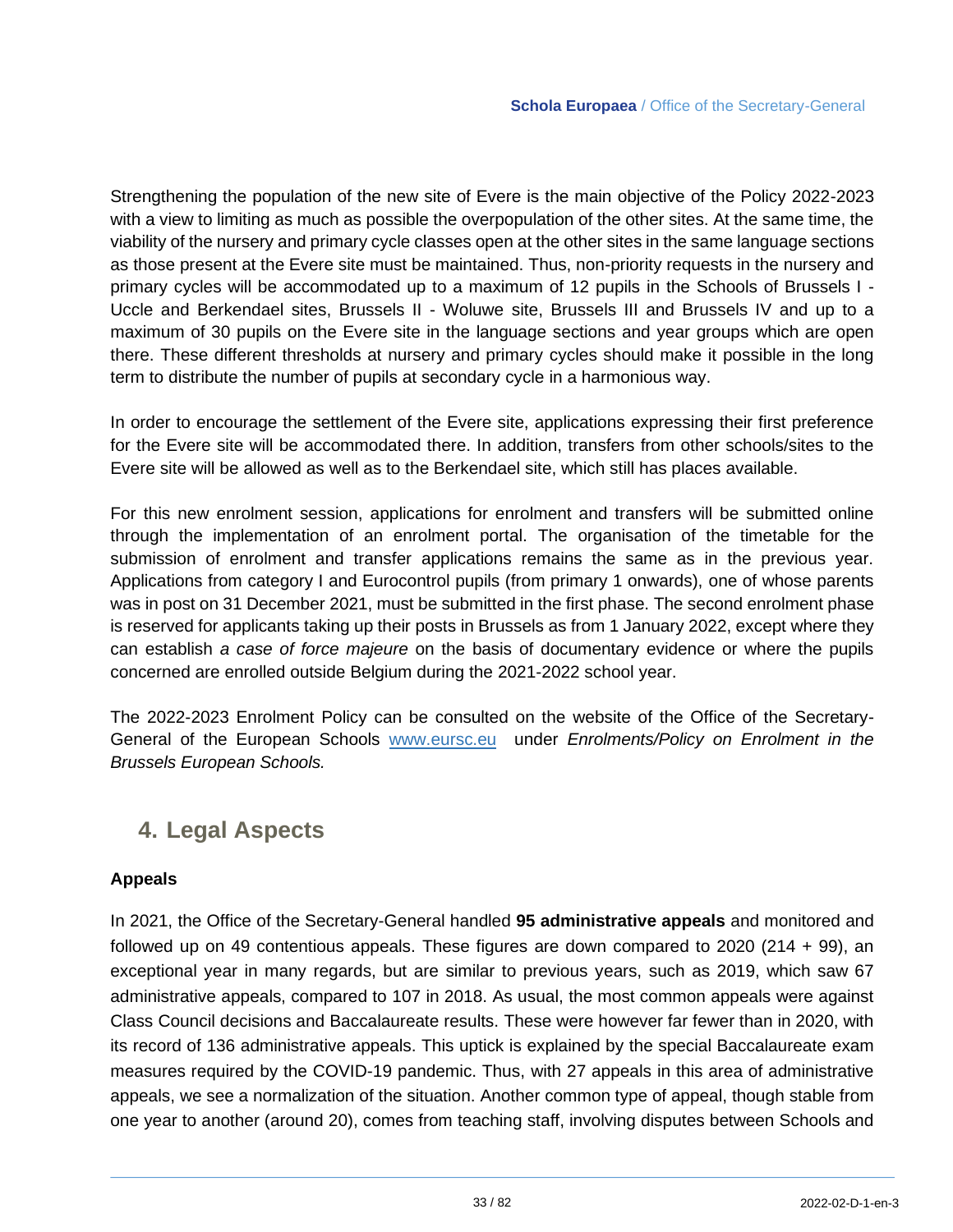their seconded or locally recruited teachers. Although the reasons vary, the most frequent is final settlement of the differential adjustment for seconded staff – a source of discontent in 2021 that mobilised Office legal specialists as well as the tax department, whose expertise is indispensable to understanding these cases.

The total administrative and contentious appeals break down as follows by area and decision-making body:

| <b>Administrative appeals</b>                                                                 | <b>Contentious appeals</b>                                                                                 |
|-----------------------------------------------------------------------------------------------|------------------------------------------------------------------------------------------------------------|
|                                                                                               | 37 appeals against decisions of the Central<br>Enrolment Authority (including 3 in interim<br>proceedings) |
|                                                                                               | 4 $accepted - 27$ rejected $-6$ withdrawn                                                                  |
| 27 appeals against Class Council decisions                                                    | 4 appeals against Class Council decisions                                                                  |
| 12 accepted $-$ 14 rejected $-$ 1 withdrawn                                                   | 1 accepted $-3$ rejected                                                                                   |
| <b>0</b> appeals regarding enrolment applications for<br>schools outside of Brussels          | <b>0</b> appeals regarding enrolment applications for<br>schools outside of Brussels                       |
| 5 appeals concerning determination of L1                                                      | 3 appeals concerning determination of<br>L <sub>1</sub>                                                    |
| 5 rejected                                                                                    | 1 $accepted - 2$ rejected                                                                                  |
| 1 appeal concerning choice of L2                                                              | 0 appeals concerning choice of L2                                                                          |
| 1 rejected                                                                                    |                                                                                                            |
| 23 appeals concerning teaching staff, 2 of which<br>lodged by locally recruited teachers      | 1 appeal concerning teaching staff                                                                         |
| 2 accepted - 21 rejected                                                                      | 1 rejected                                                                                                 |
| 27 administrative appeals against the European<br>Baccalaureate results (15 + 12 for Pre-Bac) | 2 appeals against the European Baccalaureate<br>results                                                    |
| 14 accepted (12 of which Pre-Bac) - 13 rejected                                               | 2 withdrawn                                                                                                |
| 2 appeals concerning pupils with special needs                                                |                                                                                                            |
| 1 accepted - 1 rejected                                                                       | 0 appeals concerning pupils with special needs                                                             |
| 2 appeals against suspension or expulsion<br>decisions                                        | <b>0</b> appeals against suspension or expulsion<br>decisions                                              |
| 2 rejected                                                                                    |                                                                                                            |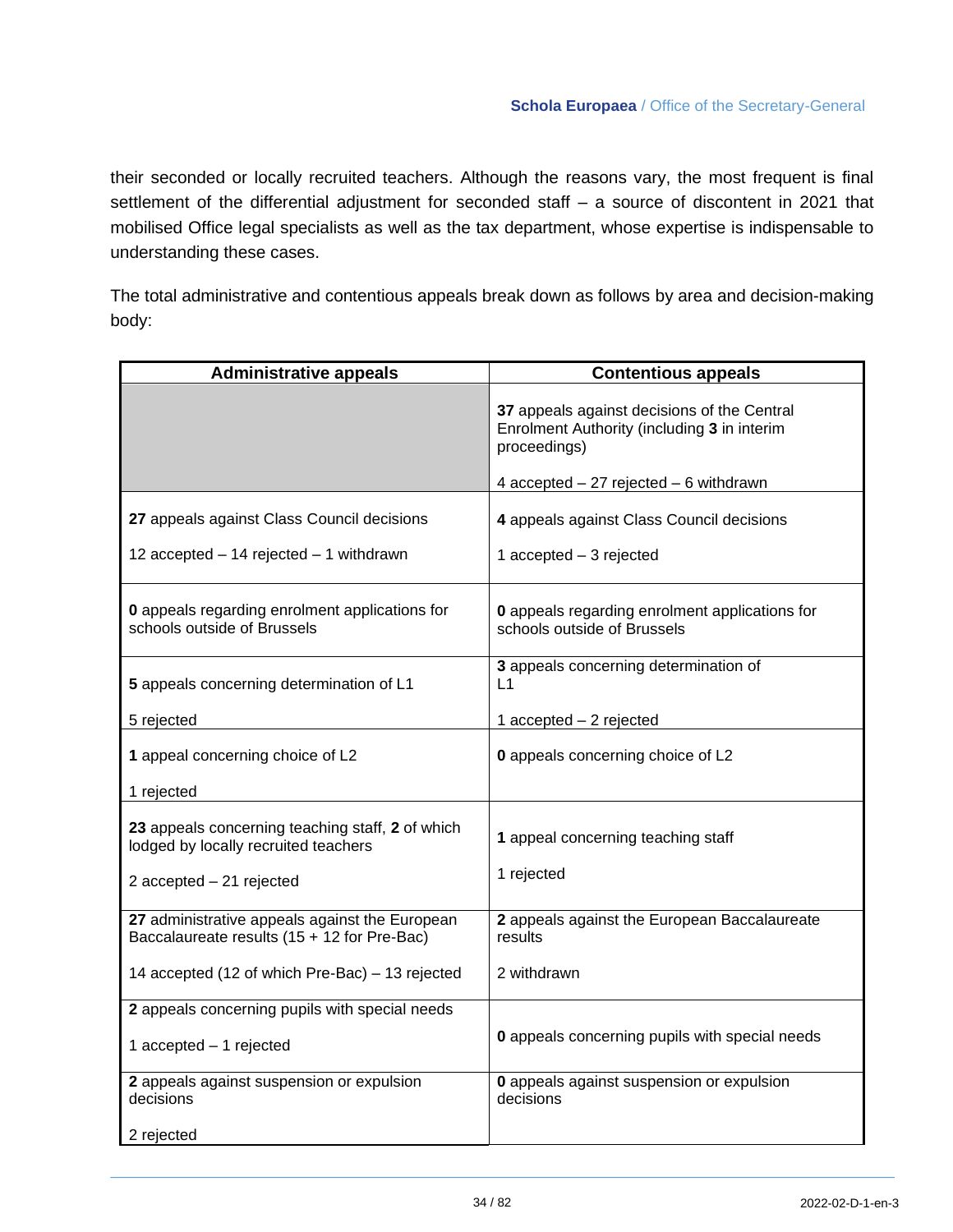| <b>0</b> appeals concerning payment of school fees         | <b>0</b> appeals concerning payment of school fees              |  |
|------------------------------------------------------------|-----------------------------------------------------------------|--|
| 1 appeal against a decision of the Board of<br>Governors   | 1 appeal against a decision of the Board of<br>Governors        |  |
|                                                            | 1 rejected                                                      |  |
| 7 appeals not falling under any of the above<br>categories | 1 appeal not falling under any of the above<br>categories       |  |
| $accelted - 6 rejected$                                    | withdrawn                                                       |  |
| <b>TOTAL: 95</b>                                           | TOTAL <sup>5</sup> : 49 (including 3 in interim<br>proceedings) |  |

#### **Current status and future prospects**

While the COVID-19 pandemic had a profound impact on 2020, requiring exceptional procedures and emergency regulations, 2021 was less tumultuous in this regard, as prior measures remained in place and life gradually returned to normal, in terms of class attendance.

Though less fraught with disruption, 2021 nevertheless saw numerous legal issues related to the pandemic, particularly on the health standards applicable for both pupils and staff, and the interface between national regulations and decisions taken by the governing bodies of the Schools.

The Schools even received some complaints on these matters, and drafted responses that were as clear as possible, given the complexity of the subject matter. This complexity stems from the international make-up of the Schools, as well as from the variety of employment statuses of their staff members.

In addition to the question about wearing masks, vaccination and quarantines, the Schools also had to deal with HR issues, some of which revived former concerns related to the social rights of locally recruited staff (teachers and AAS) or even the applicable regulations on well-being in the workplace.

These questions, which date back many years, received particular attention in 2021 due to recent changes in Belgian case law and legislation. We may reasonably expect these to remain topical for the foreseeable future.

<sup>&</sup>lt;sup>5</sup> This number may not line up precisely with the figure cited by the Complaints Board in its annual report, due to the delay from one year to the next.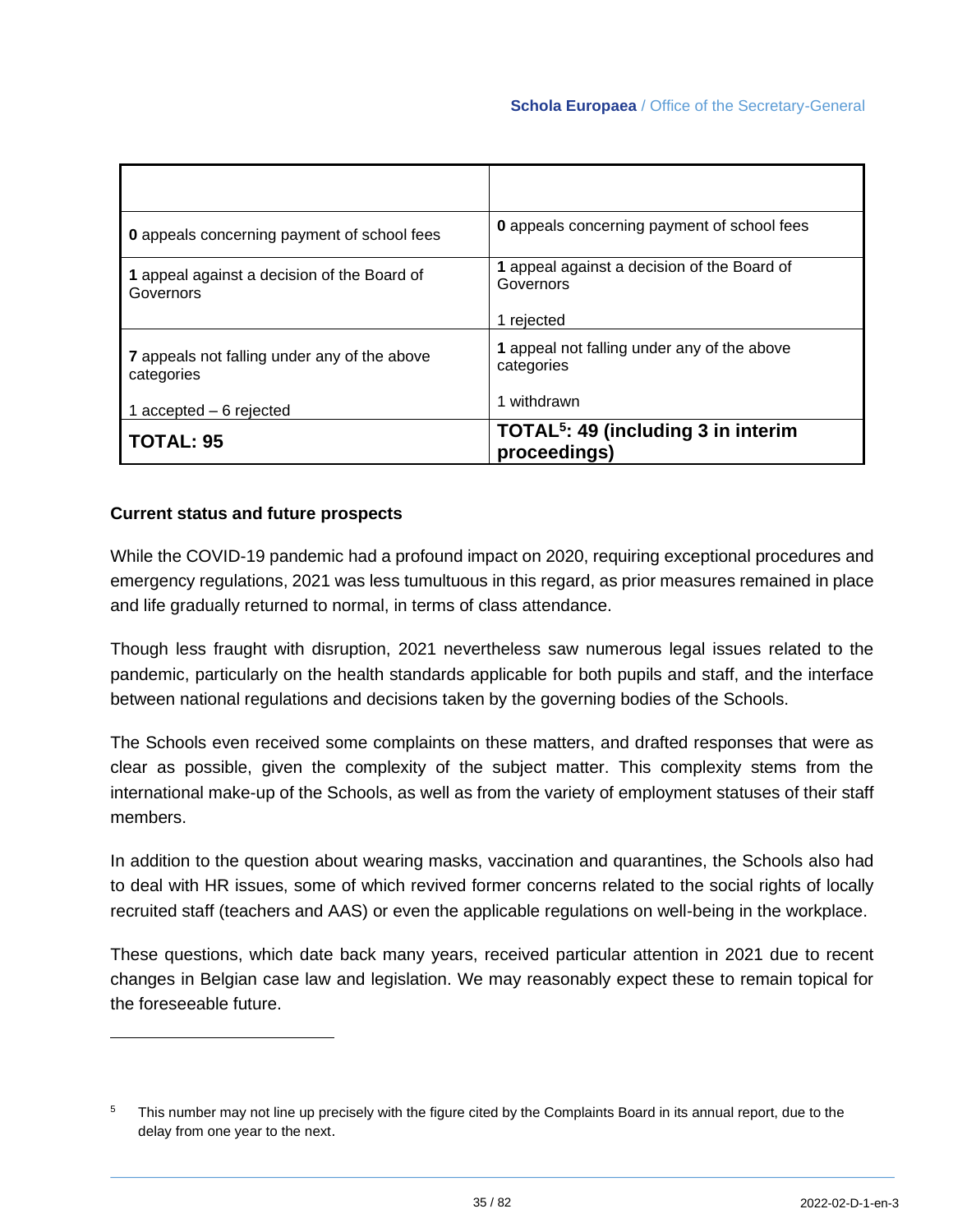In this regard, and in view of upcoming challenges, it is fortunate that a new legal expert has joined the Office of the Secretary-General, particularly in light of the division of his work schedule (50% to support the Legal Assistant, and 50% to support HR), which will enable coordinated management of these cases.

Another work in progress that was a topic of much debate in 2021 is the partnership agreements governing relations between the Schools and their Parent Associations, especially with regard to sharing responsibilities, as Parent Associations are separate legal entities that conduct some of their activities on School sites.

These agreements are justified by the need to ensure that the Schools cannot be held liable for activities that do not fall within their responsibility, budget or risk-bearing capacity.

In 2014, the Schools received a proposed draft agreement in line with the general regulatory framework. Though relatively complete and balanced, this draft unfortunately did not garner the endorsement of the Parents Associations, which largely did not sign on.

Following this, in particular after the internal audit service of the Commission issued a safety and security recommendation to incorporate the special provisions on this topic into the agreements to be concluded, the Schools made several further attempts, but without success.

After some years, negotiations restarted. It was only in 2021 however that the most critical sticking points were identified, highlighting divergent local situations and – in isolated but non-negligible cases – a lack of consensus on the responsibilities that fall, in principle, to the School on the one hand and to the Parents Association on the other.

This requires follow-up and a proposal for specific approaches to obtain adequate guarantees for the Schools, as well as implementation of the recommendation of the internal audit service dating back to 2016.

Finally, regarding the respective roles of the Schools and their Parents Associations, a decision of the Board of Governors of 8-10 December 2021 thankfully defined a new regulatory framework that is both more precise and more liberal, providing the Schools with a broader range of options to manage their canteens.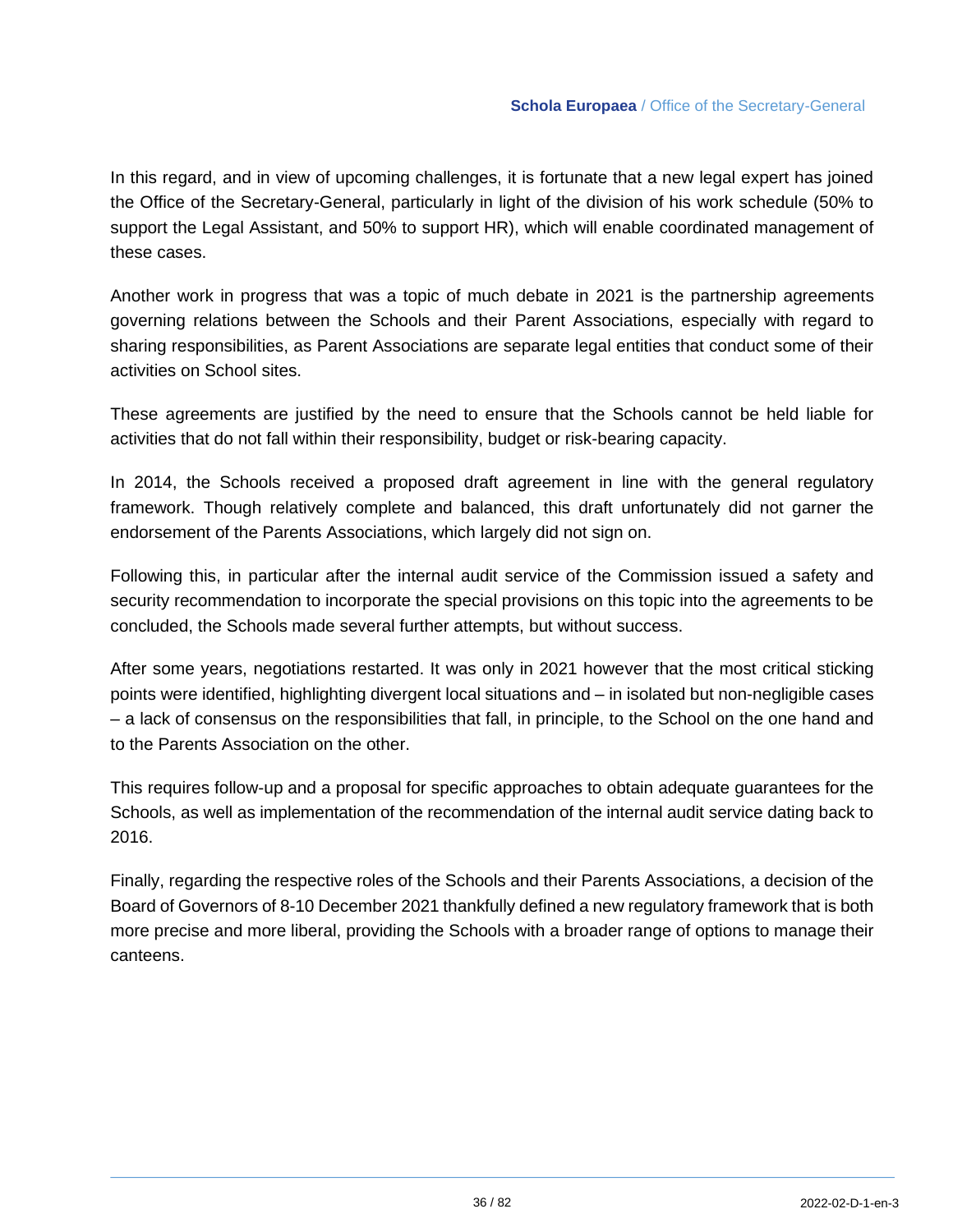## **Achievement of 2021 objectives**

## **1. Objectives common with the Schools**

| <b>Specific</b><br>objective 1       | Update the physical inventory in accordance with the rules of the FR<br>According to Article 82 FR (new as of 1 January 2021), an inventory shall be kept<br>for all movable and immovable property in accordance with a template drawn up<br>by the accounting officer.<br>An inspection shall be carried out every three years to ascertain the physical<br>correctness of the entries in the inventory.<br>The objective is to ensure that the School is compliant with this provision. |
|--------------------------------------|--------------------------------------------------------------------------------------------------------------------------------------------------------------------------------------------------------------------------------------------------------------------------------------------------------------------------------------------------------------------------------------------------------------------------------------------------------------------------------------------|
| Main steps                           | Provide a template for the inventory (OSG).<br>$\bullet$<br>Perform the physical inspection, if required.<br>٠<br>Update entries in the inventory in the SAP accounting software.<br>$\bullet$<br>Send a copy of the inspection and update to the Office of the Secretary-<br>$\bullet$<br>General.                                                                                                                                                                                        |
| Achievements                         | Guidance and a template for the physical inventory were prepared and<br>$\bullet$<br>provided to the Schools.<br>The OSG performed a check of its physical inventory in 2019 and will<br>$\bullet$<br>therefore perform the next inspection in 2022, in accordance with the<br>regulation.                                                                                                                                                                                                 |
| <b>Further</b><br>necessary<br>steps | Physical inspection planned for 2022                                                                                                                                                                                                                                                                                                                                                                                                                                                       |

| <b>Specific</b><br>objective 2 | Implement the memorandum on the management of extra-budgetary<br>activities (> 1 year) in accordance with the planned schedule - continued<br>from 2020                                                                                                                                                                                                                                              |
|--------------------------------|------------------------------------------------------------------------------------------------------------------------------------------------------------------------------------------------------------------------------------------------------------------------------------------------------------------------------------------------------------------------------------------------------|
| Main steps                     | Support the schools in implementing the memorandum (e.g. with guidance,<br>$\bullet$<br>training and templates).<br>Adopt the FR to ensure that school trips can be treated as budgetary<br>$\bullet$<br>activities.<br>Start the call for tender for school trips (to be finalised in spring 2022).<br>٠<br>Adopt the memorandum on extra-budgetary accounts (excluding school trips).<br>$\bullet$ |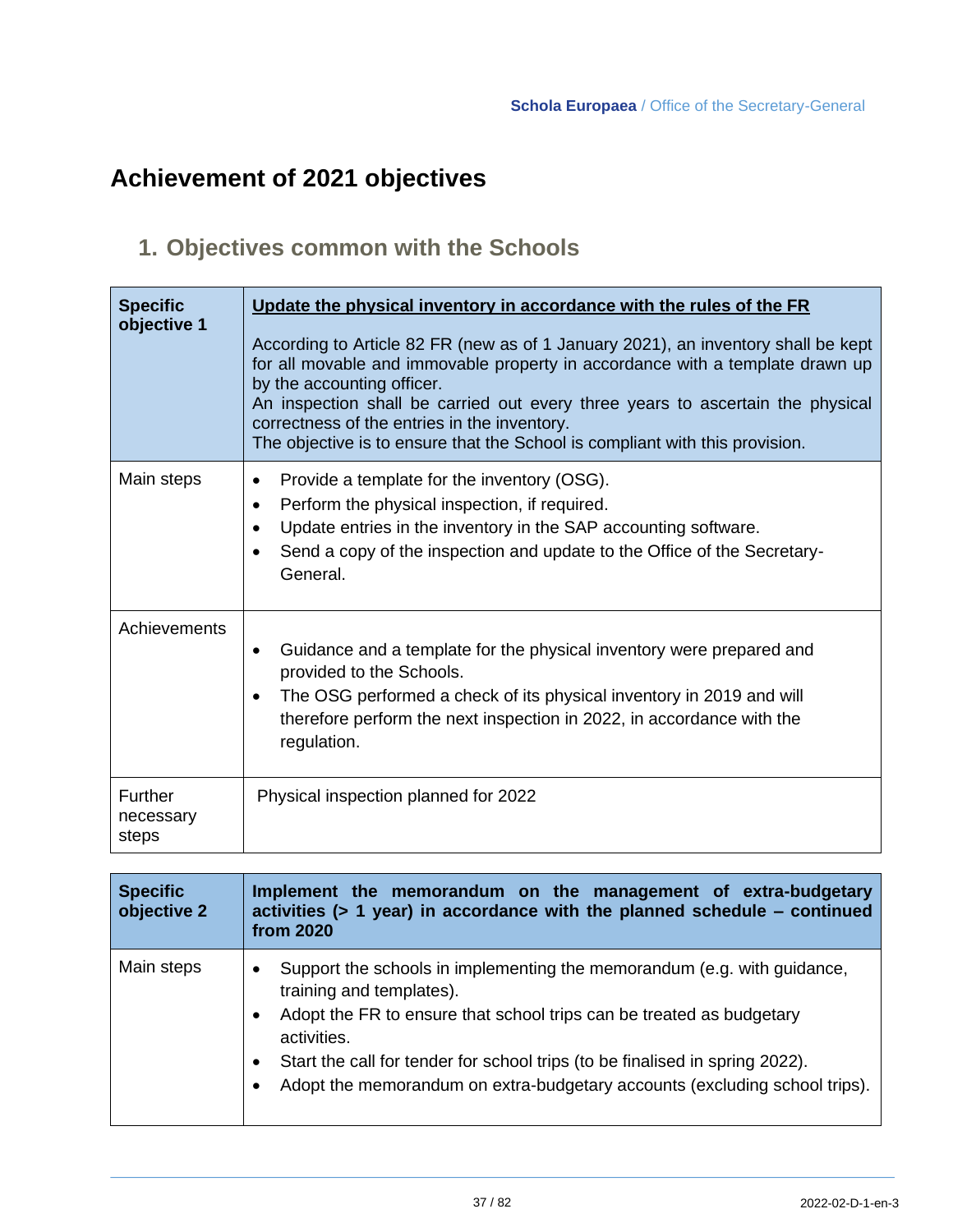| Achievements                  | An internal working group developed guidelines to integrate school trips into<br>the budget, which were approved by the BoG in December 2021 (2021-10-D-<br>35-en-2).<br>The proposed changes to the FR, mainly concerning Articles 6, 10, 14 and 19,<br>were adopted at the BoG meeting in December 2021 (doc: 2021-10-D-36-en-<br>4).<br>Preparations for the call for tender started (open procedure for trips of around<br>EUR 5-6 million per year, identification of 6 lots, identification of selection<br>criteria to include language, previous experience, turnover). |
|-------------------------------|---------------------------------------------------------------------------------------------------------------------------------------------------------------------------------------------------------------------------------------------------------------------------------------------------------------------------------------------------------------------------------------------------------------------------------------------------------------------------------------------------------------------------------------------------------------------------------|
| Further<br>necessary<br>steps | Current memorandum on management remains in force in 2022. Updated<br>memorandum will be drawn up to enter into force in 2023.                                                                                                                                                                                                                                                                                                                                                                                                                                                  |

| <b>Specific</b><br>objective 3       | To limit the 2021 budget surplus to a maximum of 1.0% of the School's and<br>the OSG's budget (final adopted budget)                                                                                                                                                                                                |
|--------------------------------------|---------------------------------------------------------------------------------------------------------------------------------------------------------------------------------------------------------------------------------------------------------------------------------------------------------------------|
| Main steps                           | Provide a proper analysis of budget implementation projections in July 2021.<br>٠<br>Provide a realistic assessment of budgetary needs for amending the budget in<br>$\bullet$<br>September 2021.<br>Closely monitor budget implementation up to the end of 2021, including carry-<br>$\bullet$<br>forward to 2022. |
| Achievements                         | Provisional budget implementation for 2021 expenditure is 98.3% of the adopted<br>budget. The estimated surplus from the 2021 budget year is about EUR 200 000,<br>or 1.3% of the OSG's budget for 2021.                                                                                                            |
| Performance<br>indicator(s)          | % of budget implementation (actuals compared to final adopted budget).                                                                                                                                                                                                                                              |
| <b>Further</b><br>necessary<br>steps | Continue closely monitoring the budget implementation in order to maximise the<br>use of available resources.                                                                                                                                                                                                       |

| <b>Specific</b><br>objective 4 | <b>General Data Protection Regulation:</b><br><b>Compliance with GDPR - Implement data protection regulations (General</b><br>Data Protection Regulation 2018, GDPR)                                                                                                                     |
|--------------------------------|------------------------------------------------------------------------------------------------------------------------------------------------------------------------------------------------------------------------------------------------------------------------------------------|
| Main steps                     | Re-launch the completion of the Register of Processing Activities for the<br>Schools that have not complied yet and for the OSG's units. Update the Guide<br>for the Register of Processing Activities.<br>Organise trainings for the Schools' DPOs regarding the use of the Register of |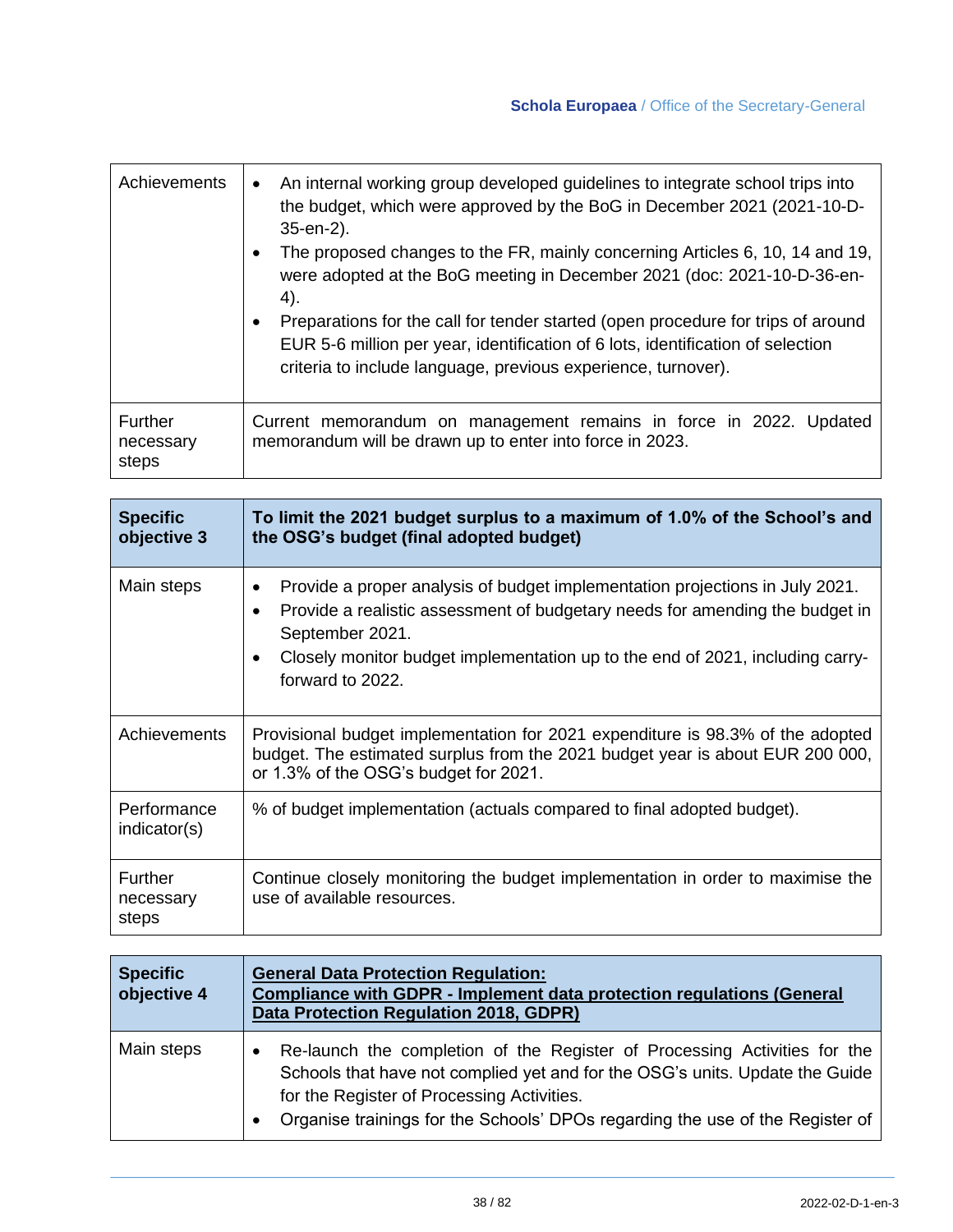|              | Processing Activities.<br>Review and publish the data processing activities uploaded by the Schools'<br>DPO <sub>s</sub> .<br>Set bi-annual meetings (3 times a year if possible) with the DPOs Network.<br>$\bullet$<br>Keep data protection on the agenda (quizzes, newsletters, flash news), in<br>$\bullet$<br>collaboration with the DPOs Network.<br>Re-launch the Health Data WG.<br>$\bullet$<br>Collaborate with the ICT team regarding SMS access rights.<br>$\bullet$<br>Draft an amendment to MySchool's contract regarding the hiring of<br>$\bullet$<br>subprocessors.<br>Renew awareness trainings to OSG's employees.<br>$\bullet$<br>Draft standard clauses and Data Protection Agreements templates for the<br>$\bullet$<br>Procurement cell.<br>Assist the CEA/ICT Unit for the set-up of an online Enrolment form for the<br>$\bullet$<br>Brussels' Schools, providing assessment and recommendations.                                                                                                                                                                                                                                                                                                                                                                                                                                                                                                                                                                                                                                                                                                                                                                                                                                                                                                              |
|--------------|-----------------------------------------------------------------------------------------------------------------------------------------------------------------------------------------------------------------------------------------------------------------------------------------------------------------------------------------------------------------------------------------------------------------------------------------------------------------------------------------------------------------------------------------------------------------------------------------------------------------------------------------------------------------------------------------------------------------------------------------------------------------------------------------------------------------------------------------------------------------------------------------------------------------------------------------------------------------------------------------------------------------------------------------------------------------------------------------------------------------------------------------------------------------------------------------------------------------------------------------------------------------------------------------------------------------------------------------------------------------------------------------------------------------------------------------------------------------------------------------------------------------------------------------------------------------------------------------------------------------------------------------------------------------------------------------------------------------------------------------------------------------------------------------------------------------------------------------|
| Achievements | DPOs Network Meeting on February 2021: reminder to the Schools' DPOs<br>$\bullet$<br>about the importance of the Register of Processing Activities (GDPR<br>requirement).<br>Interviews with HR Unit's employees in the second half of 2021. Corresponding<br>$\bullet$<br>records for the HR processing activies were upoloaded in the Register.<br>Update of the Guide for the use of the Register of Processing Activities, as well<br>$\bullet$<br>as Excel document with inventory of main data processing activities sent to the<br>Schools and organisation of a training for the use of the Register in March of<br>2021.<br>Review and publication (DPO Portal - SharePoint) of the data processing<br>$\bullet$<br>activities uploaded by the Schools' DPOs. This review is still ongoing<br>(exchanges with Schools' DPOs are needed to provide further explanations and<br>modifications).<br>Two DPOs Network meetings were organized (February and June 2021).<br>$\bullet$<br>Data privacy day-related news and quizzes were sent to the OSG's staff<br>٠<br>members. Such practive will continue in 2022.<br>Health Data WG organised in May and June 2021.<br>$\bullet$<br>SMS access rights: ongoing collaboration with ICT Unit to draft a joint<br>٠<br>arrangement regarding the use of SMS by the OSG and the Schools.<br>Amendment to MySchool's contract is no longer needed.<br>$\bullet$<br>Awareness trainings could not be renewed in 2021.<br>$\bullet$<br>Draft standard clauses and Data Protection Agreement templates were sent to<br>the Procurement cell.<br>Enrolment Portal for the Brussels' Schools: (i) General advice to the ACI/ICT<br>Unit for the launching such Enrolment Portal (ii) Data Protection Impact<br>Assessment ('DPIA') carried out in collaboration with the CEA/ICT Unit and |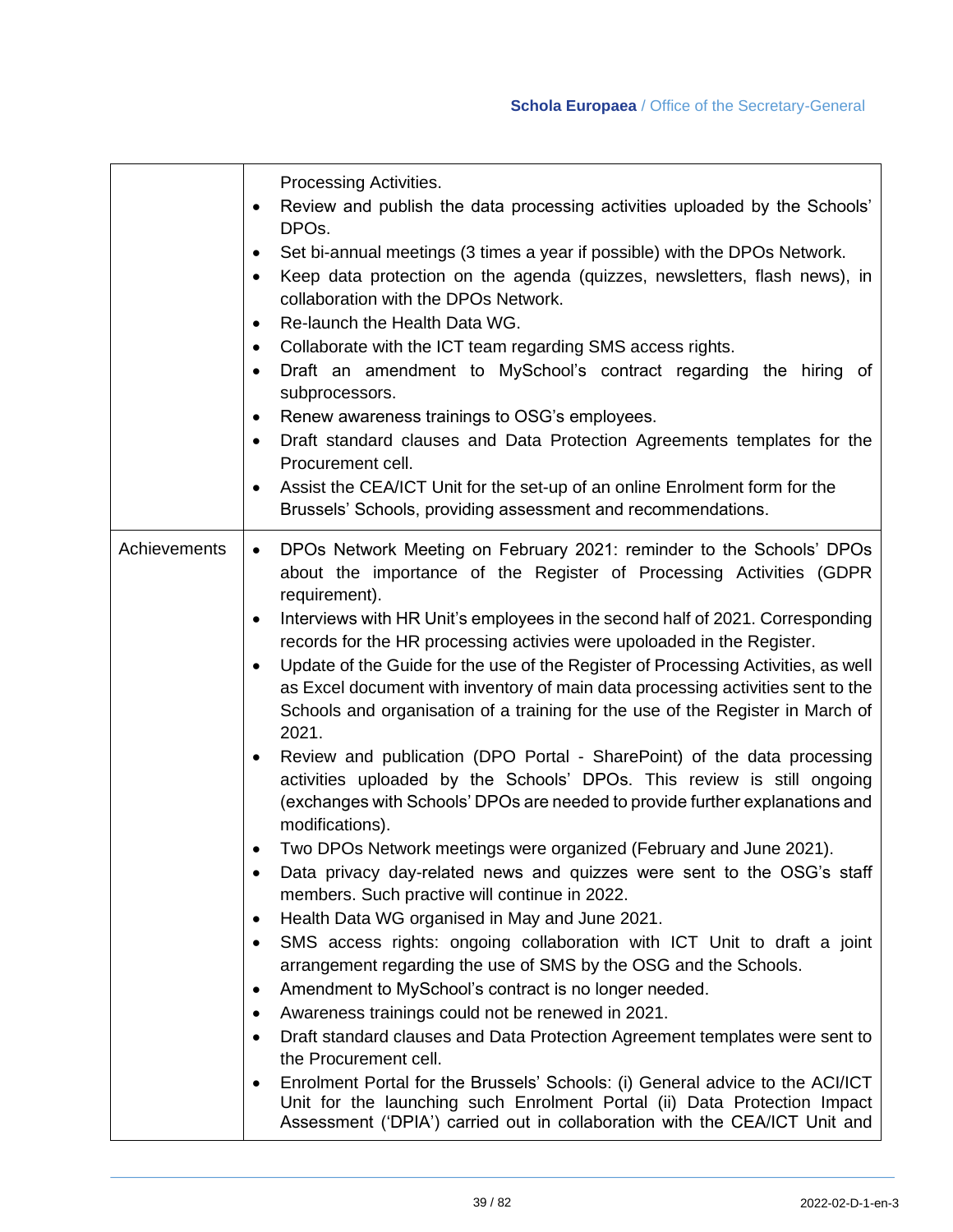|                               | submitted to the Secretary-General for final decision, and (ii) Privacy<br>Statements were drafted to publish them on the Portal.                                                                                                                                                                                                            |
|-------------------------------|----------------------------------------------------------------------------------------------------------------------------------------------------------------------------------------------------------------------------------------------------------------------------------------------------------------------------------------------|
| Further<br>necessary<br>steps | Schools' DPOs: continue working on the Register of Processing Activities.<br>OSG: continue working on the mapping of all the OSG's Units' processing<br>activities to record them in the Register.<br>Renew awareness trainings to OSG's employees in 2022.<br>$\bullet$<br>Conduct DPIA for the other ongoing projects (i.e.; HCM project). |

| <b>Specific</b><br>objective 5       | Approve, issue and start implementing the memorandum on the application<br>of security procedures (>1 year)                                                                                                                                                                                                                                                                                                                                                                            |
|--------------------------------------|----------------------------------------------------------------------------------------------------------------------------------------------------------------------------------------------------------------------------------------------------------------------------------------------------------------------------------------------------------------------------------------------------------------------------------------------------------------------------------------|
| Main steps                           | Review, approve and issue the procedures comprising the memorandum on<br>$\bullet$<br>the application of security procedures:<br>o Access policy<br>Delivery policy<br>$\circ$<br>Video surveillance<br>$\bigcap$<br>Lockdown<br>$\bigcap$<br>(Executive Coordinator OSG, Safety and Security Officer OSG in<br>cooperation with the Schools).<br>Define timeline for implementation; (Executive Coordinator OSG, Safety and<br>Security Officer OSG in cooperation with the Schools). |
| Achievements                         | Drafting, reviewing and approving the Access Policy for the European Schools<br>٠<br>& OSG - Guidelines.                                                                                                                                                                                                                                                                                                                                                                               |
| <b>Further</b><br>necessary<br>steps | Implementation of the Access Policy in the Schools.<br>$\bullet$<br>Development and implementation of further guidelines mentioned above.<br>$\bullet$                                                                                                                                                                                                                                                                                                                                 |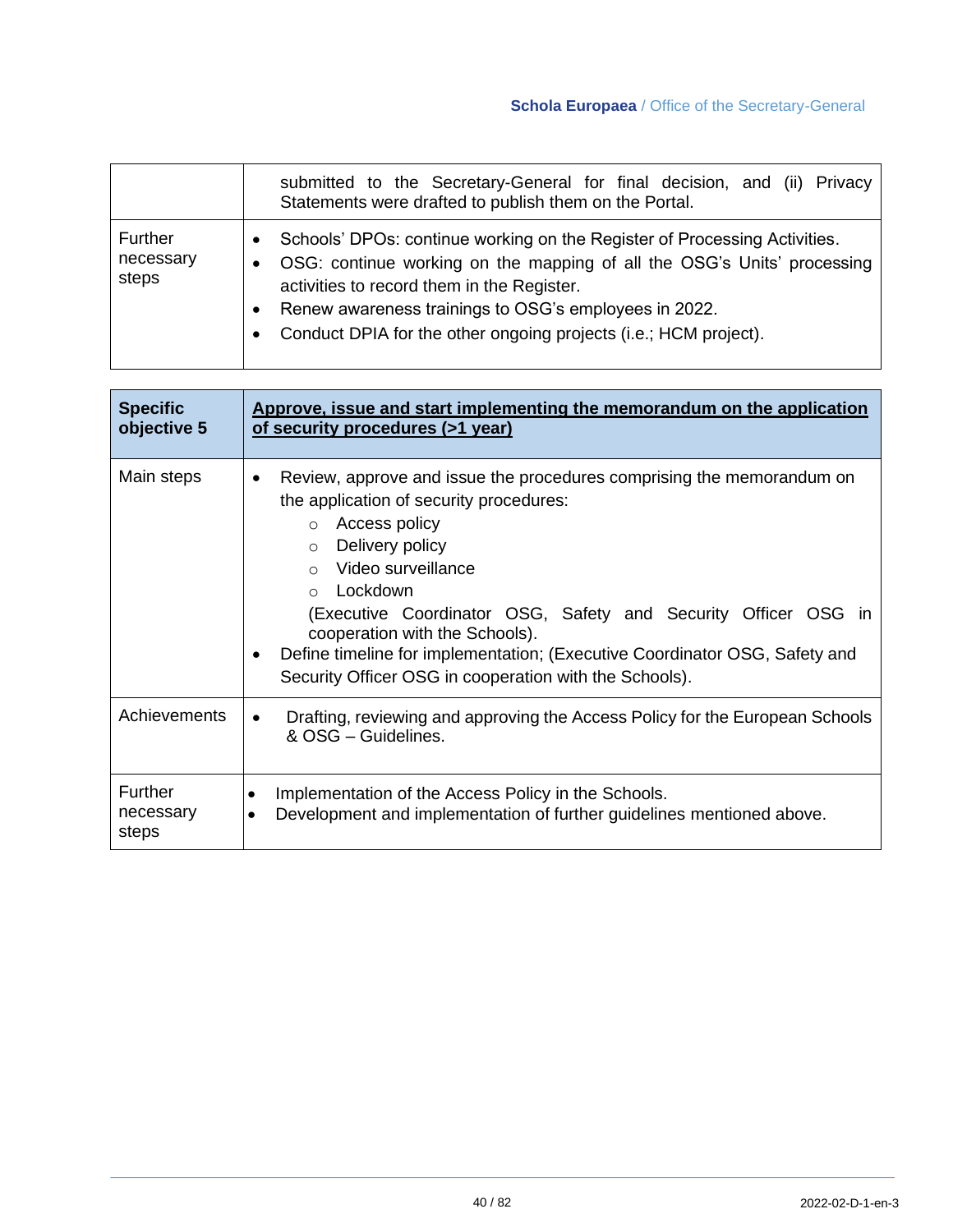## **2. Objectives of different units**

| <b>Specific</b><br>objective 1 | Increase the Attractiveness of the European School system for the teaching<br><u>staff</u>                                                                                                                                                                                                                                                                                                                                                                                                                                                                                                                                                                                                                                                                                                                                                                                                                                                                                                                                                                                                                                                                                                                                                                                                                                                                                                                                                                                                                                                                                                |
|--------------------------------|-------------------------------------------------------------------------------------------------------------------------------------------------------------------------------------------------------------------------------------------------------------------------------------------------------------------------------------------------------------------------------------------------------------------------------------------------------------------------------------------------------------------------------------------------------------------------------------------------------------------------------------------------------------------------------------------------------------------------------------------------------------------------------------------------------------------------------------------------------------------------------------------------------------------------------------------------------------------------------------------------------------------------------------------------------------------------------------------------------------------------------------------------------------------------------------------------------------------------------------------------------------------------------------------------------------------------------------------------------------------------------------------------------------------------------------------------------------------------------------------------------------------------------------------------------------------------------------------|
| Main steps                     | Analyse the Attractiveness Package for the teaching staff that was approved<br>$\bullet$<br>by the Board of Governors (BoG)in April 2019.<br>Get a mandate from the BoG to provide proposals for a further improvement<br>$\bullet$<br>of the attractiveness of the system of the European Schools for members of<br>the teaching staff.<br>Provide the BoG by December 2021 with concrete proposals.<br>$\bullet$<br>Entering into force of potential measures as of the 2022/23 school year at the<br>latest.                                                                                                                                                                                                                                                                                                                                                                                                                                                                                                                                                                                                                                                                                                                                                                                                                                                                                                                                                                                                                                                                           |
| Achievements                   | Following the mandate of the Board of Governors, an evaluation report was shared<br>with the members of the Board of Governors at its meeting on 13-15 April 2021.<br>The report (doc. 2021-01-D-8-en-4) provided:<br>an up-date on the implementation of the 'attractiveness package',<br>an analysis of the impact of the measures and<br>$\bullet$<br>a first overview on potential future measures to further increase the<br>attractiveness of the European Schools for members of the teaching staff in a<br>targeted manner.<br>The analysis of the impact of the 'attractiveness package' and the overview on<br>potential future measures were based on a survey launched with the 13 European<br>Schools and the national inspectors of all 27 Member States. Moreover, in<br>preparation of the report, also the 'Joint Working Group' was consulted.<br>The Board of Governors welcomed the report and mandated the Joint Working<br>Group to further review the package of measures designed to increase the<br>attractiveness of the European Schools.<br>The Joint Working Group met three times to follow-up the mandate and to provide<br>the Board of Governors in December 2021 with preliminary proposals.<br>At their meeting in December 2021, the members of the Board of Governors<br>scrutinised the preliminary proposals for measures designed to increase the<br>attractiveness of the European Schools for members of the teaching staff and<br>mandated the Joint Working Group to provide the Board with final proposals for its<br>meeting in April 2022. |
| Performance<br>Indicator(s)    | Number of seconded teachers increases and comes closer to the target of the<br>cost sharing agreement (65% seconded teaching staff).<br>Number of qualified locally recruited teachers applying for teaching positions<br>$\bullet$<br>increases.<br>=> The working group still works on the analysis and preparation of proposal<br>and the performance indicators will be available only at a later stage.                                                                                                                                                                                                                                                                                                                                                                                                                                                                                                                                                                                                                                                                                                                                                                                                                                                                                                                                                                                                                                                                                                                                                                              |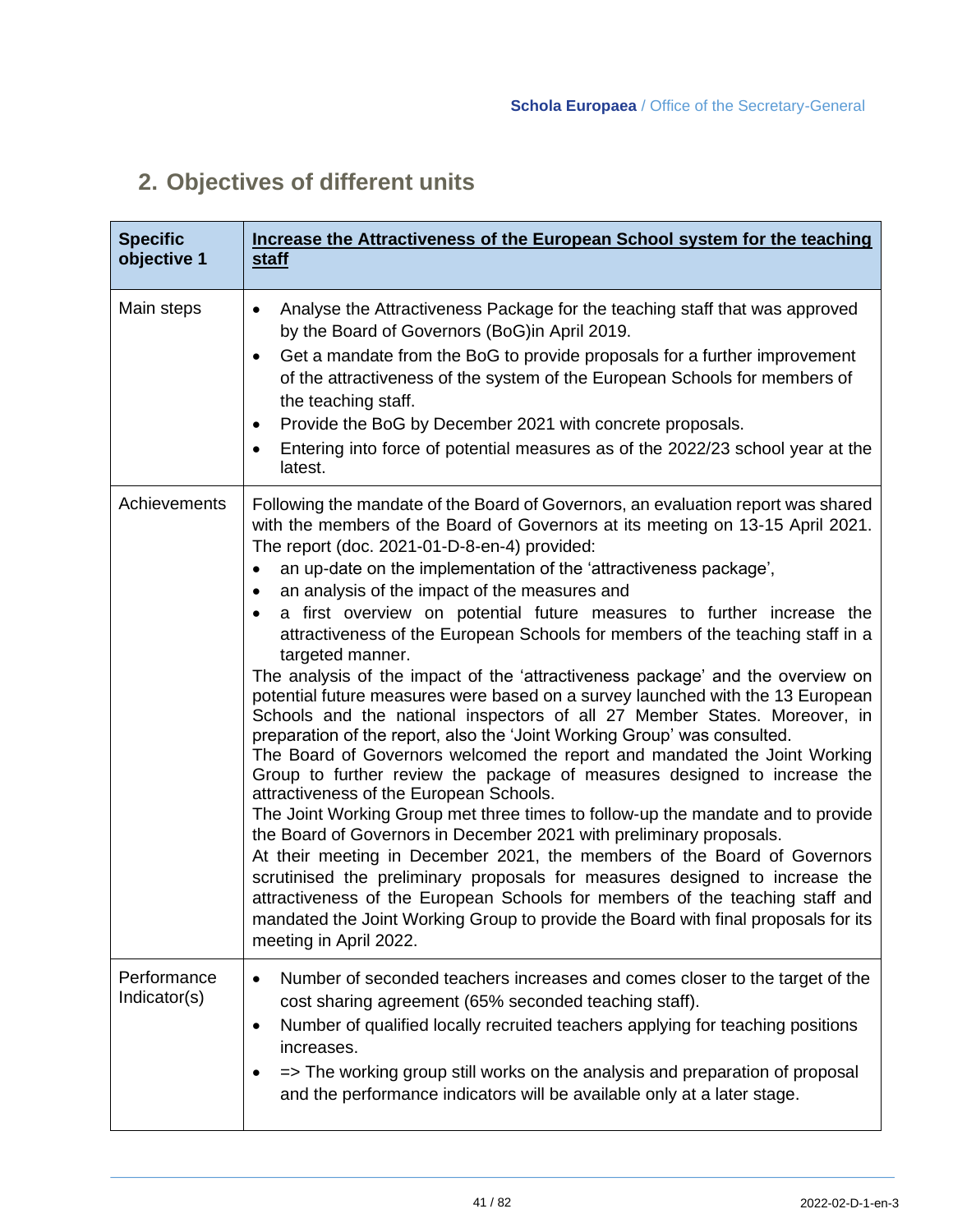| Further   | To finalize the proposals with their budgetary impact and present them to the Board |
|-----------|-------------------------------------------------------------------------------------|
| necessary | of Governors of April 2022.                                                         |
| steps     |                                                                                     |

| <b>Specific</b><br>objective 2 | Increase the Attractiveness of the European School system for the<br>administrative staff                                                                                                                                                                                                                                                                                                                                                                                                                                                                                                                                                               |
|--------------------------------|---------------------------------------------------------------------------------------------------------------------------------------------------------------------------------------------------------------------------------------------------------------------------------------------------------------------------------------------------------------------------------------------------------------------------------------------------------------------------------------------------------------------------------------------------------------------------------------------------------------------------------------------------------|
| Main steps                     | Analyse the 'Single Spine' and Progression system for Administrative and<br>$\bullet$<br>Ancillary Staff (AAS) already employed within the ES system.<br>Identify in the AAS Working Group potential shortcoming of the country<br>$\bullet$<br>specific 'Single Spines'.<br>Identify in the AAS Working Group measures to attract and retain qualified<br>$\bullet$<br>staff.<br>Provide the BoG by April 2022 with this analysis and potential concrete<br>$\bullet$<br>proposals to improve the remuneration in order to attract and retain qualified<br>staff.<br>Entering into force of potential measures as of the second semester of 2022.<br>٠ |
| Achievements                   | The AAS WG analysed the 'Single Spine' and Progression system and<br>$\bullet$<br>presented its analysis to the governing bodies at the end of 2021 (doc. Ref.<br>2021-10-D-40-en-2)<br>Country-specific shortcomings were identified<br>$\circ$<br>Measures to attact and retain qualitfied staff were developed<br>$\circ$<br>Concrete proposals were presented<br>$\circ$<br>The following proposals were endorsed:<br>Performance evaluation system<br>$\circ$<br>Change of the internal recruitment system<br>$\circ$<br>Amendment of Art. 17.2 and 17.3 of the AAS Service Regulations<br>$\circ$<br>(overtime)                                   |
| Performance<br>Indicator(s)    | Number of qualified applicants for administrative functions increased.<br>٠<br>Number of refusals of the concrete job offer linked to the 'salary package'<br>$\bullet$<br>decreased.<br>Number of staff members leaving the system due to a lack of attractiveness<br>٠<br>decreased.<br>=> The WG still works on further proposals and results of quantitative indicators<br>will be available at a later stage.                                                                                                                                                                                                                                      |
| Further<br>necessary<br>steps  | The WG was mandated to continue working on the points with a financial impact<br>and to present updated proposals at the BoG' meeting in April 2022.                                                                                                                                                                                                                                                                                                                                                                                                                                                                                                    |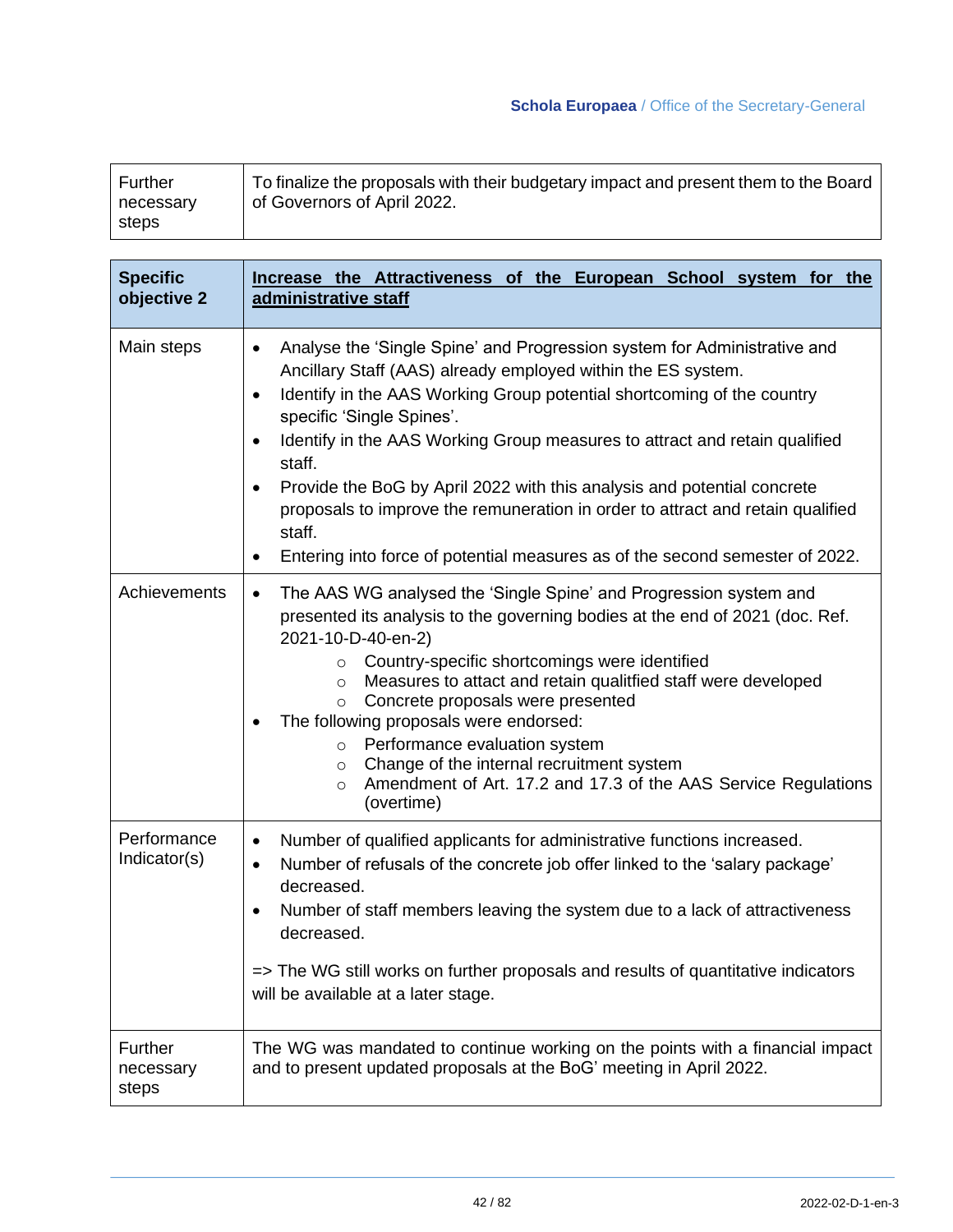| <b>Specific</b><br>objective 3 | Develop a training policy for AAS of the OSG and the Schools - continued<br>from 2020                                                                                                                                                                                                                                                                                                                                                                                                                                                                                                                                                                                                                                                                                                              |
|--------------------------------|----------------------------------------------------------------------------------------------------------------------------------------------------------------------------------------------------------------------------------------------------------------------------------------------------------------------------------------------------------------------------------------------------------------------------------------------------------------------------------------------------------------------------------------------------------------------------------------------------------------------------------------------------------------------------------------------------------------------------------------------------------------------------------------------------|
| Main steps                     | Finalize the training policy for AAS in the schools and at the OSG.<br>$\bullet$<br>Produce a calendar so as to have training course needs from the HoU/Schools<br>$\bullet$<br>by the end of September, in order to prepare and schedule the training calendar<br>and budget.<br>Revise the way in which training needs are assembled.<br>$\bullet$<br>Define terms of priority according to budget.<br>$\bullet$<br>Explore possible training providers (for common subjects for the whole<br>$\bullet$<br>system, other only OSG).<br>Finalize a training catalogue for the OSG.<br>$\bullet$                                                                                                                                                                                                   |
| Achievements                   | The training policy was finalized in December 2021 and clarifies<br>$\bullet$<br>organizational and budgetary aspects of training management in the OSG and<br>the ES.<br>It is applicable as of January 2022.<br>$\bullet$                                                                                                                                                                                                                                                                                                                                                                                                                                                                                                                                                                        |
| Further<br>necessary<br>steps  | Although applicable as from the 1 <sup>st</sup> of January 2022, one year of adaptation is still<br>necessary for the following tasks:<br>Transmission of the training needs of members of the staff of the OSGES<br>$\bullet$<br>by the Heads of Unit and of members of the staff of the ES by the DDFAs<br>to the OSGES' HR Unit.<br>Conception of a training courses catalogue by the OSGES' HR Unit on the<br>basis of the needs received.<br>Publication of a training courses catalogue by the OSGES' HR Unit for the<br>staff of the OSGES and of the ES.<br>Drawing up of the training plan for each member of the staff of the OSGES<br>by the OSGES' HR Unit and by each member of the staff of the ES BY the<br>DDFAs.<br>Assistance from the OSGES' HR Unit in the choice of training. |

| <b>Specific</b><br>objective 4 | Completion of the governance re-organisation:<br>1. Clean-up of master data in SAP<br>Validation of accounting system<br>Memorandum on payment procedures<br>Implementation of ex-post controls<br>4.                                           |
|--------------------------------|-------------------------------------------------------------------------------------------------------------------------------------------------------------------------------------------------------------------------------------------------|
| Main steps                     | Clean-up of master data in SAP<br>Develop a master data management policy (covering vendors, employees<br>and customers).<br>'Clean' master data of different categories in the SAP accounting system.<br>Validation of accounting system<br>2. |

 $\mathbf{r}$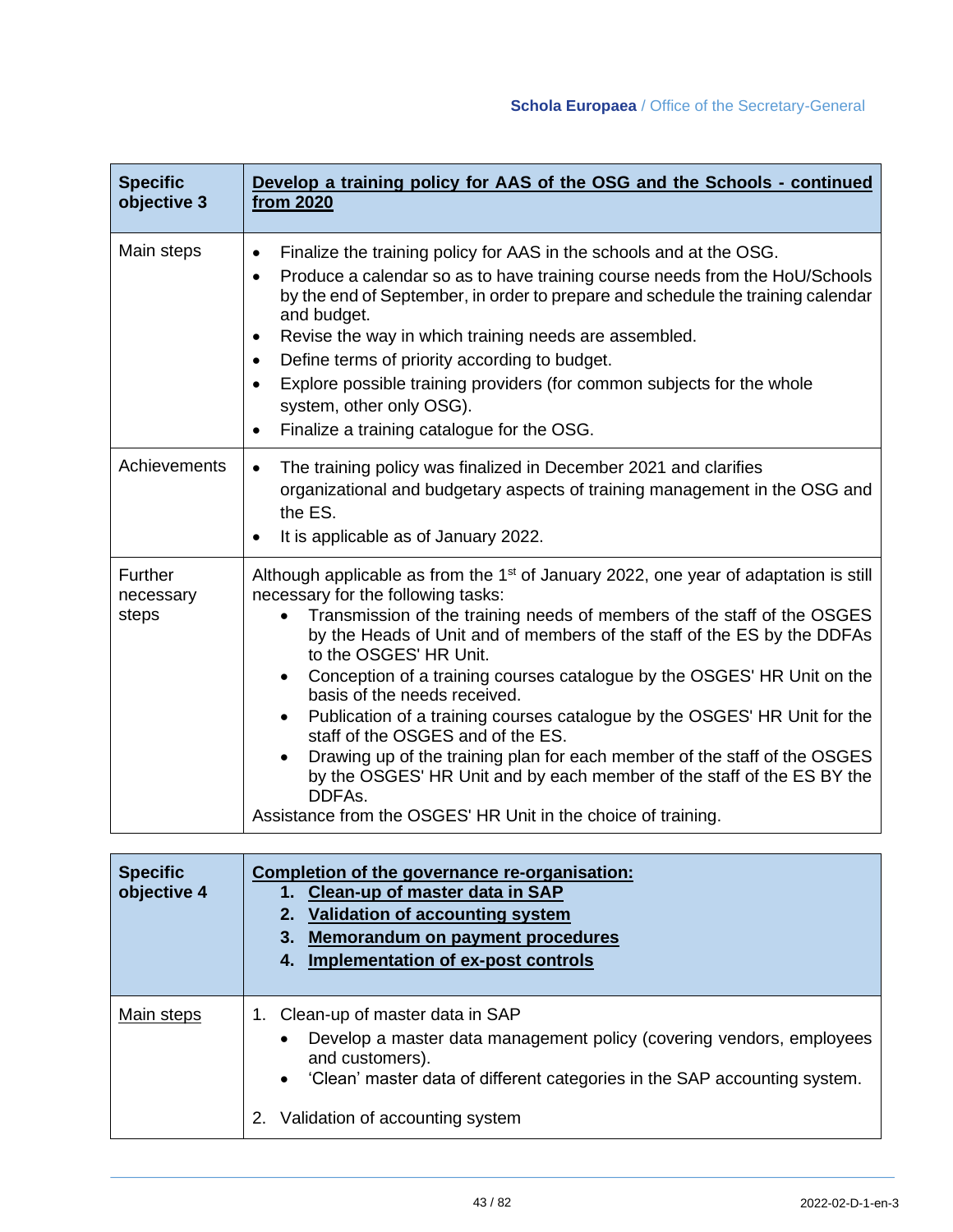|                                      | Perform second part of the validation (depending on the possibility of using<br>the European Commission's Dimos 5 framework contract).<br>Complete the accounting system validation cycle (in accordance with the<br>Commission's procedure).<br>3. Memorandum on payment procedures<br>Prepare, discuss and issue a memorandum on payment procedures<br>(reflecting all payments-related changes implemented during the process<br>of re-organising the governance).<br>Implementation of ex-post controls<br>4.<br>Perform ex-post controls in the Schools and the OSG in order to assure the<br>Authorising Officer of the European Schools of the effectiveness and<br>efficiency of the budget implementation. |
|--------------------------------------|---------------------------------------------------------------------------------------------------------------------------------------------------------------------------------------------------------------------------------------------------------------------------------------------------------------------------------------------------------------------------------------------------------------------------------------------------------------------------------------------------------------------------------------------------------------------------------------------------------------------------------------------------------------------------------------------------------------------|
| Achievements                         | 1. Clean-up of master data in SAP<br>Work on the master data management policy was continued but not<br>completed in 2021. The part related to external vendors is almost finished;<br>for customer and employee master data, guidance needs to be drawn up.<br>The cleaning of vendor master data was continued in 2021, but not<br>completed (unique vendor numbers were inserted for all external vendors                                                                                                                                                                                                                                                                                                        |
|                                      | and further cleaning of data has been continued).<br>2. Validation of accounting system<br>Work continued on the validation of the accounting system and further<br>improvements were made with respect to the SAP general controls<br>(monitoring of powerful SAP profiles, access to critical SAP IT-<br>functionalities and security parameters). In total, the maturity level has<br>increased slightly.<br>The EU Commission's Dimos 5 framework contract was not assigned and                                                                                                                                                                                                                                 |
|                                      | therefore the the accounting system could not be fully validated in<br>accordance with the Commission's procedure.<br>3. Memorandum on payment procedures<br>The memorandum has been discussed with the relevant colleagues at the<br>Schools (DDFAs and Accounting Correspondents). Its issuance depends<br>on a final technical clarification related to the potential use of debit cards,<br>and on a decision about the potential use of direct debits.<br>4. Implementation of ex-post controls                                                                                                                                                                                                                |
|                                      | Ex-post controls were performed for the following areas: pre-commitments<br>and validity of contracts, procurement, segregation of duties and<br>recruitment of AAS, LRT and Directors, Deputy Directors. Ex-post controls<br>on educational support and AAS holiday allowances have started but were<br>not completed before year-end.                                                                                                                                                                                                                                                                                                                                                                             |
| <b>Further</b><br>necessary<br>steps | Clean-up of master-data: work on the master data policy and the cleaning of<br>master data will be continued in 2022.<br>Validation of the accounting system in accordance with the EU Commission's<br>$\bullet$<br>validation cycle will be continued as soon as the Dimos 5 framework contract<br>is available.                                                                                                                                                                                                                                                                                                                                                                                                   |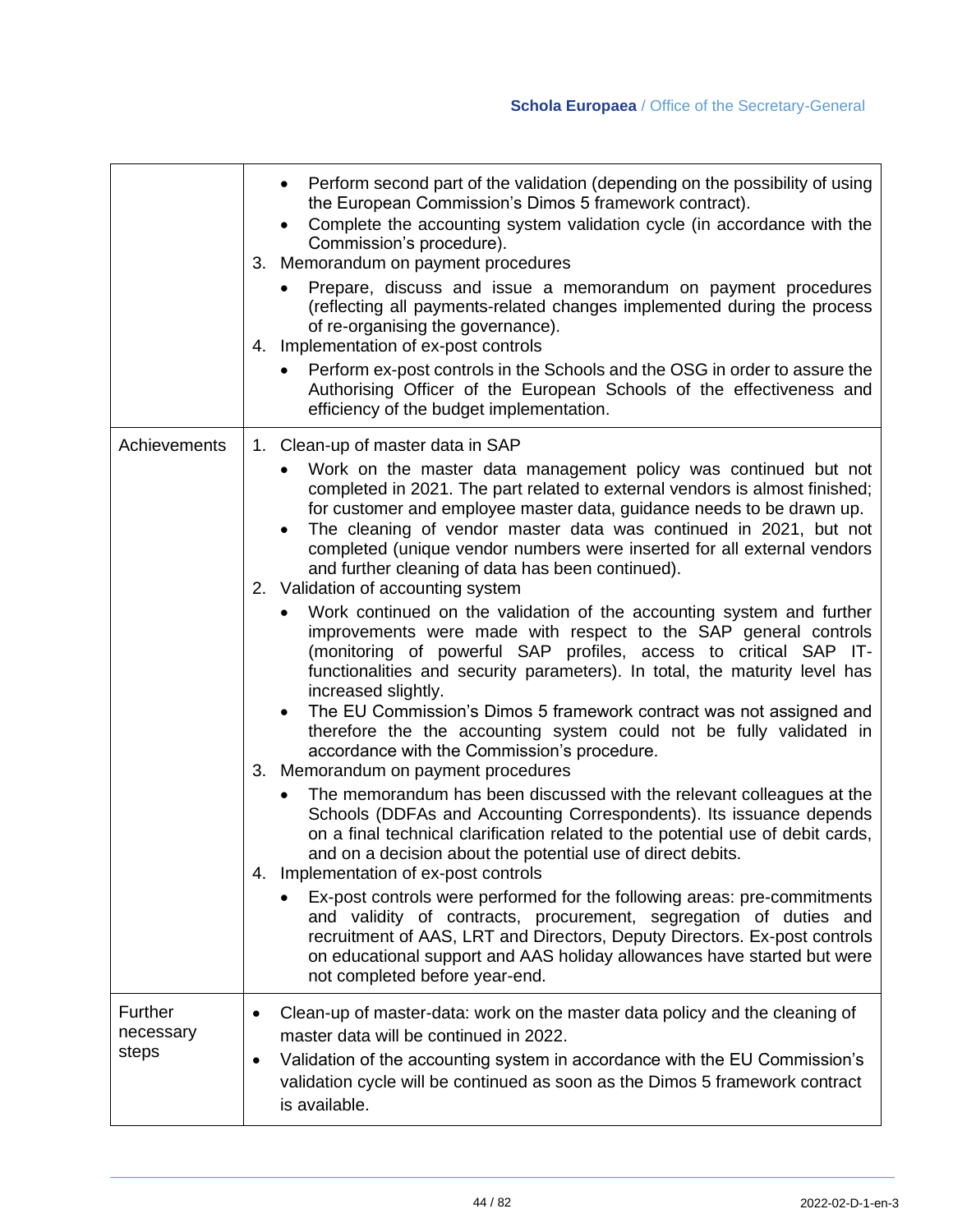| Issuance of the aforementioned Memorandum. |
|--------------------------------------------|
|                                            |

| <b>Specific</b><br>objective 5 | To carry out all procurement priorities in full compliance with the Financial<br>Regulation and enter into new contracts for insurance, translation, school<br>furniture and school materials (teaching, sport, science), among others                                                                                                                                                                                                                                                                                                                                                                                                                                                                                                                                                                                                                                                                                                                                       |
|--------------------------------|------------------------------------------------------------------------------------------------------------------------------------------------------------------------------------------------------------------------------------------------------------------------------------------------------------------------------------------------------------------------------------------------------------------------------------------------------------------------------------------------------------------------------------------------------------------------------------------------------------------------------------------------------------------------------------------------------------------------------------------------------------------------------------------------------------------------------------------------------------------------------------------------------------------------------------------------------------------------------|
| Main steps                     | The following calls for tender are to be launched and awarded:<br><b>Translation services</b><br>$\bullet$<br>School trips (to be finished in 2022)<br>$\bullet$<br>Insurance<br>$\bullet$<br>Social secretariat<br>$\bullet$<br>Intermath Platform<br>$\bullet$<br>School materials (science, sport, teaching, furniture and other technical<br>$\bullet$<br>equipment)                                                                                                                                                                                                                                                                                                                                                                                                                                                                                                                                                                                                     |
| Achievements                   | Translation services: awarded 12/2021<br>$\bullet$<br>School trips (to be finished in 2022): in progress, to be completed in 2022<br>٠<br>Insurance:<br>$\bullet$<br>2 lots awarded 12/2021:<br>Seconded staff accidents<br>PAS workplace accidents<br>3 lots not awarded:<br>Material damage: prices not acceptable<br>General liability: no offer received<br>Ξ.<br>Pupil accidents: no offer received<br>Social secretariat: not awarded: recourse from a tenderer<br>To be awarded in 2022 :<br>Intermath platform: awarded 09/2021<br>$\bullet$<br>School materials:<br>$\bullet$<br>Primary school materials:<br>3 lots awarded 05/2021 (BE/Lux, Bergen, Varese)<br>2 lots not awarded (DE, Alicante): no offer received<br>Sports equipment: awarded 12/2021<br>External auditing: awarded 07/2021<br>٠<br>NB: the procedure carried out with the supplier Janison (PISA project) must be<br>published in the annual report under point 11.1(b) of Annex 1 to the FR. |
| Performance<br>Indicator(s)    | All prioritized tender procedures were launched (but not all could be awarded<br>$\bullet$<br>due to the reasons described above)<br>In total the OSG launched 29 tender procedures, 22 were awarded, 4 were<br>$\bullet$<br>not awarded and 3 are ongoing.                                                                                                                                                                                                                                                                                                                                                                                                                                                                                                                                                                                                                                                                                                                  |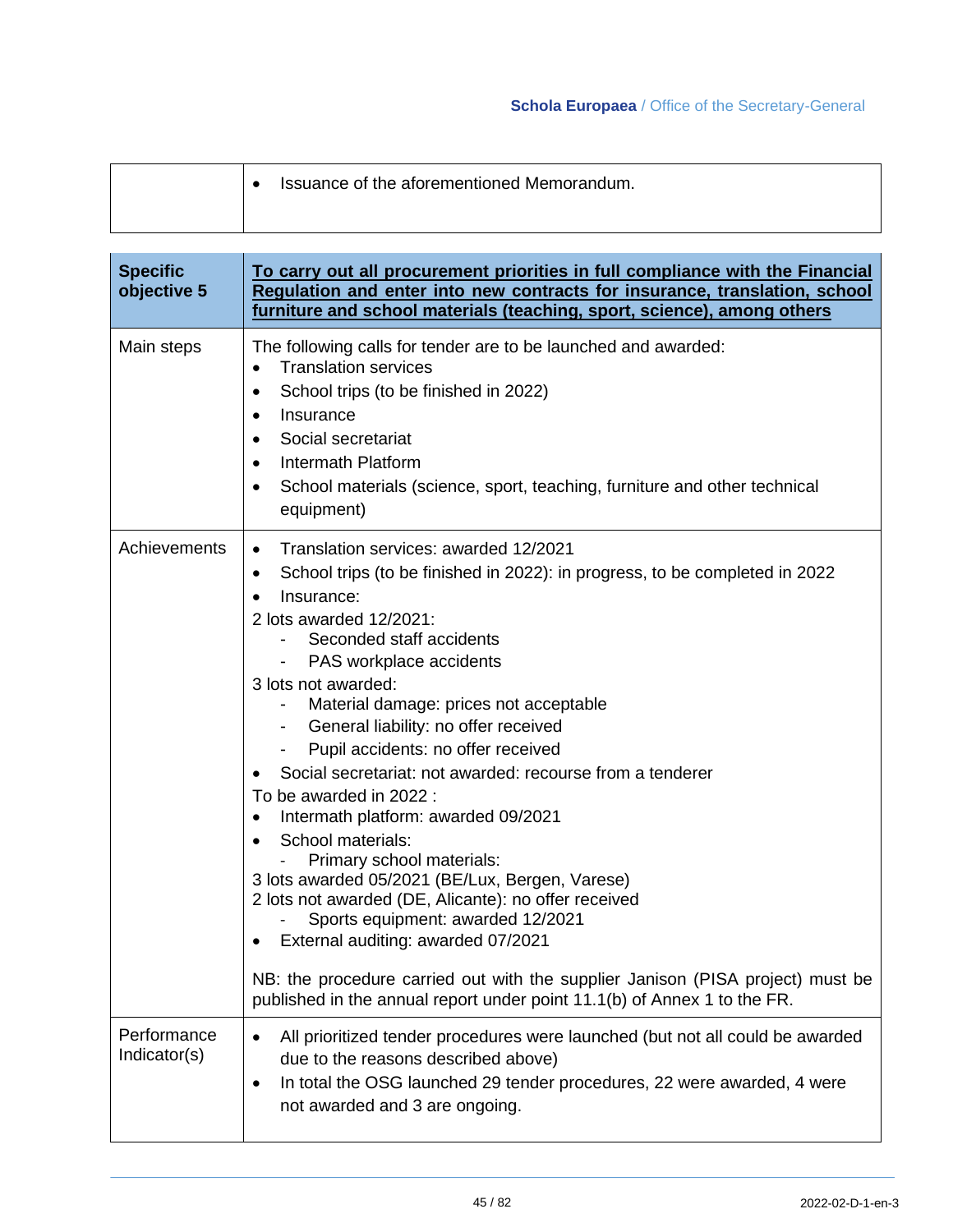| Further            | As accurately as possible, plan the tender procedures to be undertaken, taking into |
|--------------------|-------------------------------------------------------------------------------------|
| necessary<br>steps | account the priorities of the system and the limited resources available.           |

| <b>Specific</b><br>objective 6       | <b>SAP priorities:</b><br>Implementation of BoG decision regarding the rationalisation of salary<br>payments for seconded staff                                                                                                                                                                    |
|--------------------------------------|----------------------------------------------------------------------------------------------------------------------------------------------------------------------------------------------------------------------------------------------------------------------------------------------------|
| Main steps                           | Kick-off meeting with Steerco in March<br>٠<br>Product delivery in July<br>$\bullet$<br>Tests performed in September to December<br>$\bullet$                                                                                                                                                      |
| Achievements                         | The project generally went as originally planned during 2021, but the go-live had to<br>be postponed until April 2022 due to a small delay in preparing the manuals,<br>guidelines and training for users, as well as the late delivery of the 'Myworkandme'<br>feature from the service provider. |
| Performance<br>Indicator(s)          | An operational SAP-based platform for calculating the salaries of seconded staff in<br>all schools and the OSG on 1 January 2022.                                                                                                                                                                  |
| <b>Further</b><br>necessary<br>steps | Closely monitoring the roll-out and hypercare phase, including intensive user<br>support.                                                                                                                                                                                                          |

| <b>Specific</b><br>objective 7 | Develop, discuss and issue an anti-fraud strategy of the European Schools                                                                                                                                                                        |
|--------------------------------|--------------------------------------------------------------------------------------------------------------------------------------------------------------------------------------------------------------------------------------------------|
| Main steps                     | Develop anti-fraud strategy (including rules for whistle-blowing)<br>$\bullet$<br>Share and discuss with management (OSG and Schools)<br>Issue anti-fraud strategy<br>٠<br>If needed, conduct training to responsible staff members<br>$\bullet$ |
| Achievements                   | The anti-fraud policy of the ES has been developed and was discussed with the<br>Management Team. Issuance foreseen for 1. quarter 2022.                                                                                                         |
| Further<br>necessary<br>steps  | Issuance of policy and training, as foreseen in the policy.                                                                                                                                                                                      |

## **3. Objectives related to the AES**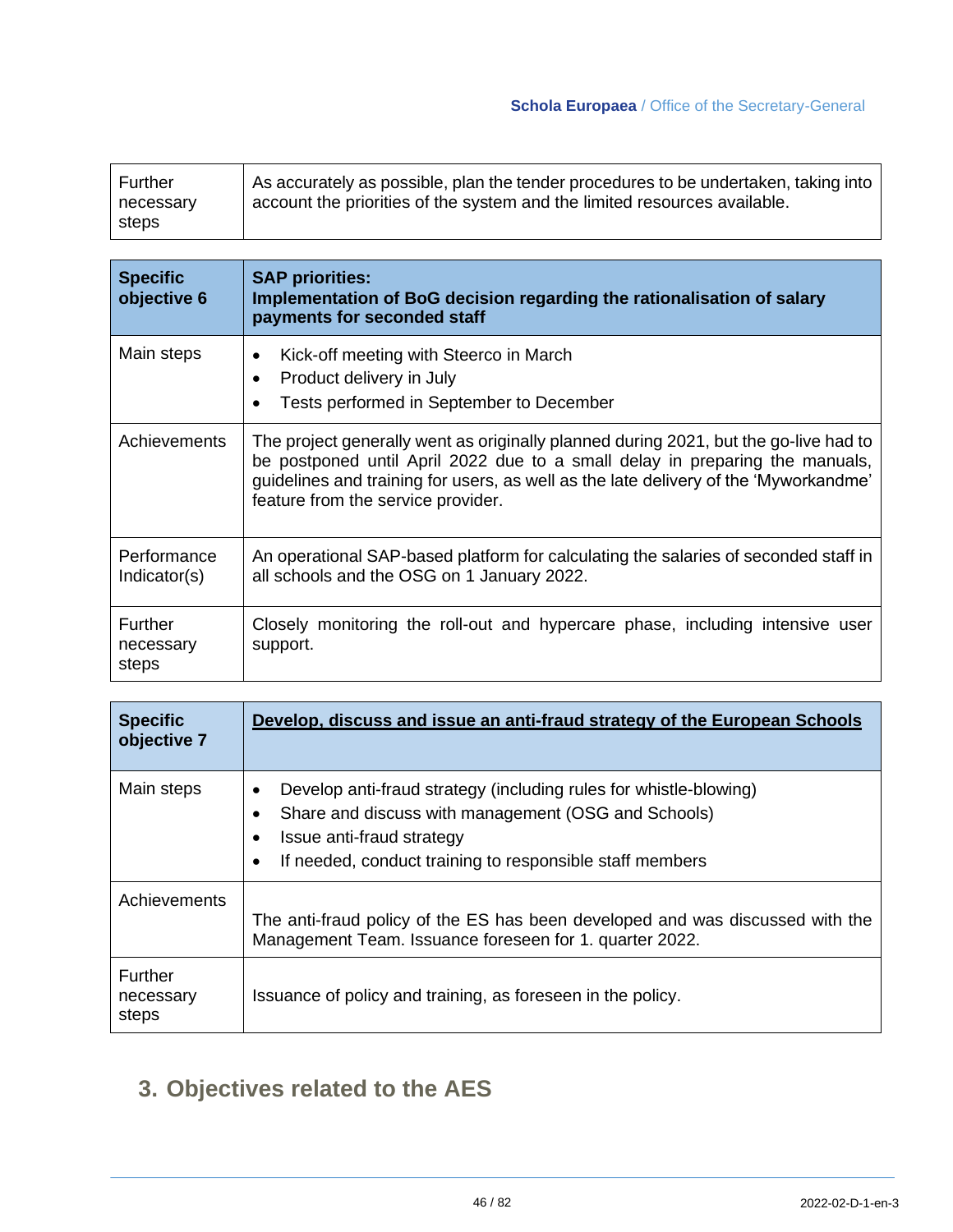| <b>Specific</b><br>objective AES | Improve quality of accreditation and audit process                                                                                                                                                                                                                                                                                                                                                                                                                                                                                                                                                                                                                                                                                                                                                                                                                                                                                                        |
|----------------------------------|-----------------------------------------------------------------------------------------------------------------------------------------------------------------------------------------------------------------------------------------------------------------------------------------------------------------------------------------------------------------------------------------------------------------------------------------------------------------------------------------------------------------------------------------------------------------------------------------------------------------------------------------------------------------------------------------------------------------------------------------------------------------------------------------------------------------------------------------------------------------------------------------------------------------------------------------------------------|
| Main steps                       | Initial accreditation process<br>Ensuring the use of the templates for presenting General Interest Files<br>(GIF) and Dossiers of Conformity (DoC)<br><b>Audit process</b><br>Training of new inspectors, AES Directors and new 'experts' to use the audit<br>toolkit<br>Using the audit toolkit in the audits<br><b>Both</b><br>Regular meetings of the Steering Committee to monitor and analyse the new<br>accreditation and audit processes<br>Mid -term review of the audit toolkit to be carried out by Steering Committee.<br>Possible changes to be presented and approved by the Joint Board of Inspectors<br>(JBI), Joint Teaching Committee (JTC).                                                                                                                                                                                                                                                                                             |
| Achievements                     | <b>Executive Coordinator/Accredited European Schools' Cell</b><br>Initial accreditation process<br>All GIFs and DOCs are presented using the template.<br><b>Audit process</b><br>Training of all inspectors $-22nd$ June 2021.<br>$\bullet$<br>No new experts appointed but previous experts offered a refresher training<br>$\bullet$<br>session $-1st$ September 2021.<br>Directors offered individual training sessions - accepted by Saarland and<br>Lille.<br>The audit toolkit was used in all the audits that took place between<br>September and December 2021.<br><b>Both</b><br>The steering committee met on 28 <sup>th</sup> January 2021 and 16 <sup>th</sup> March 2021. A mid<br>-term review of the audit toolkit was carried out by the Steering Committee.<br>Possible changes were presented and approved by the Joint Board of<br>Inspectors (JBI), Joint Teaching Committee (JTC) - document 2021-02-D-9,<br>approved by WP-2021/6. |
| Further<br>necessary<br>steps    | Due to pandemic restrictions in 2020, the toolkit was fully used for the first time in<br>2021. Another review of the toolkit should therefore be carried out, in Spring 2022,<br>by the Steering Committee. Feedback will be requested from the experts, the<br>inspectors and the schools in order to carry out this review.                                                                                                                                                                                                                                                                                                                                                                                                                                                                                                                                                                                                                            |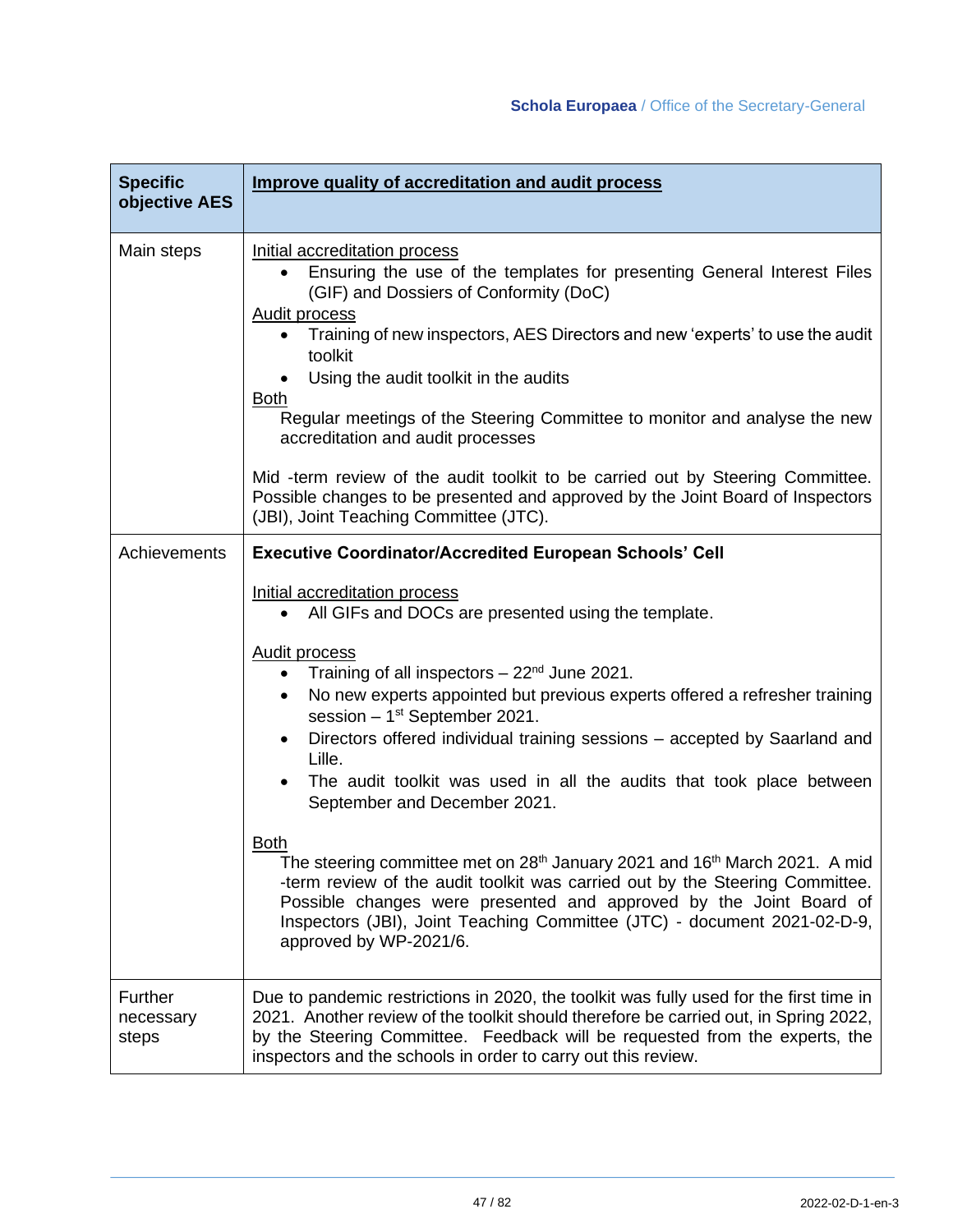## **Financial Management and internal control**

#### **1. Set-up of the Financial Management System**

#### **SAP Accounting System**

With respect to the SAP accounting software, the following was achieved in 2021:

- Follow-up of IAS recommandation 'Blocking of accounts for manual postings';
- Development of the SAP HCM module to be used for managing seconded staff members' salaries; go-live planned for 15/03/2022;
- Training sessions (not formalised) for new Deputy Directors for Finance and Administration;
- Start of the development of a new manual on the MIRO transaction (purchase invoice management).

#### **Segregation of duties**

The memorandum issued by the Secretary-General in 2018 was applied. All changes to the segregation of duties table were sent to the Internal Control Capability Unit, which approved them prior to putting the changes into place in SAP.

The SoD sheet is fully compliant with the segregation of duties.

#### **Payments and online banking system**

The SAP system is linked to the Isabel online banking system. All payments are initiated in SAP and automatically sent to the online banking system, where two authorised signatories release them (signature 1: OSG Accounting Officer Correspondent/back up OSG Accounting Officer Correspondent; signature 2: Central Accounting Officer or their team).

In 2020, it was necessary to perform a limited number of payments outside SAP (e.g. to pay xxx). As with all other payments, these were signed with two signatures in the online banking software. The OSG registered them in the register of exceptions.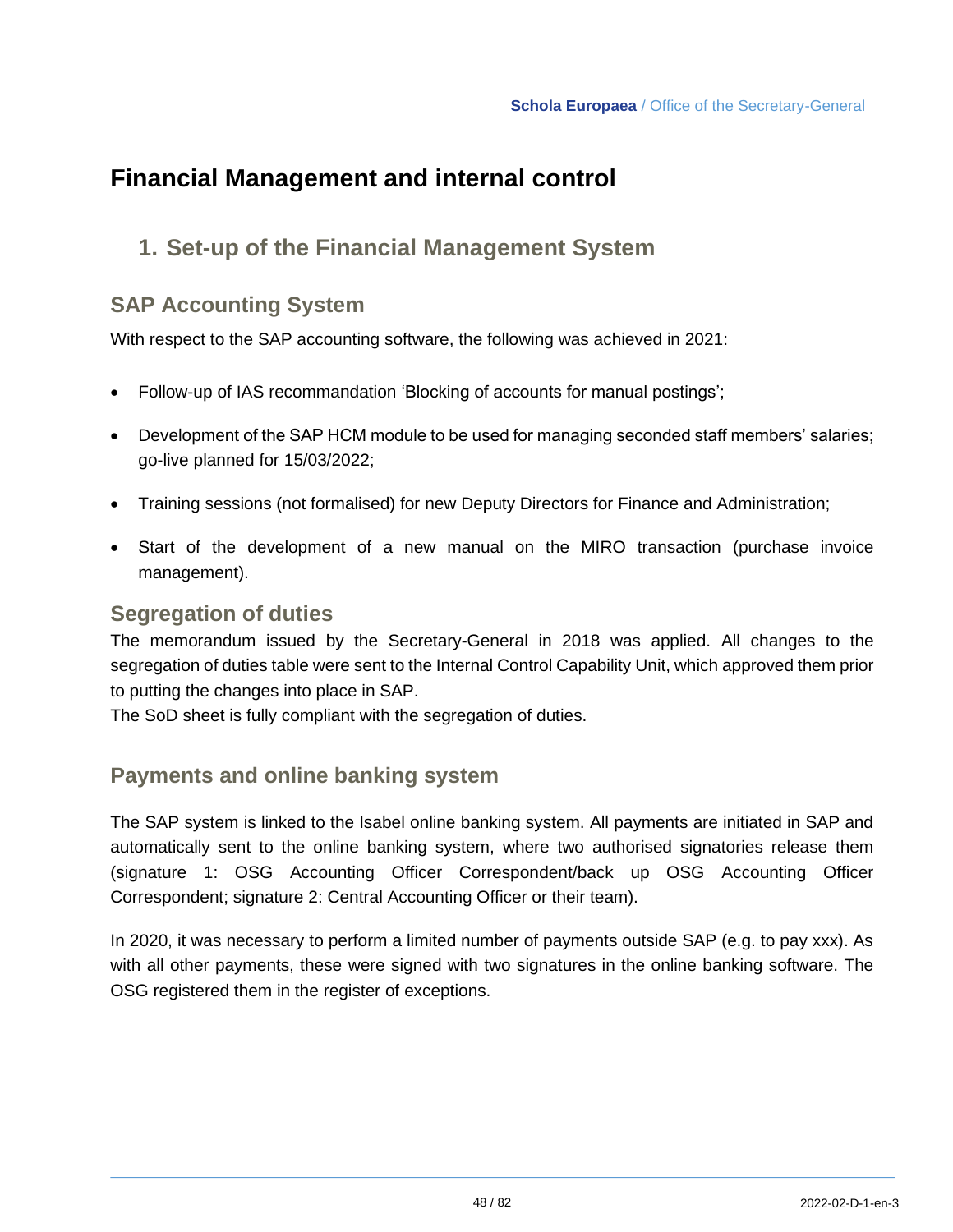#### **Ex-ante control**

Each financial transaction is subject to at least one ex-ante control at school level. After being registered by the initiator, all transactions are submitted via workflow to the verifier for ex-ante control (4-eyes principle) and subsequently to the Authorising Officer for approval (6-eyes principle).

#### **Simplified model**

The SAP system offers the option of delegating from the Authorising Officer to the Verificator (simplified model of segregation of duties). The workflow ends with a secondary verification of the initial verification (4-eyes instead of the usual 6-eyes principle). Prerequisite for the use of the simplified model is a risk assessment and an act of delegation.

The OSG did not set up a simplified model for the year 2021.

#### **Delegation of the Authorising Officer by delegation and by sub-delegation (Article 30.1 and 30.2 FR2020)**

The Secretary-General of the European Schools, Mr Giancarlo Marcheggiano, delegated his powers as Authorising Officer for implementation of the budget to the Deputy-Secretary General.

The Deputy-Secretary General further delegated his powers as Authorising Officer by delegation to the Head of the Human Resources Unit, and the Executive Coordinator. They were Authorising Officers by sub-delegation for the following transaction types:

- Authorisation of commitments of expenditure, and validation and authorization of expenditure for an unlimited amount for all items and articles of the section "OSG" of the Budget. The Authorising Officers were more specifically empowered to:
	- o Authorise creation of budget documents in SAP
	- o Authorise funds precommitments for an unlimited amount
	- o Authorise purchase contracts for an unlimited amount
	- o Authorise purchase orders for an unlimited amount
	- o Authorise FI Invoices in SAP for an unlimited amount
	- o Authorise MIRO Invoices in SAP for an unlimited amount
	- o Authorise salary postings in SAP for an unlimited amount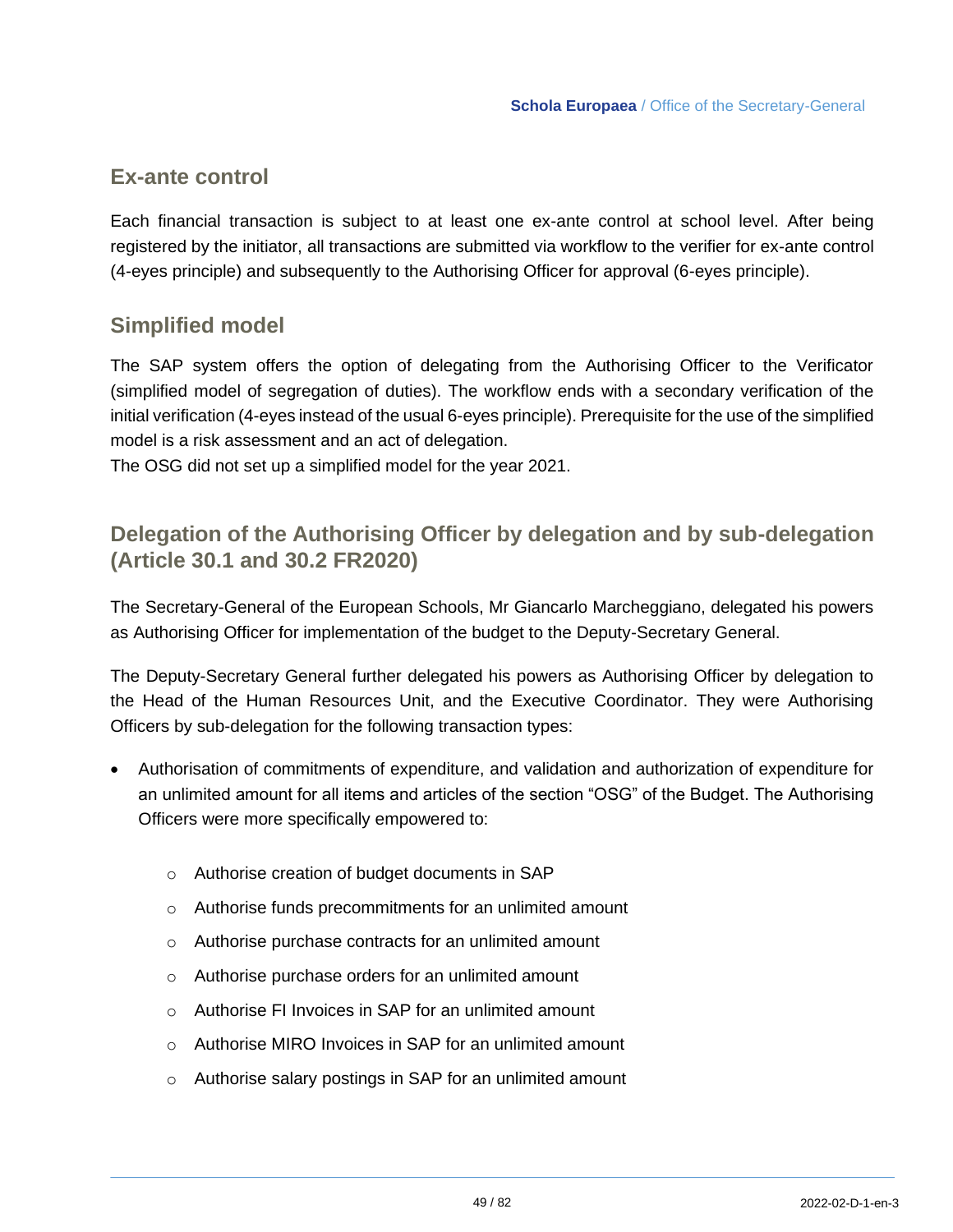- Establishment of sales orders and recovery orders for all items and articles of the section *"*OSG*"*  of the Budget for an unlimited amount
- Authorisation of deletion of assets
- Authorisation of Employee Master Data in SAP

With the appointment of a new Secretary-General as of 01/09/2021, the powers were sub-delegated once again to the Head of the Human Resources Unit, and the Executive Coordinator.

The delegations remain valid until they are expressively amended or revoked, or until the delegatee ceases to perform his/her duties.

#### **2. Summary conclusion of the assessment of the implementation of the internal control system**

The assessment of the Internal Control Standards found that they have been implemented and are functioning to an average extent (assessment of standards: 7/16 green, 7/16 yellow and 2/16 red). (See detailed assessment annexed to the AAR).

The following weaknesses have been detected:

- Continuity of operations: no emergency plan, no business continuity plan to develop recovery strategies;
- Mail and document management: absence of digital back-up solutions, document management policy to be developed;
- Audits: audit recommendations not correctly implemented within the planned deadlines;
- Procedures: the most important and relevant IT processes are not documented.

#### **3. Register of exceptions**

The OSG's 2021 register of exceptions contains 13 exceptions related to non-compliance with rules, regulations and procedures.

Six exceptions were linked to procurements. On the one hand, three cases involved failure to comply with Article 54 FR on commitments of expenditure. On the other hand, the procurement procedure was not followed in three cases. More specifically, two contracts were concluded without a tender procedure and one contract was extended beyond the period foreseen in the rules.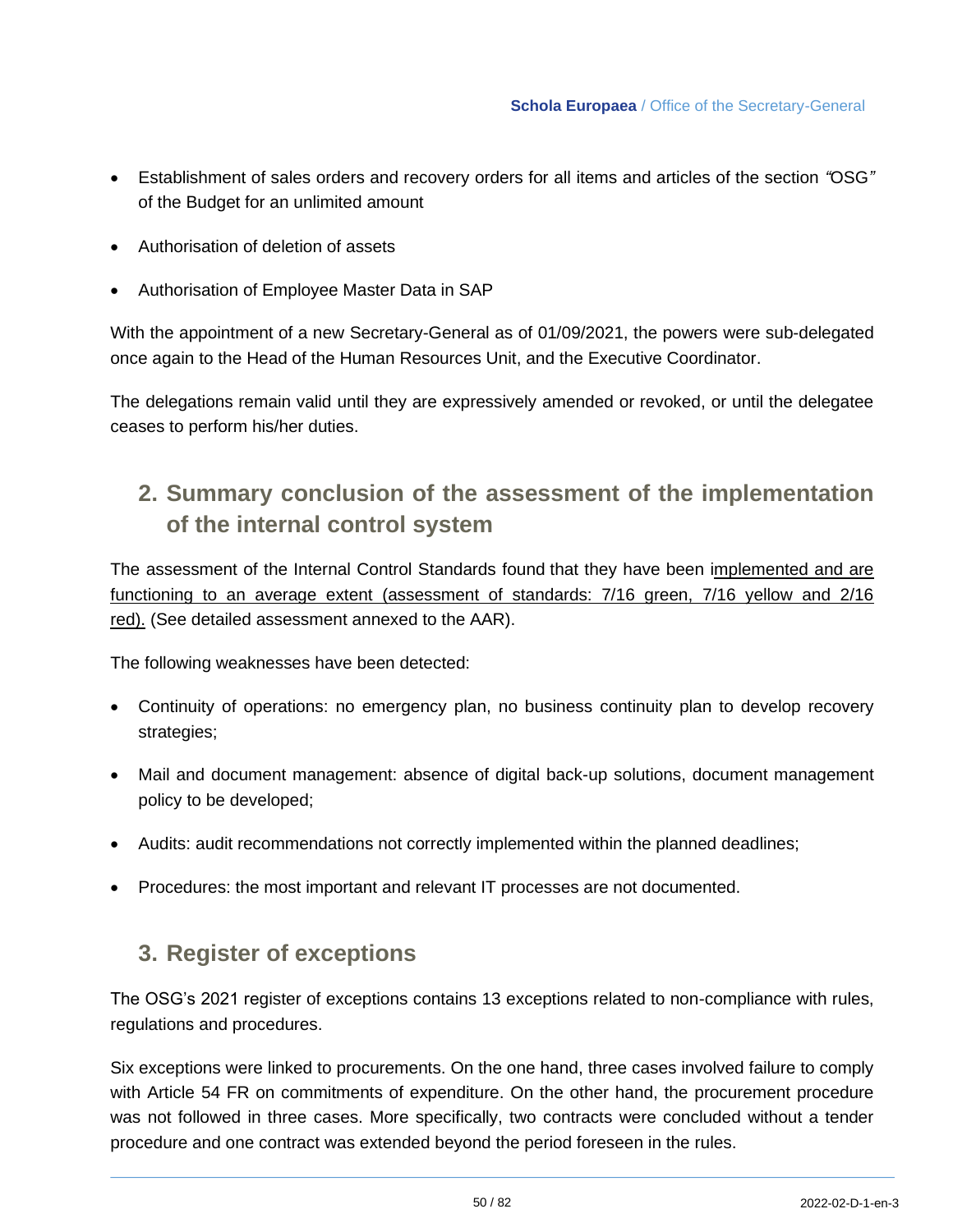Six further exceptions were linked to payments; particularly to late payments, payments made without a purchase order or payments made without validation of the corresponding vendor.

Lastly, one exception was declared in the category Financial and Staff Regulations. Due to the Covid-19 pandemic, a business class flight ticket was purchased for an inspector. The rules state that only economy tickets can be acquired.

#### **4. Risk management**

The following table shows the European Schools' top risks and how they changed during 2021.

| European Schools'<br>system risks                                                                                            | 2021<br>2021<br>Feb<br>Oct<br>assessment<br>assessment |    | <b>Explanation</b>                                                                                                                                                                                                 |  |
|------------------------------------------------------------------------------------------------------------------------------|--------------------------------------------------------|----|--------------------------------------------------------------------------------------------------------------------------------------------------------------------------------------------------------------------|--|
| Unfilled secondment<br>positions (for<br>teachers)                                                                           | 20                                                     | 20 | The % of seconded posts dropped for<br>the first time under 50%. The<br>development is closely monitored and<br>the Enlarged Presidency WG is<br>preparing<br>sharing<br>$\mathsf{a}$<br>new<br>cost<br>agreement. |  |
| Difficulties in<br>retaining and<br>recruiting highly<br>qualified and                                                       | 6                                                      | 4  | Positive impact of the new evaluation<br>and promotion system (single spine)<br>non-IT<br>with<br>respect<br>to<br>related<br>positions.                                                                           |  |
| specialized AAS                                                                                                              | 20                                                     | 20 | In the ICT field, it continues to be hard<br>to attract qualified staff as there is<br>strong competition for talented IT-<br>professionals.                                                                       |  |
| 5th School in<br><b>Brussels expected</b><br>for 2019 will not be<br>available before<br>2028                                | 25                                                     | 20 | Temporary site in Evere opened in<br>September 2021 as an Annex of ES<br>$\mathbf{I}$<br>with<br><b>Brussels</b><br>low<br>capacity.<br>Permanent site will not be available<br>before 2028.                       |  |
| Dependence on<br>small number of IT<br>experts                                                                               | 15                                                     | 12 | Small ICT team responsible for all ES<br>ICT services.                                                                                                                                                             |  |
| Follow-up of audit<br>recommendations<br>and conclusions as<br>thorough as<br>necessary in<br>Accredited<br>European Schools |                                                        | 8  | New risk. Limited possibilities for<br>follow-up as schools are part of<br>national systems.                                                                                                                       |  |
| <b>of</b><br>Lack<br>correct<br>implementation<br>of                                                                         | 8                                                      | 4  | Successfully<br>implemented.<br><b>Risk</b><br>under control.                                                                                                                                                      |  |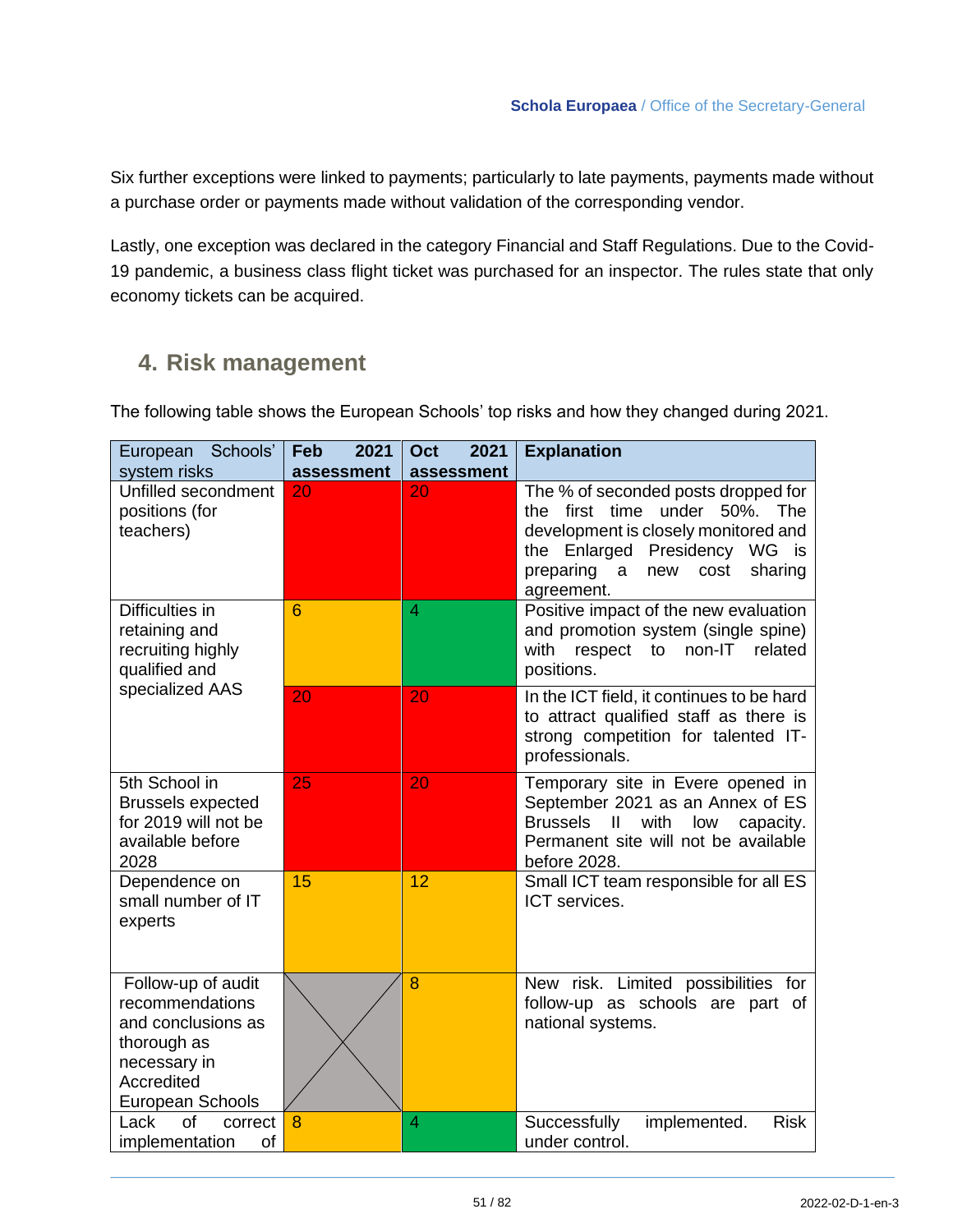| marking<br>the<br>new<br>system                                            |    |    |                                                                                                                                                                                                                                                         |
|----------------------------------------------------------------------------|----|----|---------------------------------------------------------------------------------------------------------------------------------------------------------------------------------------------------------------------------------------------------------|
| Proper recognition in<br>the member states<br>of the new marking<br>system | 10 | 8  | Every Member State has provided its<br>conversion table. However<br>the<br>conversion created difficulties for the<br>recognition in some member states.                                                                                                |
| Cyberattack                                                                | 20 | 20 | Greater number of cyber attacks<br>private and<br>public<br>targeting<br>institutions, and obsolescence of a<br>large number of systems and servers.<br>IT security needs to be strengthened<br>and a proper back-up policy needs to<br>be implemented. |
| Critical system<br>failure                                                 | 15 | 12 | Large number of incidents, obsolete<br>hardware and software, lack of<br>available documentation,<br>and<br>dependence on few key staff.                                                                                                                |

The OSG updates the risks in February and October.

#### **Results of external and internal audits**

#### **1. Audits by the Internal Audit Service (IAS)**

In line with its 2020 audit plan, the IAS finished auditing the European Baccalaureate (EB) inspections in the ES and issued the final audit report in May 2021.

The IAS concluded that, while overall the internal control system put in place by the Secretary-General on behalf of the Board of Governors to ensure the compliance of the EB session conducted in the ES and AES is **adequately designed and efficient**, **significant weaknesses exist regarding its effective implementation**. The following five recommendations emerged from the audit. An action plan has been agreed upon and is currently being implemented:

- Appointment of examining board members, experts, and members of staff Very important (implementation date: 31/07/2022);
- EB ethics arrangement Very important (implementation date: 31/07/2022);
- Information / IT security Very important (implementation date: 31/07/2023);
- Processes and procedures for planning, organising and reporting on the annual EB session Important (Implementation date: 31/12/2022);
- Data and SMS supporting EB organisation in all schools Important (implementation date: 31/12/2023).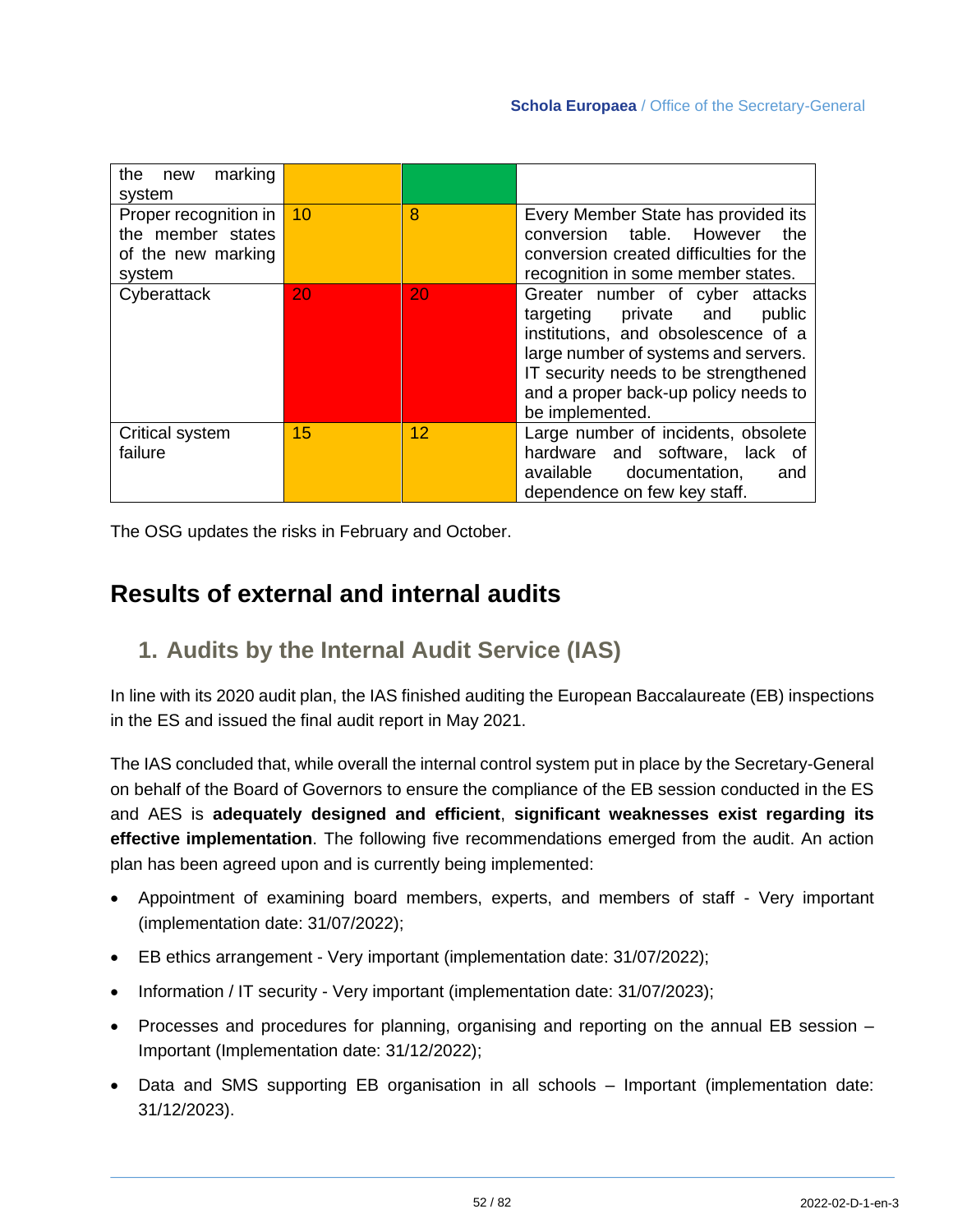In June and July 2021, the IAS performed follow-up audits of two open recommendations that were marked as 'ready for review' in order to assess the progress made in implementing them. After verification, the IAS concluded that the following recommendation has been adequately and effectively implemented and has closed it:

• Outgoing payments – critical.

However, the IAS concluded that the recommendation related to 'risk management – very important' was not fully and adequately implemented. Efforts were made to fully implement the agreed action plan and the recommendation was once again marked as 'ready for review' in December 2021.

In addition, three other recommendations were marked as 'ready for review':

- Blocking of accounting transactions important (open since the 2017 audit on SAP controls)
- Coherent training policy important (overdue since in-depth follow-up audit in 2018)
- Procurement of translation services important (overdue since in-depth follow-up audit in 2018).

Consequently, five outstanding recommendations from former audits, plus five recommendations from the audit on the European Baccalaureate, remain open at the beginning of 2022. These have been taken into account in our plans for the year.

- Roles and responsibilities of the Parents' Association regarding security Critical (original implementation date 30/06/2017, revised implementation date 30/06/2022): a new template agreement covering general provisions on safety and security to be discussed with and approved by their respective Parents' Associations was sent to schools in July 2021. Meetings are being held between the OSG, the schools and the Parents' Associations to closely monitor the topic. A report on the implementation status will be presented to the Board of Governors in April 2022.
- Roles and responsibilities of the safety and security committees Important (original implementation date 31/12/2017, revised implementation date 31/12/2022).
- Roles, responsibilities and tasks on security and/or safety at central and local level Important (original implementation date 31/12/2017, revised implementation date 31/12/2022).
- Progress in implementing the above two recommendations was slow due to: a) difficulties in filling the post of Safety and Security Officer at the OSG (SSO OSG) and changes; b) the pandemic situation, which made visits to schools impossible; c) fundamental questions as to the applicable law, which have been identified recently but have not yet been resolved. Discussions are underway with the new SSO on how to resolve the issues and move towards implementation.
- Legal advice on the applicable laws and local rules concerning security Important (original implementation date 30/06/2018, revised implementation date 31/12/2022): progress has been made in drawing up guidelines for a framework access policy. The next planned step is to develop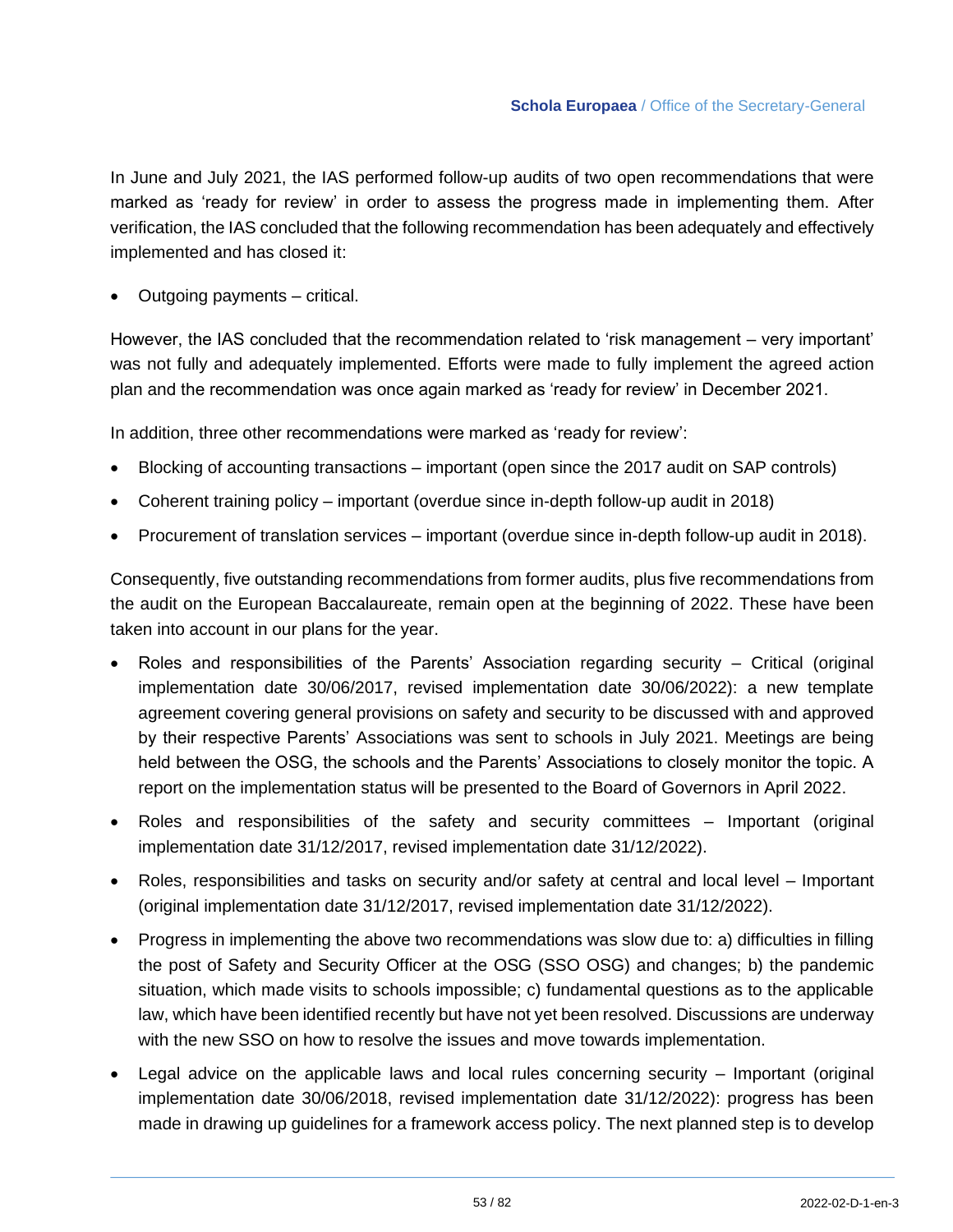guidelines for AMOK, followed by camera surveillance and deliveries. These build the basis for security and need to be adopted at a local level.

• Internal repository of documents and underlying document management policy – Important (original implementation date 31/12/2018, revised implementation date 31/12/2022): a sub-working group for 'document management' has been created under the simplification working group. An interim report was presented to the BoG in December 2021 for analysis and comments. This is a starting point for further work on the implementation of this recommendation.

### **2. Audit by the Court of Auditors (ECA)**

In 2021, the ECA performed a review of the accounts and internal control systems (recruitment, procurement, payments) in the Luxembourg II (Mamer) and Mol ES and the OSG. The Court's review of the 2020 consolidated accounts did not find any material errors in the final consolidated annual accounts for 2020. The Central Accounting Officer has not issued any reservations for the consolidated Financial Statements, but has added an emphasis of matter concerning the validation of accounting systems and the Munich School's remaining liability for the reimbursement of emoluments for seconded teachers.

The ECA highlighted weaknesses in:

- Accounting (weaknesses in calculations of provisions for EB, capitalisation and depreciation of fixed assets and accrual accounting);
- Payment procedures (deadlines insufficiently monitored, duties were not always segregated in the payment workflow);
- Procurement procedures (weaknesses in compliance with competition rules and mistakes in implementing procurement procedures);
- Recruitment procedures (non-compliance with minimum requirements and deadlines for vacancy notices);
- Business continuity related weaknesses.

Various actions have already been taken by the OSG and the schools to tackle the identified weaknesses and implement recommendations:

• Accounting: an accounting manual has been developed and issued to be used from January 2021; as for employee benefits, a new SAP module named HCM (Human Capital Management) is currently under development to manage seconded staff salaries in SAP for all schools and the OSG;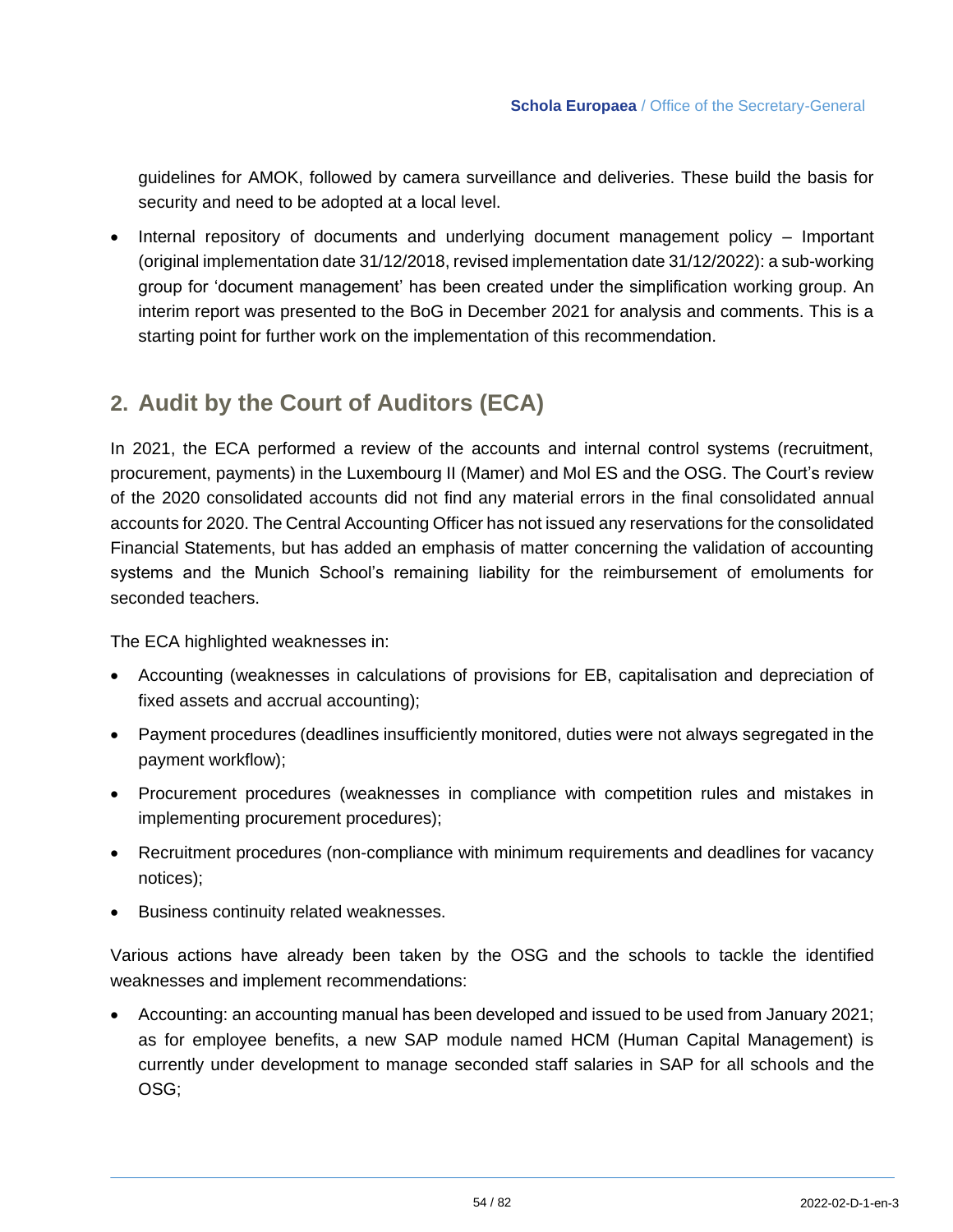- Payments: guidance on SOD tables was updated in 2021; guidelines to open vendor clearing and on accounts payables were issued in June 2021; and a new reporting system is now in place for payments made under exceptional circumstances;
- Procurement: the shared procurement portal now presents all Framework Contracts as well as a file containing all the contracts entered into by the OSG;
- Recruitment: during 2020, guidelines were issued for: a) the recruitment of temporary AAS (document reference: 2020-07-D-21); b) Service Regulations for Locally Recruited Managerial Staff (document reference: 2020-04-D-23); c) Memorandum (2021-08-M-1); and d) Guidelines for the selection procedures of locally recruited DDFAs (2021-06-D-26);
- Business Continuity: the ICT unit has already put in place a first version of an ICT Disaster Recovery Plan, which needs further development and refinement.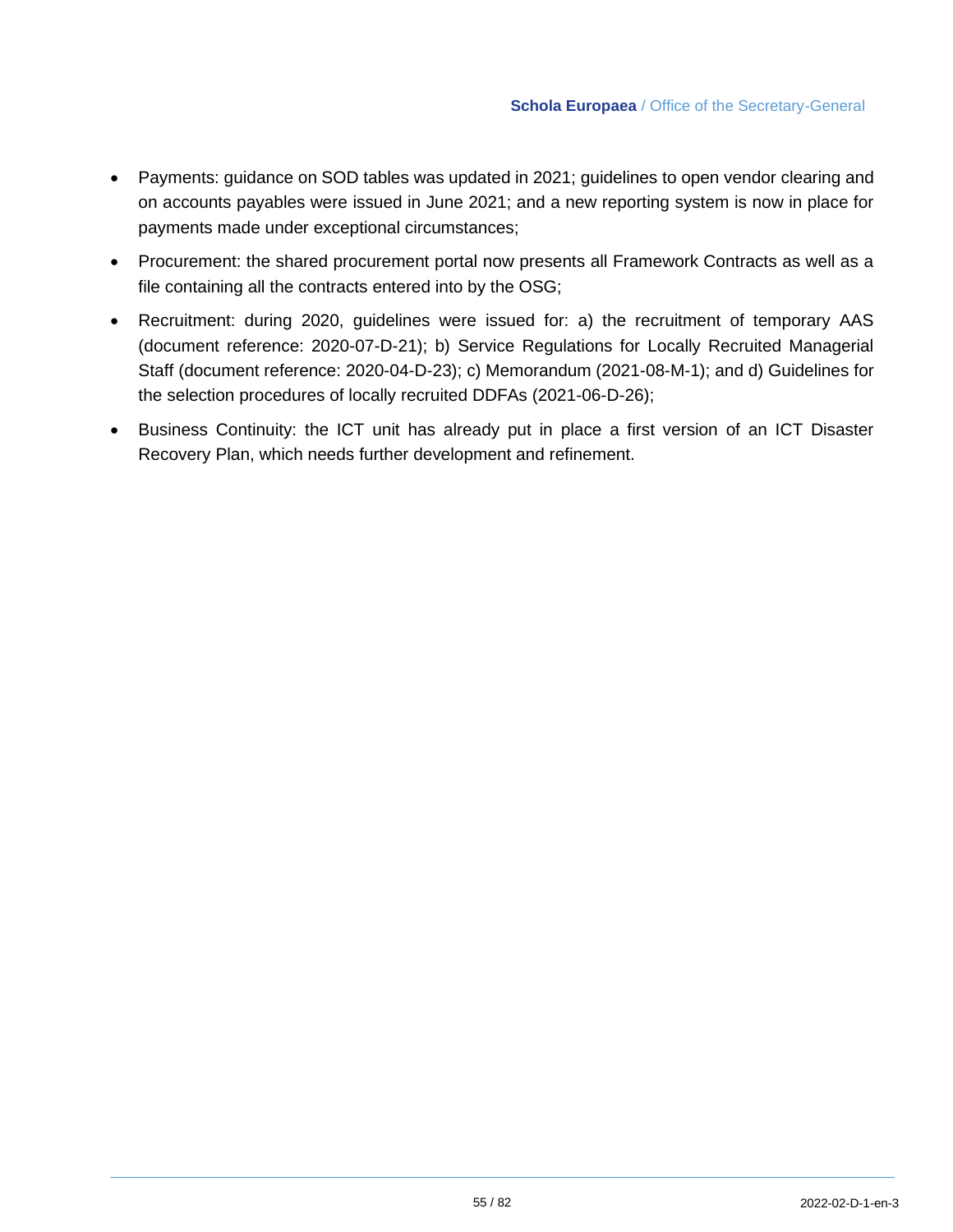## **DECLARATION OF ASSURANCE OF THE AUTHORISING OFFICER (BY DELEGATION)**

**ARTICLE 33 FR 2020**

I, the undersigned, Andreas BECKMANN, Secretary-General of the European Schools, in my capacity as **AUTHORISING OFFICER BY DELEGATION from 1 January until 31 August 2021 and AUTHORISING OFFICER** since 1 September 2021 **for the Office of the Secretary-General**,

- declare that the information contained in this report gives a true and fair view<sup>6</sup>;
- state that I have reasonable assurance that the resources assigned to the activities described in this report have been used for their intended purpose and in accordance with the principles of sound financial management, and that the control procedures put in place give the necessary guaranties concerning the legality and regularity of the underlying transactions.

The reasonable assurance is based on my own judgement and on information at my disposal, such as the results of the self-assessment of the implementation of the internal control standards, results of ex-ante and ex-post controls, the observations of the Head of the Internal Control capability unit, the observations of the internal audit services and the lessons learnt from the Court of Auditors and other external auditors for years prior to the year of this declaration;

- confirm that I am not aware of anything not reported here which could harm the interest of the Office.

Notwithstanding the absence of reservations in this declaration of assurance, I consider relevant to draw the attention of the Administration Board to the following shortcomings: none]

(signature) Brussels, 17/02/2022

\_\_\_\_\_\_ \_\_\_\_\_\_

 $6$  True and fair in this context means a reliable, complete and correct view of the state of affairs in the Office.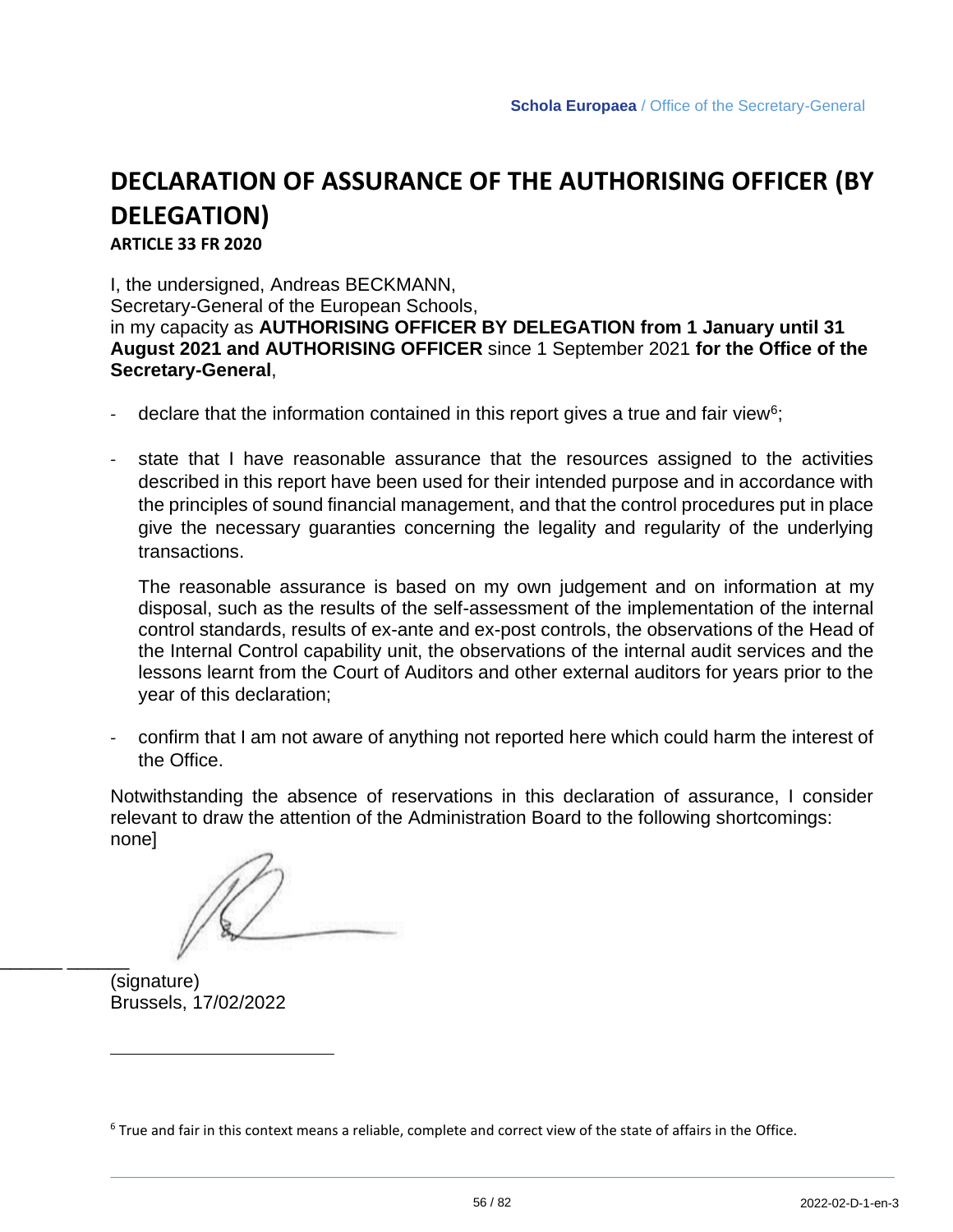

**Schola Europaea** / Office of the Secretary-General

#### **ANNEX – ASSESSMENT OF IMPLEMENTATION OF ICS**

# *Assessment of the implementation of the Internal Control Standards per 31.12.2021*

*Office of the Secretary-General of the European Schools*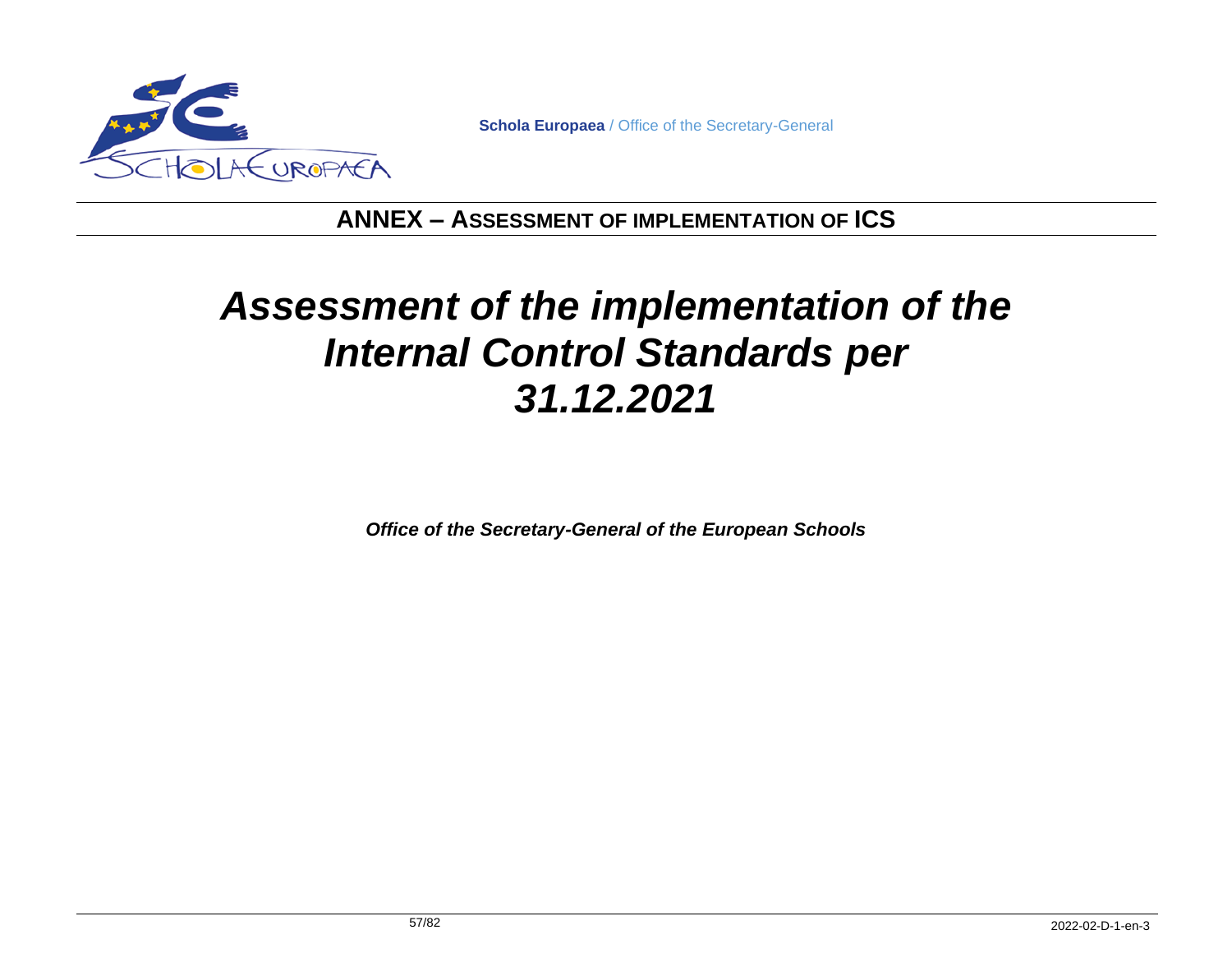#### **Explanation:**

*The assessment of the Internal Control Standards is an important element of the preparation of the Annual Activity report and the included declaration of assurance. It helps the school decide whether it needs to include a reservation in its declaration of assurance or not.* 

*This template shall help you to perform the assessment of the implementation of the Internal Control Standards in your in the OSG. Each standard is assessed separately. Please proceed as follows:* 

- *1) Read the definition of the standard.*
- *2) Answer all questions (Operational Effectiveness Guidance) to reflect upon the different areas and aspects of each standard with yes or no (y/n)***<sup>7</sup>** *.*
- *3) Describe how you have implemented the standard. Describe what you have done / what is in place. Link to any relevant documents (Description of implementation in OSG).*
- *4) Identify gaps and weaknesses. Describe what is missing / outstanding or not covered in current implementation (Identified gaps and weaknesses).*
- *5) Define the action you plan to take to close the gaps or address the weaknesses in 2021 (Action plan for 2022).*
- *6) Based on your answers, the gaps and weaknesses, assess overall compliance with the standards: green = fully implemented, yellow = partially implemented, red = not implemented. Colour the field at the top right underneath 'Assessment' in the respective colour.*
- *7) Prepare a summary conclusion. You will find proposals for summary conclusions at the end of this document, but you may also find your own wording.*
- *8) Add the summary conclusion to the AAR and attach this assessment as an annex.*

*For the decision whether a weakness requires a reservation in your declaration of assurance you need to assess the possible financial impact of the weaknesses.* 

*The European Schools have defined a threshold of < 1% of the school's budget. This means that if the possible financial impact of the identified weaknesses (accumulated) remains under 1% of the school's budget, you do not need to include a reservation. Nevertheless, you may point out that you have identified certain shortcomings and weaknesses.* 

<sup>&</sup>lt;sup>7</sup> If there is more than one question in one point and the answers are different (some questions are yes and others no) you can specify the operational effectiveness of the second and consecutive *questions in the description box.*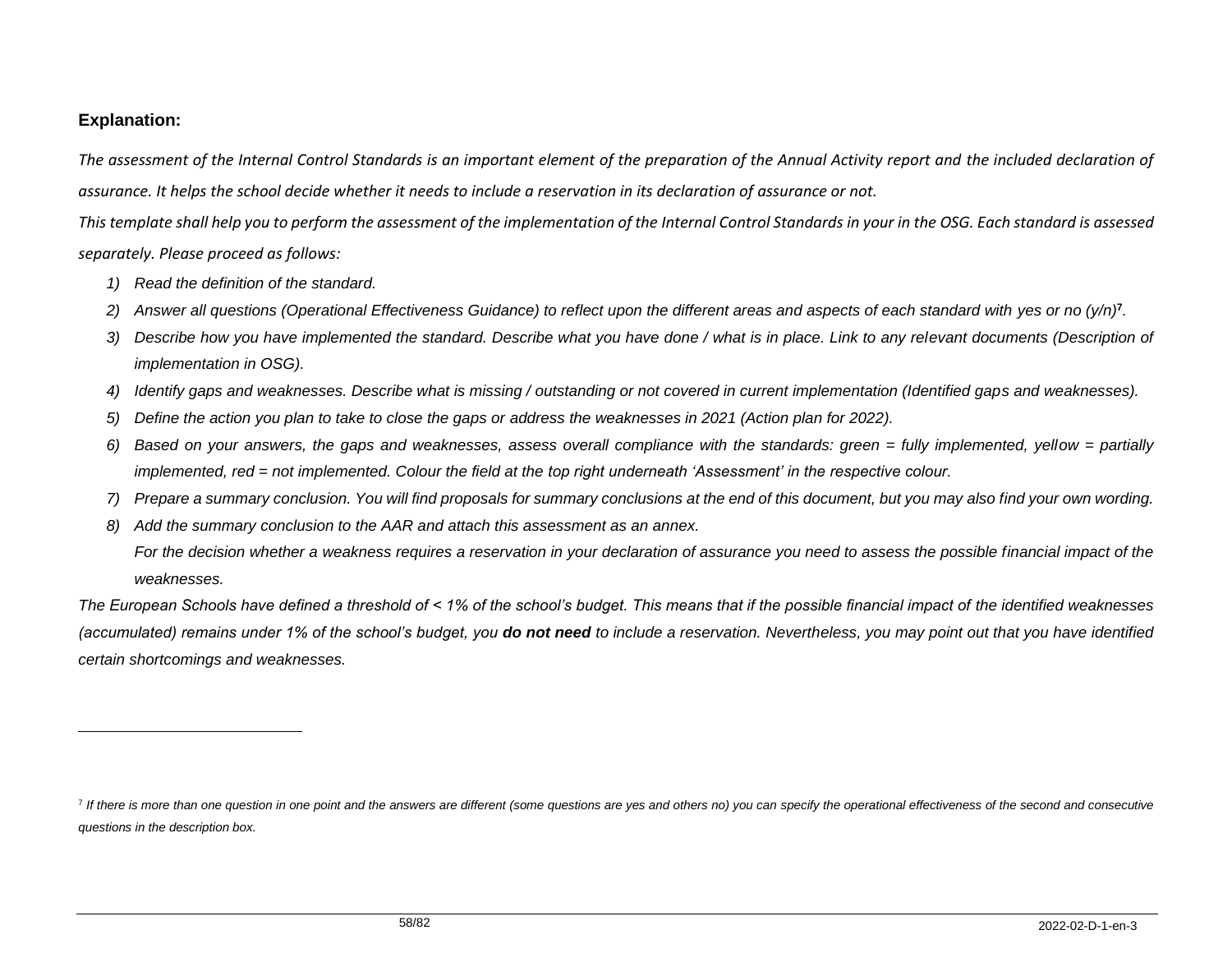#### **I.Mission and values**

| 1. Mission statement                                                                                                                                                                                                   |        |                                                                                                                                                                                                                                                                                |                          | <b>Assessment</b>                                                 |
|------------------------------------------------------------------------------------------------------------------------------------------------------------------------------------------------------------------------|--------|--------------------------------------------------------------------------------------------------------------------------------------------------------------------------------------------------------------------------------------------------------------------------------|--------------------------|-------------------------------------------------------------------|
| The Secretary General (SG)/Deputy Secretary General (DSG) and each Director shall have an up-to-date mission statement, which is<br>linked to the overall mission of the European Schools and made known to all staff. | Yellow |                                                                                                                                                                                                                                                                                |                          |                                                                   |
| <b>Operational Effectiveness</b><br>Guidance:<br>Please answer the following<br>questions to assess compliance with<br>the standard.                                                                                   |        | In place? Yes/No Description of implementation in the School / Identified gaps and weaknesses:<br>losg:                                                                                                                                                                        |                          | <b>Action plan for 2022:</b>                                      |
| 1.1. Is the OSG/School's mission<br>statement up-to-date and<br>comprehensive?                                                                                                                                         | Υ      | A short mission statement of the OSG is Only principles and aims of the OSG are Discuss the need and ways to<br>available on the ES official website and in the available. A comprehensive and up to establish a comprehensive and<br>multi-annual and annual plan of the OSG. | date mission is missing. | updated mission statement for the<br>next couple of years.        |
| 1.2. Does the mission<br>statement answer the question: why<br>do we exist?                                                                                                                                            |        | The purpose of the OSG is included in the<br>mission statement.                                                                                                                                                                                                                |                          |                                                                   |
| 1.3. Does the mission<br>statement answer the question: how<br>do we fit into the European<br>Schools system?                                                                                                          |        | See above                                                                                                                                                                                                                                                                      |                          |                                                                   |
| 1.4. Is the mission statement<br>available to all staff members?                                                                                                                                                       | Y      | The staff members are all informed about the<br>website where they could find the mission<br>statement.                                                                                                                                                                        |                          | Continue<br>raising<br>awareness<br>about the mission of the OSG. |
| 1.5. Has the updated/latest version<br>of the mission statement been<br>communicated to all school<br>community?                                                                                                       | N      | The mission statement remained unchanged Discussions are needed to update the To improve the communication<br>for years.                                                                                                                                                       | mission statement        | of mission statement once it has<br>been updated.                 |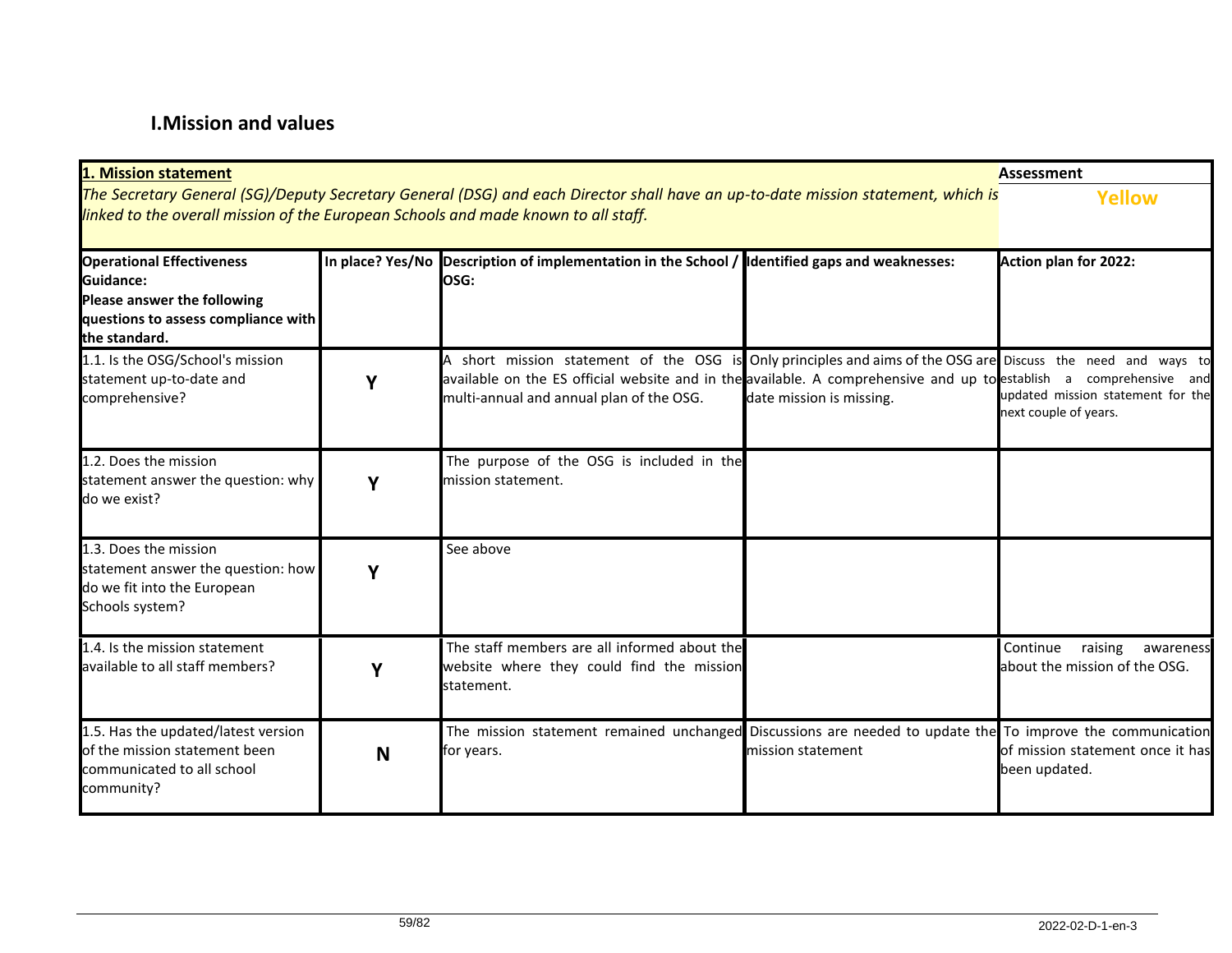| 2. Ethical and organisational values                                                                                                                                                                                                                                                                                                  |                  |                                                                                                                                                                             |                                                                                                                                                                                                                                          | Assessment                                                                                                  |
|---------------------------------------------------------------------------------------------------------------------------------------------------------------------------------------------------------------------------------------------------------------------------------------------------------------------------------------|------------------|-----------------------------------------------------------------------------------------------------------------------------------------------------------------------------|------------------------------------------------------------------------------------------------------------------------------------------------------------------------------------------------------------------------------------------|-------------------------------------------------------------------------------------------------------------|
| Management and staff are aware of and share appropriate ethical and organisational values and uphold these through their own<br>behaviour and decision-making.<br>Management establishes appropriate guidelines covering the reporting of suspected improperties and communicates these to all staff<br>(whistle-blowing quidelines). | <b>Yellow</b>    |                                                                                                                                                                             |                                                                                                                                                                                                                                          |                                                                                                             |
| <b>Operational Effectiveness Guidance:</b><br>Please answer the following questions<br>to assess compliance with the standard.                                                                                                                                                                                                        | In place? Yes/No | <b>Description of implementation</b><br>in the School / OSG:                                                                                                                | dentified gaps and weaknesses:                                                                                                                                                                                                           | <b>Action plan for 2022:</b>                                                                                |
| 2.1. Is the staff sufficiently aware of the<br>existing guidelines on<br>ethics and security for the European<br>Schools?                                                                                                                                                                                                             | Υ                | Guidelines on ethics and integrity of 2013 are Staff members are not always aware<br>still into force. They are published on the ES of the guidelines.<br>official website. |                                                                                                                                                                                                                                          | Improve the awareness of the<br>guidelines to all staff members,<br>especially to newly recruited<br>staff. |
| 2.2. Is the staff familiar with their staff<br>regulations?                                                                                                                                                                                                                                                                           | Υ                | Staff members receive relevant staff<br>regulations and implementing rules at the<br>beginning of their engagement.                                                         |                                                                                                                                                                                                                                          |                                                                                                             |
| 2.3. Are the guidelines concise and<br>comprehensive?                                                                                                                                                                                                                                                                                 | N                |                                                                                                                                                                             | The guidelines are most related to Perform a consolidation of the<br>HR and accounting/finance areas.<br>Some<br>European Baccalaureate are missing different areas.<br>in the guidelines, although they do<br>exist in other documents. | ES ethical guidelines by including<br>ethical framework in all ethics arrangements from                     |
| 2.4. Are there confidential channels to<br>report alleged wrongdoings?                                                                                                                                                                                                                                                                | N                | A whistleblowing policy was not in place in Missing confidential channels for<br>2021.<br>A draft whistleblowing policy has been<br>started to be developed.                | reporting wrongdoing                                                                                                                                                                                                                     | Finalize the whistleblowing<br>policy and start the<br>implementation in the ES.                            |

Page Break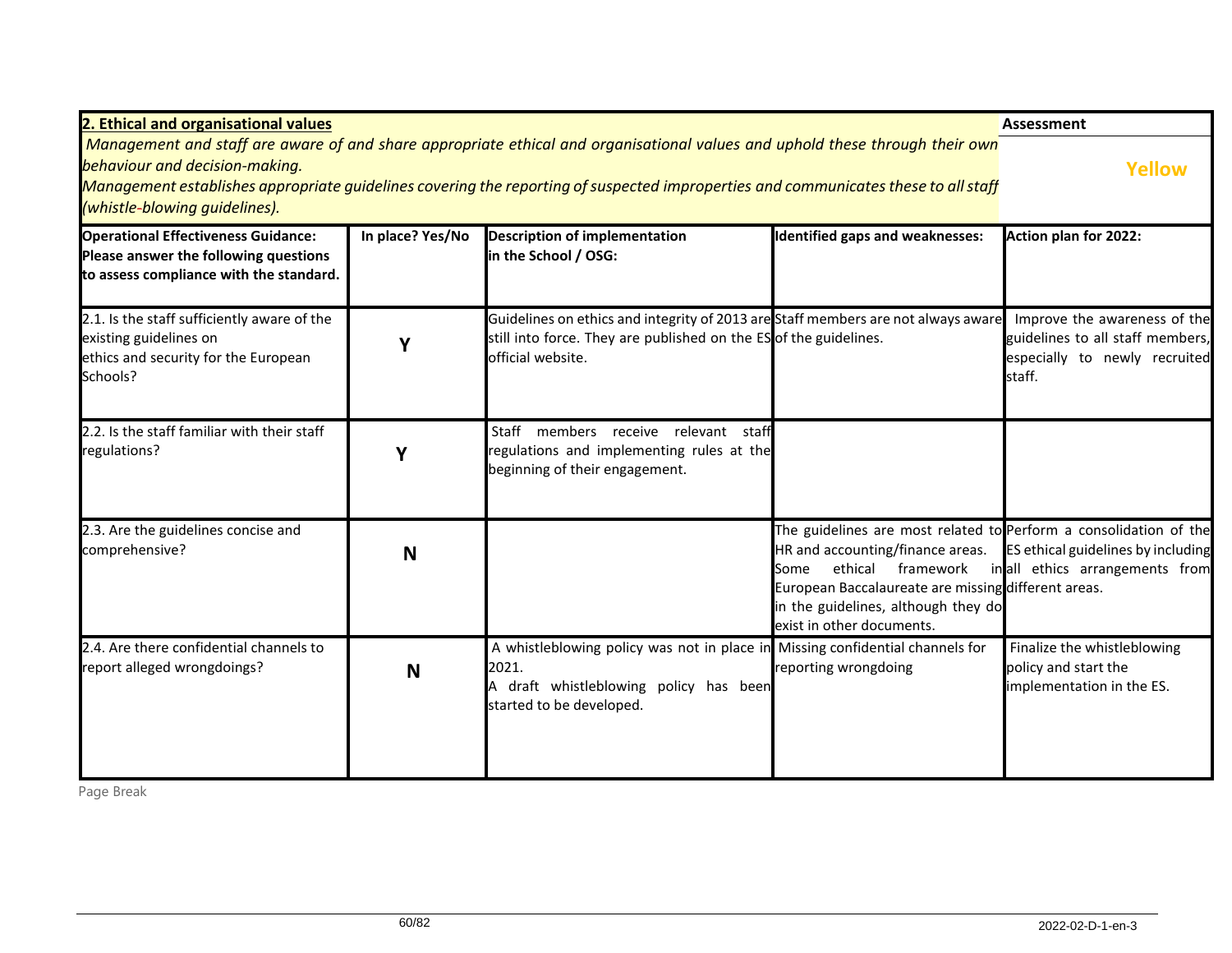#### II.**Human Resources**

| 3. Staff recruitment and allocation                                                                                                            |                     |                                                                                                                                                                                                                                                                                                                                                                                                                                                                                                                                                      |                                           | <b>Assessment</b>                                                                                                                                                                                                                                                                                                                           |
|------------------------------------------------------------------------------------------------------------------------------------------------|---------------------|------------------------------------------------------------------------------------------------------------------------------------------------------------------------------------------------------------------------------------------------------------------------------------------------------------------------------------------------------------------------------------------------------------------------------------------------------------------------------------------------------------------------------------------------------|-------------------------------------------|---------------------------------------------------------------------------------------------------------------------------------------------------------------------------------------------------------------------------------------------------------------------------------------------------------------------------------------------|
| The SG/DSG and each director recruit staff on the basis of planned and well-defined needs and allocate them according to their<br>competences. | Yellow              |                                                                                                                                                                                                                                                                                                                                                                                                                                                                                                                                                      |                                           |                                                                                                                                                                                                                                                                                                                                             |
| <b>Operational Effectiveness Guidance:</b><br>Please answer the following questions to<br>assess compliance with the standard.                 | In place?<br>Yes/No | Description of implementation in the School / OSG:                                                                                                                                                                                                                                                                                                                                                                                                                                                                                                   | <b>Identified gaps and</b><br>weaknesses: | Action plan for 2022:                                                                                                                                                                                                                                                                                                                       |
| 3.1. Are there, adequate processes in<br>place to ensure effective staff planning? <sup>8</sup>                                                |                     | HR unit has been involved in HR sub-WG Simplification<br>discussions and analysis concerning different topics<br>related to recruitment.<br>HR unit is informed at the beginning of the school year by<br>the Central Administrative Unit of the managerial posts to<br>be vacant or already vacant in the schools and the<br>transfers from one school to another. HR also asks the<br>schools of posts of Assistants Deputy Directors to be filled<br>for the following school year. Then, HR prioritizes and<br>plans the recruitment procedures. |                                           | Update of Memo 2019-05-M-11-en-1 on<br>recruitment policy to integrate Guidelines<br>for the recruitment of temporary AAS<br>(2020-07-D-21-en-1)<br>continuation<br>$\sim 100$<br>unachieved work in 2021.<br>HR unit will continue participating in HR<br>sub-WG Simplification meetings and<br>contributing with several follow-up tasks. |
| 3.2. Is the documentation of the<br>planned and actual number of<br>resources comprehensive? 9                                                 | N/A                 |                                                                                                                                                                                                                                                                                                                                                                                                                                                                                                                                                      |                                           |                                                                                                                                                                                                                                                                                                                                             |

<sup>8</sup> Please refer to the three different staff categories while answering this question: seconded staff, LRS and AAS planning

<sup>9</sup> Comprehensive: comparable to current year, projections of pupils' numbers, deviations.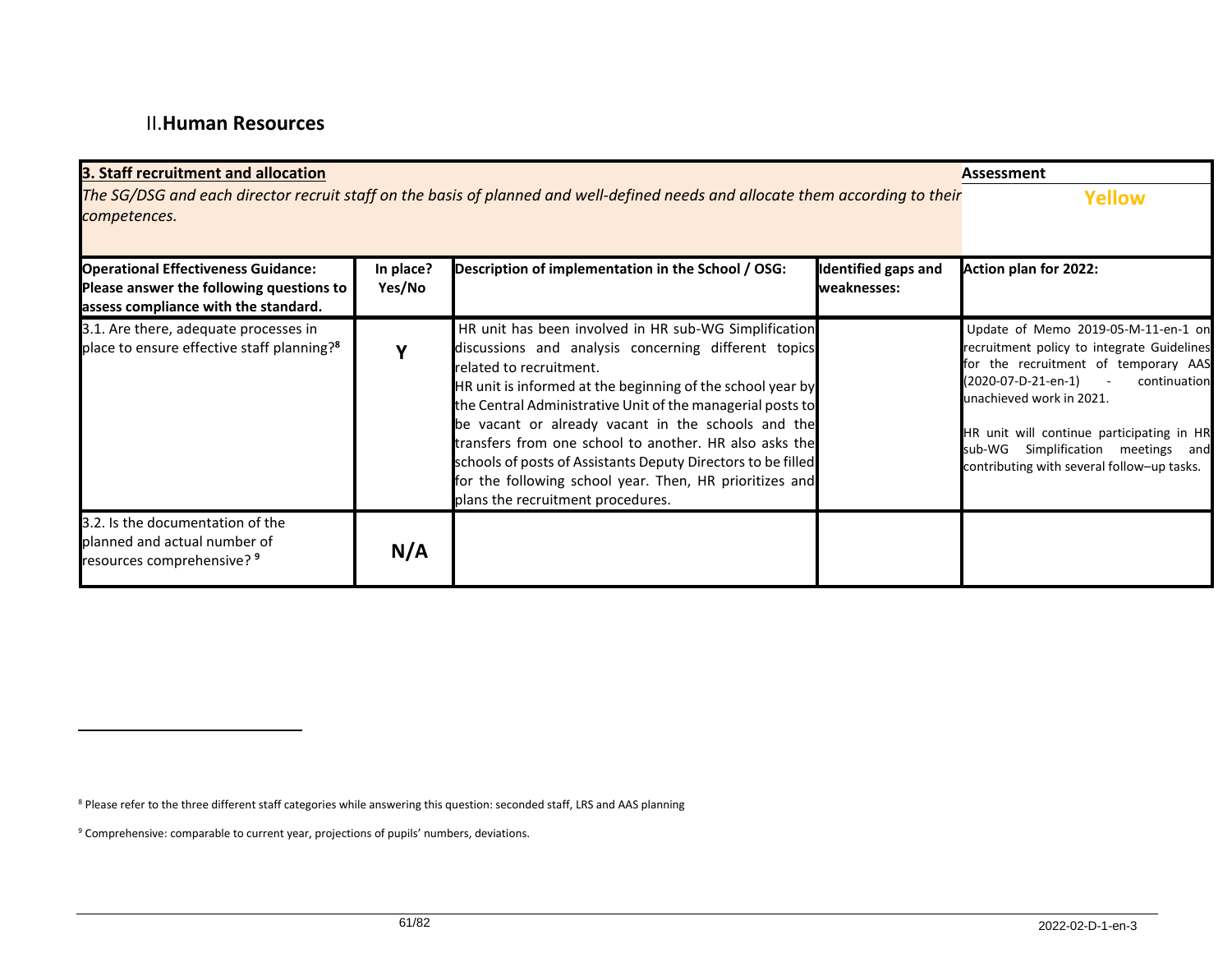| 3.3. Are clear recruitment guidelines in<br>place for all different types of recruitment<br>processes?                             | Y | Procedure scrupulously followed, especially as the annual<br>audit of the European Court of Auditors focuses on this<br>area.<br>The new "Guidelines for the selection procedure for<br>locally recruited DDFAs" were created and implemented<br>in Sept.2021 to improve the recruitment process<br>managed together by the school concerned and the HR<br>OSG. In addition, the internal post-control process carried<br>out by the ICC Unit during the second semester 2021<br>indicated potential risks and provided improvement<br>solutions to HR OSG. |  |
|------------------------------------------------------------------------------------------------------------------------------------|---|-------------------------------------------------------------------------------------------------------------------------------------------------------------------------------------------------------------------------------------------------------------------------------------------------------------------------------------------------------------------------------------------------------------------------------------------------------------------------------------------------------------------------------------------------------------|--|
| 3.4. For the current staff in the<br>system, do you have enough information<br>about staff's skills, priorities, and<br>workloads? | Y | Job description is prepared at the same time as the<br>vacancy notice. Skills and priorities are clearly defined.<br>Regarding managerial posts of the ES, job descriptions are<br>mentioned in the implementing regulations and the<br>guidelines.                                                                                                                                                                                                                                                                                                         |  |
| 3.5. Are all types of<br>current staff absences monitored?                                                                         | Y | Yes, OSG staff absences and presences are monitored<br>daily, especially in Coronavirus context, in order to ensure<br>that the maximum percentage of IN SITU presence is not<br>exceeded and that staff tested positive, symptomatic,<br>having been in high risk contact or in a high-risk country<br>respect quarantine. OSG developed a Covid-19 protocol<br>of action for OSG staff in this context.                                                                                                                                                   |  |
| 3.6. Are recruitment procedures properly<br>documented in line within force<br>regulation?                                         | Y | Recruitment procedures are scrupulously documented<br>and followed, especially as the annual audit of the<br>European Court of Auditors focuses on this area.<br>Evidence of all recruitment procedures is stored in<br>electronic files.                                                                                                                                                                                                                                                                                                                   |  |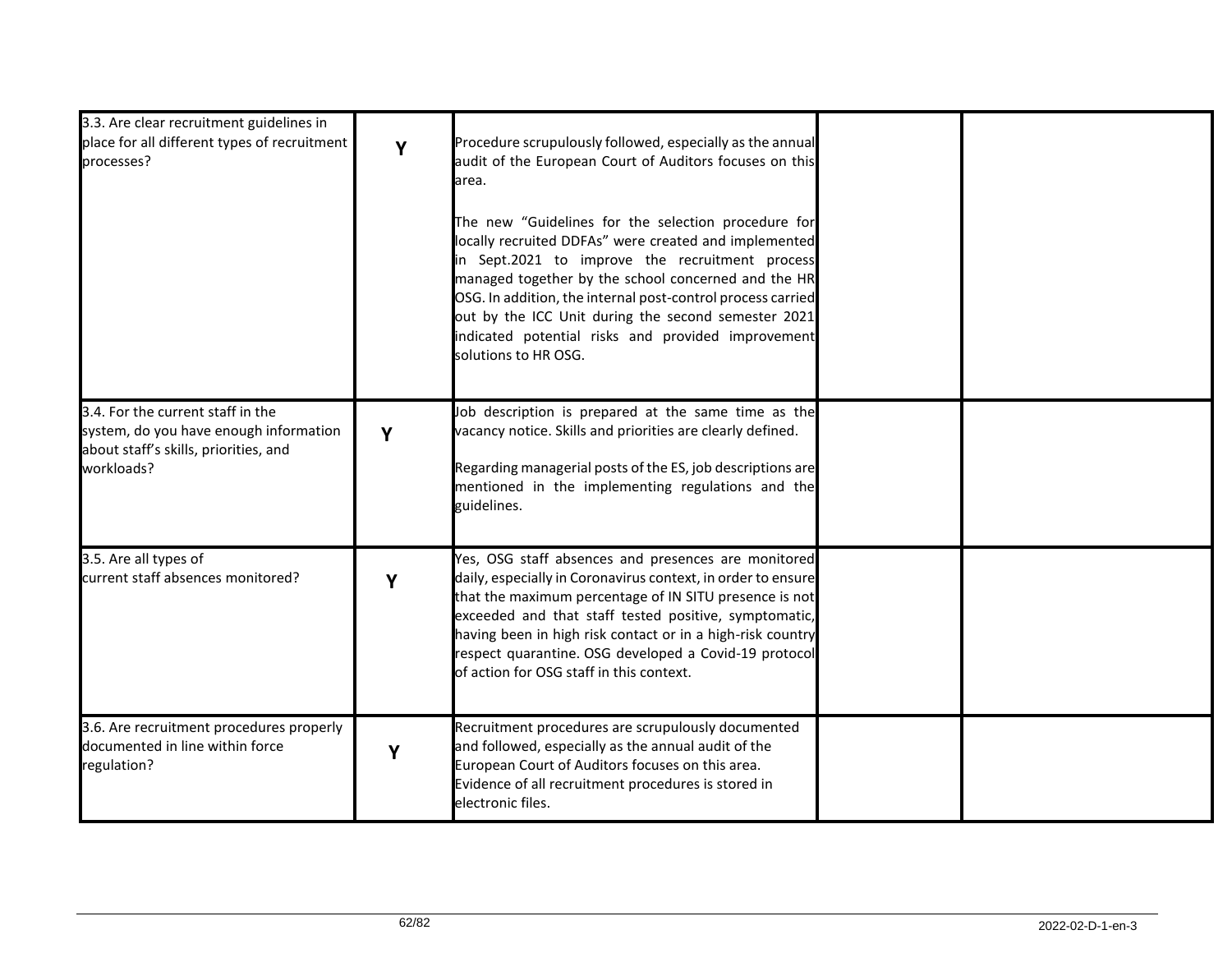| 3.7. Are up-to-date job descriptions in<br>place?                                                                                                          | ν | For OSG staff, job description is submitted at the same<br>time as the contract for signature. It is updated every two<br>years at the occasion of the staff performance<br>assessment.<br>Regarding managerial posts of the ES, job descriptions are<br>mentioned in the implementing regulations and<br>guidelines. |  |
|------------------------------------------------------------------------------------------------------------------------------------------------------------|---|-----------------------------------------------------------------------------------------------------------------------------------------------------------------------------------------------------------------------------------------------------------------------------------------------------------------------|--|
| 3.8. Are there significant issues or<br>problems related to staff recruitment and<br>allocation that significantly affect the<br>OSG/School's performance? | v | Some units due to work evolution and implementation<br>are affected by big overload waves. During these<br>concrete periods of time, staff of the units concerned do<br>extra-hours in order to ensure the continuity of the<br>service.                                                                              |  |

| 4. Staff performance and development<br>The SG/DSG and each director evaluate the performance of staff in accordance with the relevant staff regulations. The performance<br>is discussed between the appraisee and his/her superior. Learning and development needs are recorded, weaknesses addressed as<br>early as possible. | Assessment<br>Yellow |                                                                                                                                                                                                                                                                                                                                                                                                                                                                                                                                                                                                                                                                                                                                                                                                                                    |                                                                                                         |                                                                       |
|----------------------------------------------------------------------------------------------------------------------------------------------------------------------------------------------------------------------------------------------------------------------------------------------------------------------------------|----------------------|------------------------------------------------------------------------------------------------------------------------------------------------------------------------------------------------------------------------------------------------------------------------------------------------------------------------------------------------------------------------------------------------------------------------------------------------------------------------------------------------------------------------------------------------------------------------------------------------------------------------------------------------------------------------------------------------------------------------------------------------------------------------------------------------------------------------------------|---------------------------------------------------------------------------------------------------------|-----------------------------------------------------------------------|
| <b>Operational Effectiveness Guidance</b><br>Answer the following questions to<br>assess compliance with the standard                                                                                                                                                                                                            | In place?<br>Yes/No  | Description of implementation in School / OSG:                                                                                                                                                                                                                                                                                                                                                                                                                                                                                                                                                                                                                                                                                                                                                                                     | <b>Identified gaps and</b><br>weaknesses:                                                               | Action plan for 2022:                                                 |
| 4.1. Are all staff members (seconded,<br>LRT, AAS) evaluated by his/her<br>superior following clear guidelines?                                                                                                                                                                                                                  |                      | Concerning AAS staff, Implementing Rules for the Evaluation and There is a considerable Coordination with SG and HoU<br>Progression of members of the AAS of the European Schools (2019-delay in evaluation process for stablishing an assessment<br>02-D-31-en-4) are followed.<br>Concerning the evaluations to be carried out for AAS staff, the Board OSG.<br>of Governors in December 2021 adopted certain decisions to<br>improve the current evaluation rules. In particular, it gave a mandate<br>to the AAS Working Group to rethink and reformulate the selection seconded personnel has not<br>criteria to be taken into consideration.<br>It also provided for a Memo to clarify certain definitions, define the<br>objective criteria to be taken into consideration, set deadlines for Art.30 of the Regulations for | Consequently,<br>the<br>of<br>osg<br>majority<br>been evaluated until now.<br>Seconded Staff concerning | of the seconded staff of the plan and calendar from 2022<br>a onwards |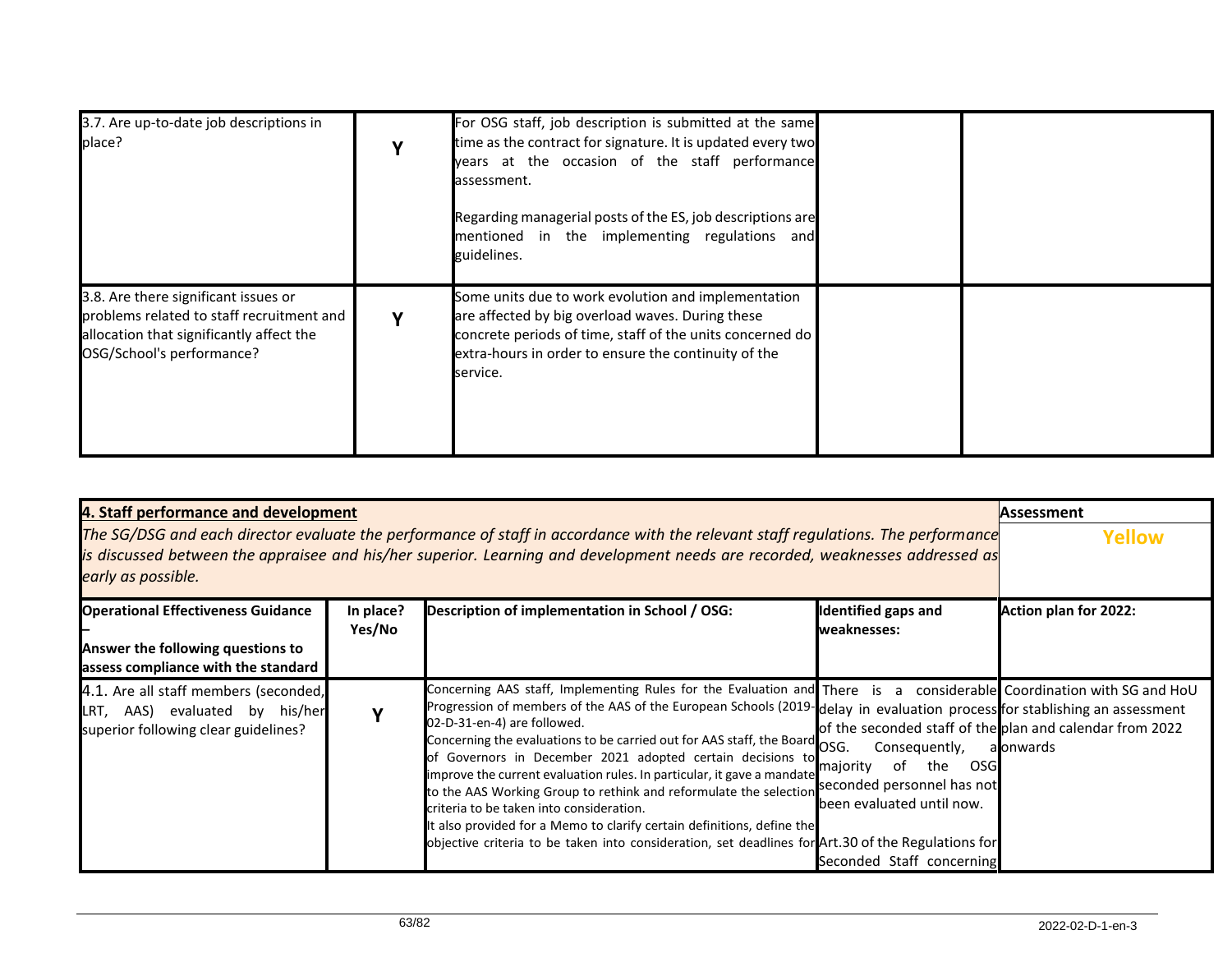|                                                                                                                                                                                                                                              |   | possible reactions and specify the modalities of support for the the managerial staff of the<br>weakest evaluated.<br>It is expected that these tasks, to be carried out within the AAS<br>Working Group, will start in the second half of next April (2022).                                                                                                                                                                                                                                                                                                                                                                                                                                                                                                                                                                                                                                                                                                                                                                                                                                                                               | OSG is not strictly followed. |  |
|----------------------------------------------------------------------------------------------------------------------------------------------------------------------------------------------------------------------------------------------|---|---------------------------------------------------------------------------------------------------------------------------------------------------------------------------------------------------------------------------------------------------------------------------------------------------------------------------------------------------------------------------------------------------------------------------------------------------------------------------------------------------------------------------------------------------------------------------------------------------------------------------------------------------------------------------------------------------------------------------------------------------------------------------------------------------------------------------------------------------------------------------------------------------------------------------------------------------------------------------------------------------------------------------------------------------------------------------------------------------------------------------------------------|-------------------------------|--|
| 4.2. Are all staff members' evaluations<br>done with clear objectives<br>and<br>according to the guidelines? Is there<br>room for staff's feedback? Are they<br>effectively<br>used<br>to<br>increase<br>performance and staff satisfaction? | Y | Concerning AAS staff, Implementing Rules for the Evaluation<br>and Progression of members of the AAS of the European<br>Schools (2019-02-D-31-en-4) define clearly the different<br>stages of the assessment process (pages 5-8). Staff feedback<br>is taken into consideration and annexed to the final report<br>(step 6 - Second interview with the AAS member). In case of a<br>disagreement, and if no conciliation possible, dissatisfied staff<br>member may raise an objection with the 'Appraisal<br>Committee' (Objection procedure).<br>Assessments are done as objectively as possible in order to<br>ensure a fair treatment amongst staff members. We believe<br>that this new merit-based system contributes to motivate<br>staff for increasing their performance.<br>Concerning seconded and locally recruited staff, both<br>documents 2015-09-D-40-en-7 "Evaluation of teachers in the<br>European Schools system" together with the 2015-09-D-3-en-<br>5 "Quality Teaching in the European Schools - Booklet",<br>define clearly the appraisal process to be followed. There is<br>the room for the teacher's feedback. |                               |  |
| 4.3. Is there a follow-up of the<br>outcome of staff evaluations to<br>identify areas of improvement and<br>training needs?                                                                                                                  | Y | HR unit coordinates internally and with Heads of Unit to<br>follow-up on the results of the final assessment and organize<br>trainings covering areas of improvement accordingly.                                                                                                                                                                                                                                                                                                                                                                                                                                                                                                                                                                                                                                                                                                                                                                                                                                                                                                                                                           |                               |  |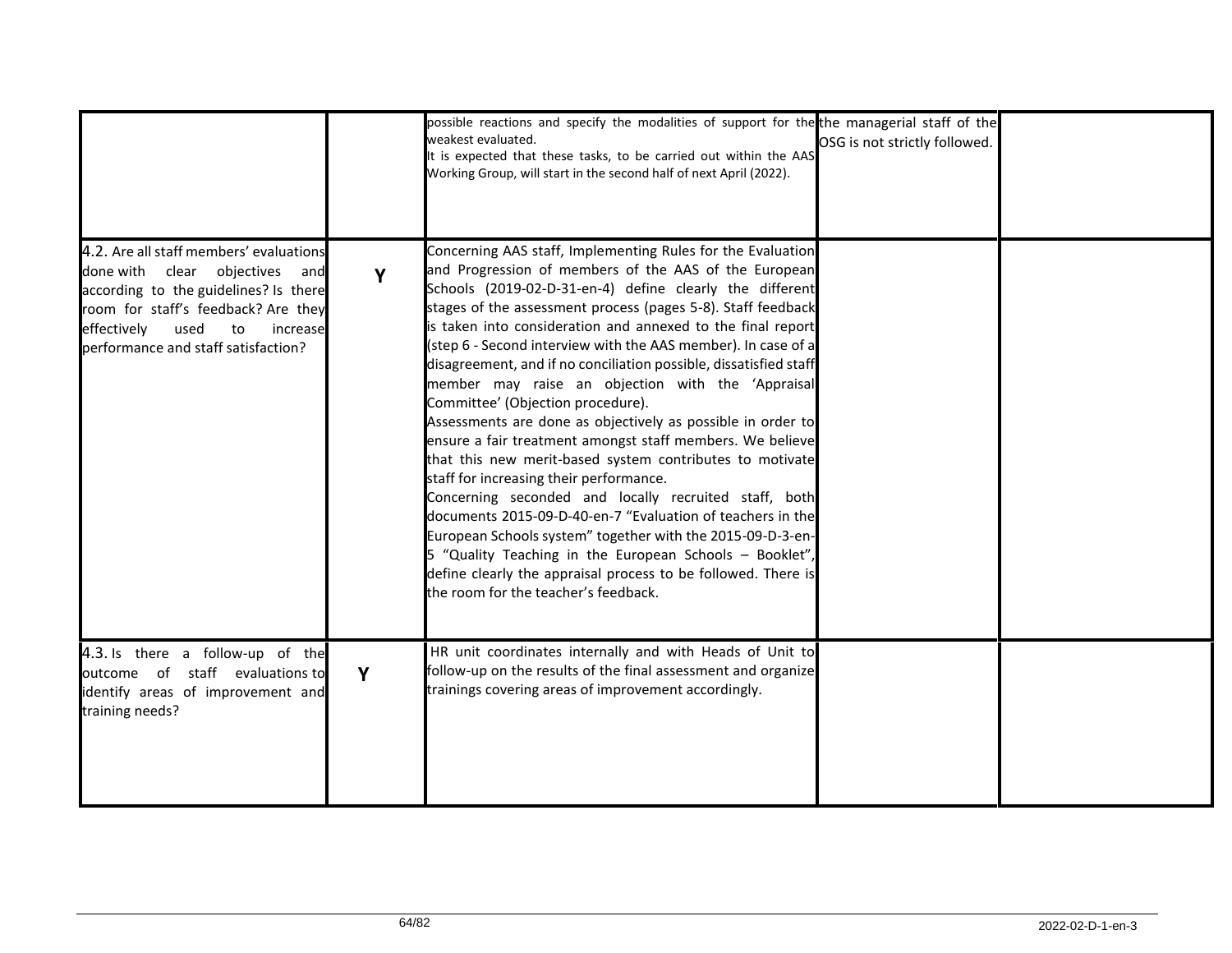## III.**Planning and Risk Management**

| 5. Definition of objectives and quantitative and qualitative indicators                                                                                                                                                            |                  |                                                                                                                                                                                                                                                                                                                                                                                                                                                                          |                                        | <b>Assessment</b>                                                                                                            |
|------------------------------------------------------------------------------------------------------------------------------------------------------------------------------------------------------------------------------------|------------------|--------------------------------------------------------------------------------------------------------------------------------------------------------------------------------------------------------------------------------------------------------------------------------------------------------------------------------------------------------------------------------------------------------------------------------------------------------------------------|----------------------------------------|------------------------------------------------------------------------------------------------------------------------------|
| The SG/DSG and each director clearly define strategic (multiannual) and operational objectives for his/her organisation, monitor and<br>review them regularly. Key performance indicators (KPIs) are established for this purpose. | <b>Green</b>     |                                                                                                                                                                                                                                                                                                                                                                                                                                                                          |                                        |                                                                                                                              |
| <b>Operational Effectiveness Guidance:</b><br>Please answer the following questions to<br>assess compliance with the standard.                                                                                                     | In place? Yes/No | <b>Description of implementation</b><br>in the School / OSG:                                                                                                                                                                                                                                                                                                                                                                                                             | <b>Identified gaps and weaknesses:</b> | Action plan for 2022:                                                                                                        |
| 5.1. Are the strategic (multiannual) and<br>operational objectives clearly defined<br>(Specific Measurable Achievable Realistic Timel<br>y: SMART-Principle of goal setting) and up to<br>date?                                    | Y                | In 2021, the multi-annual plan 2019-2021 None<br>approved by the Board of Governors in<br>2019 was still into force. The annual plan of<br>the OSG has been developed for 2021 with<br>SMART objectives in areas of human<br>accounting/finance<br>resources,<br>and<br>administration; pedagogy and Accredited<br>European Schools.<br>Discussions and brainstorming have started<br>in July 2021 to establish a multi-annual<br>business plan of the ES for 2022-2024. |                                        | Finalize the development and<br>adoption of the multi-annual<br>business plan 2022-2024.                                     |
| 5.2. Is the relevant staff aware of<br>the objectives?                                                                                                                                                                             | Y                | The plans and objectives have been None<br>discussed and developed in collaboration<br>with the head of units/cellules.                                                                                                                                                                                                                                                                                                                                                  |                                        | Continue to involve the<br>relevant staff in the<br>development of objectives and<br>circulate the plans among the<br>staff. |
| 5.3. Have you developed key<br>performance indicators in line with your<br>objectives?                                                                                                                                             | Y                | Key Performance indicators have been None<br>developed for each objective defined in the<br>annual plan 2021. They have been<br>discussed and agreed upon with OSG<br>management and finally presented for<br>approval to the Budgetary committee and<br>Board of Governors in March and April<br>2021.                                                                                                                                                                  |                                        | Continue and improve the<br>development of key<br>performance indicators in line<br>with defined objectives for<br>2022.     |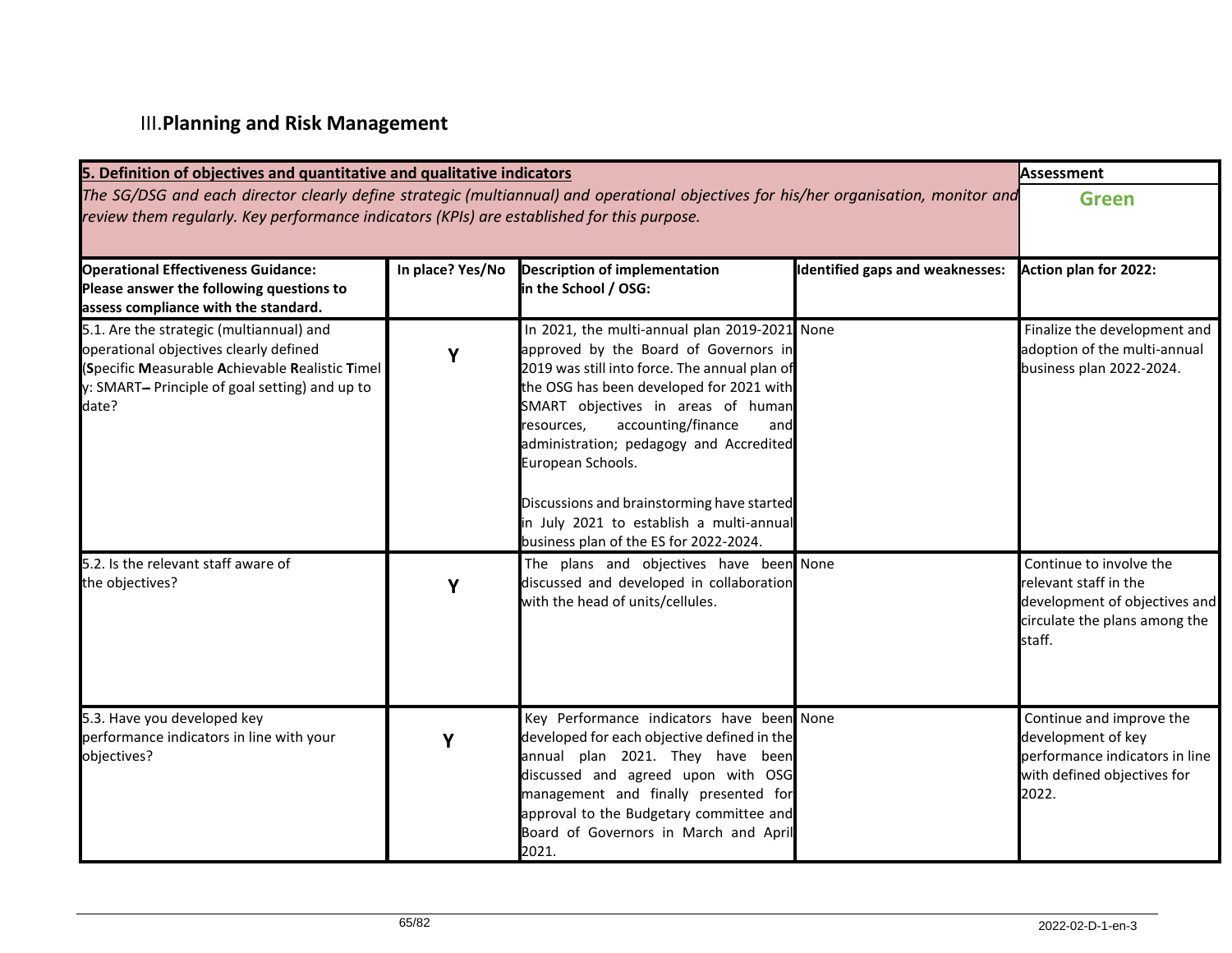| 5.4. Does the school/OSG regularly monitor the<br>achievement of its objectives?                         | Y | The achievements of the objectives are None<br>monitory on a yearly basis and reported in<br>the OSG annual activity report due on 15<br>February according to the FR. | Continue monitoring of the<br>achievement of the objectives. |
|----------------------------------------------------------------------------------------------------------|---|------------------------------------------------------------------------------------------------------------------------------------------------------------------------|--------------------------------------------------------------|
| 5.5. Are there objectives that cannot be<br>quantified or monitored by useful qualitative<br>indicators? | Y | Performance indicators are not always<br>available for some qualitative objectives.                                                                                    |                                                              |
| 5.6. Has clear ownership been established to<br>follow up the achievement of each objective?             | Υ | The achievement of each objective is None<br>assessed/monitored by the relevant head<br>of unit/cellule for their respective areas.                                    | Continue monitoring of the<br>achievement of the objectives. |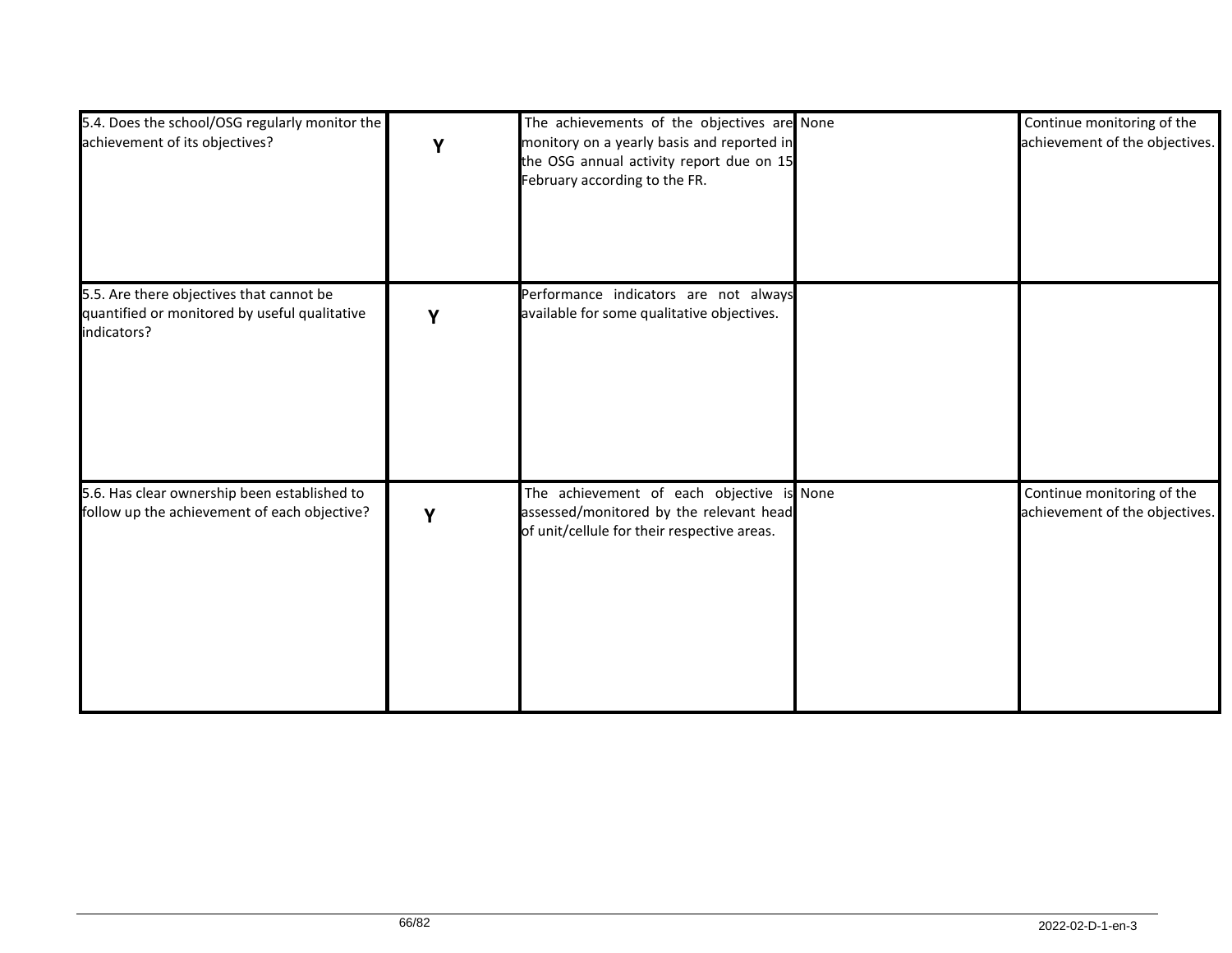| <b>6. Systematic Risk Management</b>                                                                                                                                                                                                                      |                     |                                                                                                                                                                                                                   |                                        | Assessment                                                |
|-----------------------------------------------------------------------------------------------------------------------------------------------------------------------------------------------------------------------------------------------------------|---------------------|-------------------------------------------------------------------------------------------------------------------------------------------------------------------------------------------------------------------|----------------------------------------|-----------------------------------------------------------|
| Apart from day-to-day risk management, the SG/DSG and each director put in place a systematic risk management process in line<br>with applicable regulations. Main risks are defined, evaluated, recorded, appropriate action taken, and risks monitored. | <b>Green</b>        |                                                                                                                                                                                                                   |                                        |                                                           |
| <b>Operational Effectiveness Guidance:</b><br>Please answer the following questions to<br>assess compliance with the standard.                                                                                                                            | In place?<br>Yes/No | Description of implementation<br>in the School / OSG:                                                                                                                                                             | <b>Identified gaps and weaknesses:</b> | Action plan for 2022:                                     |
| 6.1. Have you defined a risk management<br>process?                                                                                                                                                                                                       | Y                   | Risk management process have been None<br>defined in the guidelines for risk<br>management since 2015. The process is<br>performed every year through the<br>definition and update of the top risks.              |                                        | Continue to implement the risk<br>management guidelines   |
| 6.2. Have you identified/defined<br>the main risks?                                                                                                                                                                                                       | Y                   | The main risks have been identified and None<br>discussed with the OSG management and<br>school Directors' representatives at the<br>beginning of 2021. They have been<br>constituted the ES top risks' register. |                                        | Continue the identification of the main<br>risks in 2022. |
| 6.3. Are the risks measured/evaluated?                                                                                                                                                                                                                    | Υ                   | The risks are measured using the impact None<br>and likelihood method to calculate the<br>risk level.                                                                                                             |                                        |                                                           |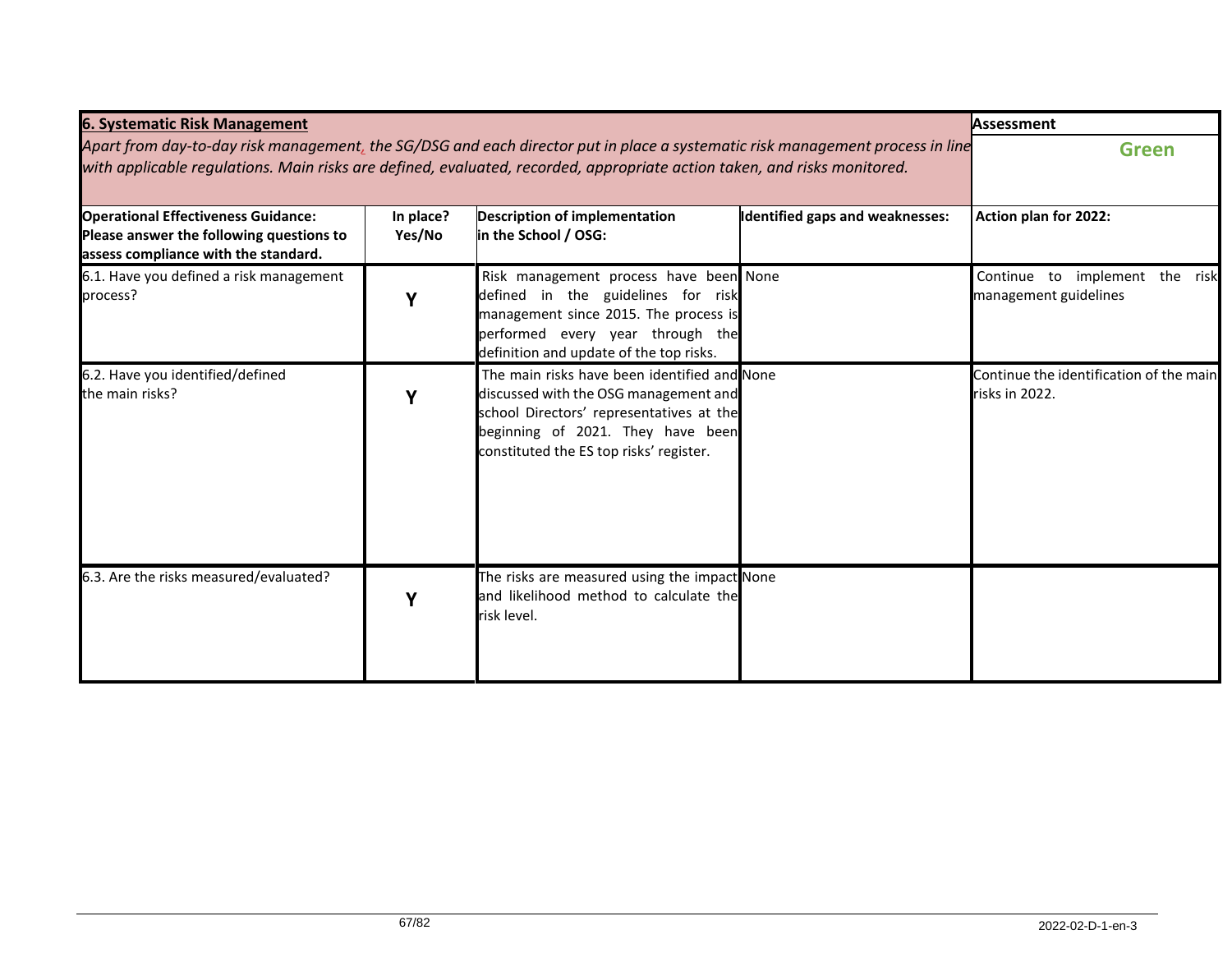| 6.4. Do you have a specific register to<br>record the identified incidents? 10                                                                                                     | N |                                                                                                                                                                                                                  |      |                                                     |
|------------------------------------------------------------------------------------------------------------------------------------------------------------------------------------|---|------------------------------------------------------------------------------------------------------------------------------------------------------------------------------------------------------------------|------|-----------------------------------------------------|
| 6.5. Do you perform an assessment of the<br>risk management process and define<br>appropriate action plan if necessary?                                                            | Υ | The ES top risks have been assessed in None<br>February and October 2021 for the<br>Budgetary Committee and Board of<br>Governors meetings and action plans<br>have been defined to mitigate the risk<br>levels. |      | Continue to perform the risk<br>assessment in 2022. |
| 6.6. Is the action plan monitored/followed<br>up?                                                                                                                                  | Υ | Defined<br>action<br>plans have been None<br>monitored in February and October 2021<br>for the meetings stated above. The<br>analysis of the evolution of the risks have<br>been reported in the OSG AAR 2021.   |      | Keep performing the mentoring of the<br>top risks.  |
| 6.7. Is the risk management linked to the<br>planning and monitoring activities (in<br>the preparation of the Annual<br>Administrative and Financial School Plan)<br>followed-up)? | Y | The risk register is in place and linked to<br>the multi-annual and annual plan of the<br>OSG.                                                                                                                   | None |                                                     |

<sup>&</sup>lt;sup>10</sup> Incident: event or occurrence impacting the regular processes or things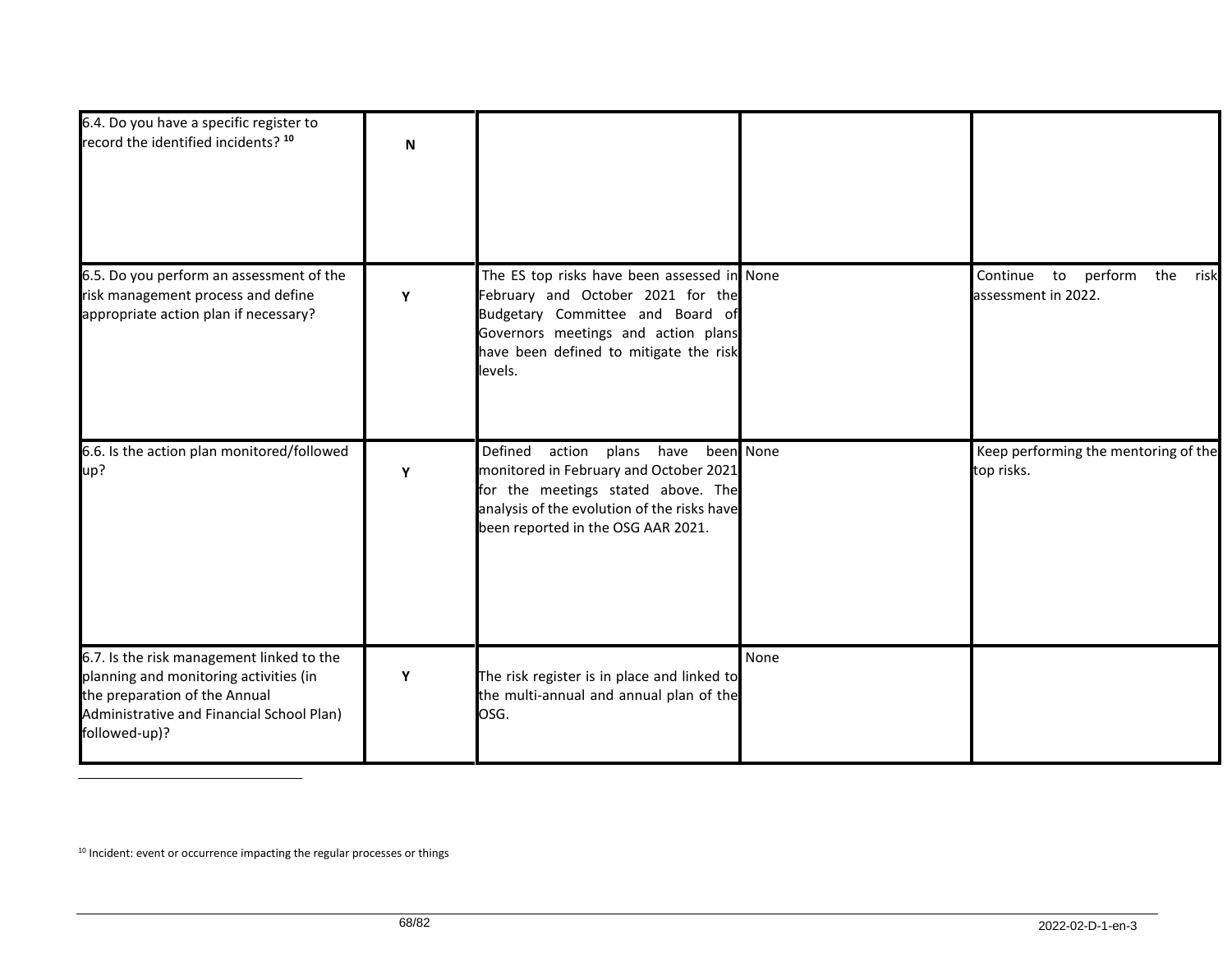| 6.8. Are the guidelines on risk management<br>regularly communicated to<br>the relevant staff (management staff,<br>administrative staff linked to risk<br>management)? | The guidelines on risk management are<br>known to management and relevant staff<br>responsible of the risk assessment. | Keep communicating the guidelines in<br>2022. |
|-------------------------------------------------------------------------------------------------------------------------------------------------------------------------|------------------------------------------------------------------------------------------------------------------------|-----------------------------------------------|

## **IV. Operations and Control Activities**

| 7. Operational structure                                                                                                                                                                                                                            | Assessment                                                                                               |                                                       |                                                                          |
|-----------------------------------------------------------------------------------------------------------------------------------------------------------------------------------------------------------------------------------------------------|----------------------------------------------------------------------------------------------------------|-------------------------------------------------------|--------------------------------------------------------------------------|
| The organisational structure supports effective decision-making by suitable delegation of powers. Responsibilities and<br>authority limits are clearly defined, assigned, and communicated in writing. Associated risks are addressed by mitigating | <b>Green</b>                                                                                             |                                                       |                                                                          |
| controls.                                                                                                                                                                                                                                           |                                                                                                          |                                                       |                                                                          |
| <b>Operational Effectiveness Guidance:</b><br>Please answer the following questions to<br>assess compliance with the standard                                                                                                                       | In place? Yes/No Description of implementation<br>in the School / OSG:                                   | Identified gaps and weaknesses: Action plan for 2022: |                                                                          |
| 7.1. Is the organisation's structure clearly<br>defined communicated to all staff?                                                                                                                                                                  | OSG's<br>The<br>structure<br>and<br>organizational chart are clearly<br>defined on the official website. |                                                       | Keep updating the structure of the OSG<br>in line with new recruitments. |
| 7.2. Are there up-to-date job descriptions in<br>place for all positions? Do they reflect the<br>organisational structure?                                                                                                                          | Job descriptions have always been<br>established at the time of the<br>recruitment and updated every 2   |                                                       |                                                                          |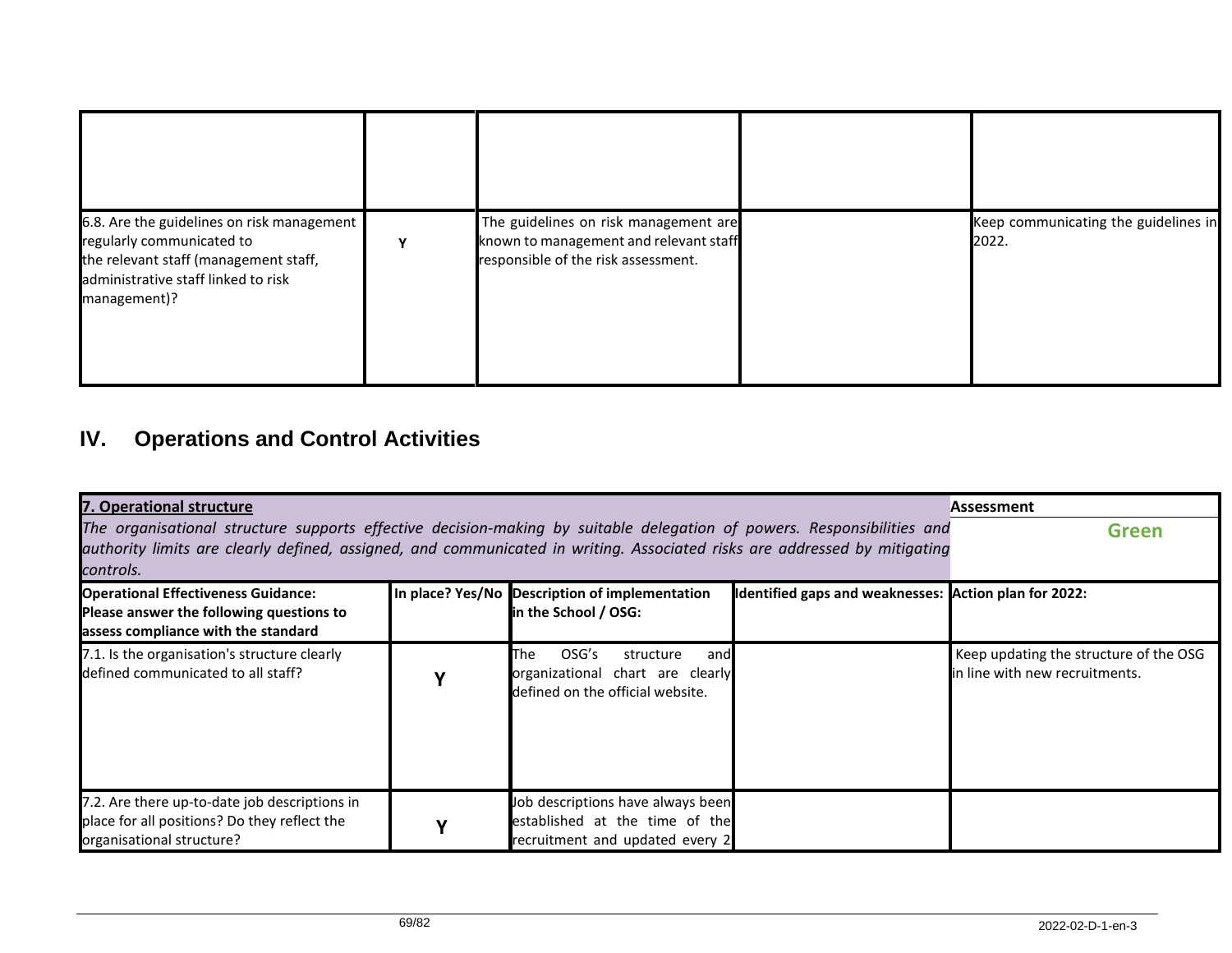|                                                                                                                                                                        |   | years at the appraisal session.                                                                                                                       |                                                                   |
|------------------------------------------------------------------------------------------------------------------------------------------------------------------------|---|-------------------------------------------------------------------------------------------------------------------------------------------------------|-------------------------------------------------------------------|
| 7.3. Do the responsibilities match the<br>job descriptions?                                                                                                            |   | Responsibilities are found in each<br>job description.                                                                                                |                                                                   |
| 7.4. Are the nature and scope of delegated<br>functions and powers clearly<br>documented and endorsed by all<br>persons concerned?                                     | ν | Delegated functions are clearly<br>documented in acts of delegations<br>signed by the relevant persons.                                               |                                                                   |
| 7.5. Are the risks associated with the delegated<br>functions (such as fraud,<br>business continuity,) and powers analysed? Are<br>there mitigating controls in place? | Υ | Delegation are managed in<br>accordance with segregation of<br>duties guidelines in the financial<br>circuits as well as all rules and<br>procedures. | Improve where necessary, the process of<br>segregation of duties. |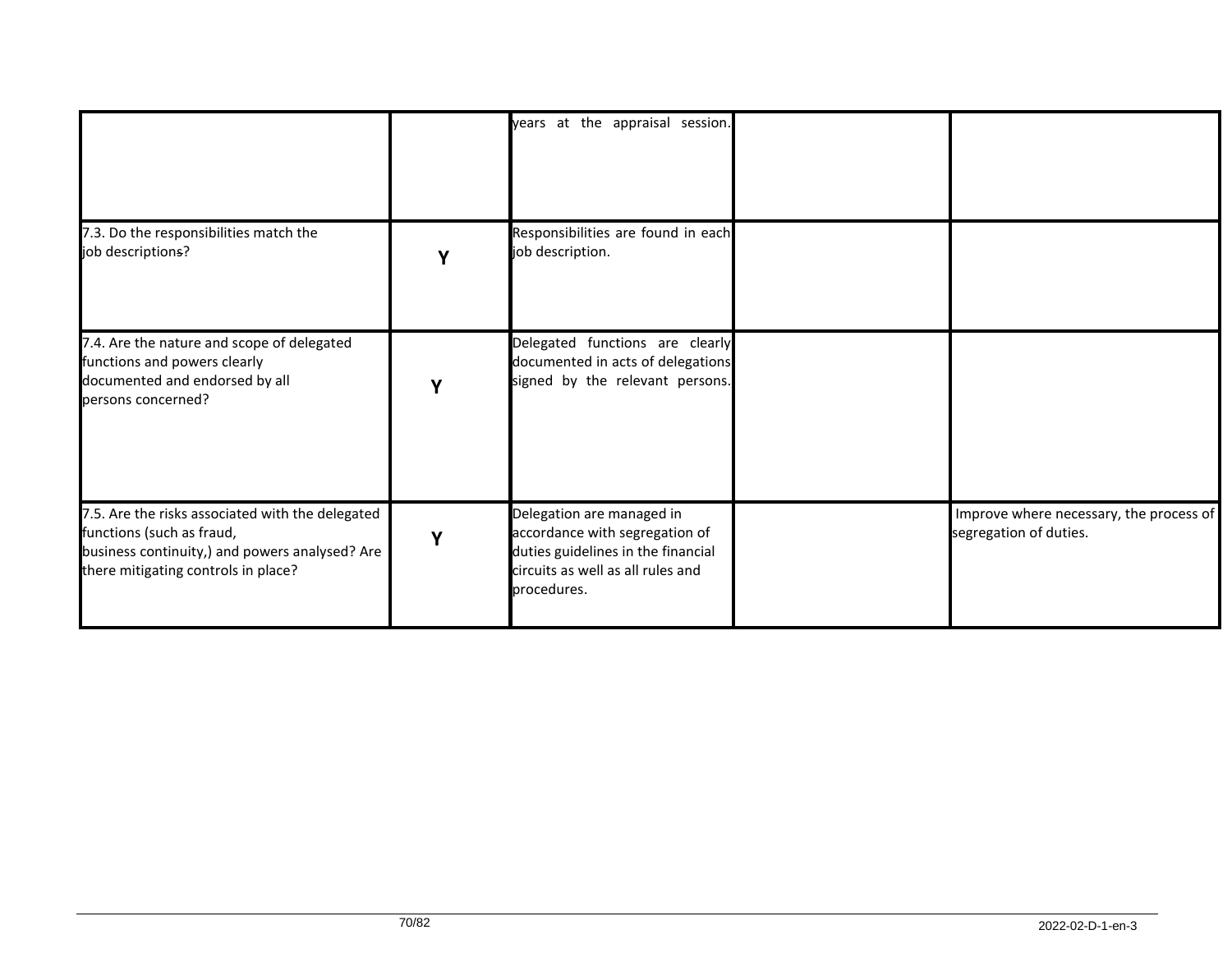| 8. Procedures                                                                                                                                                                                                                                                                                                 | <b>Assessment</b> |                                                                                                                                                                                                                                                                                                                                                                                                                                                                                                                                                                        |                                                                                                                                                                                                                                                            |                                                                                                                                                                                                                                                                                  |
|---------------------------------------------------------------------------------------------------------------------------------------------------------------------------------------------------------------------------------------------------------------------------------------------------------------|-------------------|------------------------------------------------------------------------------------------------------------------------------------------------------------------------------------------------------------------------------------------------------------------------------------------------------------------------------------------------------------------------------------------------------------------------------------------------------------------------------------------------------------------------------------------------------------------------|------------------------------------------------------------------------------------------------------------------------------------------------------------------------------------------------------------------------------------------------------------|----------------------------------------------------------------------------------------------------------------------------------------------------------------------------------------------------------------------------------------------------------------------------------|
| The OSG/School's main processes are adequately and comprehensively documented and kept up to date; effective controls are<br>established. These include arrangements to ensure segregation of duties and are compliant with the Financial Regulation and all<br>relevant decisions of the Board of Governors. | Yellow            |                                                                                                                                                                                                                                                                                                                                                                                                                                                                                                                                                                        |                                                                                                                                                                                                                                                            |                                                                                                                                                                                                                                                                                  |
| <b>Operational Effectiveness Guidance:</b><br>Please answer the following questions to<br>assess compliance with the standard                                                                                                                                                                                 | Yes/No            | In place? Description of implementation in the School / OSG:                                                                                                                                                                                                                                                                                                                                                                                                                                                                                                           | <b>Identified gaps and</b><br>weaknesses:                                                                                                                                                                                                                  | Action plan for 2022:                                                                                                                                                                                                                                                            |
| 8.1. Are the main processes <sup>11</sup> comprehensively<br>documented particularly those associated<br>with critical risks <sup>12</sup> ? Are they easily accessible<br>for everybody? Are they up to date?                                                                                                | $\mathbf v$<br>N  | The main processes are comprehensively documented<br>and are related to:<br>Accounting: all accounting procedures and<br>manuals<br>HR management: Procedures for recruitment,<br>appraisal/evaluation, trainings,<br>Pedagogical development: Pedagogical<br>development and quality assurance document,<br>Procedures for WSI, syllabuses, rules of meetings<br>of Bol, JTC,<br>European Baccalaureate: AIREB updated annually<br>In IT, the IT-documentation project based on Agile<br>methodology started 2021. A few IT-processes has been<br>documented briefly. | Accountancy: No major gaps,<br>nevertheless further<br>improvements are needed in<br>relation to the reduction of<br>the incorrections identified in possible extend the<br>the provisional version of the incorrections in the annual<br>annual accounts. | Continue to review and<br>improve the processes;<br>Reduce to the maximum<br>accounts of the Schools;<br>Update the recruitment policy<br>to integrate provisions of AAS<br>and temporary staff in one<br>document;<br>Document the most important<br>and relevant IT processes. |
| 8.2. Are there controls in place to mitigate<br>those main risks (cf Q1)? For instance, <sup>5</sup><br>eyes principles,  Are they<br>systematically observed?                                                                                                                                                | Y                 | The main controls are designed in the financial rules and<br>related documents. They are implemented and<br>functioning in practise as intended (e.g. the four eyes<br>principle for the execution of any payment in the<br>electronic banking system ISABEL). New reporting                                                                                                                                                                                                                                                                                           | No major gaps are identified,<br>nevertheless processes<br>should be continuously<br>reviewed and improved.<br>Missing controls in IT                                                                                                                      | Correctly implement the new<br>reporting obligations applicable<br>as from January 2022: Clearing<br>of Vendors' Open items; Review<br>of open supplier invoices;<br><b>Exceptions Payments Report.</b>                                                                          |

<sup>11</sup> Operational, Strategic, Financial, Staff, Regulatory, Governance, Pedagogical processes

<sup>12</sup> Operational, Strategic, Financial, Fraud, Staff, Regulatory, Governance, Pedagogical and Reputational risks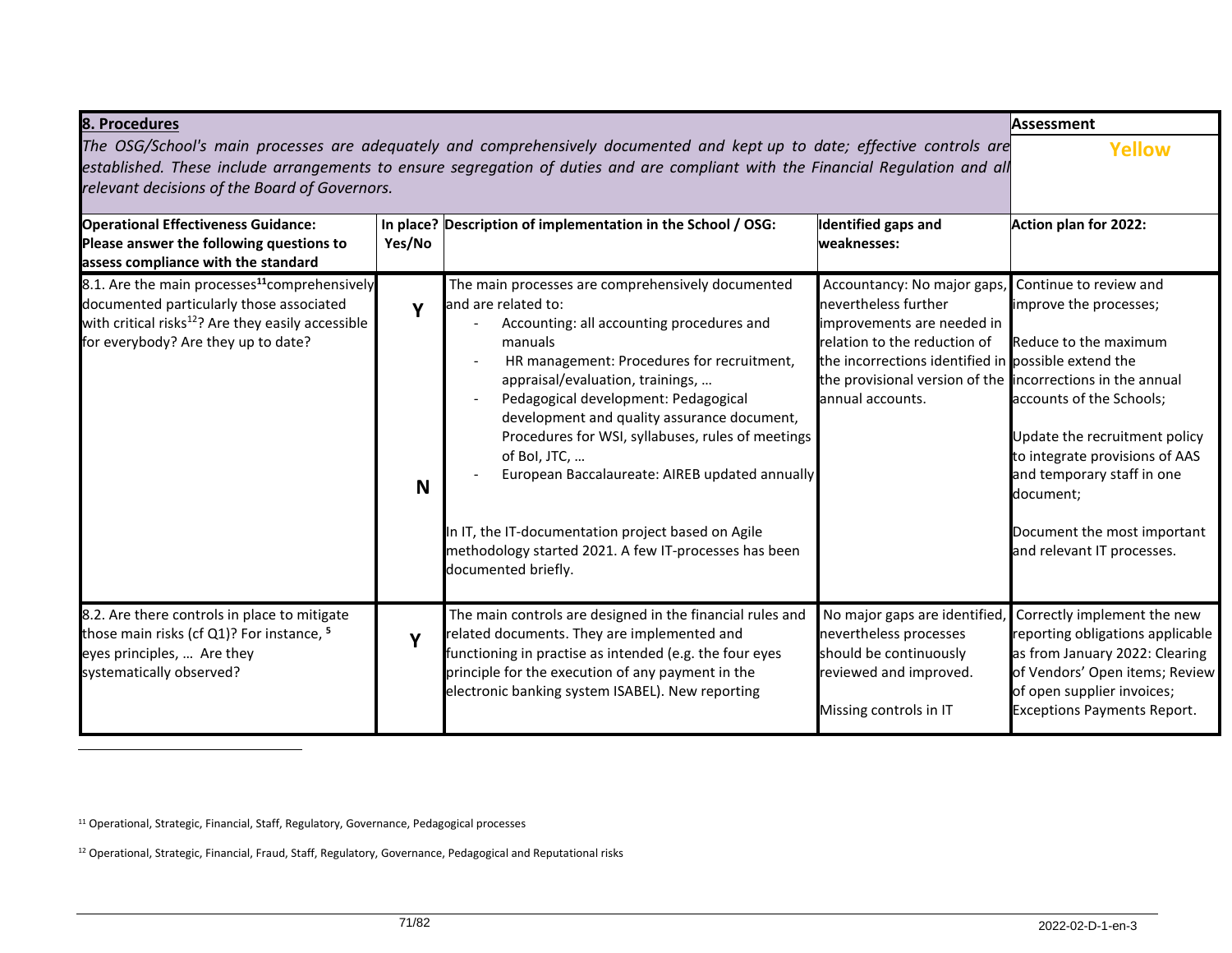|        | obligations have been put in place in 2021 to be<br>applicable as from January 2022.<br>accounting unit                                                                      |                                                                                                                                                                                                                                                                                                                                                                                                    | EB: Annual verification of<br>documents and procedures<br>Peda: Seeking solutions for a<br>project management tool.                                                                                                                                                                                                                                                                              |
|--------|------------------------------------------------------------------------------------------------------------------------------------------------------------------------------|----------------------------------------------------------------------------------------------------------------------------------------------------------------------------------------------------------------------------------------------------------------------------------------------------------------------------------------------------------------------------------------------------|--------------------------------------------------------------------------------------------------------------------------------------------------------------------------------------------------------------------------------------------------------------------------------------------------------------------------------------------------------------------------------------------------|
|        | to the schools)<br>Ex-post controls are in carried out to assess the<br>implementation of applicable legislations and issue<br>recommendations to mitigate identified risks. |                                                                                                                                                                                                                                                                                                                                                                                                    | Document the most important<br>and relevant IT processes and<br>controls.                                                                                                                                                                                                                                                                                                                        |
| N      | has been ensured<br>Few controls in IT                                                                                                                                       |                                                                                                                                                                                                                                                                                                                                                                                                    |                                                                                                                                                                                                                                                                                                                                                                                                  |
| Y<br>N | The mentioned elements are well described under the<br>function).<br>relevant controls in HR areas.<br>information                                                           | nevertheless processes<br>should be continuously<br>reviewed and improved.<br>described in detail and/or up-<br>to-date                                                                                                                                                                                                                                                                            | No major gaps are identified, Ensure correct implementation<br>of new reporting procedures as<br>well as existing<br>controls/reporting obligations<br>(reconciliation bank-<br>accountancy; and follow-up of<br>revenue received by the<br><b>EB: Documentation on</b><br>procedures and controls could<br>be revised and updated                                                               |
|        |                                                                                                                                                                              | Pedagogy: The workflow of decision making is designed<br>and documented in the agenda maker document (ODJ<br>maker). This table is also used for checking that follow up<br>financial rules and related documents (e.g.: charter of<br>tasks and responsibilities for the Accounting Officer<br>Implementing rules in HR management also describe<br>EB: AIREB and internal documents provide some | HR controls the application of the recruitment and<br>onboarding procedures as well as the determination of<br>salary step following the implementing regulations. HR<br>controls the training budget in collaboration with the<br>EB: The risks are observed and annual improvement of<br>procedures is implemented (either in AIREB or instructions<br>EB: Not all sub-processes are Schools). |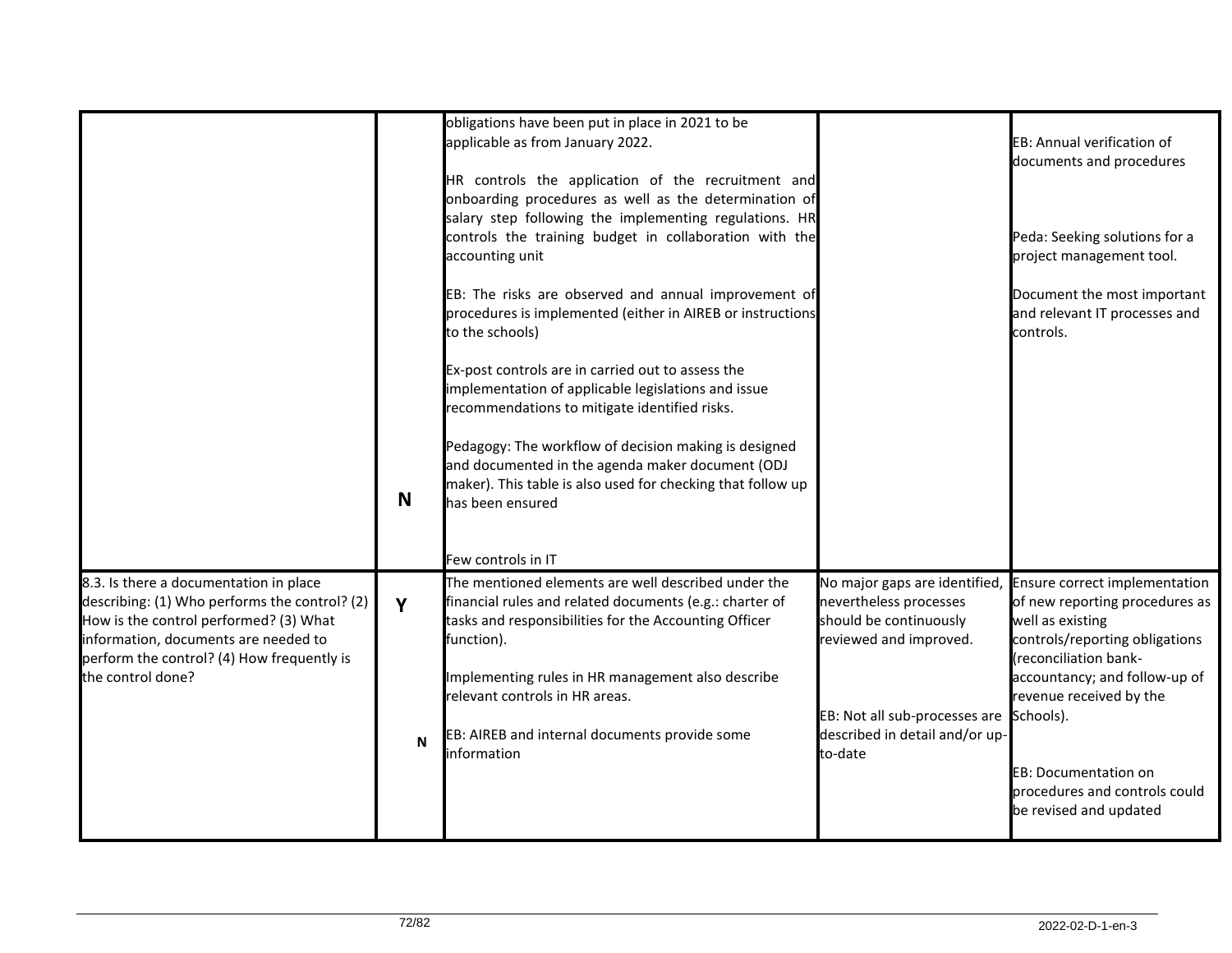| 9. Exceptions                                                                                                                                                                                                                                                                                               | <b>Assessment</b>   |                                                                                                                                                                                                                                |                                 |                                                                                                                 |
|-------------------------------------------------------------------------------------------------------------------------------------------------------------------------------------------------------------------------------------------------------------------------------------------------------------|---------------------|--------------------------------------------------------------------------------------------------------------------------------------------------------------------------------------------------------------------------------|---------------------------------|-----------------------------------------------------------------------------------------------------------------|
| The SG/DSG and each Director establish appropriate arrangements to ensure that all instances of overriding of controls or deviations<br>from established policies and procedures under exceptional circumstances are documented, justified, and approved at an appropriate<br>level before action is taken. | <b>Green</b>        |                                                                                                                                                                                                                                |                                 |                                                                                                                 |
| <b>Operational Effectiveness Guidance:</b><br>Please answer the following questions to assess<br>compliance with the standard                                                                                                                                                                               | In place?<br>Yes/No | <b>Description of implementation</b><br>in the School / OSG:                                                                                                                                                                   | Identified gaps and weaknesses: | Action plan for 2022:                                                                                           |
| 9.1. Does the OSG keep an up-to-date register of<br>exceptions?                                                                                                                                                                                                                                             | Υ                   | The register of exceptions is prepared<br>twice a year according to the template<br>provided.                                                                                                                                  |                                 |                                                                                                                 |
| 9.2. Does the OSG ensure that all exceptions are<br>recorded?                                                                                                                                                                                                                                               | Υ                   | The responsibilities of the management<br>are clearly stated in the memorandum<br>for the use of register of exceptions<br>2018-07-M-1-en).<br>Ex-post controls also assess the<br>completeness of the exception<br>reporting. |                                 |                                                                                                                 |
| 9.3. Are exceptions authorized by the appropriate<br>level prior to be put into practice?                                                                                                                                                                                                                   | Y                   | Each exception has been authorized and<br>validated by the Authorizing officer.                                                                                                                                                |                                 |                                                                                                                 |
| 9.4. Are the exceptions analysed on a yearly basis?                                                                                                                                                                                                                                                         | γ                   | The analysis is done on a yearly basis and Lack of financial implications in the<br>reported in the OSG AAR.                                                                                                                   | analysis for exceptions         | Update the memo for the use<br>of register of exceptions by<br>adding information on<br>financial implications. |
| 9.5. Are measures for improvement defined and<br>monitored?                                                                                                                                                                                                                                                 | Υ                   | Measures are always defined to mitigate<br>the occurrence of each exception.                                                                                                                                                   |                                 |                                                                                                                 |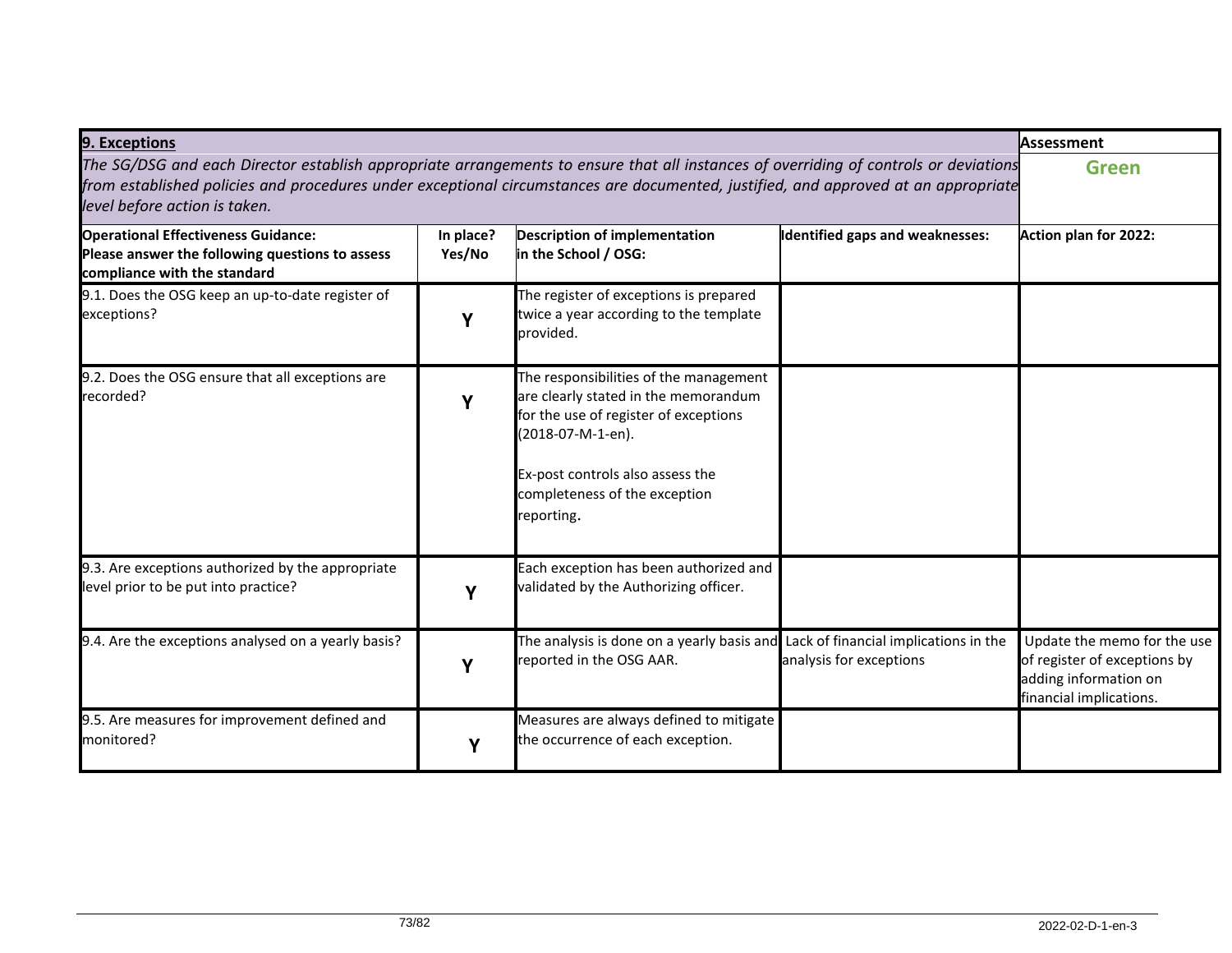| 10. Control and supervision arrangements <sup>13</sup>                                                                                                                        | <b>Assessment</b> |                                                                                                                                                                                                                                                                                                                                                                                                                                                                                                                                                                                                                                                               |                                                                                           |                                                                                                                                                                                                                                                                                                                                                                                                                                                                                                                                                    |
|-------------------------------------------------------------------------------------------------------------------------------------------------------------------------------|-------------------|---------------------------------------------------------------------------------------------------------------------------------------------------------------------------------------------------------------------------------------------------------------------------------------------------------------------------------------------------------------------------------------------------------------------------------------------------------------------------------------------------------------------------------------------------------------------------------------------------------------------------------------------------------------|-------------------------------------------------------------------------------------------|----------------------------------------------------------------------------------------------------------------------------------------------------------------------------------------------------------------------------------------------------------------------------------------------------------------------------------------------------------------------------------------------------------------------------------------------------------------------------------------------------------------------------------------------------|
| The SG/DSG and each director establishes appropriate supervision arrangements to ensure the OSG/School's activities run efficiently<br>and comply with applicable provisions. | <b>Green</b>      |                                                                                                                                                                                                                                                                                                                                                                                                                                                                                                                                                                                                                                                               |                                                                                           |                                                                                                                                                                                                                                                                                                                                                                                                                                                                                                                                                    |
| <b>Operational Effectiveness Guidance:</b><br>Please answer the following questions to assess Yes/No  OSG:<br>compliance with the standard                                    |                   | In place? Description of implementation in the School /                                                                                                                                                                                                                                                                                                                                                                                                                                                                                                                                                                                                       | Identified gaps and weaknesses:                                                           | Action plan for 2022:                                                                                                                                                                                                                                                                                                                                                                                                                                                                                                                              |
| 10.1. Are controls in place for high-risk areas <sup>14</sup>                                                                                                                 | Y                 | Controls have been put in place in accountancy,<br>procurement, HR recruitment and appraisal.<br>HR training: The new memorandum 2021-12-M-fr-<br>regarding the training policy clearly defines Peda: Potential overlap of tasks of<br>budgetary and organizational aspects as well as working groups or uncovered<br>roles and responsibilities of different stakeholders. areas.<br>EB: Controls are performed several times by the EB<br>Unit staff and schools in order to make sure all<br>exam data are entered correctly<br>Regular information for the DSG for every critical<br>area in pedagogy.<br>Ex-post controls conducted for high-risk areas. | EB: The controls are performed<br>mainly manually, which leaves<br>room for human errors. | Due to significant workload in<br>HR and given that it is the first<br>year of application of the<br>Training Policy, HR unit needs<br>time to adapt and coordinate<br>with heads of unit in order to<br>have a clear picture on priorities<br>according to the service needs<br>and a fair treatment amongst all<br>staff members.<br>To make an overview and<br>ensure that redundancies are<br>avoided and synergies are<br>created in pedagogy.<br>Further development and<br>improvement of the controls for<br>the implementation of the EB. |

<sup>13</sup> This standard applies also to controls in scope of the ex-post controls performed by the Internal Control Unit of the OSG"

<sup>14</sup> Operational, Strategic, Financial, Fraud, Staff, Regulatory, Governance, Pedagogical and Reputational risk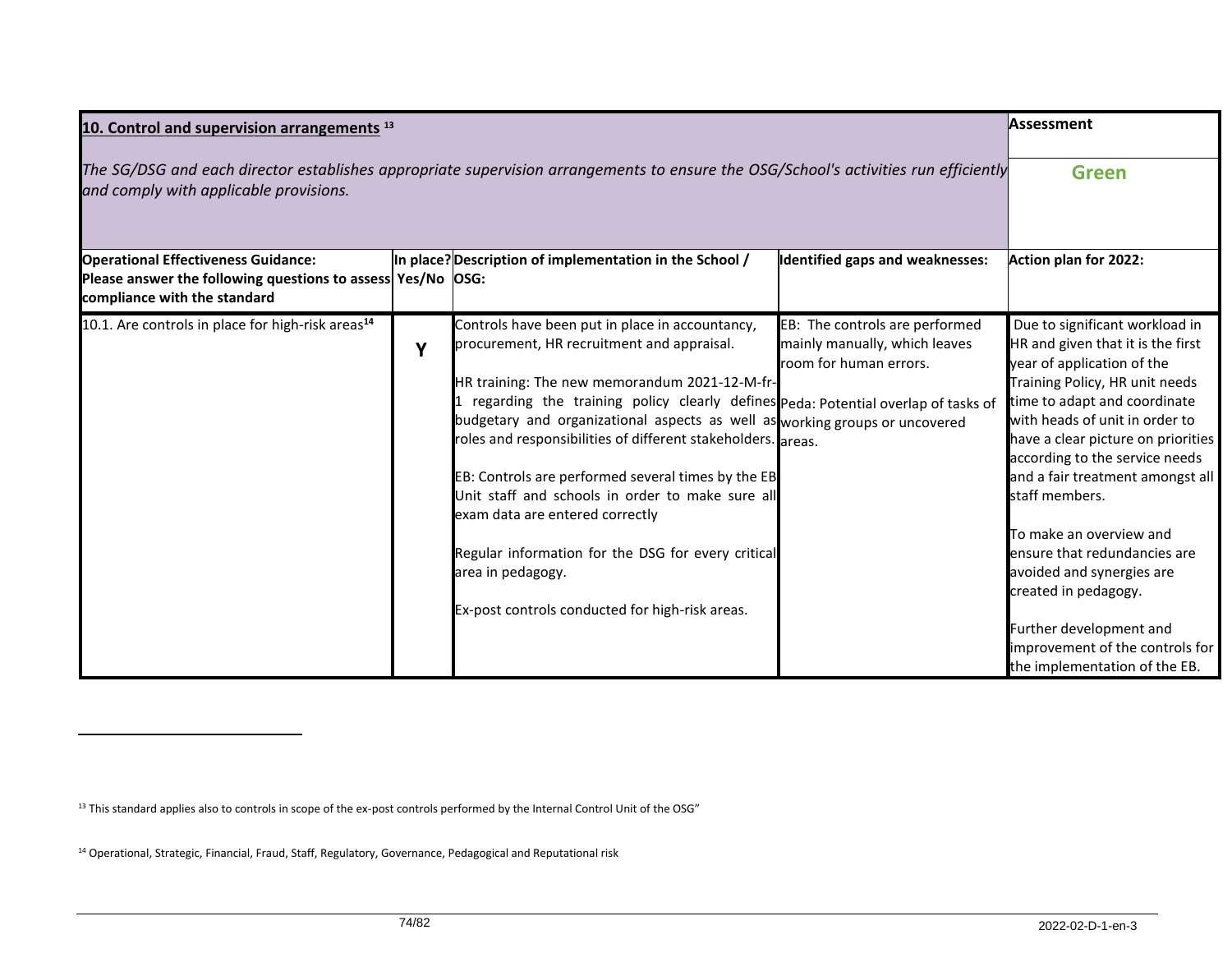| 10.2. Is there a systematic follow-up<br>of the control results (including of controls<br>on sensitive transactions)? | v | Control at the level of the central accounting Unit is<br>mostly done on a one by one basis (e.g. control of<br>every single payment, before execution).<br>Recruitment: HR control the results of recruitment<br>procedures thanks to the evaluation sheet and<br>report received.<br>Peda: The PDQA document is regularly evaluated<br>by the QAWG and the presidency.<br>Meetings of the members of the peda unit: check<br>and evaluation of the items. |  |
|-----------------------------------------------------------------------------------------------------------------------|---|-------------------------------------------------------------------------------------------------------------------------------------------------------------------------------------------------------------------------------------------------------------------------------------------------------------------------------------------------------------------------------------------------------------------------------------------------------------|--|
| 10.3. Are mitigating actions undertaken?                                                                              | v | Mitigating actions are put in place following the<br>recommendations issued when ex-post controls<br>are performed.                                                                                                                                                                                                                                                                                                                                         |  |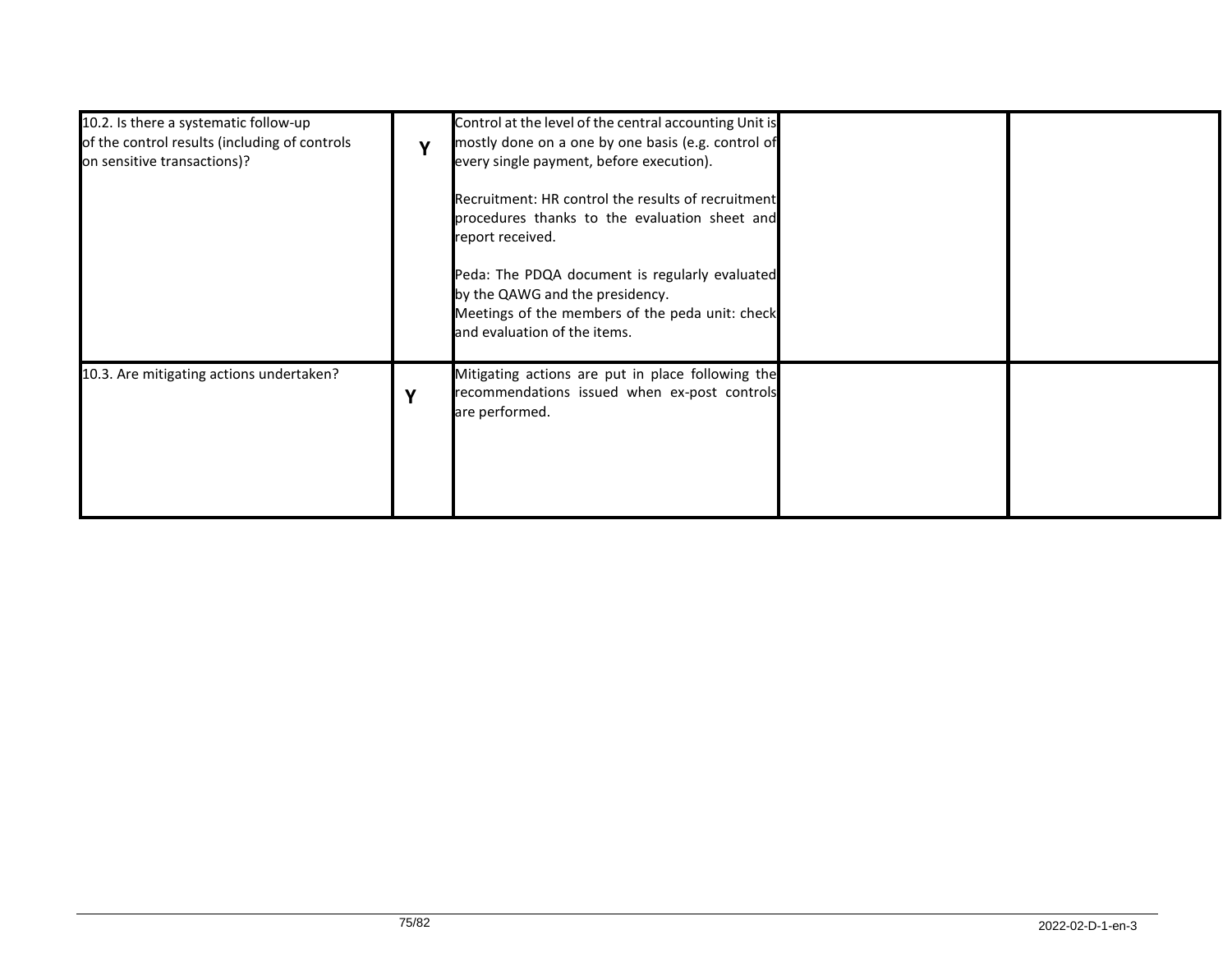| 11. Continuity of operations                                                                                                                                                                                                                                           |                  |                                                                                                                                                                                       |                                                                                                                                           | <b>Assessment</b>                                                     |
|------------------------------------------------------------------------------------------------------------------------------------------------------------------------------------------------------------------------------------------------------------------------|------------------|---------------------------------------------------------------------------------------------------------------------------------------------------------------------------------------|-------------------------------------------------------------------------------------------------------------------------------------------|-----------------------------------------------------------------------|
| The SG/DSG and each director establish appropriate arrangements to ensure continuity of operations <sup>15</sup> to the extent possible whatever is<br>the nature of a major disruption (e.g., emergency incidents, break-down of IT systems, change of processes). 16 | <b>Red</b>       |                                                                                                                                                                                       |                                                                                                                                           |                                                                       |
| <b>Operational Effectiveness Guidance:</b><br>Please answer the following questions to assess<br>compliance with the standard.                                                                                                                                         | In place? Yes/No | <b>Description of implementation</b><br>in the School / OSG:                                                                                                                          | Identified gaps and weaknesses:                                                                                                           | Action plan for 2022:                                                 |
| 11.1. Does the OSG have an emergency plan<br>covering major possible incident? <sup>17</sup>                                                                                                                                                                           | N                | Emergency plans have been introduced<br>following the Covid-19 pandemic<br>(teleworking, home schooling, ) but the<br>OSG does not have an emergency plan for<br>all major incidents. |                                                                                                                                           |                                                                       |
| 11.2. Is the emergency plan known by all<br>administrative and teaching staff?                                                                                                                                                                                         | N                |                                                                                                                                                                                       |                                                                                                                                           |                                                                       |
| 11.3. Is the emergency plan tested regularly?                                                                                                                                                                                                                          | N                |                                                                                                                                                                                       |                                                                                                                                           |                                                                       |
| 11.4. With respect to IT continuity: Do you have a<br>business continuity plan? Is it sufficiently<br>tested? <sup>18</sup>                                                                                                                                            | N                |                                                                                                                                                                                       | No Business Continuity Impact<br>Analysis and priorities in place. That<br>is the first step before creating<br>business continuity plan. | Work on IT-Disaster<br>Recovery Plan initiated 2021<br>and is ongoing |

<sup>15</sup> Continuity of operations: being continuous in the conduct of functions, tasks, or duties necessary to accomplish the schools' plans. Not only linked to IT but to all different scopes (appropriate resources, staff mobility, pandemic) …

<sup>16</sup> Major disruption : When there is disruption of an event, system, or process, it is prevented from [continuing](https://www.collinsdictionary.com/dictionary/english/continue) or operating in a normal way.

<sup>17</sup> Emergency Plan: course of action developed to mitigate the damage of potential events that could endanger an organization's ability to function

<sup>18</sup> IT continuity: continuity to provide School services, lessons, etc. as well as the administrative services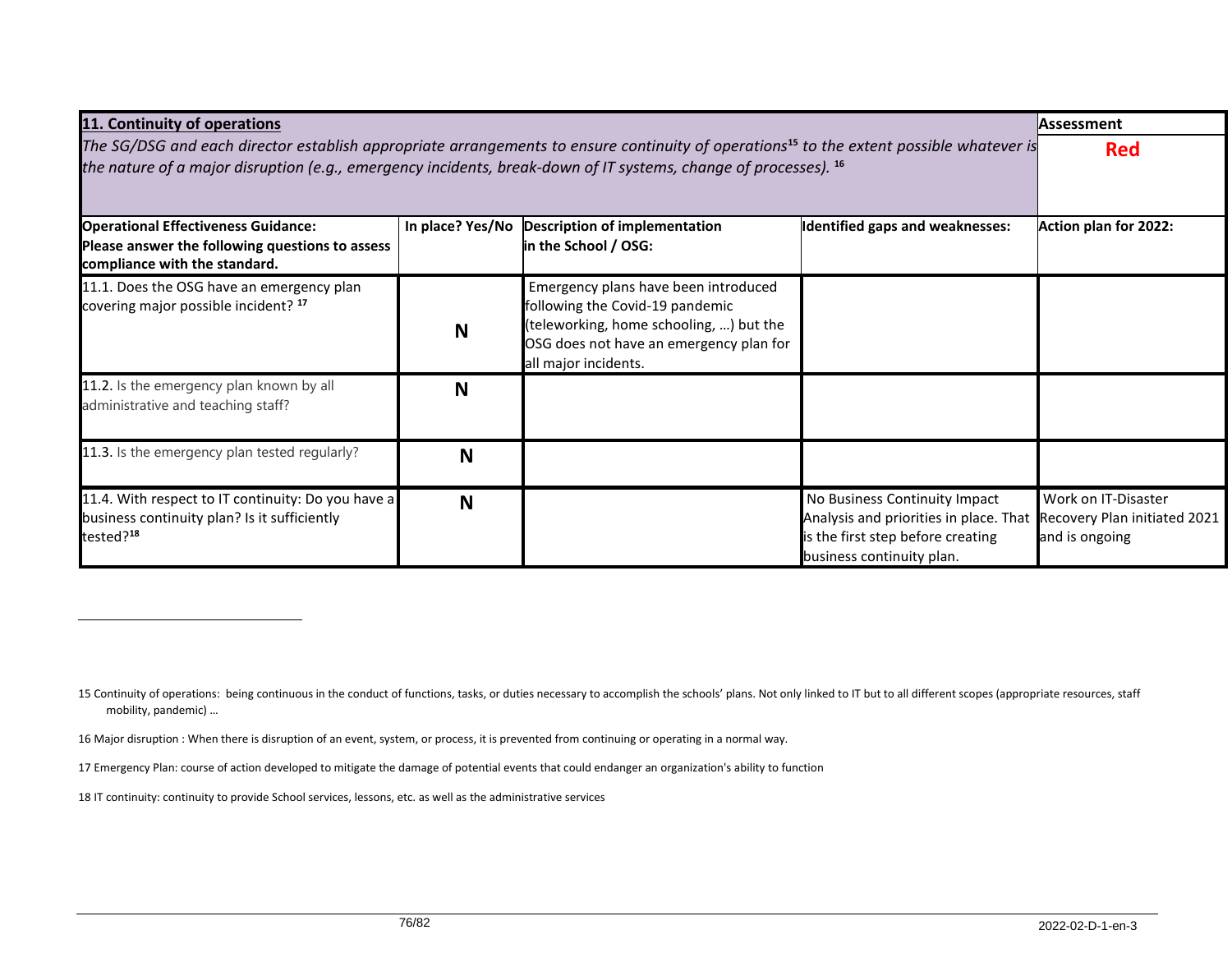| 12. Mail and document management                                                                                                                                                                                        | Assessment          |                                                                                                                                                                                   |                                                                                                                                                              |                                                                                                                                                                                 |
|-------------------------------------------------------------------------------------------------------------------------------------------------------------------------------------------------------------------------|---------------------|-----------------------------------------------------------------------------------------------------------------------------------------------------------------------------------|--------------------------------------------------------------------------------------------------------------------------------------------------------------|---------------------------------------------------------------------------------------------------------------------------------------------------------------------------------|
| Appropriate arrangements are in place to ensure that incoming and outgoing mail is efficiently and adequately handled and that<br>documents are securely and safely stored while complying with applicable legislation. | <b>Red</b>          |                                                                                                                                                                                   |                                                                                                                                                              |                                                                                                                                                                                 |
| <b>Operational Effectiveness Guidance:</b><br>Please answer the following questions to assess<br>compliance with the standard.                                                                                          | In place?<br>Yes/No | Description of implementation in the School Identified gaps and<br>/ OSG:                                                                                                         | weaknesses:                                                                                                                                                  | Action plan for 2022:                                                                                                                                                           |
| 12.1. Are documents adequately protected against<br>destruction, theft, fire etc.?                                                                                                                                      | N                   | Documents are mainly in electronic form.                                                                                                                                          | There is NO<br>document/information<br>classification in place.<br>Current backup solution<br>not reliable.                                                  | Project for reinforcing digital<br>backup solution will start in April<br>2022                                                                                                  |
| 12.2. Are procedures for coherent filing of<br>information documents in place and sufficiently<br>well known?                                                                                                           | N                   | Filing at discretion of the units, with the use<br>of SharePoint and shared folders                                                                                               | Written procedures and<br>guidelines for data<br>classification are missing.<br>High dependence on the<br>maintenance of IT systems. the BoGs in April 2022. | Document management is being<br>analyzed with proposals under the<br>simplification working group. The<br>implementation will start after the<br>approval of recommendations by |
| 12.3. Are there rules in place on how to handle<br>sensitive documents? Are they sufficiently known?<br>Are they applied in practice?                                                                                   | N                   | Restricted access to SharePoint for<br>unauthorized persons.<br>Sensitive documents (e.g., appeals) are<br>stored in a directory which only the<br>authorised persons can access. | Common rules for<br>sensitive documents are<br>missing.<br>Use of shared platforms<br>can allow incorrect<br>publication.                                    |                                                                                                                                                                                 |
| 12.4. Are the applicable retention periods for<br>documents known? Are these periods respected in<br>practice?                                                                                                          | N                   | Solution is in place for managing retention<br>only in a few specific applications (CEA/SMS) classified and information                                                           | Digital documents are not<br>about retention is missing.                                                                                                     |                                                                                                                                                                                 |
| 12.5. Do we use encrypted emails? In which<br>cases?                                                                                                                                                                    | N                   | New controls and processes have been put<br>in place during 2021 for reinforcing email<br>security but encrypted emails are not used.                                             |                                                                                                                                                              |                                                                                                                                                                                 |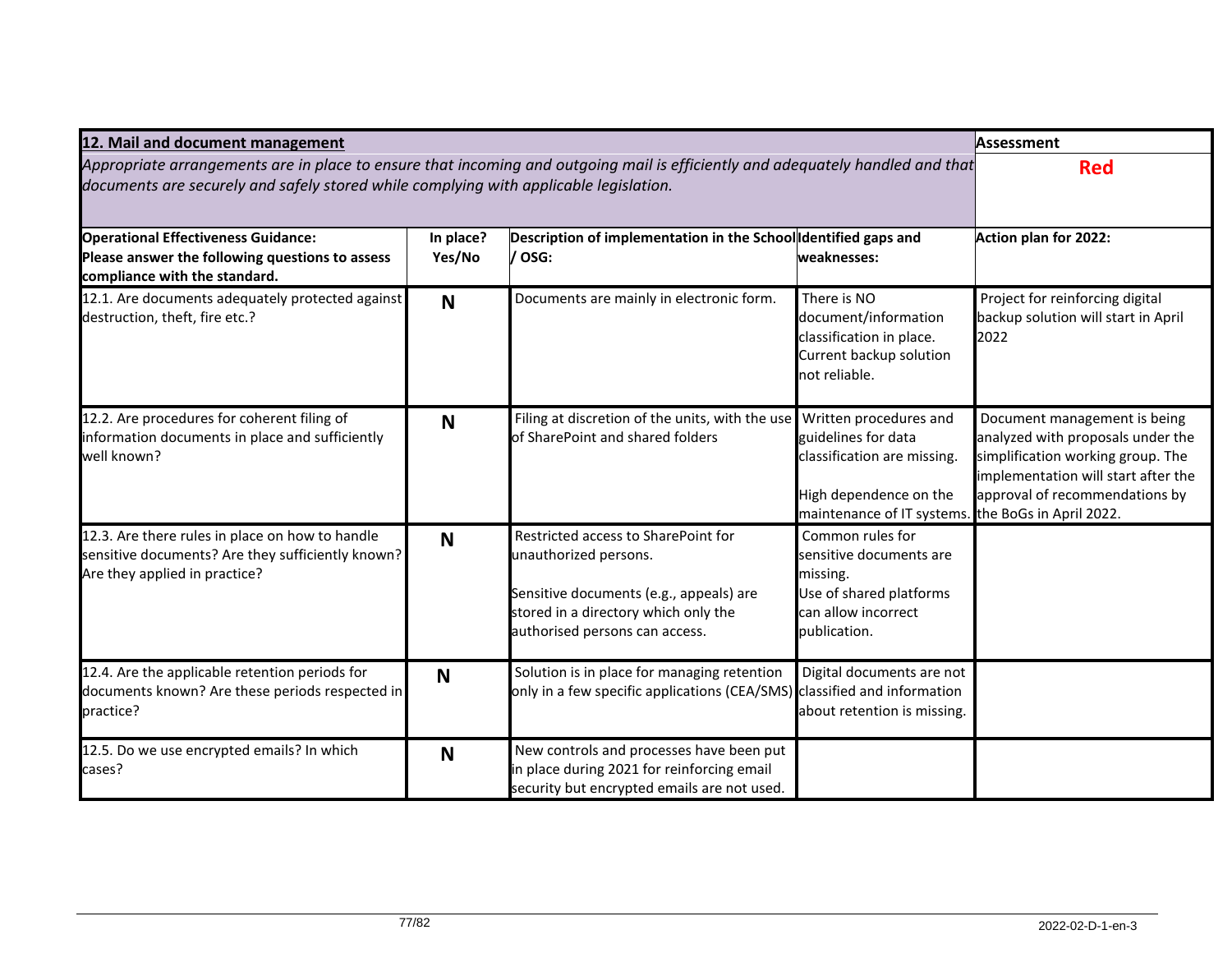## **V. Information and Financial Reporting**

| 13. Management information and communication                                                                                   |   |                                                                                                                                 |                                       | Assessment                                                           |
|--------------------------------------------------------------------------------------------------------------------------------|---|---------------------------------------------------------------------------------------------------------------------------------|---------------------------------------|----------------------------------------------------------------------|
|                                                                                                                                |   | The SG/DSG, each director and other managerial staff receive regular, reliable, and easily accessible management information on |                                       | <b>Green</b>                                                         |
| budget, use of resources and other defined key performance indicators. As regards external communication, clear guidance is in |   |                                                                                                                                 |                                       |                                                                      |
|                                                                                                                                |   | place to ensure coherent, effective, and authorized communication towards external media.                                       |                                       |                                                                      |
| <b>Operational Effectiveness Guidance:</b>                                                                                     |   | In place? Description of implementation in the OSG:                                                                             | Identified gaps and weaknesses:       | Action plan for 2022:                                                |
| Please answer the following questions   Yes/No                                                                                 |   |                                                                                                                                 |                                       |                                                                      |
| to assess compliance with the<br>standard.                                                                                     |   |                                                                                                                                 |                                       |                                                                      |
| 13.1. Does the OSGI have a reporting in                                                                                        |   | Periodical reports described in the Charter for the No major gaps are identified,                                               |                                       | Correctly follow up on the                                           |
| place that provides you with sufficient                                                                                        |   | Accounting Officer function and related documents. nevertheless processes should be                                             |                                       | periodical reports submitted by                                      |
| information to manage the                                                                                                      |   |                                                                                                                                 | continuously reviewed and improved.   | the Accounting departments of                                        |
| OSG (financial and non-financial                                                                                               |   | Annual Activity reports of the OSG and the ES In particular, it is considered desirable the Schools, in particular as from      |                                       |                                                                      |
| related?                                                                                                                       |   | provide comprehensive information in Pedagogy, to devote more time and efforts to the the financial year 2022 where new         |                                       |                                                                      |
|                                                                                                                                |   | Admin and finance, IT and HR.                                                                                                   | analysis of the periodical reports    | reporting obligations are entering                                   |
|                                                                                                                                |   |                                                                                                                                 | submitted by the accounting           | into force.                                                          |
|                                                                                                                                |   | Various other reports produced by different units departments of the Schools, in<br>(eg: Bac reports, budget implementation, )  | particular as from the financial year |                                                                      |
|                                                                                                                                |   |                                                                                                                                 | 2022 where the volume of these        |                                                                      |
|                                                                                                                                |   |                                                                                                                                 | reports will increase significantly.  |                                                                      |
|                                                                                                                                |   |                                                                                                                                 |                                       |                                                                      |
|                                                                                                                                |   |                                                                                                                                 |                                       |                                                                      |
| 13.2. Does the reporting allow you to                                                                                          |   | The various reports stated above provide relevant                                                                               |                                       |                                                                      |
| supervise the achievement of your                                                                                              | Y | information to supervise the implementation of                                                                                  |                                       |                                                                      |
| objectives? Is it promptly available?                                                                                          |   | objectives. They are available at the request or<br>according to relevant rules                                                 |                                       |                                                                      |
|                                                                                                                                |   |                                                                                                                                 |                                       |                                                                      |
| 13.3. Are the instructions regarding                                                                                           |   | Some<br>general<br>rules<br>concerning<br>external                                                                              |                                       | Staff can be reminded about the                                      |
| external communication known by all                                                                                            | Y | communication are stated in the Guidelines on                                                                                   |                                       | said specific financial rules.                                       |
| staff members? (: to anyone outside<br>the school (including suppliers)                                                        |   | Ethics and Security of the year 2013, which are<br>published on the web page of the European Schools.                           |                                       | Update of the guidelines on ethics<br>and security as already stated |
| Are these instructions applied in                                                                                              |   |                                                                                                                                 |                                       | above                                                                |
| practice?                                                                                                                      |   | No specific rules concerning the accounting                                                                                     |                                       |                                                                      |
|                                                                                                                                |   | function, apart from the generic principles set out in                                                                          |                                       |                                                                      |
|                                                                                                                                |   | Financial Regulation (e.g. protection for personal                                                                              |                                       |                                                                      |
|                                                                                                                                |   | data, under Art. 29.5).                                                                                                         |                                       |                                                                      |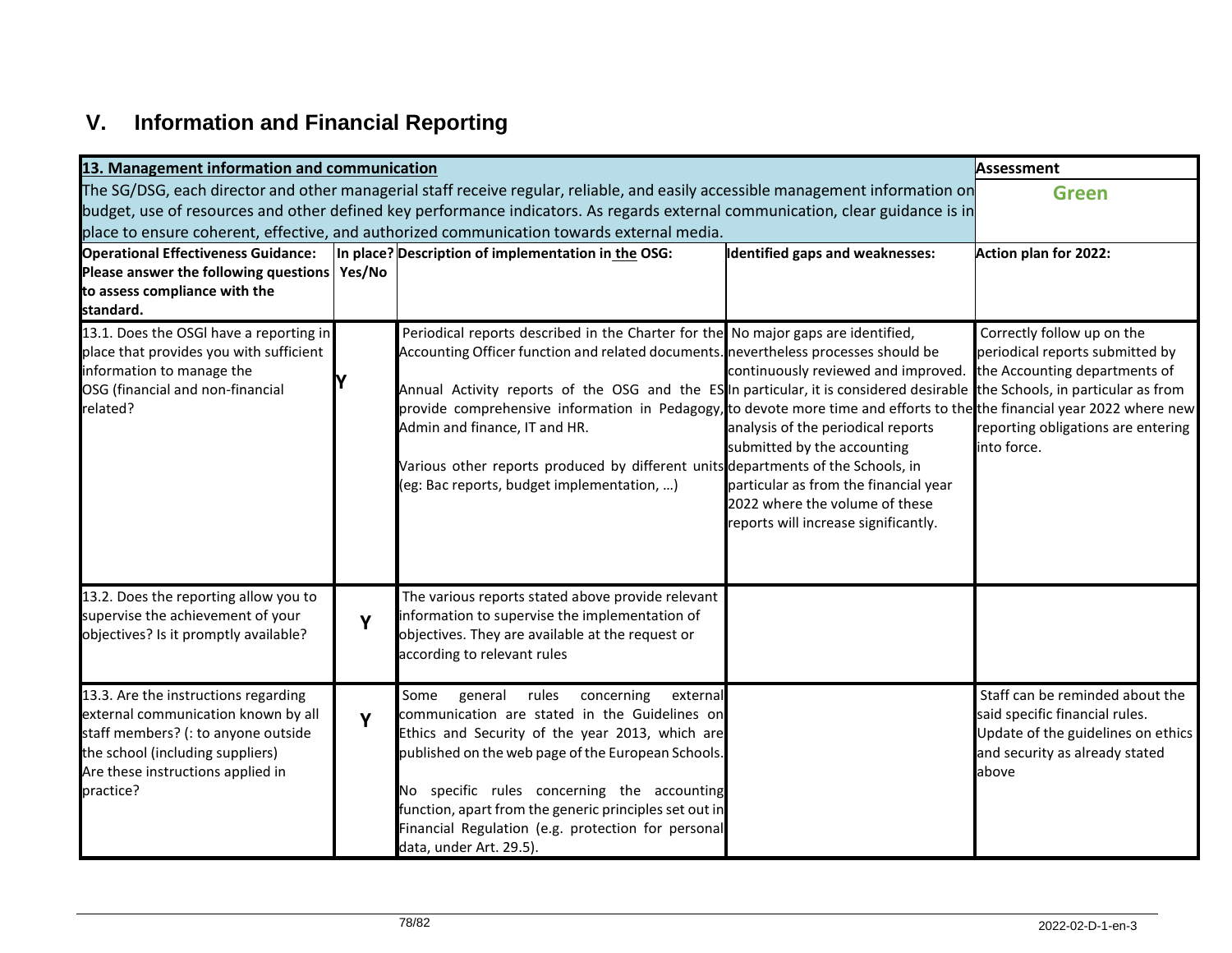| 13.4. Is the staff aware of the<br>linformation that can and cannot be<br>disclosed to third parties outside the<br>School? | The financial rules applicable to the accountancy<br>function (in particular, the Financial Regulation and<br>the Charter of Tasks and Responsibilities for the<br>Accounting Officer function) clearly indicate who<br>are the expected addresses of the financial<br>information: Administrations Boards, Board of<br>Governors, European Court of Auditors etc | Staff can be reminded about the<br>said specific financial rules<br>indicating who are the expected<br>addresses of the financial<br>information, and about the<br>general principle of confidentiality<br>about the information learnt in<br>the exercise of the professional<br>duties. |
|-----------------------------------------------------------------------------------------------------------------------------|-------------------------------------------------------------------------------------------------------------------------------------------------------------------------------------------------------------------------------------------------------------------------------------------------------------------------------------------------------------------|-------------------------------------------------------------------------------------------------------------------------------------------------------------------------------------------------------------------------------------------------------------------------------------------|

| 14. Accounting and Financial Reporting                                                                                                                                                                                          | <b>Assessment</b> |                                                                                                                                                                                                                                                                                            |                                                                                                                                                                         |                                                                                                                                                                                                                                                                                  |
|---------------------------------------------------------------------------------------------------------------------------------------------------------------------------------------------------------------------------------|-------------------|--------------------------------------------------------------------------------------------------------------------------------------------------------------------------------------------------------------------------------------------------------------------------------------------|-------------------------------------------------------------------------------------------------------------------------------------------------------------------------|----------------------------------------------------------------------------------------------------------------------------------------------------------------------------------------------------------------------------------------------------------------------------------|
| Adequate procedures and controls are in place to ensure that accounting data and related information used for preparing the<br>OSG/School's annual accounts and financial reports are accurate, complete, and timely available. | <b>Green</b>      |                                                                                                                                                                                                                                                                                            |                                                                                                                                                                         |                                                                                                                                                                                                                                                                                  |
| <b>Operational Effectiveness Guidance:</b><br>Please answer the following questions to<br>assess compliance with the standard.                                                                                                  | Yes/No            | In place? Description of implementation in the School / OSG:                                                                                                                                                                                                                               | Identified gaps and<br>weaknesses:                                                                                                                                      | Action plan for 2022:                                                                                                                                                                                                                                                            |
| 14.1. Are there complete and up-to-date<br>accounting procedures and manuals in<br>place?                                                                                                                                       | Y                 | A general Accounting Manual, covering the most<br>important accounting processes is in place as from the<br>financial year 2021. On the other hand, the<br>complementary document for the closing of the<br>accounts (closing bundle) is regularly updated.                                |                                                                                                                                                                         | Follow-up on the possible remarks<br>resulting from the audit/review<br>process of the accounts, in order to<br>consider possible additional<br>improvements needed in the<br><b>Accounting Manual and Closing</b><br>Bundle.                                                    |
| 14.2. Are the accounting data quality<br>controls (analysis of general accounts,<br>analysis of ageing reports of outstanding<br>invoices, account reconciliations)<br>relevant and sufficiently documented?                    | Y                 | Templates/procedures applied for the periodical<br>control of:<br>-reconciliation bank-accountancy.<br>-follow-up of revenue.<br>In addition, as from the financial year 2022:<br>Clearing of Vendors' Open items<br>Review of open supplier invoices<br><b>Exceptions Payments Report</b> | A specific point where<br>there is room for<br>improvement is the<br>development of a detailed<br>aging report for the<br>control of the open<br>invoices (to be paid). | Apart from the continuous monitoring<br>of the matter in general, a specific<br>action to be taken in 2022 should be the<br>development of a detailed aging report<br>in order to facilitate the identification<br>of the invoices for which payment is<br>pending of execution. |
| 14.3. Do you provide<br>the Central Accounting Officer with all                                                                                                                                                                 | N/A               |                                                                                                                                                                                                                                                                                            |                                                                                                                                                                         |                                                                                                                                                                                                                                                                                  |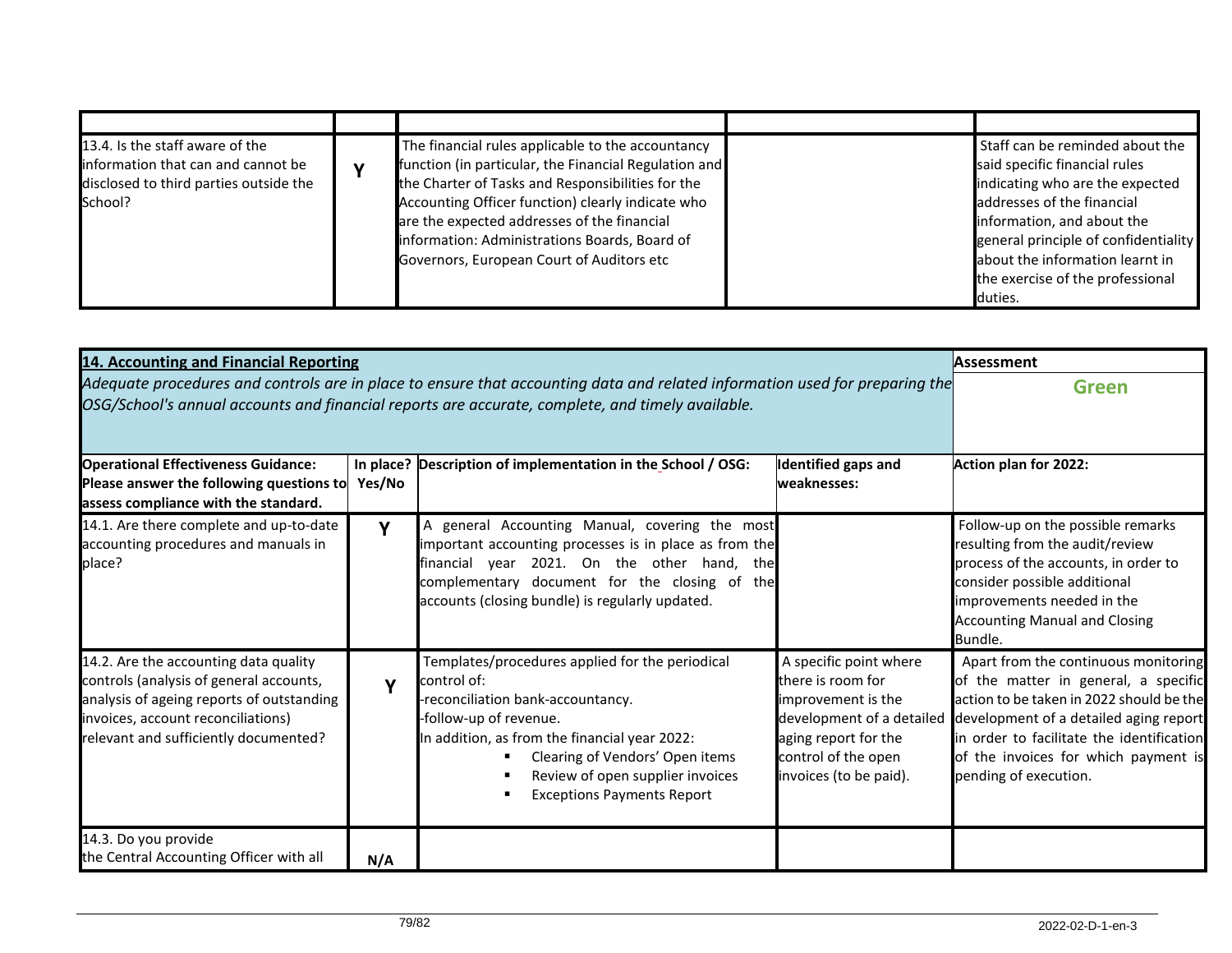| necessary information<br>(quarterly reporting)?                               |             |                                                                                                                                                                                                                                                                                                                                                                                                                                                                                                                                                                                                            |                                                                                                                                  |
|-------------------------------------------------------------------------------|-------------|------------------------------------------------------------------------------------------------------------------------------------------------------------------------------------------------------------------------------------------------------------------------------------------------------------------------------------------------------------------------------------------------------------------------------------------------------------------------------------------------------------------------------------------------------------------------------------------------------------|----------------------------------------------------------------------------------------------------------------------------------|
| 14.4. Are the year-end accounts prepared<br>on time and submitted to the OSG? | $\mathbf v$ | With only limited exceptions, the provisional individual<br>accounts of the Schools/OSG are timely summitted by<br>the Accounting Correspondents of the Schools/OSG to<br>the central accounting Unit (Article 71 Financial<br>Regulation).<br>On the other hand, the provisional consolidated<br>accounts, as well as the t definitive accounts (individual<br>and consolidated) are so far always submitted timely by<br>the central accounting officer/Secretary-General to the<br>different stakeholders described in the Financial<br>Regulation (Articles 72 and 73 of the Financial<br>Regulation). | Continuous monitoring that deadlines<br>for production and communication of<br>financial statements continue to be<br>respected. |

## **VI. Audit and Compliance with Internal Control Standards**

| 15. Audits                                                                                                                                             | <b>Assessment</b> |                                                                                                                                                                                                                                                         |                     |                       |
|--------------------------------------------------------------------------------------------------------------------------------------------------------|-------------------|---------------------------------------------------------------------------------------------------------------------------------------------------------------------------------------------------------------------------------------------------------|---------------------|-----------------------|
|                                                                                                                                                        |                   | The SG/DSG and each director review the recommendations resulting from audits made by the European Court of Auditors, the<br>Internal Audit Service or any other internal or external auditor. Appropriate action plans to remedy weaknesses are timely |                     | Yellow                |
| established and their implementation is regularly monitored.                                                                                           |                   |                                                                                                                                                                                                                                                         |                     |                       |
| <b>Operational Effectiveness Guidance -</b>                                                                                                            | In place?         | Description of implementation in School /                                                                                                                                                                                                               | Identified gaps and | Action plan for 2022: |
| Answer the following questions to assess<br>compliance with the standard                                                                               | Yes/No            | OSG:                                                                                                                                                                                                                                                    | weaknesses:         |                       |
| 15.1. Have findings/weaknesses<br>been timely analysed and discussed between<br>the management team and staff involved in<br>remediating the findings? |                   | Audit reports are presented to, and discussed<br>with, the management and staff team<br>concerned.                                                                                                                                                      |                     |                       |
| 15.2. Have concrete action plans, target<br>dates and owners been defined to<br>remediate identified weaknesses?                                       |                   | Action plans to audit reports are developed<br>with the collaboration between management<br>and staff concerned.                                                                                                                                        |                     |                       |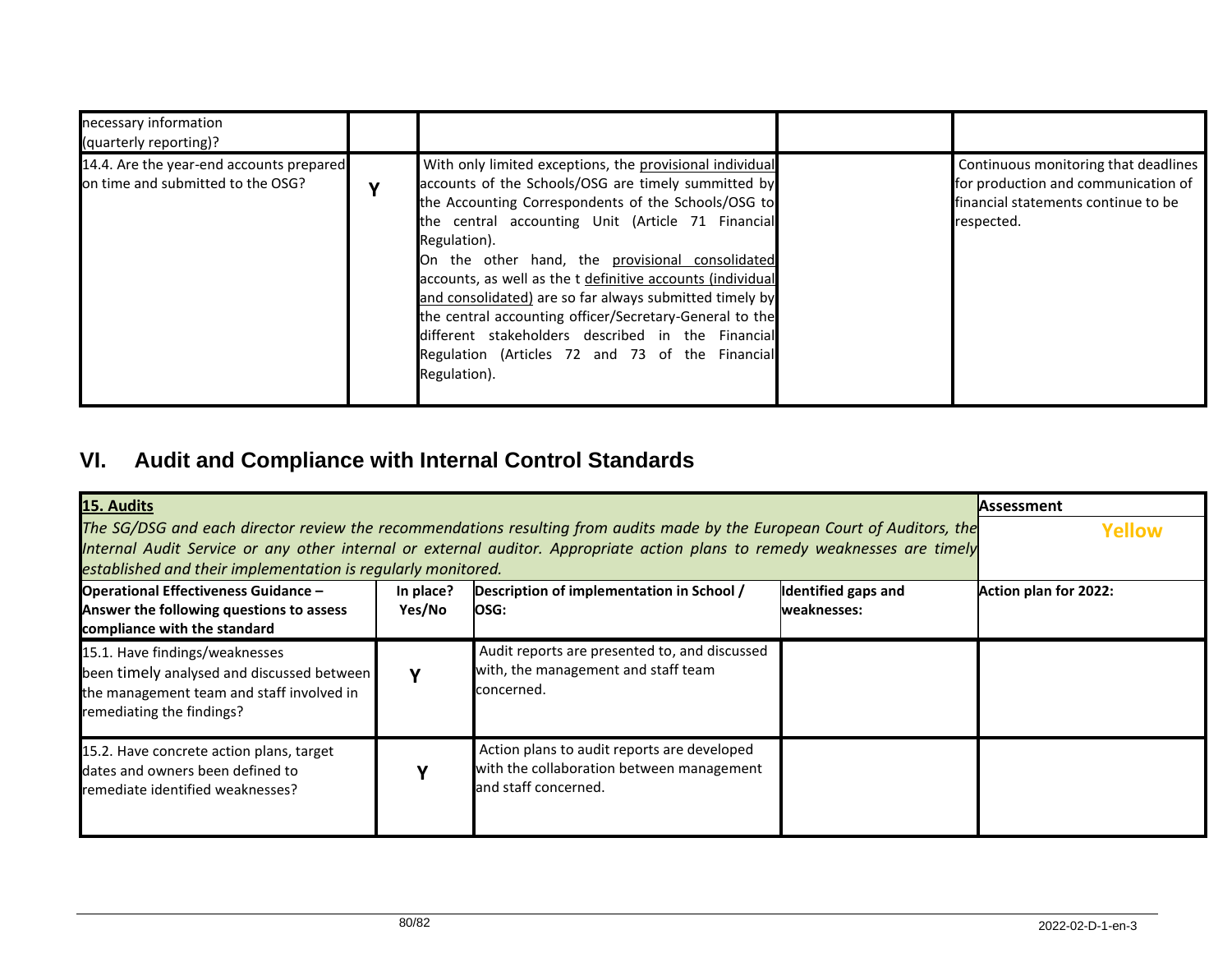| 15.3. Is the implementation of action plans<br>regularly monitored by the management?     | N | Action plans are established, but<br>implementation is sometimes delayed.                                                              | Delay in implementation of<br>recommendations | Keep monitoring the<br>implementation of audits<br>recommendations in order to be<br>able to close most of them. |
|-------------------------------------------------------------------------------------------|---|----------------------------------------------------------------------------------------------------------------------------------------|-----------------------------------------------|------------------------------------------------------------------------------------------------------------------|
| 15.4. Do you regularly<br>report an implementation status to the<br>Administrative Board? |   | Follow-up on the implementation of audit<br>recommendations are regularly presented in<br>budgetary committees and Board of Governors. |                                               |                                                                                                                  |

| 16. Assessment of the compliance with the Internal Control Standards<br>The SG/DSG and each director assess the compliance with the Internal Control Standards as part of the preparation of the<br><b>Annual Activity Report.</b><br><b>Operational Effectiveness Guidance -</b><br>Answer the following questions to assess<br>compliance with the standard | <b>Assessment</b><br>Yellow<br>Action plan for 2022: |                                                                                                              |  |  |
|---------------------------------------------------------------------------------------------------------------------------------------------------------------------------------------------------------------------------------------------------------------------------------------------------------------------------------------------------------------|------------------------------------------------------|--------------------------------------------------------------------------------------------------------------|--|--|
| 16.1. Are the management team and relevant staff<br>participating in the self-assessment of the<br>compliance with the Internal Control<br>Standards (ICS)?                                                                                                                                                                                                   | v                                                    | The assessment is done by the head of<br>units concerning their respective<br>areas.                         |  |  |
| 16.2. Do they evaluate that each element of the<br>ICS is in place?                                                                                                                                                                                                                                                                                           | ν                                                    | By assessing and responding to<br>questions related to each element of<br>the standard.                      |  |  |
| 16.3. Are the conclusions included in the annual<br>activity report of the OSG?                                                                                                                                                                                                                                                                               | ν                                                    | The summary conclusions are part of<br>the OSG AAR and The ES AAR for the<br>assessment of the whole system. |  |  |